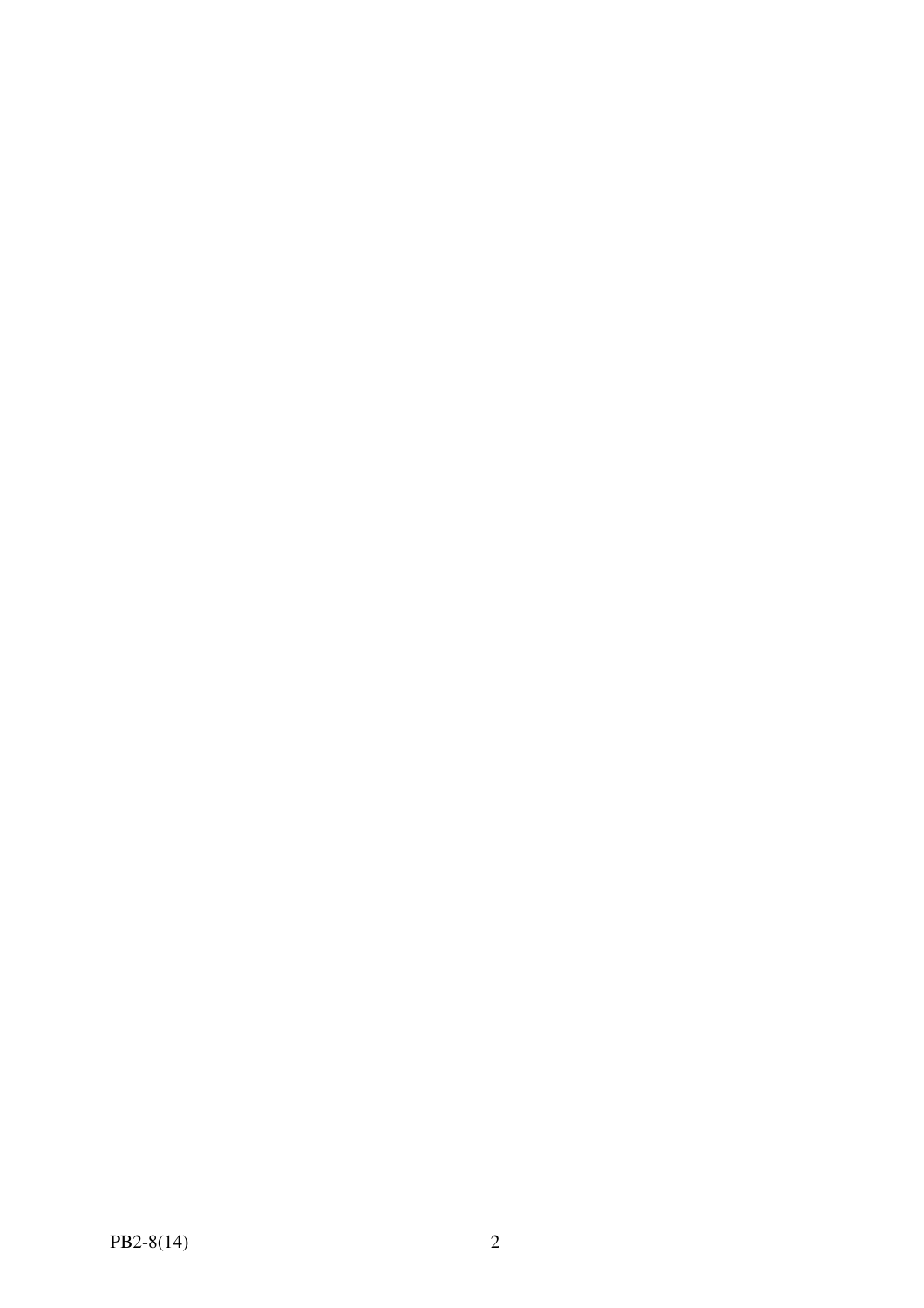# **PB2-8 (14)**

# **FLDWARN for the Burnett River basin**

## **1 December 2010 to 31 January 2011**

 $TO: **ROM610**$ IDQ20770 Australian Government Bureau of Meteorology Queensland FLOOD WARNING FOR BOYNE, BARAMBAH AND LOWER BURNETT CATCHMENTS Issued at 5:39 PM on Sunday the 12th of December 2010 by the Bureau of Meteorology, Brisbane. Heavy rainfall during Sunday is likely to produce river level rises with some minor flooding in the Barambah/Barker Creek system. Minor flooding will continue overnight at Cooranga and Derra in the Stuart/Boyne catchment with further rises likely. Rises are also occurring along Reid Creek and Perry River. Major flood levels along Degilbo Creek are rising with a peak expected overnight. River level rises will occur along the Burnett River below Paradise Dam to Bundaberg although levels at this stage are expected to remain below minor flood levels. Next Issue: The next warning will be issued by 8am Monday. Latest River Heights: Three Moon Ck at Cania Dam HW  $\star$  -11.4m rising 05:10 PM SUN 12/12/10 Three Moon Ck at Monto \* 4.2m rising 05:15 PM SUN 12/12/10 Three Moon Ck at Abercorn \* 3.5m falling 05:00 PM SUN 12/12/10 Burnett R at Ceratodus \* 2.69m rising 05:00 PM SUN 12/12/10 Nogo R at Wuruma Dam HW  $^*$   $-14.87$ m steady 12:00 PM SUN 12/12/10 Burnett R at Marriages \* 1.85m rising 05:15 PM SUN 12/12/10 Auburn R at Glenwood \* 2.71m falling 05:00 PM SUN 12/12/10 Boyne R at Boondooma Dam \* 0.45m rising 02:00 PM SUN 12/12/10 Burnett R at Gayndah Flume \* 3.02m rising 05:00 PM SUN 12/12/10 Barker Ck at Bjelke-Petersen Dam \* -0.7m steady 06:00 AM SUN 12/12/10 Barambah Ck at Joe Sippel Weir HW \* 0.26m rising 06:40 AM SUN 12/12/10<br>Barambah Ck at Ficks Crossing \* 1.48m rising 06:00 AM SUN 12/12/10 Barambah Ck at Ficks Crossing \* 1.48m rising 06:00 AM SUN 12/12/10 Barambah Ck at Stonelands \* 3.14m rising 04:40 PM SUN 12/12/10 Burnett R at Mt Lawless \* 2.58m rising 05:00 PM SUN 12/12/10 Burnett R at Paradise Dam HW  $\star$  67.64m rising 03:20 PM SUN 12/12/10 Degilbo Creek at Coringa 7.14m rising 04:00 PM SUN 12/12/10 \*automatic station Warnings and River Height Bulletins are available at http://www.bom.gov.au/qld/flood/ . Flood Warnings are also available on telephone 1300 659 219 at a low call cost of 27.5 cents, more from mobile, public and satellite phones.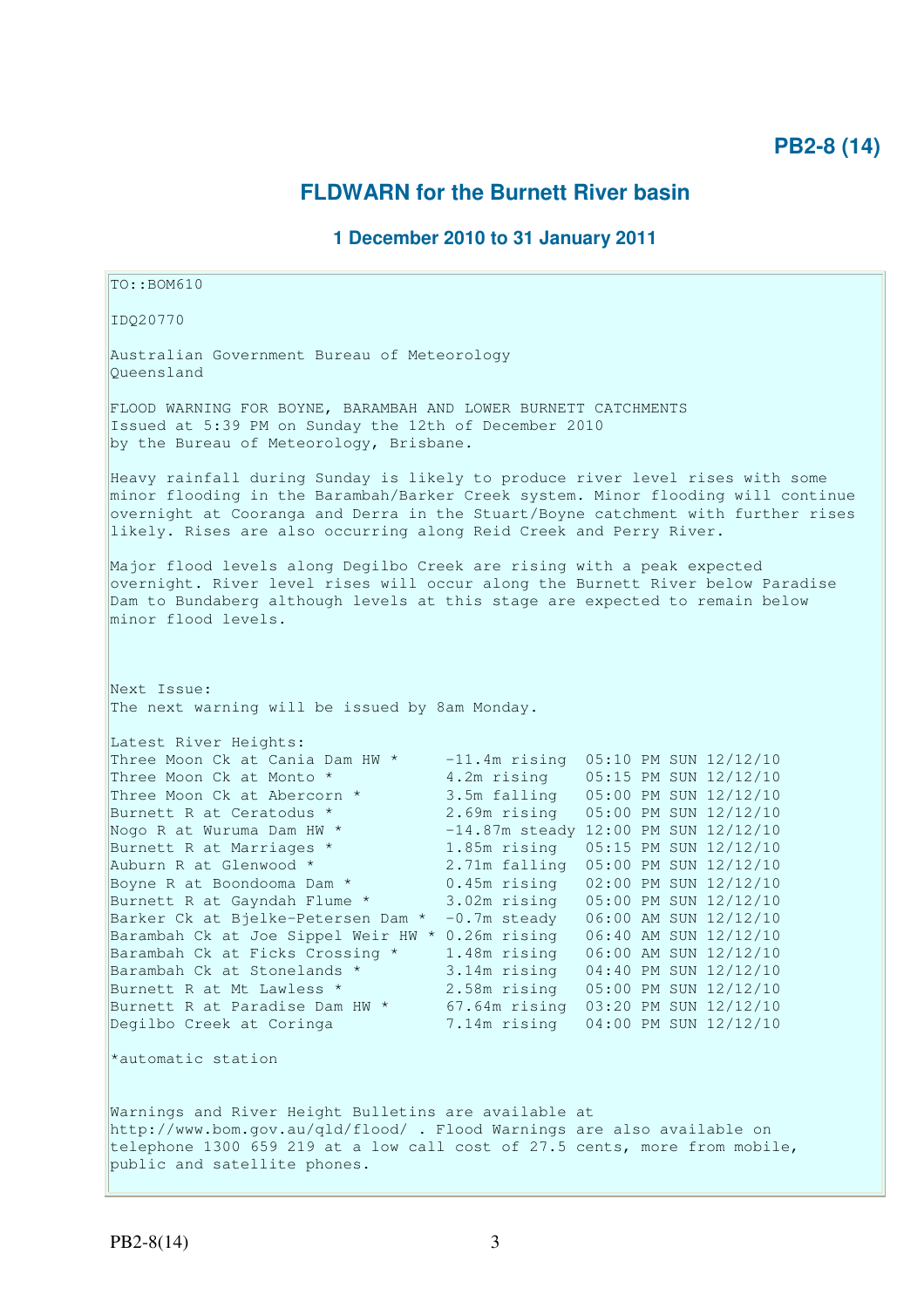$TO: **ROM610**$ IDQ20770 Australian Government Bureau of Meteorology Queensland FINAL FLOOD WARNING FOR BOYNE, BARAMBAH AND LOWER BURNETT CATCHMENTS Issued at 6:00 AM on Monday the 13th of December 2010 by the Bureau of Meteorology, Brisbane. A heavy rain band has cleared the coastline and is currently lying off the coast. Stream levels continue to ease across the headwaters of the Burnett River basin during Monday morning. Minor flooding is easing on the Boyne River between Cooranga and Derra, and minor flooding is also easing on Degilbo Creek at Coringa. Small river level rises will occur along the Burnett River below Paradise Dam to Bundaberg, however levels will remain below minor flood levels. Weather Forecast: Isolated showers, mainly in the afternoon and tending scattered near Fraser Island late in the day. Isolated afternoon and evening thunderstorms, chiefly inland. Next Issue: This is the final warning. River Height Bulletins will continue to be issued. Latest River Heights: Three Moon Ck at Cania Dam HW  $\star$  -10.82m rising 05:00 AM MON 13/12/10 Three Moon Ck at Monto \* 4.95m steady 04:55 AM MON 13/12/10 Three Moon Ck at Abercorn  $*$  3.68m rising 02:00 AM MON 13/12/10 Burnett R at Ceratodus \* 2.92m rising 04:00 AM MON 13/12/10 Nogo R at Wuruma Dam HW \*  $-14.87$ m steady 12:00 PM SUN 12/12/10<br>
Burnett R at Marriages \* 1.94m rising 04:40 AM MON 13/12/10<br>
Auburn R at Clonused \* 3m folling 04:00 AM MON 12/12/10 1.94m rising 04:40 AM MON 13/12/10<br>2m falling 04:00 AM MON 13/12/10 Auburn R at Glenwood \* 2m falling 04:00 AM MON 13/12/10 Boyne R at Boondooma Dam \* 0.48m rising 08:40 PM SUN 12/12/10 Burnett R at Mundubbera MA Burnett R at Gayndah Flume \* 4.06m rising 04:00 AM MON 13/12/10 Burnett R at Gayndah NA Barker Ck at Bjelke-Petersen Dam \* - 0.68m steady 06:00 PM SUN 12/12/10 Barambah Ck at Joe Sippel Weir HW \* 0.26m rising 06:40 AM SUN 12/12/10 Barambah Ck at Ficks Crossing \* 1.48m rising 06:00 AM SUN 12/12/10 Barambah Ck at Stonelands \* 3.11m falling 02:45 AM MON 13/12/10 Burnett R at Mt Lawless \* 2.98m rising 04:00 AM MON 13/12/10 Burnett R at Paradise Dam HW  $*$  67.68m rising  $01:55$  AM MON  $13/12/10$ Burnett R at Bundaberg NA \* denotes automatic station. Warnings and River Height Bulletins are available at http://www.bom.gov.au/qld/flood/ . Flood Warnings are also available on telephone 1300 659 219 at a low call cost of 27.5 cents, more from mobile, public and satellite phones.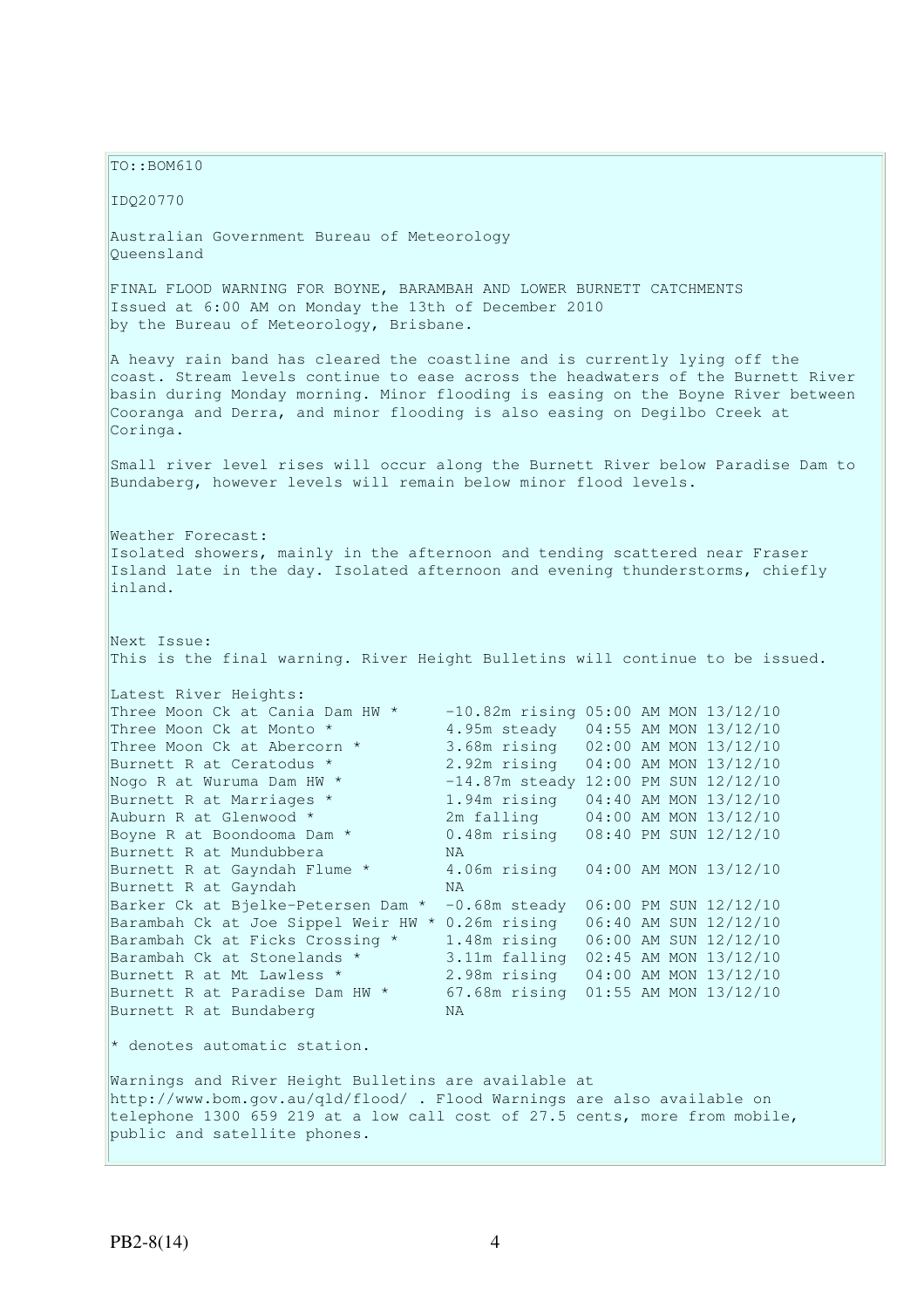$\vert$ TO::BOM610 IDQ20770 Australian Government Bureau of Meteorology Queensland FLOOD WARNING FOR BURNETT CATCHMENT Issued at 11:31 PM on Monday the 13th of December 2010 by the Bureau of Meteorology, Brisbane. Fast rises have been occurring this evening in the upper Burnett River at Ceratodus. Minor flood levels are forecast overnight at with further rises to moderate flood levels possible. Fast river rises should be expected with minor flood levels at Eidsvold overnight. Minor flooding is also rising along Three Moon Creek at Abercorn although moderate levels are not expected. Minor flooding continues at Cooranga and Derra along the Boyne Rivers and at Walla along the lower Burnett River. Next Issue: The next warning will be issued by 9am Tuesday. Latest River Heights: Three Moon Ck at Cania Dam HW \* -10.51m rising 08:20 PM MON 13/12/10<br>Three Moon Ck at Monto \* 2.61m falling 10:05 PM MON 13/12/10<br>Three Moon Ck at Abercorn \* 5.32m rising 10:00 PM MON 13/12/10 2.61m falling 10:05 PM MON 13/12/10 Three Moon Ck at Abercorn \* 5.32m rising 10:00 PM MON 13/12/10 Burnett R at Ceratodus \* 5.3m rising 10:00 PM MON 13/12/10 Nogo R at Wuruma Dam HW  $^*$   $-14.85$ m steady 06:00 AM MON  $13/12/10$ Burnett R at Marriages \* 2.2m rising 09:30 PM MON 13/12/10 Auburn R at Glenwood \* 1.66m falling 10:00 PM MON 13/12/10 Boyne R at Boondooma Dam \* 0.5m steady 06:00 AM MON 13/12/10 Burnett R at Gayndah Flume \* 4.06m falling 10:00 PM MON 13/12/10 Barker Ck at Bjelke-Petersen Dam \* -0.66m steady 06:00 AM MON 13/12/10 Barambah Ck at Joe Sippel Weir HW \* 0.63m steady 06:30 AM MON 13/12/10 Barambah Ck at Ficks Crossing  $*$  3.37m rising 06:25 AM MON 13/12/10 Barambah Ck at Stonelands \* 2.63m falling 09:15 PM MON 13/12/10 Burnett R at Mt Lawless \* 2.96m steady 10:00 PM MON 13/12/10 Burnett R at Paradise Dam HW  $*$  68.05m rising 09:50 PM MON  $13/12/10$ Burnett R at Walla TM \* 5.04m falling 11:02 PM MON 13/12/10 \*automatic station Warnings and River Height Bulletins are available at http://www.bom.gov.au/qld/flood/ . Flood Warnings are also available on telephone 1300 659 219 at a low call cost of 27.5 cents, more from mobile, public and satellite phones.

TO::BOM610

IDQ20770

Australian Government Bureau of Meteorology Queensland

FLOOD WARNING FOR BURNETT CATCHMENT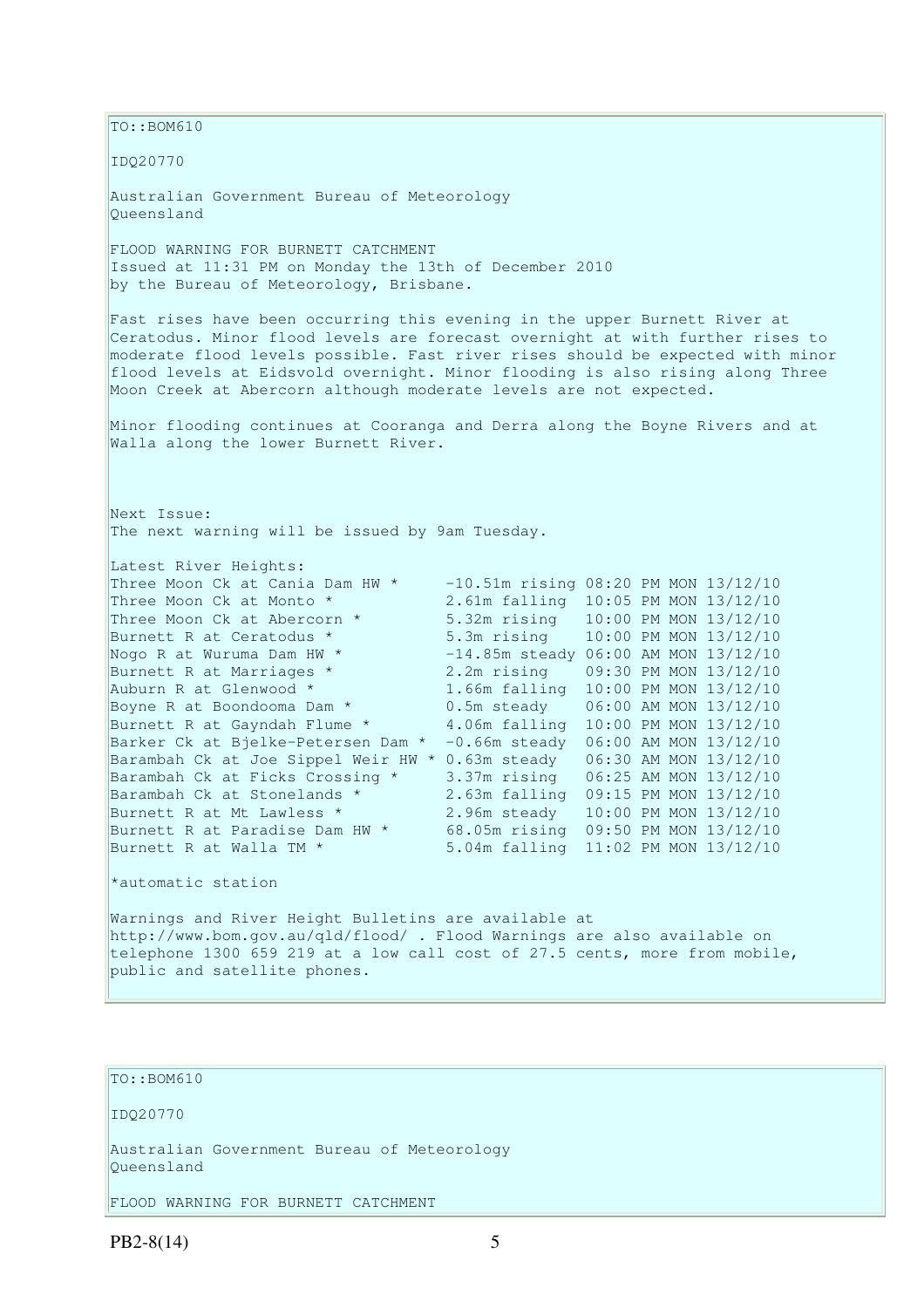Issued at 7:50 AM on Tuesday the 14th of December 2010 by the Bureau of Meteorology, Brisbane. Fast rises continue this morning in the upper Burnett catchment. Minor flood levels at Abercorn are rising with moderate flood levels of at least 6 metres possible during this morning. At Ceratodus on the Burnett River, minor flood levels are continuing with further rises possible today. Fast river rises with minor flood levels should be expected at Eidsvold during today. Minor flooding continues at Cooranga and Derra along the Boyne Rivers. Next Issue: The next warning will be issued by 5pm Tuesday. Latest River Heights: Three Moon Ck at Cania Dam HW \*  $-10.43$ m rising 04:25 AM TUE  $14/12/10$ Three Moon Ck at Monto \* 1.89m falling 05:45 AM TUE 14/12/10 Three Moon Ck at Abercorn \* 5.69m rising 05:00 AM TUE 14/12/10 Burnett R at Ceratodus \* 5.71m falling 05:00 AM TUE 14/12/10 Nogo R at Wuruma Dam HW \* -14.84m steady 06:00 AM TUE 14/12/10 Burnett R at Marriages \* 2.3m rising 05:10 AM TUE 14/12/10<br>Auburn R at Glenwood \* 1.55m falling 05:00 AM TUE 14/12/10 Auburn R at Glenwood \* 1.55m falling 05:00 AM TUE 14/12/10 Boyne R at Boondooma Dam  $*$  0.44m steady 06:00 AM TUE 14/12/10 Burnett R at Gayndah Flume \* 3.68m falling 05:00 AM TUE 14/12/10 Barambah Ck at Ficks Crossing \* 3.54m steady 06:00 AM TUE 14/12/10 Barambah Ck at Stonelands \* 3.05m rising 06:10 AM TUE 14/12/10 Burambah Ck at Fries Srooming<br>Barambah Ck at Stonelands \* 3.05m rising 06:10 AM TUE 14/12/10<br>Burnett R at Paradise Dam HW \* 68.21m rising 05:35 AM TUE 14/12/10 68.21m rising 05:35 AM TUE 14/12/10 Burnett R at Walla TM \* 5.01m falling 11:51 PM MON 13/12/10 \*automatic station Warnings and River Height Bulletins are available at http://www.bom.gov.au/qld/flood/ . Flood Warnings are also available on

| $TO: BOM610$                                                                                                                             |
|------------------------------------------------------------------------------------------------------------------------------------------|
| ID020770                                                                                                                                 |
| Australian Government Bureau of Meteorology<br>Oueensland                                                                                |
| FLOOD WARNING FOR BURNETT CATCHMENT<br>Issued at 3:47 PM on Tuesday the 14th of December 2010<br>by the Bureau of Meteorology, Brisbane. |
| Minor flood levels at Abercorn are now steady. At Ceratodus on the Burnett<br>River, minor flood levels are now falling.                 |
| Minor flooding is occurring at Eidsvold with fast rises occurring this evening<br>at Marriages.                                          |

telephone 1300 659 219 at a low call cost of 27.5 cents, more from mobile,

public and satellite phones.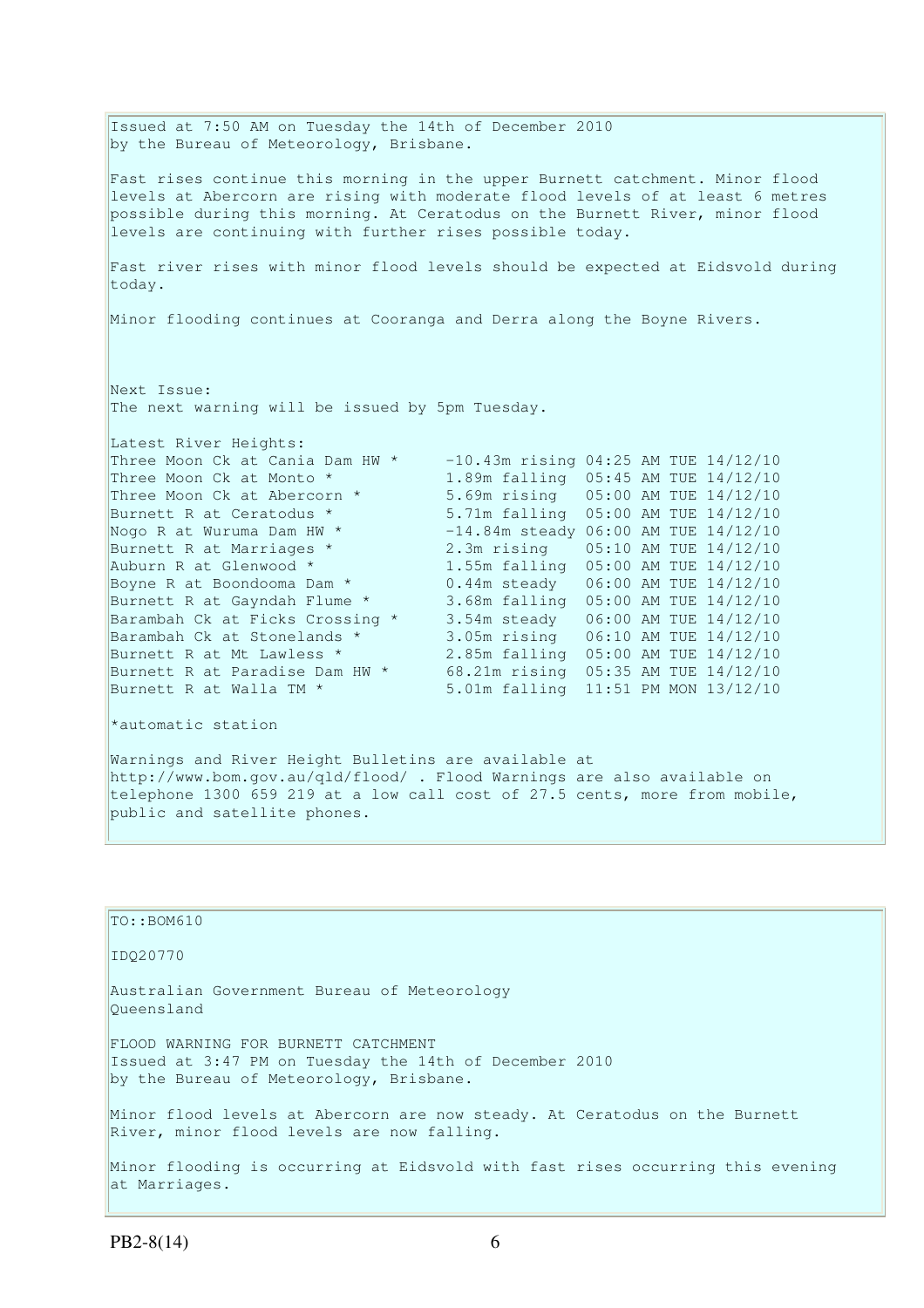Minor flooding continues at Cooranga and Derra along the Boyne Rivers. Next Issue: The next warning will be issued by 10am Wednesday. Latest River Heights: Three Moon Ck at Cania Dam HW  $*$  -10.36m steady 01:35 PM TUE 14/12/10 Three Moon Ck at Monto \* 1.47m falling 03:05 PM TUE 14/12/10 Three Moon Ck at Abercorn \* 5.81m steady 03:00 PM TUE 14/12/10 Burnett R at Ceratodus \* 3.82m falling 03:00 PM TUE 14/12/10 Nogo R at Wuruma Dam HW  $^*$   $-14.84$ m steady  $06:00$  AM TUE  $14/12/10$ Burnett R at Eidsvold Br 5.6m rising slowly 09:00 AM TUE 14/12/10 Burnett R at Marriages \* 3.24m rising 03:10 PM TUE 14/12/10 Auburn R at Glenwood \* 1.45m steady 03:00 PM TUE 14/12/10 Boyne R at Boondooma Dam  $*$  0.44m steady 06:00 AM TUE 14/12/10 Burnett R at Gayndah Flume \* 3.22m falling 03:00 PM TUE 14/12/10 Barker Ck at Bjelke-Petersen Dam \* -0.61m steady 12:00 PM TUE 14/12/10 Barambah Ck at Joe Sippel Weir HW \* 0.55m steady 06:00 AM TUE 14/12/10 Barambah Ck at Ficks Crossing \* 3.54m steady 06:00 AM TUE 14/12/10 Barambah Ck at Stonelands \* 3.69m rising 03:05 PM TUE 14/12/10 Burnett R at Mt Lawless \* 2.65m falling 03:00 PM TUE 14/12/10 Burnett R at Paradise Dam HW  $\star$  68.31m steady 02:00 PM TUE 14/12/10 Burnett R at Walla TM  $^{\star}$  5.1m steady 03:09 PM TUE 14/12/10 \*automatic station Warnings and River Height Bulletins are available at http://www.bom.gov.au/qld/flood/ . Flood Warnings are also available on telephone 1300 659 219 at a low call cost of 27.5 cents, more from mobile, public and satellite phones.

| $TO: BOM610$                                                                                                                                                                                                                   |               |                       |  |  |  |  |
|--------------------------------------------------------------------------------------------------------------------------------------------------------------------------------------------------------------------------------|---------------|-----------------------|--|--|--|--|
| ID020770                                                                                                                                                                                                                       |               |                       |  |  |  |  |
| Australian Government Bureau of Meteorology<br>Queensland                                                                                                                                                                      |               |                       |  |  |  |  |
| FINAL FLOOD WARNING FOR BURNETT CATCHMENT<br>Issued at 8:35 AM on Wednesday the 15th of December 2010<br>by the Bureau of Meteorology, Brisbane.                                                                               |               |                       |  |  |  |  |
| Minor flood levels are easing on Three Moon Ck at Abercorn on the Boyne River at<br>Derra and on the Burnett River at Marriages.                                                                                               |               |                       |  |  |  |  |
| River levels are expected to continue easing during Wednesday.                                                                                                                                                                 |               |                       |  |  |  |  |
| Next Issue:<br>This is the final warning. River Height Bulletins will continue to be issued.                                                                                                                                   |               |                       |  |  |  |  |
| Latest River Heights:                                                                                                                                                                                                          |               |                       |  |  |  |  |
| Three Moon Ck at Cania Dam HW $\star$ -10.27m steady 06:00 AM WED 15/12/10                                                                                                                                                     |               |                       |  |  |  |  |
| Three Moon Ck at Monto *                                                                                                                                                                                                       | 1.32m steady  | 06:00 AM WED 15/12/10 |  |  |  |  |
| Three Moon Ck at Abercorn * 5.14m falling                                                                                                                                                                                      |               | 06:00 AM WED 15/12/10 |  |  |  |  |
| Burnett R at Ceratodus * The Contract of the Surgeon of the Surgeon of the Surgeon of the Surgeon of the Surgeon of the Surgeon of the Surgeon of the Surgeon of the Surgeon of the Surgeon of the Surgeon of the Surgeon of t | 4.26m falling | 06:00 AM WED 15/12/10 |  |  |  |  |
|                                                                                                                                                                                                                                |               |                       |  |  |  |  |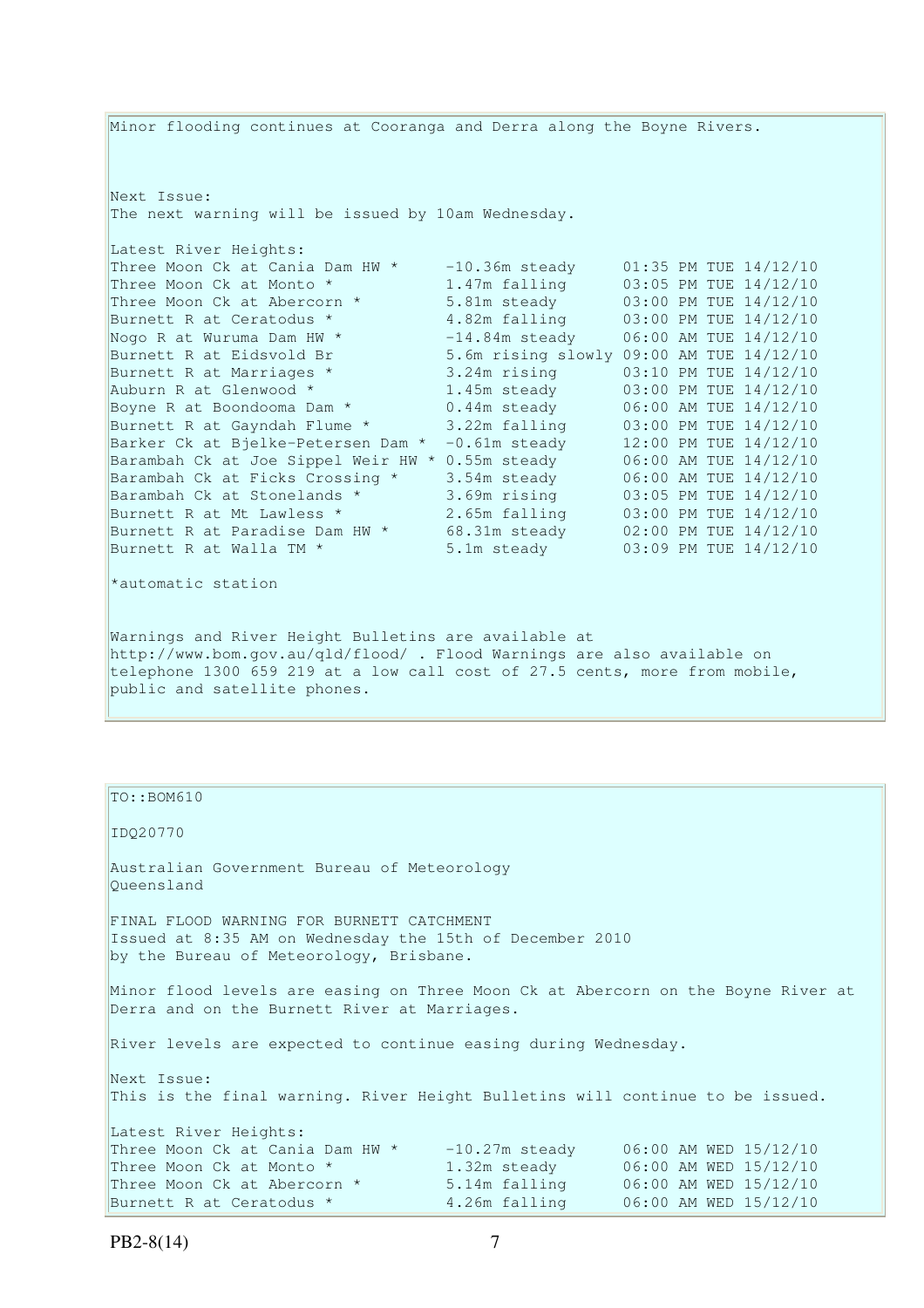Nogo R at Wuruma Dam HW \*  $-14.84$ m steady  $06:00$  AM WED  $15/12/10$ Burnett R at Eidsvold Br 5.6m rising slowly 09:00 AM TUE 14/12/10 Burnett R at Marriages \* 4.29m falling 06:50 AM WED 15/12/10 Auburn R at Glenwood  $\star$  1.35m steady 06:00 AM WED 15/12/10 Boyne R at Boondooma Dam  $*$  0.36m steady 06:00 AM WED 15/12/10 Burnett R at Gayndah Flume \* 3.13m rising 06:00 AM WED 15/12/10 Barker Ck at Bjelke-Petersen Dam \* -0.57m steady 06:00 AM WED 15/12/10 Barambah Ck at Joe Sippel Weir HW \* 0.28m steady 06:00 AM WED 15/12/10 Barambah Ck at Ficks Crossing \* 2.89m falling 06:15 AM WED 15/12/10 Barambah Ck at Stonelands \* 4.03m steady 06:00 AM WED 15/12/10 Burnett R at Mt Lawless \* 2.42m steady 06:00 AM WED 15/12/10 Burnett R at Paradise Dam HW  $\star$  68.39m steady 04:25 AM WED 15/12/10 Burnett R at Walla TM \* 4.9m falling 05:51 AM WED 15/12/10 \* from automatic station Warnings and River Height Bulletins are available at http://www.bom.gov.au/qld/flood/ . Flood Warnings are also available on telephone 1300 659 219 at a low call cost of 27.5 cents, more from mobile, public and satellite phones.

 $TO: **ROM610**$ 

IDQ20770

Australian Government Bureau of Meteorology Queensland

FLOOD WARNING FOR THE BOYNE AND STUART RIVERS AND DEGILBO CREEK Issued at 10:15 AM on Sunday the 19th of December 2010 by the Bureau of Meteorology, Brisbane.

Heavy rainfall during Friday and Saturday has resulted in water level rises along the Boyne Rivers and along Degilbo Creek. Minor flooding continues at Walla along the lower Burnett River. Further rainfall is forecast for the Burnett catchment today.

STUART/BOYNE RIVERS

Moderate flood levels are occurring along the Stuart River at Proston with rises continuing today as rainfall continues. Downstream at Cooranga, levels are likely to reach reach around the major flood level of 7 metres during today. Moderate flood levels should be expected at Derra later today.

DEGILBO CREEK

Moderate flood levels along Degilbo Creek continue to rise.

Next Issue: The next warning will be issued by 5pm Sunday

| Latest River Heights:           |                                         |  |  |
|---------------------------------|-----------------------------------------|--|--|
| Three Moon Ck at Cania Dam HW * | $-10.06$ m steady 06:00 AM SUN 19/12/10 |  |  |
| Three Moon Ck at Monto *        | 0.77m steady 06:00 AM SUN 19/12/10      |  |  |
| Three Moon Ck at Abercorn *     | 2.41m falling 06:00 AM SUN 19/12/10     |  |  |
| Burnett R at Ceratodus *        | 2.51m steady 07:00 AM SUN 19/12/10      |  |  |
| Nogo R at Wuruma Dam HW *       | $-14.69$ m steady 06:00 AM SUN 19/12/10 |  |  |
| Burnett R at Marriages *        | 2.17m falling 08:00 AM SUN 19/12/10     |  |  |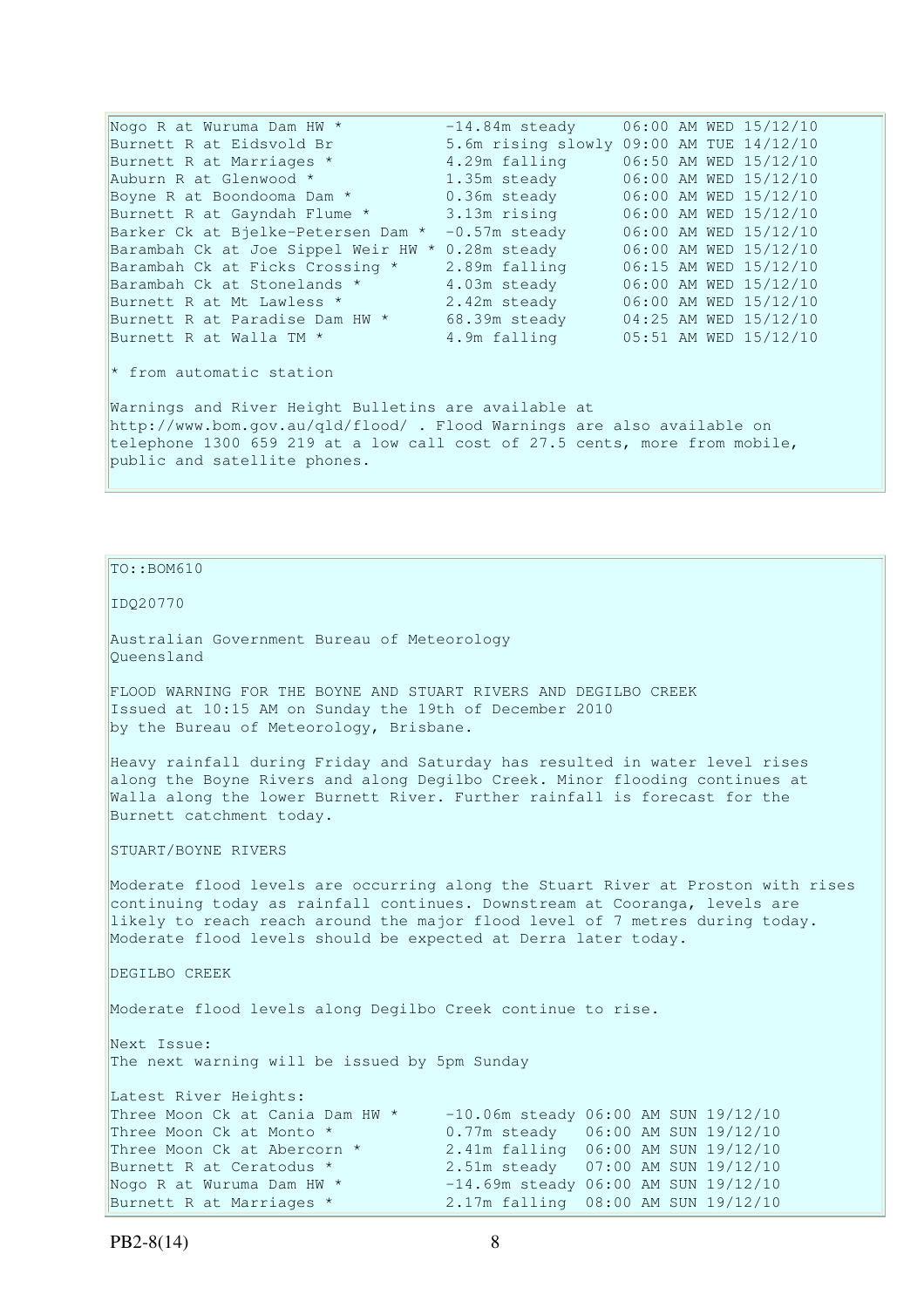Auburn R at Glenwood \* 2.06m rising 07:00 AM SUN 19/12/10 Burnett R at Gayndah Flume \* 4.09m falling 07:00 AM SUN 19/12/10 Barker Ck at Bjelke-Petersen Dam \* -0.09m rising 07:30 AM SUN 19/12/10 Barambah Ck at Joe Sippel Weir HW \* 0.61m steady 06:00 AM SUN 19/12/10 Barambah Ck at Ficks Crossing \* 4.49m falling 06:25 AM SUN 19/12/10 Barambah Ck at Stonelands \* 4.74m falling 06:00 AM SUN 19/12/10 Burnett R at Mt Lawless \* 3.48m steady 07:00 AM SUN 19/12/10 Burnett R at Paradise Dam HW  $\star$  68.58m rising 05:50 AM SUN 19/12/10 Burnett R at Walla TM \* 6.84m rising 05:51 AM SUN 19/12/10 \*automatic station Warnings and River Height Bulletins are available at http://www.bom.gov.au/qld/flood/ . Flood Warnings are also available on telephone 1300 659 219 at a low call cost of 27.5 cents, more from mobile, public and satellite phones.

TO::BOM610

IDQ20770

Australian Government Bureau of Meteorology Queensland

FLOOD WARNING FOR THE AUBURN, BOYNE AND STUART RIVERS AND DEGILBO CREEK Issued at 5:09 PM on Sunday the 19th of December 2010 by the Bureau of Meteorology, Brisbane.

Minor to moderate flooding is continuing with some major flood levels likely in the next 36 hours along the Boyne River. Minor flooding continues at Walla along the lower Burnett River.

STUART/BOYNE RIVERS

Moderate flood levels will continue to rise along the Stuart River at Proston overnight with major flood levels of 7 metres possible. At Carters, minor flood levels will be reached overnight. Downstream at Cooranga, levels are likely to reach the major flood level of 7 metres overnight with further rises expected. Moderate flood levels are rising at Derra with major flood levels of at least 5 metres expected during Monday. Further rises are likely throughout the catchment while rainfall continues.

AUBURN RIVER Minor flood levels are expected at Brovinia and Glenwood overnight with further rises likely this week. Rises to moderate levels are possible at Glenwood.

DEGILBO CREEK Flood levels along Degilbo Creek are expected to rise again overnight to moderate levels.

Next Issue: The next warning will be issued by 11am Monday.

Latest River Heights:<br>Three Moon Ck at Cania Dam HW \*  $-10.01$ m rising 03:15 PM SUN 19/12/10 Three Moon Ck at Monto \* 0.77m rising 03:15 PM SUN 19/12/10 Three Moon Ck at Abercorn \* 2.51m rising 02:37 PM SUN 19/12/10 Burnett R at Ceratodus \* 2.53m rising 03:00 PM SUN 19/12/10 Nogo R at Wuruma Dam HW  $\star$  -14.66m rising 03:00 PM SUN 19/12/10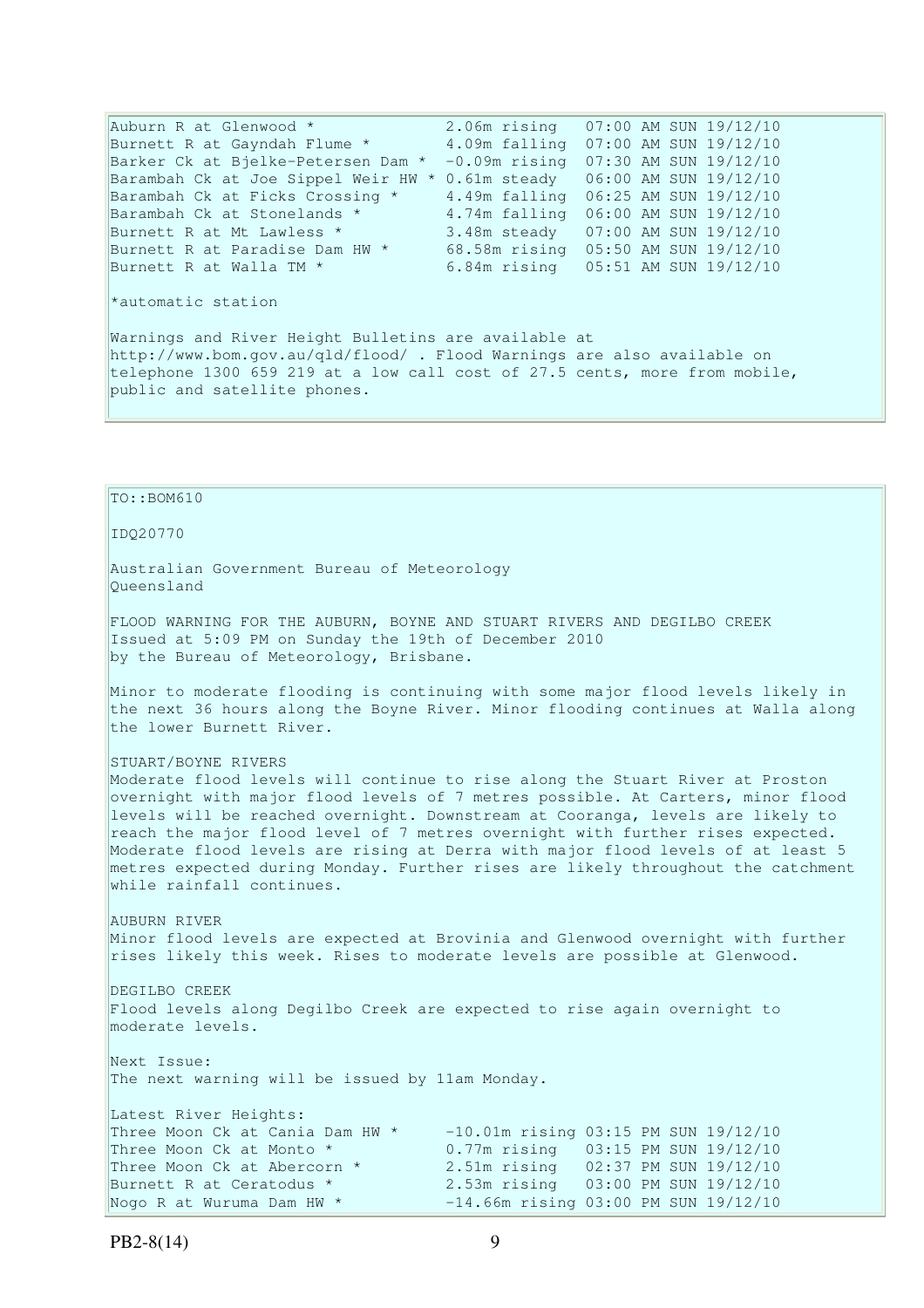Burnett R at Marriages \* 2.07m falling 02:50 PM SUN 19/12/10 Auburn R at Glenwood \* 2.61m steady 03:01 PM SUN 19/12/10 Boyne R at Boondooma Dam  $*$   $1.12m$  steady  $12:20$  PM SUN  $19/12/10$ Burnett R at Gayndah Flume \* 3.84m steady 03:00 PM SUN 19/12/10 Barker Ck at Bjelke-Petersen Dam \* 0.03m rising 03:00 PM SUN 19/12/10 Barambah Ck at Joe Sippel Weir HW \* 0.61m steady 12:00 PM SUN 19/12/10 Barambah Ck at Ficks Crossing \* 4.6m rising 03:05 PM SUN 19/12/10 Barambah Ck at Stonelands \* 5.05m rising 03:00 PM SUN 19/12/10 Burnett R at Mt Lawless \* 3.57m steady 03:00 PM SUN 19/12/10 Burnett R at Paradise Dam HW  $*$  68.63m rising  $01:35$  PM SUN  $19/12/10$ Burnett R at Walla TM \* 7.22m rising 02:52 PM SUN 19/12/10 \*automatic station Warnings and River Height Bulletins are available at http://www.bom.gov.au/qld/flood/ . Flood Warnings are also available on telephone 1300 659 219 at a low call cost of 27.5 cents, more from mobile, public and satellite phones.

### TO::BOM610

IDQ20770

Australian Government Bureau of Meteorology Queensland

FLOOD WARNING FOR THE BURNETT CATCHMENT Issued at 10:35 PM on Sunday the 19th of December 2010 by the Bureau of Meteorology, Brisbane.

Minor to moderate flooding is continuing with major flood levels forecast overnight along the Boyne and Stuart Rivers. Moderate flood levels are likely at Walla along the lower Burnett River.

STUART/BOYNE RIVERS

Major flood levels are occurring or should be expected overnight at Proston on the Stuart River and at Carters, Cooranga and Derra along the Boyne River. River levels of at least 8 metres should be expected at Cooranga and at least 6 metres at Derra early this week. Minor flood levels are likely at Boondooma Dam.

AUBURN RIVER Moderate flood levels are expected at Brovinia overnight with further rises possible this week. Rises to minor levels are expected at Glenwood with moderate flooding possible this week.

### BARKER/BARAMBAH AND BOONARA CREEKS

Rising river levels have been recorded at Brooklands this evening with moderate flood levels likely and major levels possible overnight. Minor flooding is forecast for Embreys Bridge and Glenmore during Monday. As Bjelke-Peterson Dam is now spilling, rising river levels with minor to moderate flooding should be expected between Ficks Crossing and Silverleaf Weir from this evening onwards. Renewed rises are expected along Boonara Creek at Ettiewyn with a return to minor flood levels. Moderate flood levels are a possibility.

DEGILBO CREEK Major flood levels are occurring along Degilbo Creek.

LOWER BURNETT RIVER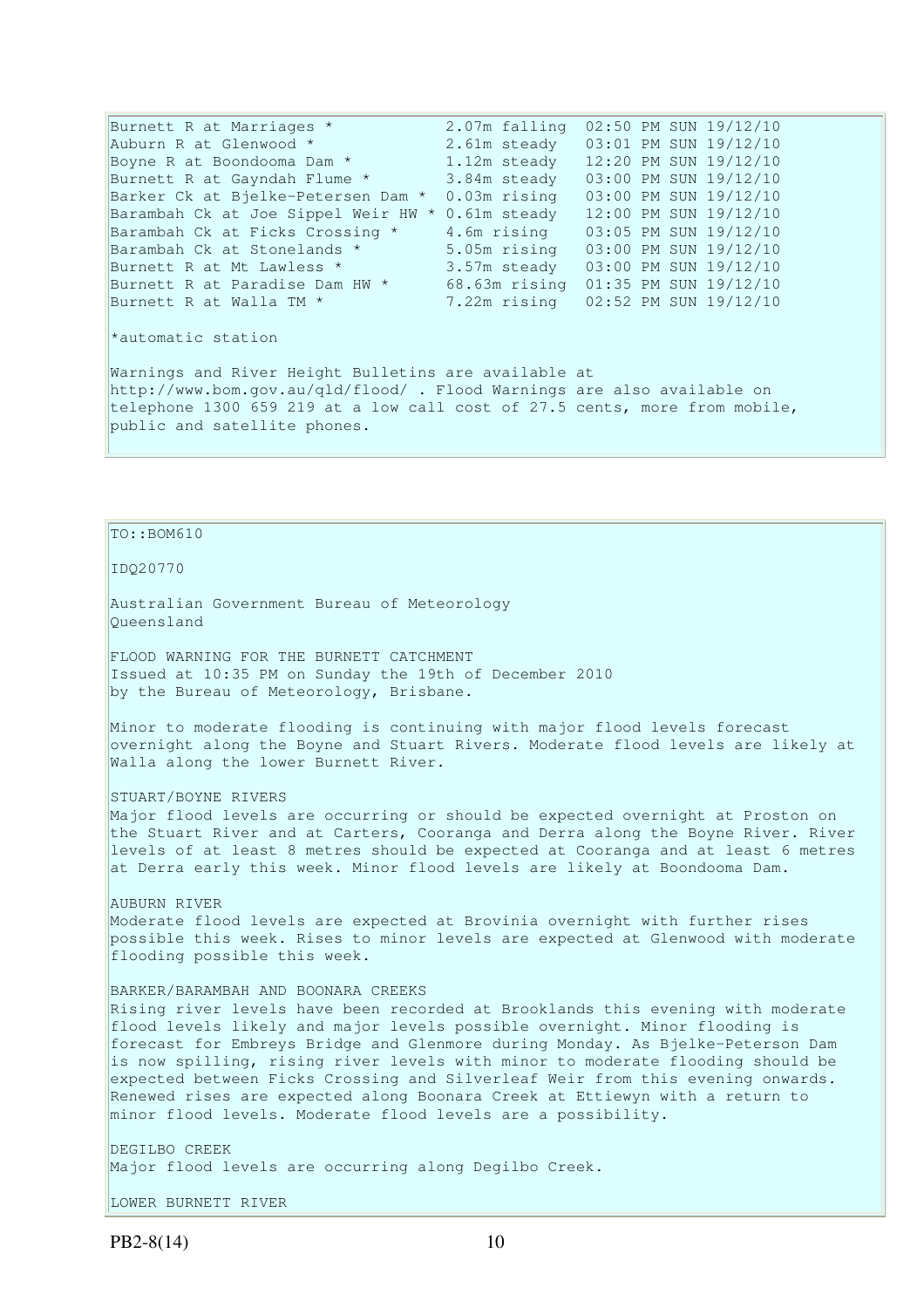Minor flood levels are occurring at Fig Tree and moderate flood levels should be expected at Walla overnight. At this stage, river levels at Bundaberg are expected to stay below minor. Next Issue: The next warning will be issued by 7am Monday. Latest River Heights: Three Moon Ck at Cania Dam HW  $*$  -10.01m steady 06:00 PM SUN 19/12/10 Three Moon Ck at Monto \* 0.97m rising 08:05 PM SUN 19/12/10 Three Moon Ck at Abercorn \* 2.57m steady 08:00 PM SUN 19/12/10 Burnett R at Ceratodus \* 2.59m rising 07:00 PM SUN 19/12/10 Nogo R at Wuruma Dam HW  $^{\star}$   $-14.64$ m steady 06:00 PM SUN 19/12/10 Burnett R at Marriages \* 2.14m rising 07:50 PM SUN 19/12/10 Auburn R at Glenwood \* 2.83m rising 08:00 PM SUN 19/12/10 Boyne R at Boondooma Dam \* 1.39m rising 06:50 PM SUN 19/12/10 Burnett R at Gayndah Flume \* 4.03m rising 08:00 PM SUN 19/12/10 Barker Ck at Bjelke-Petersen Dam \* 0.13m steady 06:00 PM SUN 19/12/10 Barambah Ck at Joe Sippel Weir HW \* 0.62m steady 06:00 PM SUN 19/12/10 Barambah Ck at Ficks Crossing \* 5.33m rising 06:05 PM SUN 19/12/10 Barambah Ck at Stonelands \* 5.65m rising 06:05 PM SUN 19/12/10 Burnett R at Mt Lawless \* 3.62m rising 08:00 PM SUN 19/12/10 Burnett R at Paradise Dam HW  $\star$  68.84m steady  $06:00$  PM SUN 19/12/10 Burnett R at Walla TM \* 7.98m rising 08:54 PM SUN 19/12/10 \*automatic station Warnings and River Height Bulletins are available at http://www.bom.gov.au/qld/flood/ . Flood Warnings are also available on telephone 1300 659 219 at a low call cost of 27.5 cents, more from mobile, public and satellite phones.

TO::BOM610

IDQ20770

Australian Government Bureau of Meteorology Queensland

FLOOD WARNING FOR THE BURNETT CATCHMENT Issued at 6:11 AM on Monday the 20th of December 2010 by the Bureau of Meteorology, Brisbane.

Moderate to major flooding is occurring along the Stuart and Boyne Rivers with minor flood rising at Boondooma Dam. Minor to moderate flooding is rising in the Auburn River including Cardarga Creek at Brovinia. Minor flooding is rising along Barambah Creek downstream of Bjelke-Peterson Dam which is now spilling. Minor to moderate flooding is rising in the lower Burnett River between Fig Tree and Walla Weir with major flooding rising in Degilbo Creek at Coringa.

STUART/BOYNE RIVERS Major flood levels are being recorded along the Boyne River at Carters, Cooranga and Derra along the Boyne River. Major flood levels are expected to peak to about 7.2 metres during Monday in the Carters area. River level rises are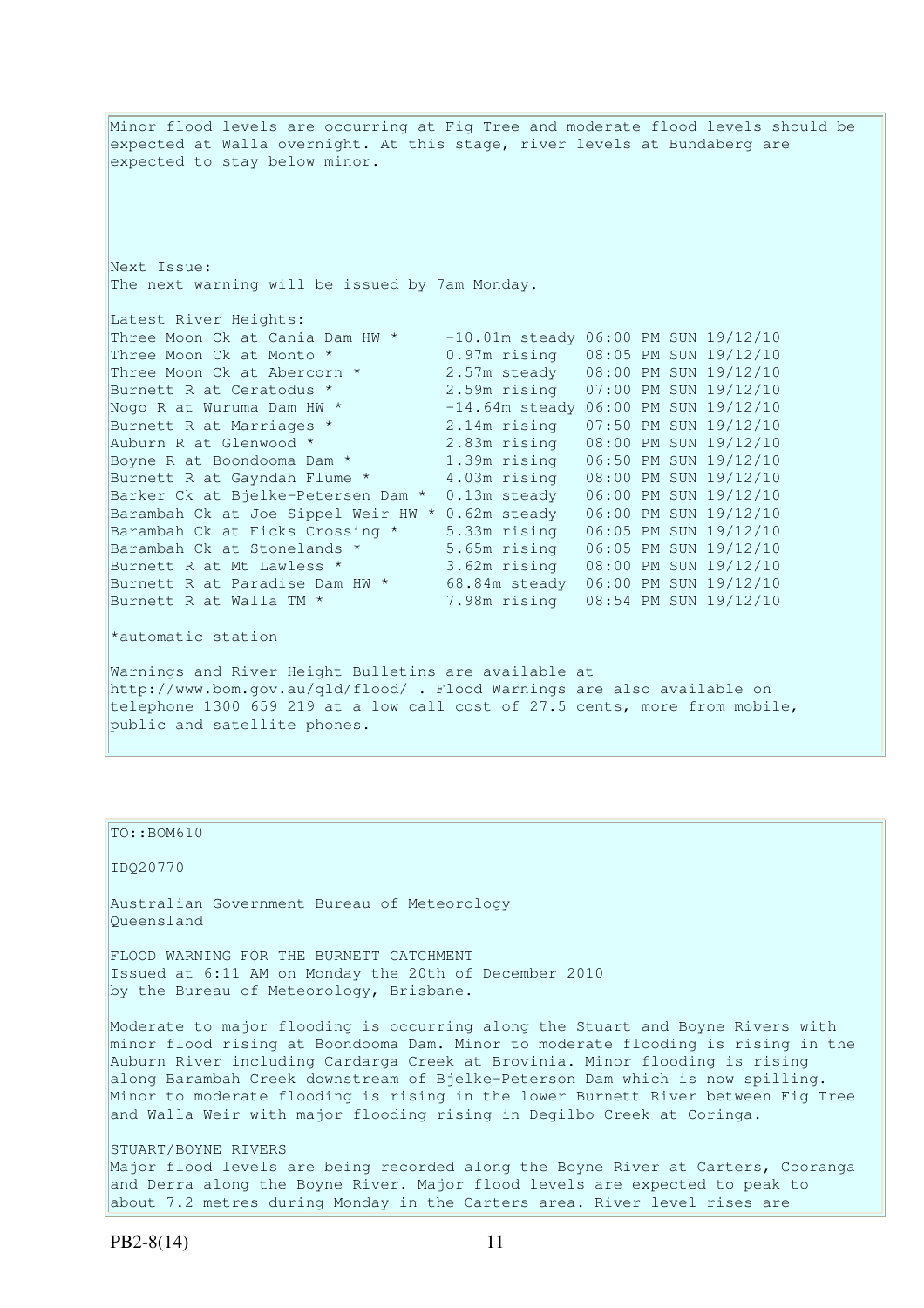nearing a peak in the Stuart River at Weens Bridge with further rises to above the major flood level of 7 metres likely downstream at Proston. Minor flood levels are being recorded at Boondooma Dam with further rises to above 2 metres likely during Monday. Further rises are forecast for the lower Boyne River with levels of at least 10 metres forecast at Cooranga and 6 metres at Derra during the next few days. AUBURN RIVER Moderate flood levels continue to rise in Cardarga Creek at Brovinia with further rises to above the major flood level of 9 metres possible this week. Minor flood levels continue to rise at Glenwood with moderate flooding possible this week. BARKER/BARAMBAH AND BOONARA CREEKS Minor flooding is forecast along Barker Creek between Embreys Bridge and Glenmore during Monday. Minor flooding is occurring between Ficks Crossing and Silverleaf Weir as a result of outflows from Bjelke-Peterson Dam. Renewed rises and minor flooding is being recorded along Boonara Creek at Ettiewyn with moderate flood levels possible during Monday. DEGILBO CREEK Major flood levels are nearing a peak to about 8 metres along Degilbo Creek at Coringa. LOWER BURNETT RIVER Minor to moderate flood levels are rising between Fig Tree and Walla Weir. At this stage, river levels at Bundaberg are expected to remain below minor. Next Issue: The next warning will be issued by about 1pm Monday. Latest River Heights: Three Moon Ck at Cania Dam HW  $\star$  -10.00m steady 08:25 PM SUN 19/12/10 Three Moon Ck at Monto \* 1.98m rising 03:00 AM MON 20/12/10 Three Moon Ck at Abercorn \* 3.18m rising 02:40 AM MON 20/12/10 Burnett R at Ceratodus \* 2.98m rising 04:00 AM MON 20/12/10 Nogo R at Wuruma Dam HW \* -14.52m rising 03:00 AM MON 20/12/10 Burnett R at Marriages \* 2.71m rising 03:05 AM MON 20/12/10 Auburn R at Glenwood  $*$   $4.25$ m rising  $04:30$  AM MON 20/12/10 Boyne R at Boondooma Dam  $*$  1.77m rising  $03:00$  AM MON 20/12/10 Burnett R at Gayndah Flume \* 5.24m rising 04:00 AM MON 20/12/10 Barker Ck at Bjelke-Petersen Dam \* 0.45m rising 03:00 AM MON 20/12/10 Barambah Ck at Joe Sippel Weir HW \* 0.81m rising 03:00 AM MON 20/12/10 Barambah Ck at Ficks Crossing \* 6.41m falling 03:00 AM MON 20/12/10 Barambah Ck at Stonelands \* 6.47m rising 03:00 AM MON 20/12/10 Burnett R at Mt Lawless \* 3.75m rising 04:00 AM MON 20/12/10 Burnett R at Paradise Dam HW \* 68.89m steady 12:00 AM MON 20/12/10 Burnett R at Walla TM \* 8.89m rising 02:51 AM MON 20/12/10 \* from automatic station Warnings and River Height Bulletins are available at http://www.bom.gov.au/qld/flood/ . Flood Warnings are also available on telephone 1300 659 219 at a low call cost of 27.5 cents, more from mobile, public and satellite phones.

TO::BOM610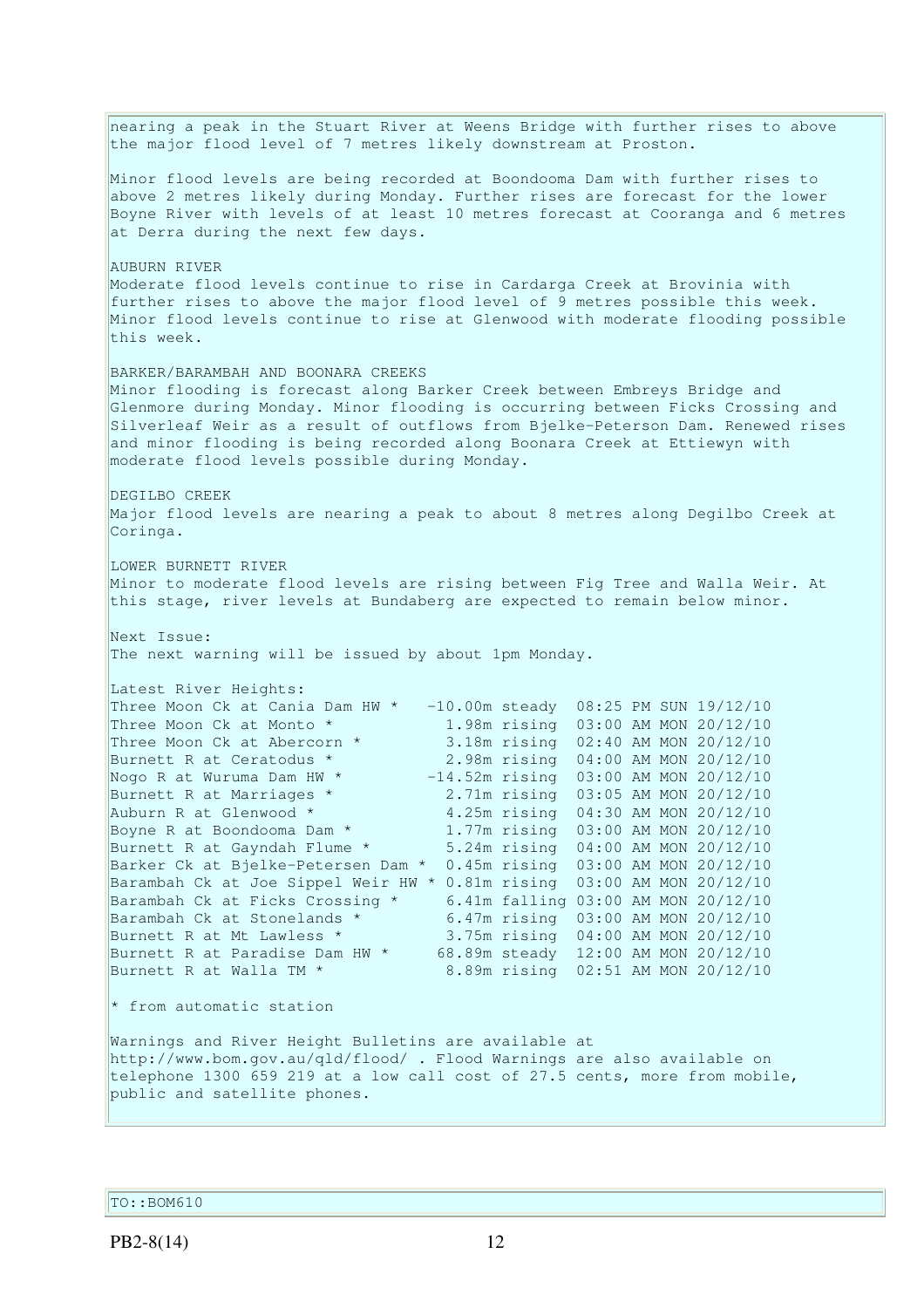IDQ20770

Australian Government Bureau of Meteorology Queensland

FLOOD WARNING FOR THE BURNETT CATCHMENT Issued at 12:46 PM on Monday the 20th of December 2010 by the Bureau of Meteorology, Brisbane.

Major flooding is occurring along the Stuart and Boyne Rivers. Minor to moderate flooding is rising in the Auburn River. Minor flooding is rising along Barambah Creek downstream of Bjelke-Peterson Dam which is now spilling. Minor to moderate flooding is rising in the lower Burnett River between Fig Tree and Walla Weir.

STUART/BOYNE RIVERS

Major flood levels are being recorded along the Boyne River at Carters, Cooranga and Derra along the Boyne River. Major flood levels are falling in the Carters area. Rises continue at Proston today.

Moderate flood levels are being recorded at Boondooma Dam with further rises to major flood levels likely forecast today. Further significant rises are forecast for the lower Boyne River at Cooranga and Derra above the current major levels.

AUBURN RIVER Minor flood levels are now falling along Cardarga Creek at Brovinia. Minor flood levels continue to rise at Glenwood. Levels are likely to remain below the moderate flood level of 7 metres.

BARKER/BARAMBAH AND BOONARA CREEKS Minor to moderate flooding is forecast along Barker Creek between Embreys Bridge and Glenmore during Monday. Minor flooding is occurring at Ficks Crossing and Silverleaf Weir with moderate flood levels forecast for Silverleaf Weir. Renewed rises and minor flooding are being recorded along Boonara Creek at Ettiewyn with moderate flood levels possible during Monday. Minor flood levels are expected downstream at Brian Pastures this week.

LOWER BURNETT RIVER Minor to moderate flood levels are rising between Fig Tree and Walla Weir. At this stage, river levels at Bundaberg are expected to remain below minor.

Next Issue: The next warning will be issued by 6pm Tuesday.

| Latest River Heights:               |                                          |  |                       |
|-------------------------------------|------------------------------------------|--|-----------------------|
| Three Moon Ck at Cania Dam HW *     | $-9.91m$ rising                          |  | 10:20 AM MON 20/12/10 |
| Three Moon Ck at Monto *            | 3.17m falling                            |  | 12:00 PM MON 20/12/10 |
| Three Moon Ck at Abercorn *         | 3.27m rising                             |  | 11:40 AM MON 20/12/10 |
| Burnett R at Ceratodus *            | 3.35m rising                             |  | 11:00 AM MON 20/12/10 |
| Nogo R at Wuruma Dam HW *           | $-13.02m$ rising                         |  | 11:00 AM MON 20/12/10 |
| Burnett R at Marriages *            | 3.32m rising                             |  | 11:40 AM MON 20/12/10 |
| Auburn R at Glenwood *              | 5.09m rising                             |  | 11:00 AM MON 20/12/10 |
| Boyne R at Boondooma Dam *          | 2.2m rising                              |  | 09:00 AM MON 20/12/10 |
| Burnett R at Mundubbera             | 5.4m rising slowly 06:00 AM MON 20/12/10 |  |                       |
| Burnett R at Gayndah Flume *        | 5.81m rising                             |  | 11:00 AM MON 20/12/10 |
| Barker Ck at Bjelke-Petersen Dam *  | $0.6m$ rising                            |  | 08:50 AM MON 20/12/10 |
| Barambah Ck at Joe Sippel Weir HW * | 2.32m rising                             |  | 09:00 AM MON 20/12/10 |
| Barambah Ck at Ficks Crossing *     | 6.38m steady                             |  | 09:05 AM MON 20/12/10 |
| Barambah Ck at Stonelands *         | 6.62m rising                             |  | 11:50 AM MON 20/12/10 |
| Burnett R at Mt Lawless *           | 4.44m rising                             |  | 11:00 AM MON 20/12/10 |
| Burnett R at Paradise Dam HW *      | 69.01m rising                            |  | 11:55 AM MON 20/12/10 |
| Burnett R at Walla TM *             | 9.05m falling                            |  | 11:49 AM MON 20/12/10 |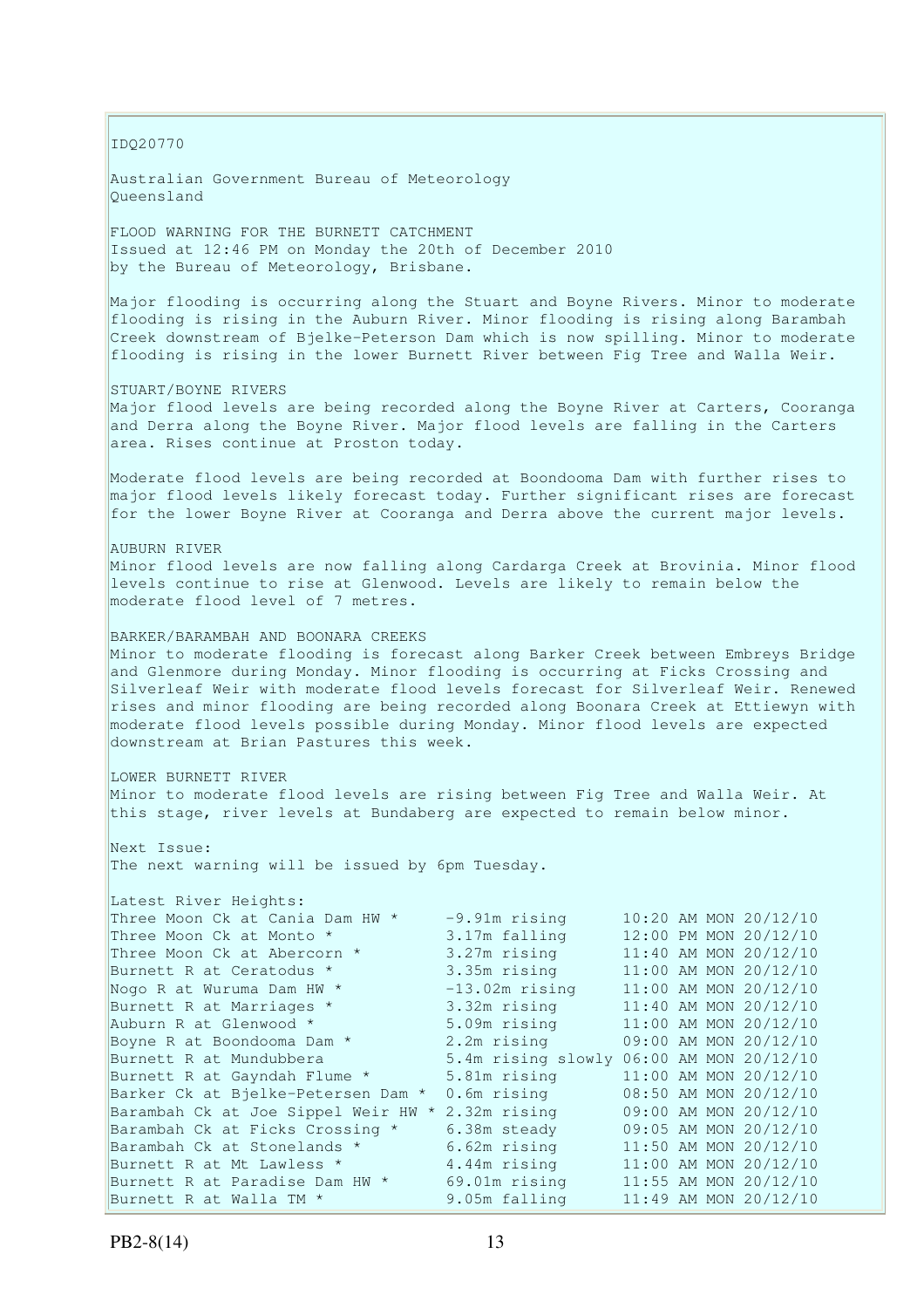#### \*automatic station

Warnings and River Height Bulletins are available at http://www.bom.gov.au/qld/flood/ . Flood Warnings are also available on telephone 1300 659 219 at a low call cost of 27.5 cents, more from mobile, public and satellite phones.

TO::BOM610 IDQ20770 Australian Government Bureau of Meteorology Queensland FLOOD WARNING FOR THE BURNETT CATCHMENT Issued at 6:06 PM on Monday the 20th of December 2010 by the Bureau of Meteorology, Brisbane. Major flooding is occurring along the Stuart and Boyne Rivers. Minor flooding is easing in the Auburn River. Minor flooding is rising along Barambah Creek downstream of Bjelke-Peterson Dam which is now spilling. River level rises are also occurring in the Upper Burnett at Ceratodus. UPPER BURNETT River levels are rising at Ceratodus with minor flood levels possible this evening. Rises should also be expected at Eidsvold and Marriages during Tuesday. STUART/BOYNE RIVERS Major flood levels are being recorded along the Boyne River at Carters, Cooranga and Derra along the Boyne River. Major flood levels are falling in the Carters area. Rises will continue at Proston overnight. Moderate flood levels are being recorded at Boondooma Dam with further rises to major flood levels forecast overnight. Further rises will continue along the lower Boyne River at Cooranga and Derra with major flooding continuing into Tuesday. AUBURN RIVER Minor flood levels are now falling along Cardarga Creek at Brovinia. Minor flood levels have reached a peak at Glenwood of around 5.1 metres. BARKER/BARAMBAH AND BOONARA CREEKS Minor to moderate flooding is forecast to ease along Barker Creek between Embreys Bridge and Glenmore overnight. Minor flooding is occurring at Ficks Crossing and Silverleaf Weir with moderate flood levels forecast for Silverleaf Weir. Minor flood levels are forecast downstream at Brian Pastures this week. LOWER BURNETT RIVER Minor to moderate flood levels are rising between Fig Tree and Walla Weir. Forecasts for levels at Bundaberg will be made once upstream peaks have been observed. Next Issue: The next warning will be issued by 11am Tuesday.

Latest River Heights: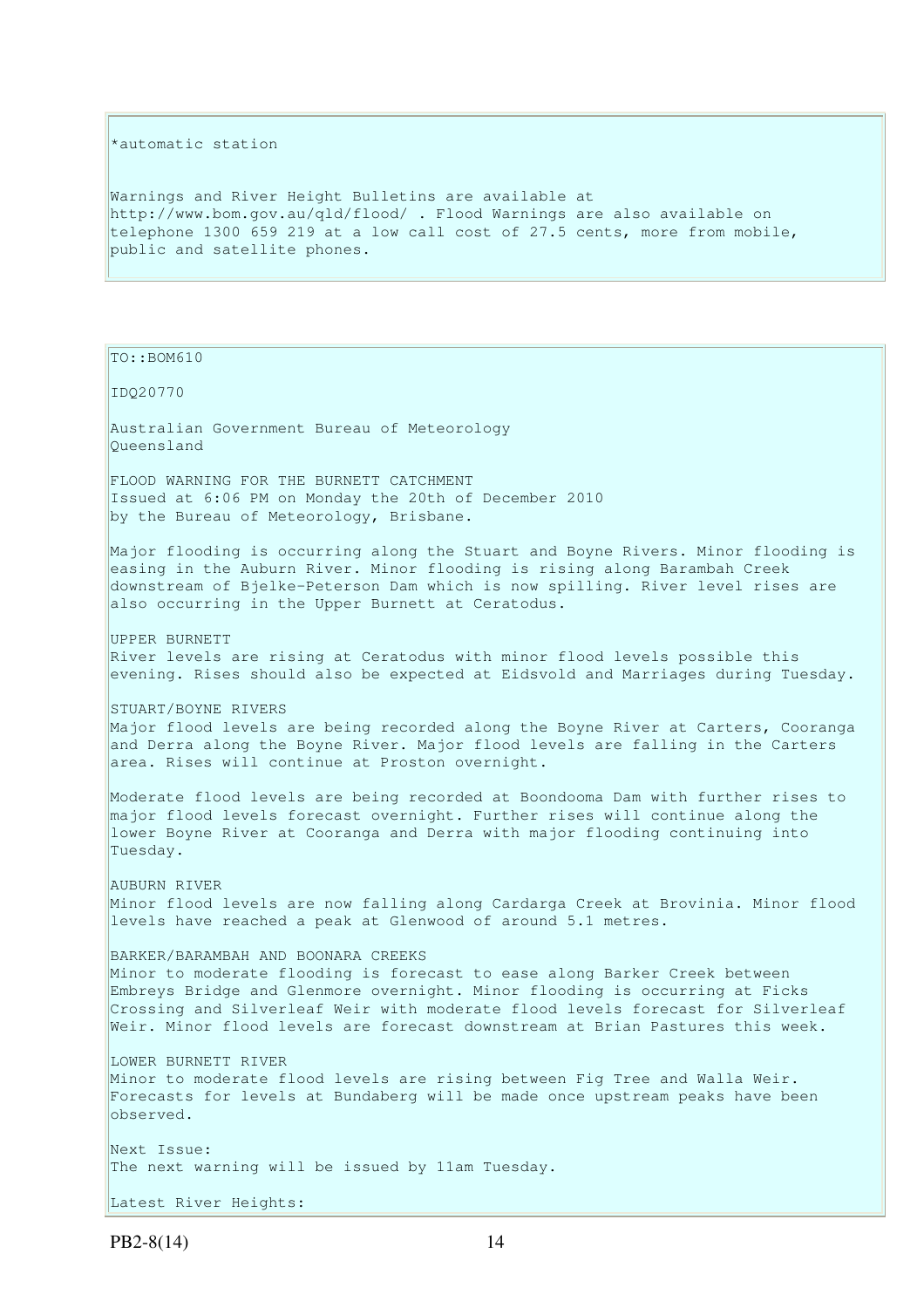| Three Moon Ck at Cania Dam HW *     | $-9.86m$ rising                     |  | 04:40 PM MON 20/12/10 |
|-------------------------------------|-------------------------------------|--|-----------------------|
| Three Moon Ck at Monto *            | 2.58m falling 05:10 PM MON 20/12/10 |  |                       |
| Three Moon Ck at Abercorn *         | 3.87m rising                        |  | 02:40 PM MON 20/12/10 |
| Burnett R at Ceratodus *            | 4.32m rising                        |  | 04:30 PM MON 20/12/10 |
| Nogo R at Wuruma Dam HW *           | $-11.93m$ rising                    |  | 05:00 PM MON 20/12/10 |
| Burnett R at Marriages *            | 3.25m falling                       |  | 04:45 PM MON 20/12/10 |
| Auburn R at Glenwood *              | 5.15m rising                        |  | 04:10 PM MON 20/12/10 |
| Boyne R at Boondooma Dam *          | 2.2m rising                         |  | 09:00 AM MON 20/12/10 |
| Burnett R at Mundubbera             | 7.15m rising                        |  | 03:00 PM MON 20/12/10 |
| Burnett R at Gayndah Flume *        | 6.26m rising                        |  | 04:00 PM MON 20/12/10 |
| Barker Ck at Bjelke-Petersen Dam *  | $0.69$ m rising                     |  | 02:40 PM MON 20/12/10 |
| Barambah Ck at Joe Sippel Weir HW * | 2.51m rising                        |  | 02:40 PM MON 20/12/10 |
| Barambah Ck at Ficks Crossing *     | 6.38m steady                        |  | 09:05 AM MON 20/12/10 |
| Barambah Ck at Stonelands *         | 6.72m rising                        |  | 02:55 PM MON 20/12/10 |
| Burnett R at Mt Lawless *           | 4.78m rising                        |  | 03:00 PM MON 20/12/10 |
| Burnett R at Paradise Dam HW *      | 69.06m steady                       |  | 02:40 PM MON 20/12/10 |
| Burnett R at Walla TM *             | 8.97m falling                       |  | 02:52 PM MON 20/12/10 |
|                                     |                                     |  |                       |

\*automatic station

Warnings and River Height Bulletins are available at http://www.bom.gov.au/qld/flood/ . Flood Warnings are also available on telephone 1300 659 219 at a low call cost of 27.5 cents, more from mobile, public and satellite phones.

 $\vert$ TO::BOM610

IDQ20770

Australian Government Bureau of Meteorology Queensland

FLOOD WARNING FOR THE BURNETT CATCHMENT Issued at 10:01 AM on Tuesday the 21st of December 2010 by the Bureau of Meteorology, Brisbane.

Major flooding is easing along the Stuart and Boyne Rivers. Moderate flood levels are expected along the Auburn River. Minor flooding continues along Barambah Creek downstream of Bjelke-Peterson Dam. River level rises are also occurring in the Upper Burnett at Ceratodus with minor flooding.

UPPER BURNETT River levels are steady at Ceratodus with minor flood levels. Minor flooding is forecast for Eidsvold and Marriages during Tuesday.

STUART/BOYNE RIVERS

Flood levels are now falling at Carters and Proston. Major flood levels continue at Dunollie, Cooranga and Derra. A peak has been observed at Cooranga of 10.5 metres and a peak is expected at Derra during today.

AUBURN RIVER Flood levels have begun rising again at Glenwood overnight with moderate levels of at least 7.5 metres expected during Tuesday.

BARKER/BARAMBAH AND BOONARA CREEKS Minor to moderate flooding continues to ease along Barker Creek between Embreys Bridge and Glenmore. Minor flooding is occurring at Ficks Crossing and Silverleaf Weir with moderate flood levels expected at Silverleaf Weir. Minor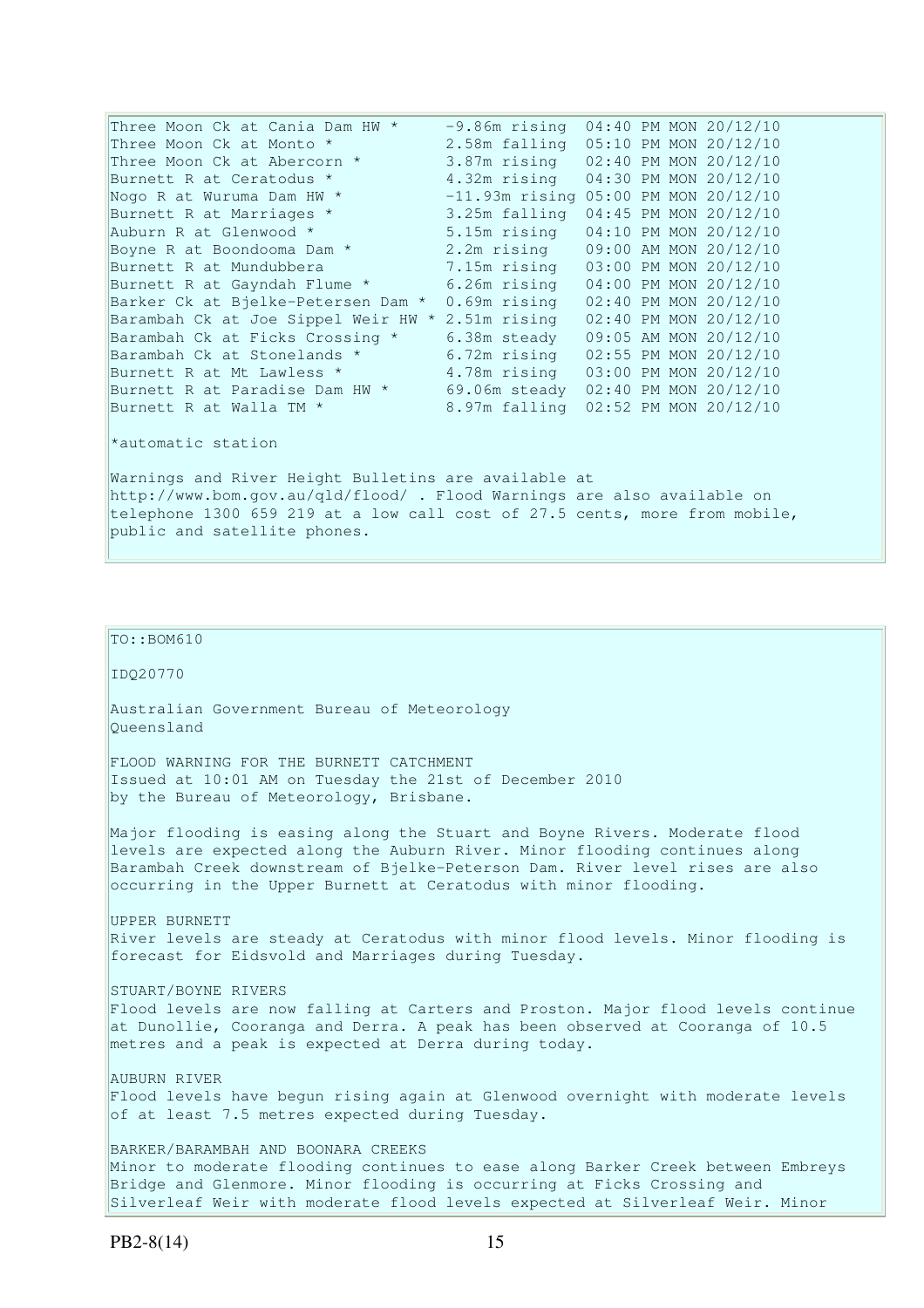flood levels are possible at Brian Pastures this week. LOWER BURNETT RIVER River levels will rise along the lower Burnett River between Mundubbera and Bundaberg during this week with minor to moderate flood levels forecast in the next 48 hours. Moderate flood levels will continue at Walla today with further rises to above 9 metres. A Forecast for Bundaberg will be made once upstream peaks have been observed. Next Issue: The next warning will be issued by 5pm Tuesday. Latest River Heights: Three Moon Ck at Cania Dam HW  $*$  -9.79m steady 06:00 AM TUE 21/12/10 Three Moon Ck at Monto  $*$  1.5m falling 08:35 AM TUE 21/12/10 Three Moon Ck at Abercorn  $\star$  6.29m steady 08:00 AM TUE 21/12/10 Burnett R at Ceratodus \* 6.49m falling 08:00 AM TUE 21/12/10 Nogo R at Wuruma Dam HW  $^*$   $-11.37$ m steady  $06:00$  AM TUE  $21/12/10$ Burnett R at Eidsvold Br 6.2m rising slowly 09:00 AM TUE 21/12/10 Burnett R at Marriages \* 3.35m rising 08:40 AM TUE 21/12/10 Auburn R at Glenwood \* 6.8m rising 08:20 AM TUE 21/12/10 Boyne R at Boondooma Dam \* 2.12m falling 07:50 AM TUE 21/12/10 Burnett R at Mundubbera 9.1m rising slowly 06:00 AM TUE 21/12/10 Burnett R at Gayndah Flume \* 8.05m falling 08:00 AM TUE 21/12/10 Barker Ck at Bjelke-Petersen Dam \* 0.87m steady 06:00 AM TUE 21/12/10 Barambah Ck at Joe Sippel Weir HW \* 2.1m falling 06:40 AM TUE 21/12/10 Barambah Ck at Stonelands \* 6.95m steady 08:30 AM TUE 21/12/10 Burnett R at Mt Lawless \* 5.36m rising 08:00 AM TUE 21/12/10 Burnett R at Paradise Dam HW  $\star$  69.42m steady 08:35 AM TUE 21/12/10 Burnett R at Walla TM \* 3.79m rising 08:41 AM TUE 21/12/10 \*automatic station

Warnings and River Height Bulletins are available at http://www.bom.gov.au/qld/flood/ . Flood Warnings are also available on telephone 1300 659 219 at a low call cost of 27.5 cents, more from mobile, public and satellite phones.

| $TO: BOM610$                                                                                                                                                                                                                                                                                                             |
|--------------------------------------------------------------------------------------------------------------------------------------------------------------------------------------------------------------------------------------------------------------------------------------------------------------------------|
| ID020770                                                                                                                                                                                                                                                                                                                 |
| Australian Government Bureau of Meteorology<br>Oueensland                                                                                                                                                                                                                                                                |
| FLOOD WARNING FOR THE BURNETT CATCHMENT<br>Issued at 4:50 PM on Tuesday the 21st of December 2010<br>by the Bureau of Meteorology, Brisbane.                                                                                                                                                                             |
| Major flooding is easing along the Stuart and Boyne Rivers. Moderate flood<br>levels are occurring along the Auburn River. Minor to moderate flooding<br>continues along Barambah Creek downstream of Bjelke-Peterson Dam. River level<br>rises are also occurring in the Upper Burnett at Eidsvold with minor flooding. |
| UPPER BURNETT<br>River levels are falling at Ceratodus with minor flooding. Minor flooding is<br>rising at Eidsvold and Marriages. Moderate flood levels are not expected.                                                                                                                                               |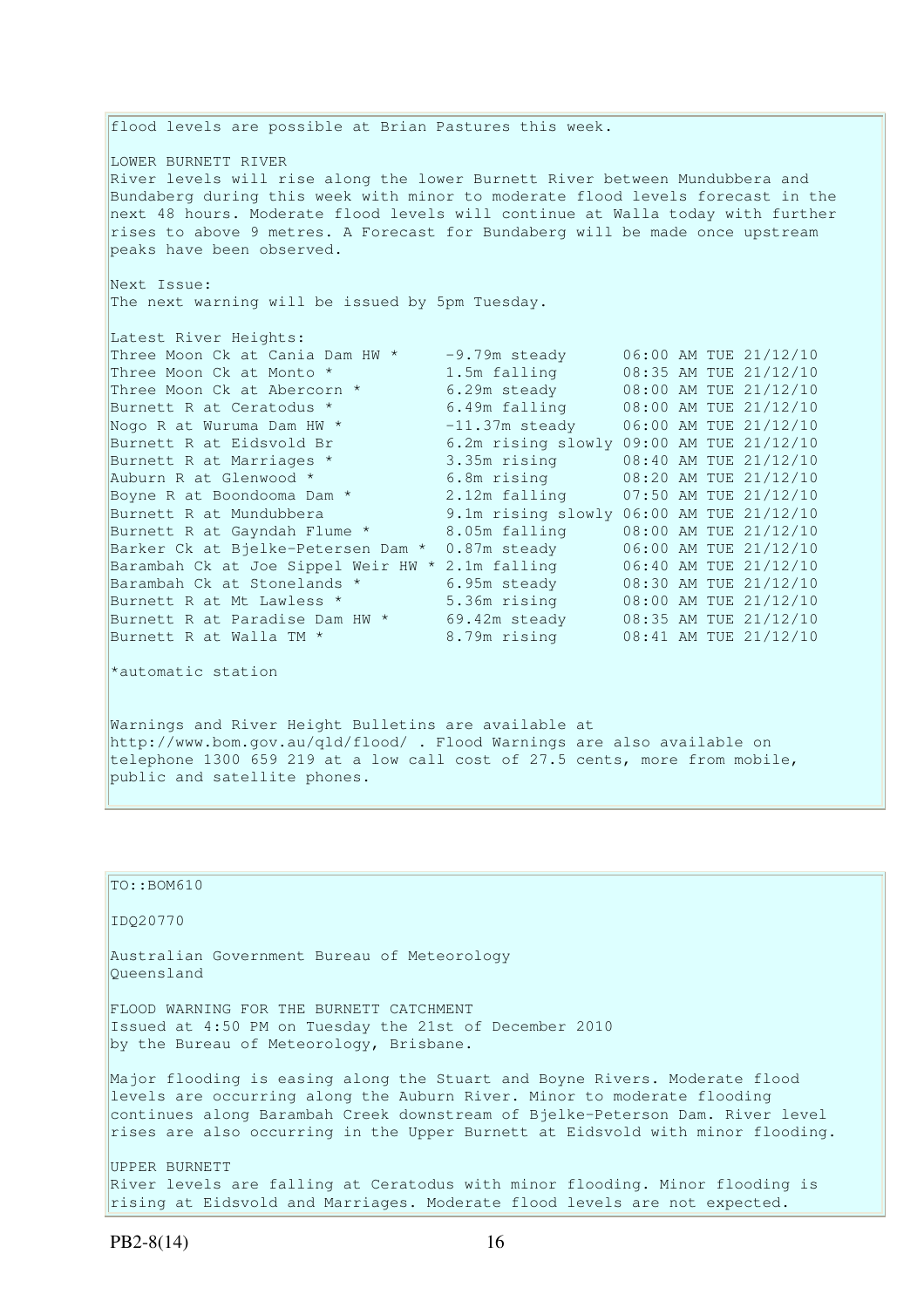STUART/BOYNE RIVERS Flood levels are now falling at Carters and Proston. Major flood levels continue at Dunollie, Cooranga and Derra. A peak has been observed at Derra of 8.4 metres. AUBURN RIVER Flood levels rises continue at Glenwood with a moderate flood peak of around 7.5 metres expected this evening. BARKER/BARAMBAH AND BOONARA CREEKS Minor to moderate flooding continues to ease along Barker Creek between Embreys Bridge and Glenmore. Minor flooding is occurring at Ficks Crossing and moderate flood levels are occurring at Silverleaf Weir. Minor flood levels are possible at Brian Pastures this week. LOWER BURNETT RIVER River levels will rise along the lower Burnett River between Mundubbera and Bundaberg during this week with minor to moderate flood levels forecast in the next 48 hours. Moderate flood levels will continue at Walla today with further rises to above 9 metres. A Forecast for Bundaberg will be made once upstream peaks have been observed. Next Issue: The next warning will be issued by 11am Wednesday. Latest River Heights: Three Moon Ck at Cania Dam HW  $\star$  -9.76m steady 02:45 PM TUE 21/12/10 Three Moon Ck at Monto  $*$  1.38m falling 04:00 PM TUE 21/12/10 Three Moon Ck at Abercorn \* 6.06m falling 02:00 PM TUE 21/12/10 Burnett R at Ceratodus \* 6.16m falling 03:00 PM TUE 21/12/10 Nogo R at Wuruma Dam HW  $\star$   $-11.24$ m rising  $01:50$  PM TUE 21/12/10 Burnett R at Eidsvold Br 6.4m rising slowly 03:00 PM TUE 21/12/10 Burnett R at Marriages \* 3.4m rising 04:05 PM TUE 21/12/10 Auburn R at Glenwood \* 7.39m steady 03:20 PM TUE 21/12/10 Boyne R at Boondooma Dam \* 1.78m falling 03:50 PM TUE 21/12/10 Burnett R at Mundubbera 9.46m rising slowly 03:00 PM TUE 21/12/10 Burnett R at Gayndah Flume \* 8.4m steady 03:00 PM TUE 21/12/10 Barker Ck at Bjelke-Petersen Dam \* 0.98m steady 12:00 PM TUE 21/12/10 Barambah Ck at Joe Sippel Weir HW \* 1.47m falling 01:00 PM TUE 21/12/10 Barambah Ck at Ficks Crossing \* 7.26m steady 12:00 PM TUE 21/12/10 Barambah Ck at Stonelands \* 6.93m steady 02:40 PM TUE 21/12/10 Burnett R at Mt Lawless \* 5.62m steady 03:00 PM TUE 21/12/10 Burnett R at Paradise Dam HW  $*$  69.51m rising 02:50 PM TUE 21/12/10 Burnett R at Walla TM \* 8.99m rising 02:52 PM TUE 21/12/10 \*automatic station Warnings and River Height Bulletins are available at http://www.bom.gov.au/qld/flood/ . Flood Warnings are also available on telephone 1300 659 219 at a low call cost of 27.5 cents, more from mobile, public and satellite phones.

## TO::BOM610

#### IDQ20770

Australian Government Bureau of Meteorology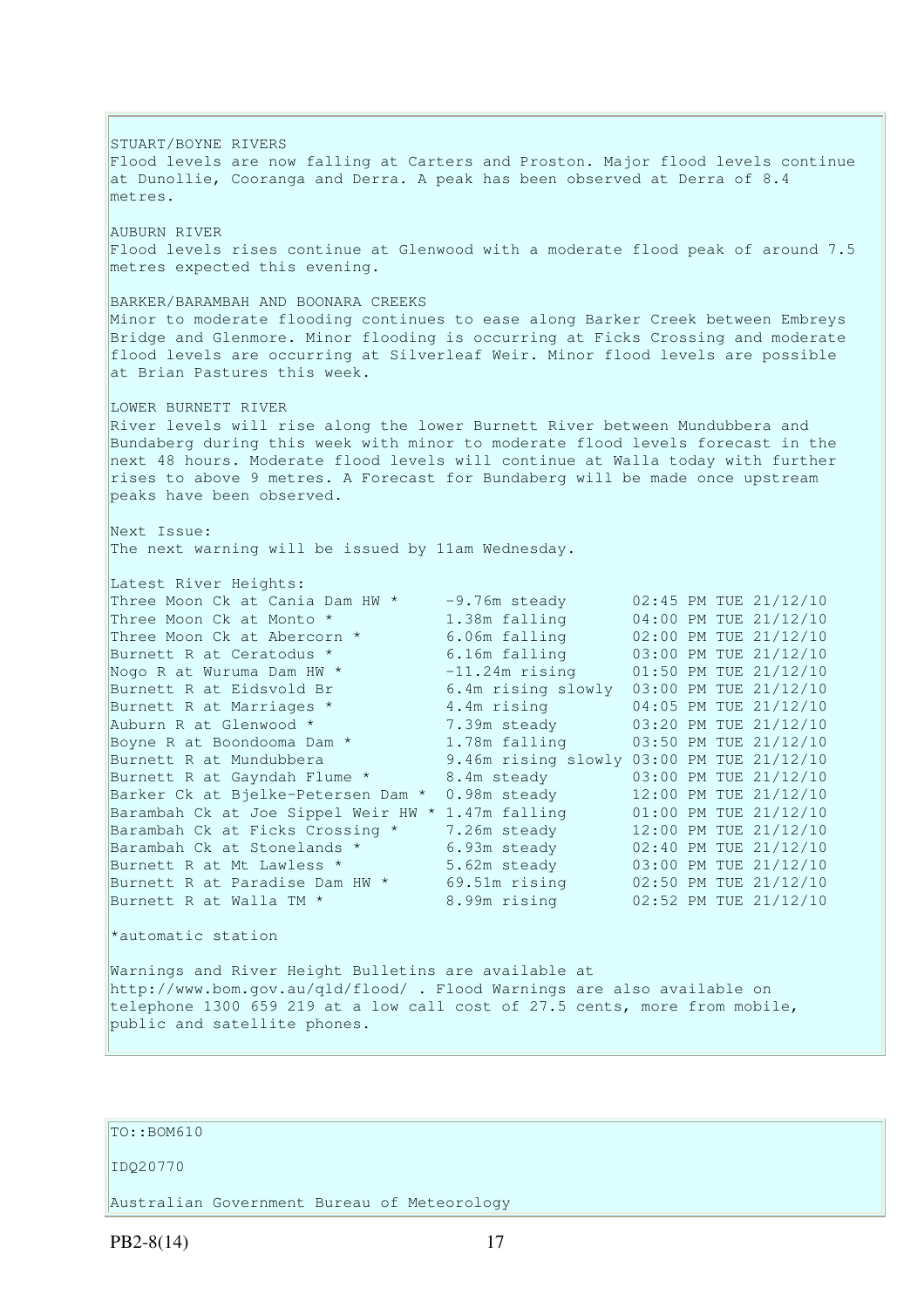Queensland FLOOD WARNING FOR THE BURNETT CATCHMENT Issued at 10:29 AM on Wednesday the 22nd of December 2010 by the Bureau of Meteorology, Brisbane. Major flooding is easing along the Stuart and Boyne Rivers. Minor flooding continues to ease along the Auburn River, with minor to moderate flooding continuing along Barambah Creek downstream of Bjelke-Peterson Dam. Minor to moderate flooding is occurring along the lower Burnett River with the initial flood peak currently in the Gayndah area. UPPER BURNETT RIVER: River levels have eased below minor flood levels between Ceratodus and Eidsvold, with a minor flood peak recorded at Marriages during Wednesday morning. STUART & BOYNE RIVERS: Major flooding continues to ease between Cooranga and Derra. Minor flood levels are also easing upstream at Dunollie. AUBURN RIVER: Minor flooding continues to ease at Glenwood. BARKER, BARAMBAH AND BOONARA CREEKS: River levels have eased below minor flood level on Barker Creek between Embreys Bridge and Glenmore. Minor to moderate flooding is also easing on Barambah Creek between Ficks Crossing and Silverleaf Weir. LOWER BURNETT RIVER: Minor flooding has peaked at Mundubbera, with river levels nearing a peak at Gayndah and at Mt Lawless. River level rises are extending downstream along the lower Burnett River causing minor to moderate flood levels between Fig Tree and Walla. At 8.40am Wednesday the river level at Walla was at 9.68 metres and rising. A forecast for Bundaberg will be made once upstream peaks have been observed. Weather Forecast: Cloudy with rain areas. Some moderate to heavy falls possible. Next Issue: The next warning will be issued at about 11am Thursday. Latest River Heights: Three Moon Ck at Cania Dam HW  $*$  -9.7m rising 07:35 AM WED 22/12/10 Three Moon Ck at Monto  $*$  1.25m falling 07:40 AM WED 22/12/10 Three Moon Ck at Abercorn \* 4.86m falling 08:00 AM WED 22/12/10 Burnett R at Ceratodus \* 3.65m falling 08:00 AM WED 22/12/10 Nogo R at Wuruma Dam HW  $\star$  -11.12m steady 06:00 AM WED 22/12/10 Burnett R at Eidsvold Br 5.65m falling slowly 06:00 AM WED 22/12/10 Burnett R at Marriages \* 5.25m falling 09:00 AM WED 22/12/10 Auburn R at Glenwood \* 6.13m falling 08:20 AM WED 22/12/10 Boyne R at Boondooma Dam \* 1.18m falling 08:40 AM WED 22/12/10 Burnett R at Mundubbera 9.42m falling slowly 09:00 AM WED 22/12/10 Burnett R at Gayndah Flume \* 8.77m falling 08:30 AM WED 22/12/10 Barker Ck at Bjelke-Petersen Dam \* 1.05m steady 06:00 AM WED 22/12/10 Barambah Ck at Joe Sippel Weir HW \* 0.53m falling 06:40 AM WED 22/12/10 Barambah Ck at Ficks Crossing \* 7m steady 06:00 AM WED 22/12/10 Barambah Ck at Stonelands \* 7.29m steady 06:50 AM WED 22/12/10 Burnett R at Mt Lawless \* 5.76m steady 08:00 AM WED 22/12/10 Burnett R at Paradise Dam HW \* 69.7m rising 07:45 AM WED 22/12/10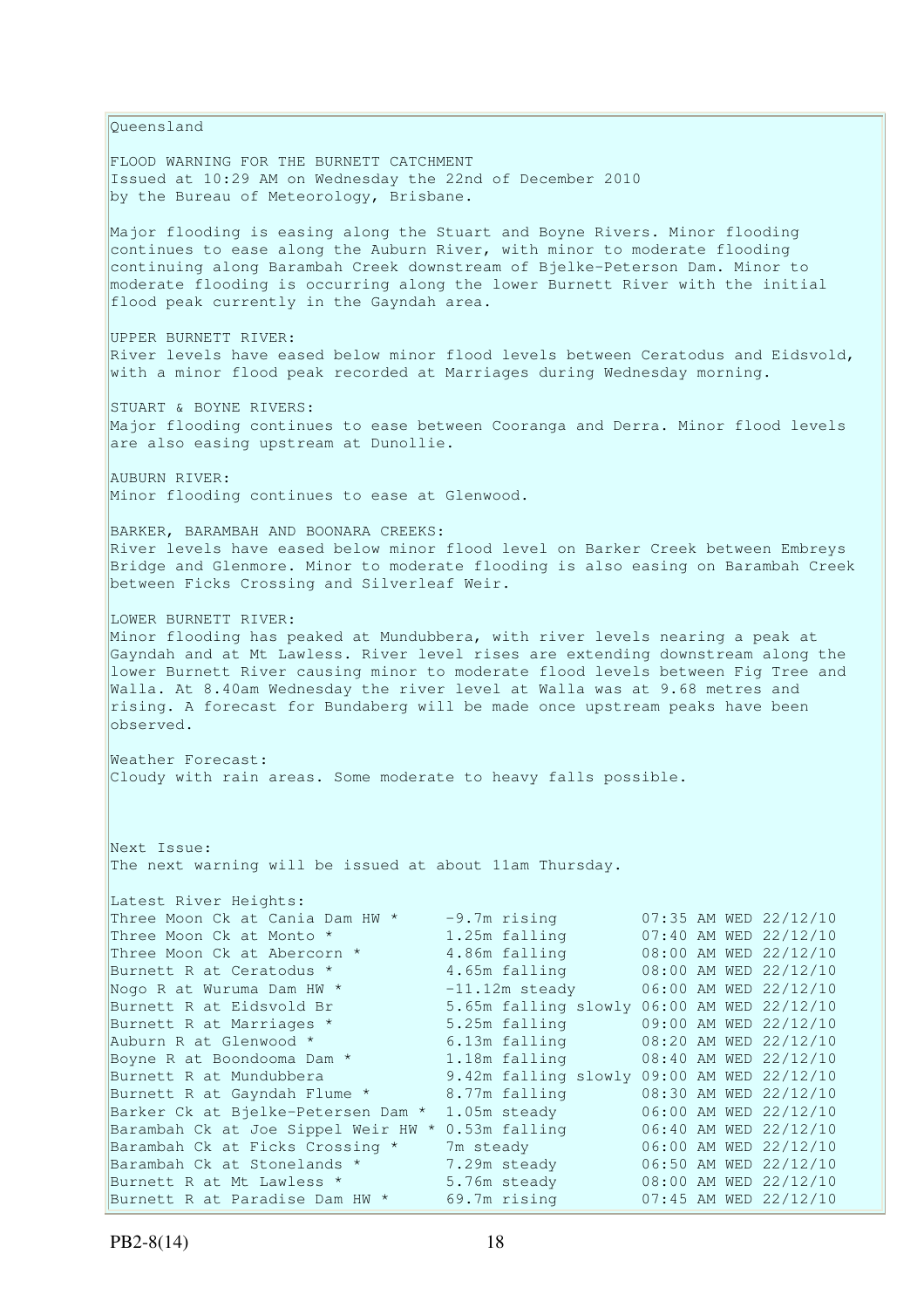| Burnett R at Walla TM *<br>Burnett R at Bundaberg                                                                                                                                                                                             | 9.68m rising<br>NA. | 08:39 AM WED 22/12/10 |
|-----------------------------------------------------------------------------------------------------------------------------------------------------------------------------------------------------------------------------------------------|---------------------|-----------------------|
| $\star$ denotes automatic station.                                                                                                                                                                                                            |                     |                       |
| Warnings and River Height Bulletins are available at<br>http://www.bom.gov.au/gld/flood/ . Flood Warnings are also available on<br>telephone 1300 659 219 at a low call cost of 27.5 cents, more from mobile,<br>public and satellite phones. |                     |                       |

TO::BOM610

IDQ20770

Australian Government Bureau of Meteorology Queensland

FLOOD WARNING FOR THE BURNETT CATCHMENT Issued at 5:51 PM on Wednesday the 22nd of December 2010 by the Bureau of Meteorology, Brisbane.

Heavy rainfall during Wednesday will result in renewed rises throughout the Burnett catchment. A peak is expected at Bundaberg with the high tide on Friday morning although this may change as rainfall continues.

UPPER BURNETT RIVER:

Heavy rainfall today has led to fast rises in the tributaries of the Upper Burnett. Levels at Ceratodus are rising again with a return to minor flood levels predicted. Higher levels are possible while rainfall continues.

STUART & BOYNE RIVERS:

Flood levels along the Boyne and Stuart Rivers are already rising again following rainfall today. A return to moderate or major flood levels is expected at Carters and Proston. Major flood levels at Cooranga and Derra will rise again during Thursday.

AUBURN RIVER: Minor flooding continues to ease at Glenwood although levels will rise again to at least minor flood level following rainfall today.

BARKER, BARAMBAH AND BOONARA CREEKS: Renewed rises are expected tonight along Barambah Creek and fast rises are also expected along Boonara Creek at Ettiewyn. Minor flood levels are expected at Brian PAstures during Thursday. Higher levels are possible as rainfall continues. Minor to moderate flood levels continue at Ficks Crossing and Silverleaf Weir.

LOWER BURNETT RIVER:

Minor to moderate flooding is occurring from Gayndah to Walla. Further rises will occur following rainfall today. At this stage, a peak at Bundaberg is expected with the high tide on Friday morning with minor flood levels possible of over 3.5 metres. This could change as rainfall continues. Burnett Rivers are likely to be the highest since at least 1996.

Weather Forecast: Cloudy with rain areas. Some moderate to heavy falls possible.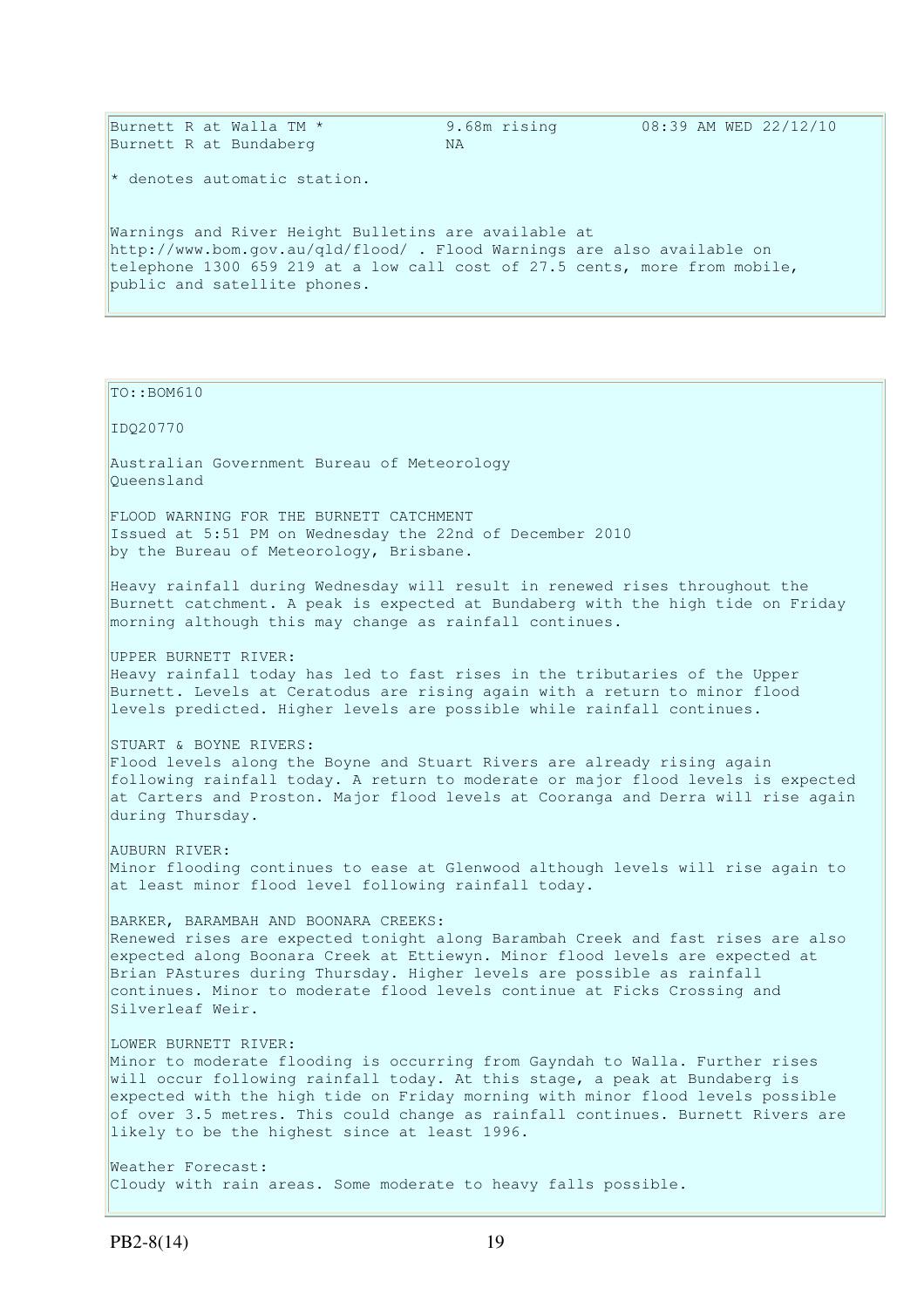Next Issue: The next warning will be issued at about 11am Thursday. Latest River Heights: Three Moon Ck at Cania Dam HW  $*$   $-9.62$ m rising  $03:55$  PM WED 22/12/10 Three Moon Ck at Monto \* 2.49m rising 05:15 PM WED 22/12/10 Three Moon Ck at Abercorn \* 4.89m rising 02:40 PM WED 22/12/10 Burnett R at Ceratodus \* 31m rising 04:00 PM WED 22/12/10 Nogo R at Wuruma Dam HW \* -10.96m rising 03:10 PM WED 22/12/10 Burnett R at Eidsvold Br 5.65m falling slowly 06:00 AM WED 22/12/10 Burnett R at Marriages \* 3.93m falling 5.55 PM WED 22/12/10 Auburn R at Glenwood  $*$  5.55m steady 04:21 PM WED 22/12/10 Boyne R at Boondooma Dam \* 1.08m falling 01:00 PM WED 22/12/10 Burnett R at Mundubbera 9.1m falling slowly 03:00 PM WED 22/12/10 Burnett R at Gayndah Flume \* 9.04m rising 04:00 PM WED 22/12/10 BBarker Ck at Bjelke-Petersen Dam \* 1.01m falling 12:40 PM WED 22/12/10 Barambah Ck at Joe Sippel Weir HW \* 0.53m falling 06:40 AM WED 22/12/10 Barambah Ck at Ficks Crossing \* 6.81m falling 01:25 PM WED 22/12/10 Barambah Ck at Stonelands \* 7.45m rising 02:50 PM WED 22/12/10 Burnett R at Mt Lawless \* 6.2m steady 04:27 PM WED 22/12/10 Burnett R at Paradise Dam HW \* 69.86m rising 02:50 PM WED 22/12/10 Burnett R at Walla TM \* 10.14m rising 05:13 PM WED 22/12/10 \*automatic station Warnings and River Height Bulletins are available at http://www.bom.gov.au/qld/flood/ . Flood Warnings are also available on telephone 1300 659 219 at a low call cost of 27.5 cents, more from mobile, public and satellite phones.

#### TO::BOM610

IDQ20770

Australian Government Bureau of Meteorology Queensland

FLOOD WARNING FOR THE BURNETT CATCHMENT Issued at 10:04 AM on Thursday the 23rd of December 2010 by the Bureau of Meteorology, Brisbane.

Further heavy rainfall overnight has resulted in renewed rises across the Burnett catchment during Thursday morning. A minor flood peak is expected at Bundaberg with the high tide tonight and Friday. Higher river levels are possible with the high tides during the weekend.

The highest 24 hour rainfall totals recorded to 9am Thursday include Durong South 102mm, West Barambah 99mm, Proston 98mm, Mt Rawdon 82mm, and generally between 40-80mm across the Burnett catchment.

UPPER BURNETT RIVER: Renewed rises are occurring across the tributaries of the Upper Burnett, with minor to moderate flood levels rising between Abercorn and Marriages. Higher levels are possible while rainfall continues.

STUART & BOYNE RIVERS: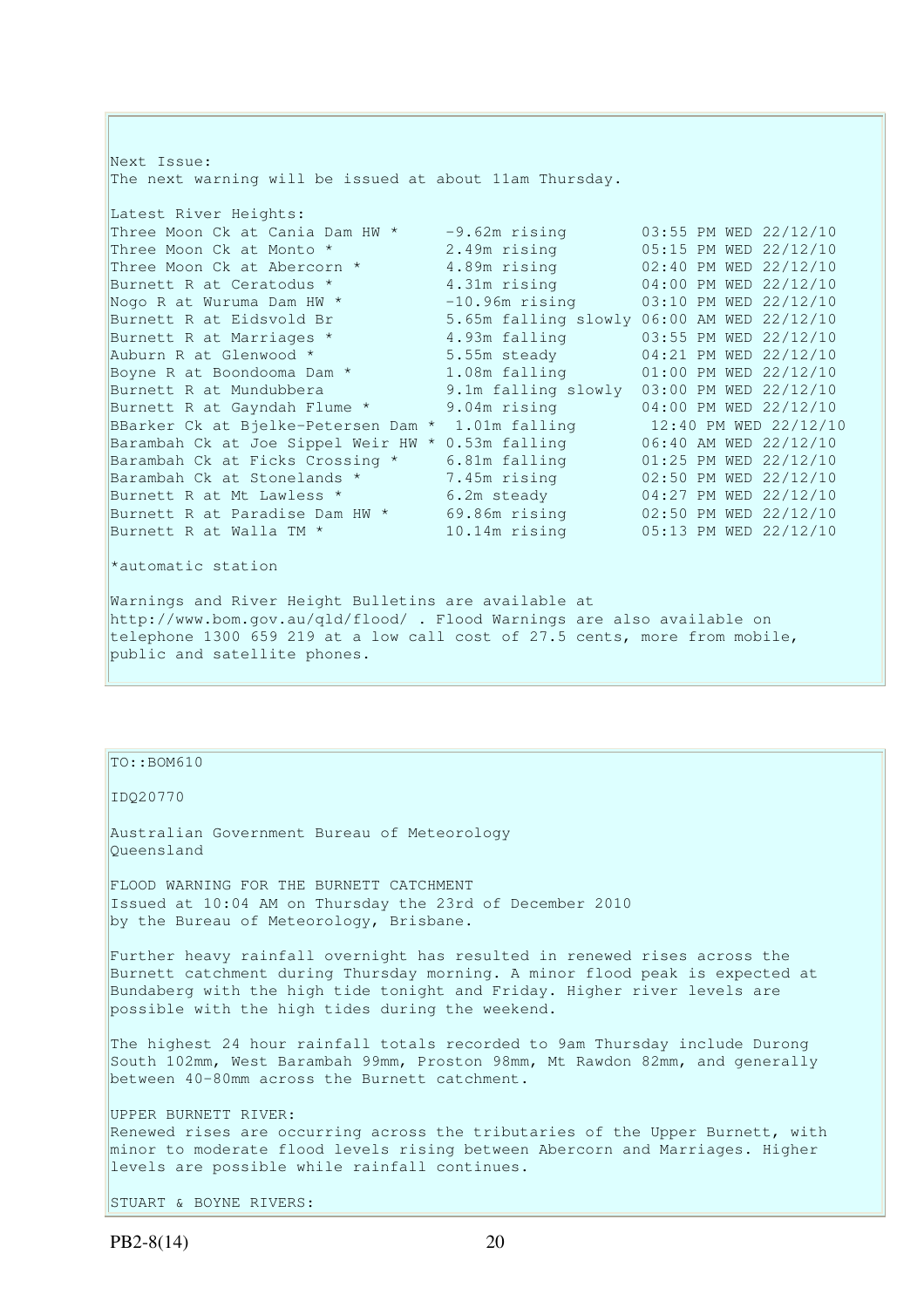Renewed rises are occurring along the Boyne and Stuart Rivers with minor flooding rising between Weens Bridge and Dunollie, and a return to moderate or major flood levels expected at Carters and Proston. Major flood levels at Cooranga and Derra are rising again during Thursday morning. AUBURN RIVER: Heavy rainfall is being experienced across the Auburn catchment with fast rises and moderate to major flooding expected at Auburn. Rises and minor flooding are rising at Glenwood, whilst fast rises and major flooding continues at Brovinia. BARKER, BARAMBAH AND BOONARA CREEKS: Fast rises are expected along Barker, Barambah and Boonara Creeks during Thursday with the continued heavy rainfall. Minor flood levels continue to ease at Ficks Crossing and Silverleaf Weir, with rises and minor flooding expected at Brian Pastures. LOWER BURNETT RIVER: Minor to moderate flooding is occurring from Mundubbera to Walla, with further rises expected with the continued heavy rainfall. A minor flood peak is expected with the high tide at Bundaberg during tonight and on Friday, with higher river levels possible with the high tides during the weekend. Burnett Rivers are likely to be the highest since at least 1996. Predicted River Heights/Flows: Burnett River at: Bundaberg Minor flood peak with the high tide tonight and on Friday, with higher river levels possible with the high tide during the weekend. Weather Forecast: Cloudy with patchy rain inland and showers about the coast. Showers developing throughout in the afternoon with possible thunderstorms inland. Next Issue: The next warning will be issued at about 11am Friday. Latest River Heights: Three Moon Ck at Cania Dam HW  $\star$  -9.22m rising 07:50 AM THU 23/12/10 Three Moon Ck at Monto  $*$  4.34m falling 08:45 AM THU 23/12/10 Three Moon Ck at Abercorn \* 6.35m rising 08:30 AM THU 23/12/10 Burnett R at Ceratodus \* 7.78m falling 08:00 AM THU 23/12/10 Nogo R at Wuruma Dam HW  $\star$  -8.16m rising 07:20 AM THU 23/12/10 Burnett R at Marriages \* 5.15m rising 08:35 AM THU 23/12/10 Auburn R at Glenwood \* 6.46m rising 07:30 AM THU 23/12/10 Boyne R at Boondooma Dam  $*$  1.56m rising 08:00 AM THU 23/12/10 Burnett R at Mundubbera 8.53m rising slowly 09:00 AM THU 23/12/10 Burnett R at Gayndah Flume \* 8.85m falling 08:10 AM THU 23/12/10 Barker Ck at Bjelke-Petersen Dam \* 0.87m steady 06:00 AM THU 23/12/10 Barambah Ck at Joe Sippel Weir HW \* 0.32m steady 06:00 AM THU 23/12/10 Barambah Ck at Ficks Crossing \* 6.4m falling 06:25 AM THU 23/12/10 Barambah Ck at Stonelands \* 7.7m rising 08:25 AM THU 23/12/10 Burnett R at Mt Lawless  $\star$  6.8m steady 07:17 AM THU 23/12/10 Burnett R at Paradise Dam HW  $*$  70.24m rising 08:15 AM THU 23/12/10 Burnett R at Walla TM \* 11.84m rising 08:39 AM THU 23/12/10 Burnett R at Bundaberg NA \* denotes automatic station. Warnings and River Height Bulletins are available at http://www.bom.gov.au/qld/flood/ . Flood Warnings are also available on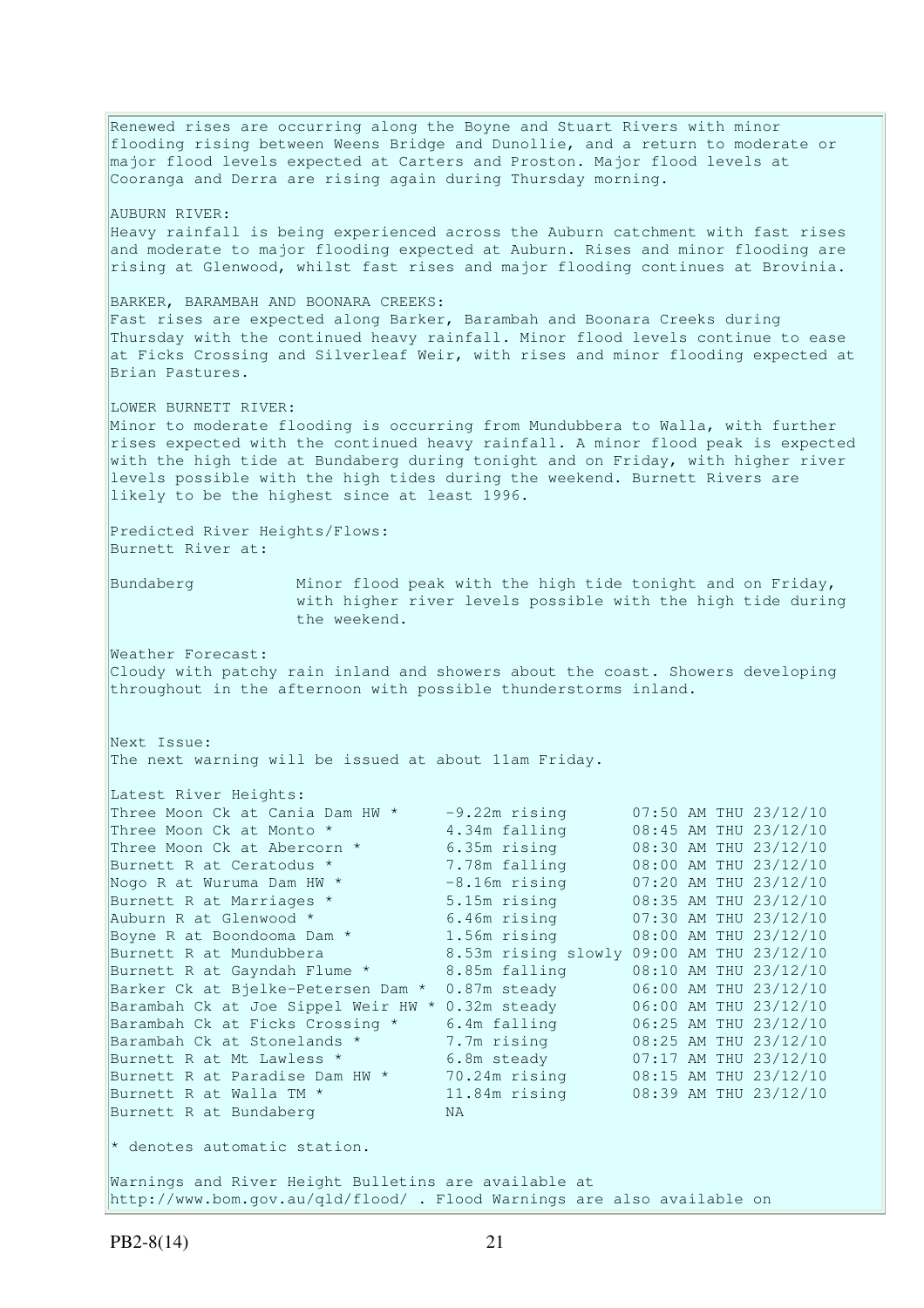telephone 1300 659 219 at a low call cost of 27.5 cents, more from mobile, public and satellite phones.

TO::BOM610 IDQ20770 Australian Government Bureau of Meteorology Queensland FLOOD WARNING FOR THE BURNETT CATCHMENT Issued at 3:18 PM on Thursday the 23rd of December 2010 by the Bureau of Meteorology, Brisbane. Very fast rises are occurring in the Upper Burnett, Boyne and Auburn River catchments this afternoon. Successive minor flood peaks are expected at Bundaberg with the high tide over the weekend. The highest peak is now expected on Sunday. The highest 24 hour rainfall totals recorded to 9am Thursday include Durong South 102mm, West Barambah 99mm, Proston 98mm, Mt Rawdon 82mm, and generally between 40-80mm across the Burnett catchment. UPPER BURNETT RIVER: Rainfall overnight has caused renewed rises along the upper Burnett River. Major flood levels of 8.5 metres are possible at Ceratodus. Moderate flood levels are expected at Eidsvold and Marriages. Further predictions will be made once a peak has been observed at ceratodus. STUART & BOYNE RIVERS: Renewed rises are occurring along the Boyne and Stuart Rivers. MAjor flood levels of around 9 metres are expected at Proston and at least 8 metres at Carters. A return to high level major flooding is forecast for downstream areas to Derra in the next 24 hours. AUBURN RIVER: Major flood levels are expected this afternoon along the Auburn River. Flood levels at Glenwood are expected to reach in excess of 11 metres. Major flood levels are occurring at Brovinia. BARKER, BARAMBAH AND BOONARA CREEKS: Fast rises are expected along Barker, Barambah and Boonara Creeks during Thursday with the continued heavy rainfall. Minor flood levels continue at Ficks Crossing and Silverleaf Weir, with minor flooding expected at Brian Pastures. LOWER BURNETT RIVER: Moderate to major flood levels are expected along the lower Burnett River from from Mundubbera to Walla. Flood levels of at least 10.5 metres at Gayndah are forecast for Saturday. Major flood levels are predicted for Mt Lawless, Fig Tree, Paradise Dam and Walla over the weekend. A minor flood peak is expected with the high tide at Bundaberg during tonight and on Friday, with higher river levels with the high tides during the weekend. The Burnett River at Bundaberg is likely to be the highest since 1971. Predicted River Heights/Flows: Burnett River at: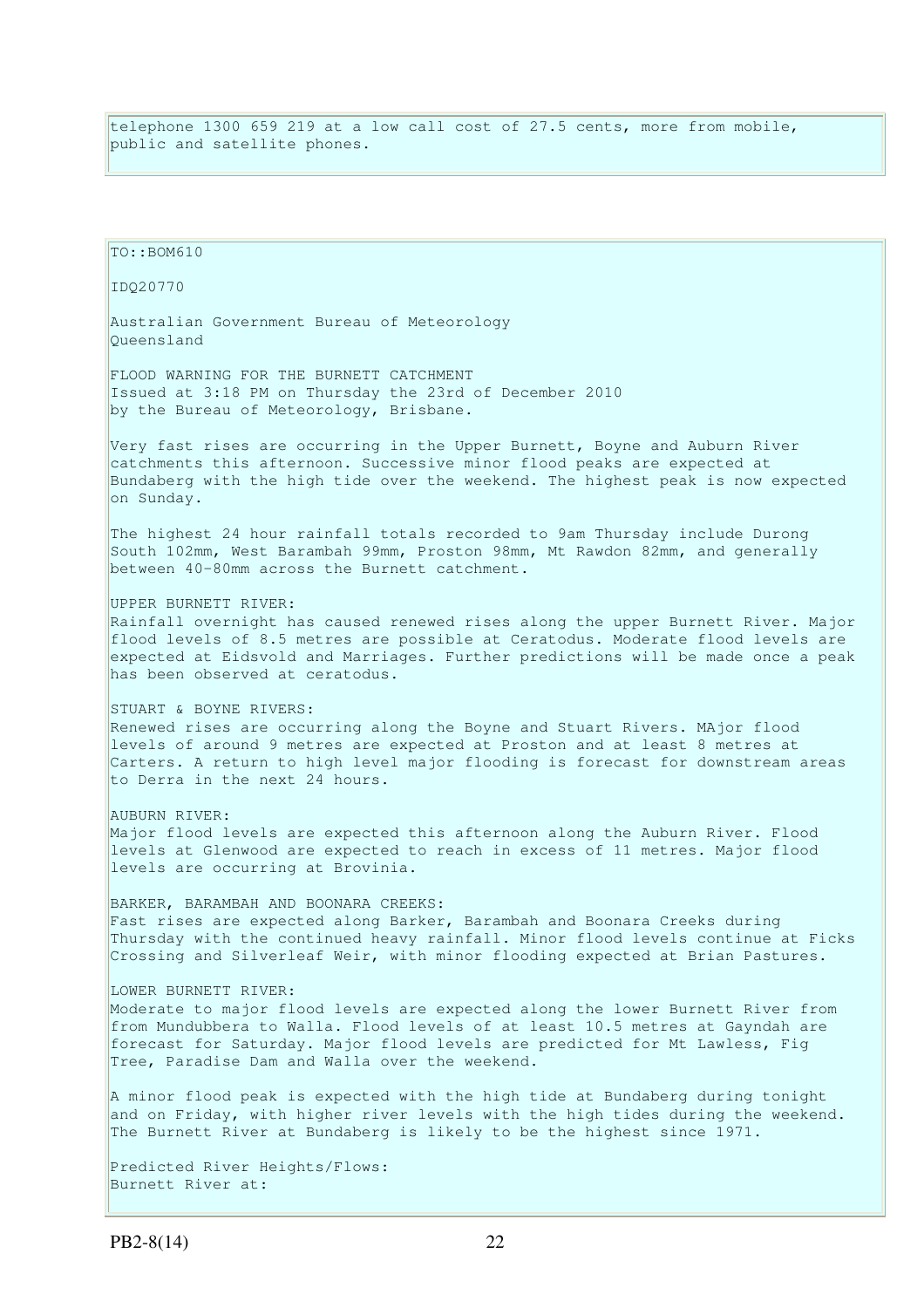Bundaberg Minor flood peaks with the high tide tonight through the weekend. The highest levels are now expected on Sunday Next Issue: The next warning will be issued at about 8pm Thursday. Latest River Heights: Three Moon Ck at Cania Dam HW  $\star$  -8.96m rising 02:10 PM THU 23/12/10 Three Moon Ck at Monto  $*$  3.86m falling 02:05 PM THU 23/12/10 Three Moon Ck at Abercorn \* 6.62m rising 02:40 PM THU 23/12/10 Burnett R at Ceratodus \* 8.07m rising 01:30 PM THU 23/12/10 Nogo R at Wuruma Dam HW  $\star$  -7.68m rising 01:30 PM THU 23/12/10 Burnett R at Marriages \* 6.28m rising 02:05 PM THU 23/12/10 Auburn R at Glenwood \* 10.07m rising 02:40 PM THU 23/12/10 Boyne R at Boondooma Dam \* 2.05m rising 02:00 PM THU 23/12/10 Burnett R at Mundubbera 8.53m rising slowly 09:00 AM THU 23/12/10 Burnett R at Gayndah Flume \* 8.68m rising 02:00 PM THU 23/12/10 Barker Ck at Bjelke-Petersen Dam \* 0.83m steady 12:00 PM THU 23/12/10 Barambah Ck at Joe Sippel Weir HW \* 0.32m steady 12:00 PM THU 23/12/10 Barambah Ck at Ficks Crossing \* 6.76m rising 12:40 PM THU 23/12/10 Barambah Ck at Stonelands \* 7.97m rising 12:35 PM THU 23/12/10 Burnett R at Mt Lawless \* 6.44m falling 02:00 PM THU 23/12/10 Burnett R at Paradise Dam HW  $\star$  70.24m steady 12:00 PM THU 23/12/10 Burnett R at Walla TM  $\star$  11.86m steady 02:52 PM THU 23/12/10 Burnett R at Bundaberg 3.15m rising slowly 11:00 AM THU 23/12/10 \*automatic station Warnings and River Height Bulletins are available at http://www.bom.gov.au/qld/flood/ . Flood Warnings are also available on telephone 1300 659 219 at a low call cost of 27.5 cents, more from mobile,

public and satellite phones.

TO::BOM610

IDQ20770

Australian Government Bureau of Meteorology Queensland

FLOOD WARNING FOR THE BURNETT CATCHMENT Issued at 7:48 PM on Thursday the 23rd of December 2010 by the Bureau of Meteorology, Brisbane.

Fast rises are continuing in the Upper Burnett catchment this evening. Successive minor flood peaks are expected at Bundaberg with the high tide over the weekend and into next week. The highest peaks are now expected on Sunday and Monday.

UPPER BURNETT RIVER: Major flood levels are rising at Ceratodus. Moderate flood levels are expected at Eidsvold and are rising fast at Marriages. Further predictions will be made once a peak has been observed at Ceratodus.

STUART & BOYNE RIVERS: Renewed rises are occurring along the Boyne and Stuart Rivers. Major flood levels of have peaked at Carters and Proston. A return to high level major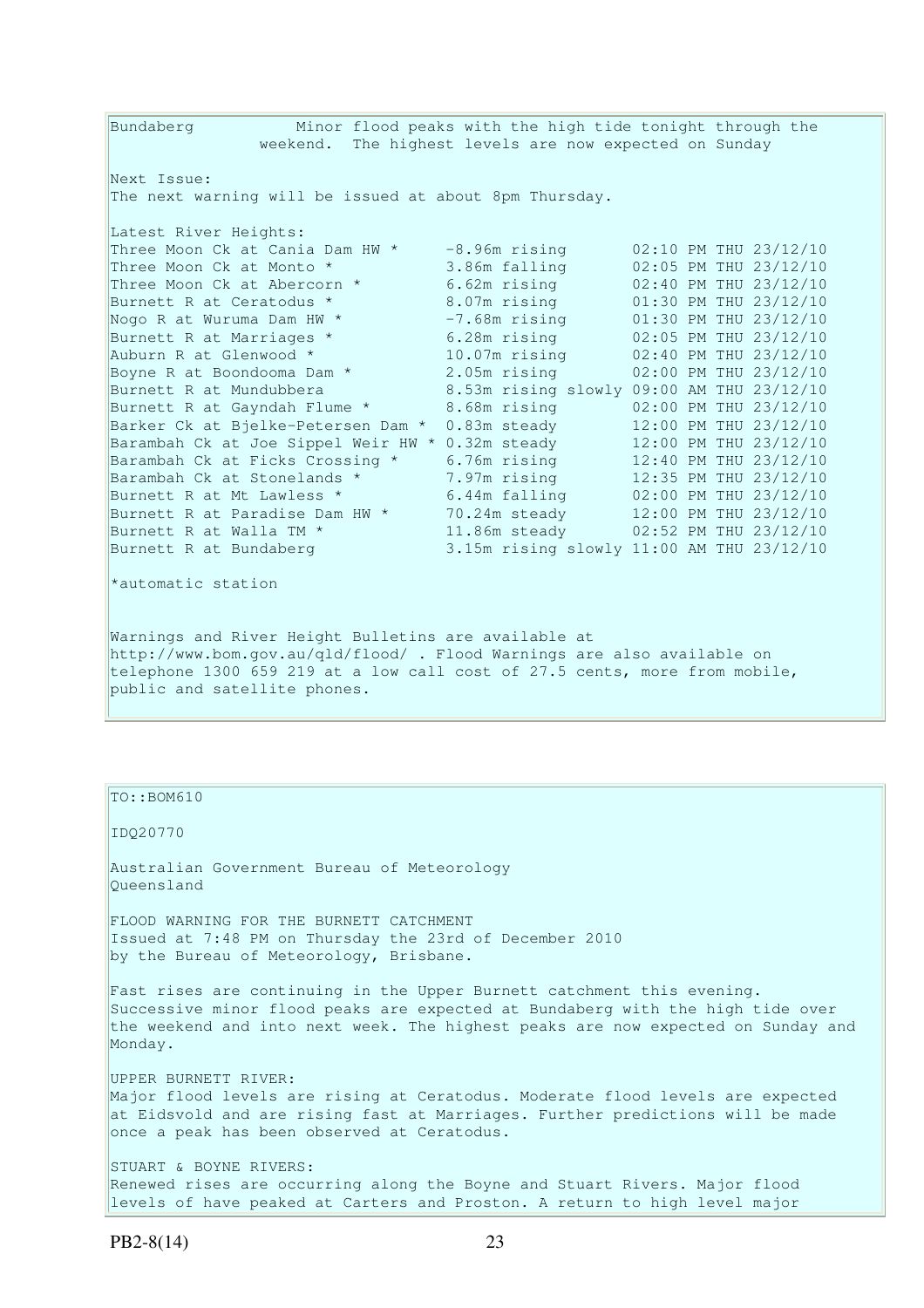flooding is forecast for downstream areas to Derra in the next 24 hours. AUBURN RIVER: Major flood levels are have peaked at Glenwood at around 10.4 metres. Major flood levels are easing at Brovinia. BARKER, BARAMBAH AND BOONARA CREEKS: Fast rises are expected along Barker, Barambah and Boonara Creeks during Thursday with the continued heavy rainfall. Minor flood levels continue at Ficks Crossing and Silverleaf Weir, with minor flooding expected at Brian Pastures. LOWER BURNETT RIVER: Moderate to major flood levels are expected along the lower Burnett River from from Mundubbera to Walla. Flood levels of at least 10.5 metres at Gayndah are forecast for Saturday. Major flood levels are predicted for Mt Lawless, Fig Tree, Paradise Dam and Walla over the weekend. A minor flood peak is expected with the high tide at Bundaberg during tonight and on Friday, with higher river levels with the high tides during the weekend. The Burnett River at Bundaberg is likely to be the highest since 1971. Predicted River Heights/Flows: Burnett River at: Bundaberg Minor flood peaks with the high tide tonight through the weekend. The highest levels are now expected on Sunday Next Issue: The next warning will be issued at about 11am Friday. Latest River Heights: Three Moon Ck at Cania Dam HW  $*$   $-8.79$ m rising  $06:00$  PM THU 23/12/10 Three Moon Ck at Monto  $*$  3.49m falling 06:00 PM THU 23/12/10 Three Moon Ck at Abercorn \* 6.59m falling 05:00 PM THU 23/12/10 Burnett R at Ceratodus \* 8.50m rising 07:45 PM THU 23/12/10 Nogo R at Wuruma Dam HW  $^*$   $-7.55$ m rising  $04:10$  PM THU 23/12/10 Burnett R at Marriages \* 7.59m rising 06:05 PM THU 23/12/10 Auburn R at Glenwood  $*$  10.4m falling  $06:30$  PM THU 23/12/10 Boyne R at Boondooma Dam \* 2.49m rising 06:00 PM THU 23/12/10 Burnett R at Mundubbera 9.4m rising fast 03:00 PM THU 23/12/10 Burnett R at Gayndah Flume  $*$  8.99m steady 06:20 PM THU 23/12/10 Barker Ck at Bjelke-Petersen Dam \* 0.82m falling  $0.1:10$  PM THU 23/12/10 Barambah Ck at Joe Sippel Weir HW \* 0.33m rising 02:30 PM THU 23/12/10 Barambah Ck at Ficks Crossing \* 6.92m falling 05:05 PM THU 23/12/10 Barambah Ck at Stonelands \* 7.87m falling 05:25 PM THU 23/12/10 Burnett R at Mt Lawless \* 6.36m steady 06:00 PM THU 23/12/10 Burnett R at Paradise Dam HW \* 70.2m falling 05:35 PM THU 23/12/10 Burnett R at Walla TM \* 11.79m falling 05:52 PM THU 23/12/10 Burnett R at Bundaberg 3.05m falling slowly 03:00 PM THU 23/12/10 \*automatic station Warnings and River Height Bulletins are available at http://www.bom.gov.au/qld/flood/ . Flood Warnings are also available on telephone 1300 659 219 at a low call cost of 27.5 cents, more from mobile, public and satellite phones.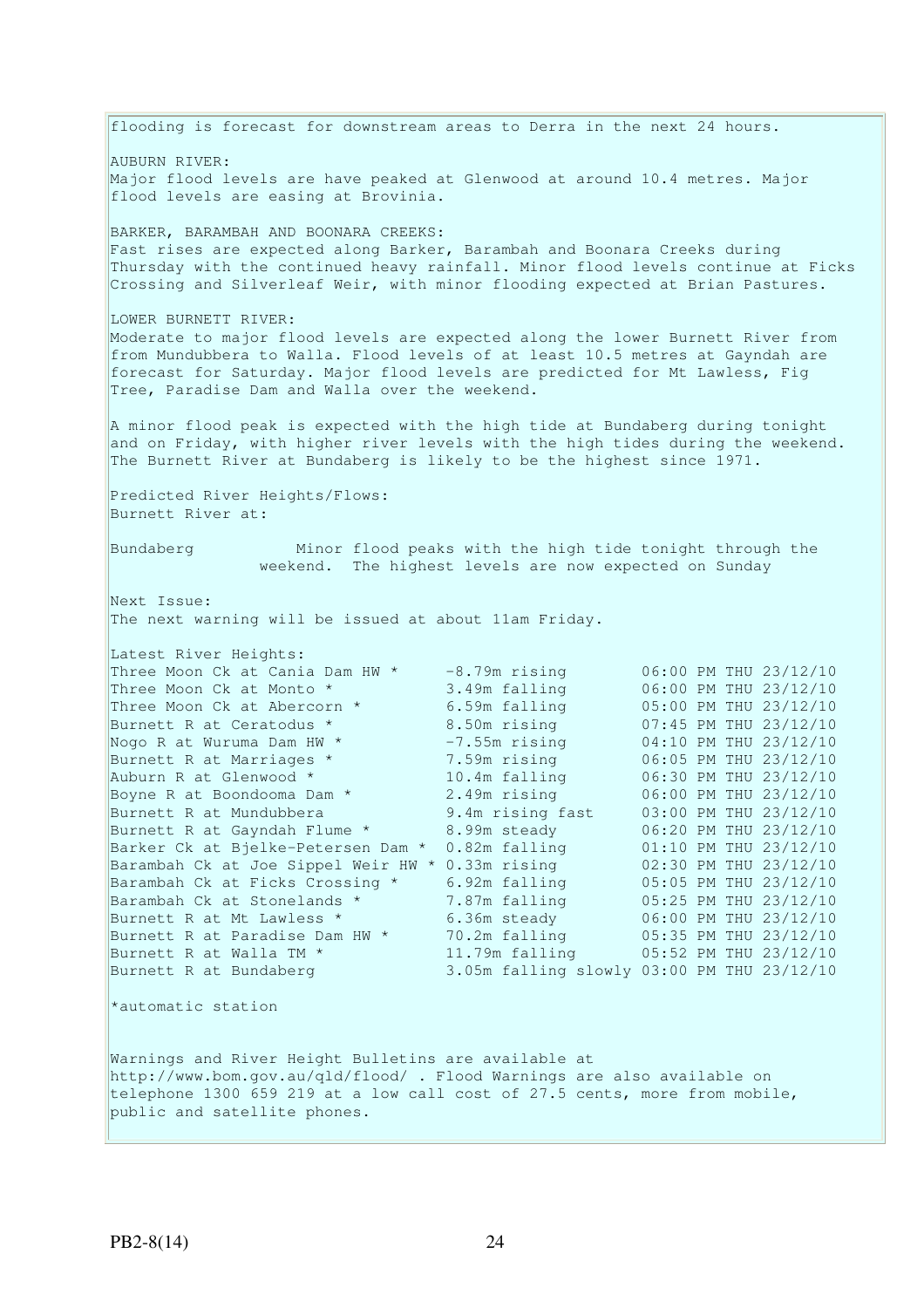$\vert$ TO::BOM610 IDQ20770 Australian Government Bureau of Meteorology Queensland FLOOD WARNING FOR THE BURNETT CATCHMENT Issued at 7:57 AM on Friday the 24th of December 2010 by the Bureau of Meteorology, Brisbane. Moderate to major flooding continues across the Upper Burnett catchment during Friday. Successive minor flood peaks are expected at Bundaberg with the high tides during today and over the weekend, where the highest peaks are expected to occur on Sunday and Monday. UPPER BURNETT RIVER: Moderate flooding is easing between Abercorn and Eidsvold, with a moderate flood peak currently in the Marriages area during Friday morning. STUART & BOYNE RIVERS: Major flood levels are easing at Carters and Proston, and nearing a peak at Boondooma Dam. Major flooding continues to rise downstream through to Derra. AUBURN RIVER: Minor flooding continues to ease at Glenwood and at Brovinia, where a major flood peak to 11.47 metres was recorded at 5pm Thursday. BARKER, BARAMBAH AND BOONARA CREEKS: Moderate flooding is easing along Barker Creek. Minor flood levels continue to ease along Barambah Creek between Ficks Crossing and Silverleaf Weir, with creek levels easing below minor at Brian Pastures. LOWER BURNETT RIVER: Moderate flood levels are rising along the Burnett River. At 6am Friday the river level at Mundubbera was 13.85 metres and rising, with river levels at Gayndah currently at about 11 metres and rising. Moderate to major flooding is expected to extend downstream along the lower Burnett River to Walla going into the weekend. A minor flood peak is expected at Bundaberg with the high tide at about 11am Friday, with higher river levels possible with the high tides during the weekend. The Burnett River at Bundaberg is likely to be the highest since 1971. Predicted River Heights/Flows: Burnett River at: Bundaberg Minor flood peaks with the high tide at about 11am Friday and through the weekend. The highest levels are now expected on Sunday. Weather Forecast: Scattered showers increasing to rain areas during the afternoon and evening. Possible moderate to heavy falls developing. Next Issue: The next warning will be issued at about 1pm Friday. Latest River Heights:<br>Three Moon Ck at Cania Dam HW \*  $-8.47$ m steady 04:40 AM FRI 24/12/10 Three Moon Ck at Monto  $*$  3.57m falling 06:00 AM FRI 24/12/10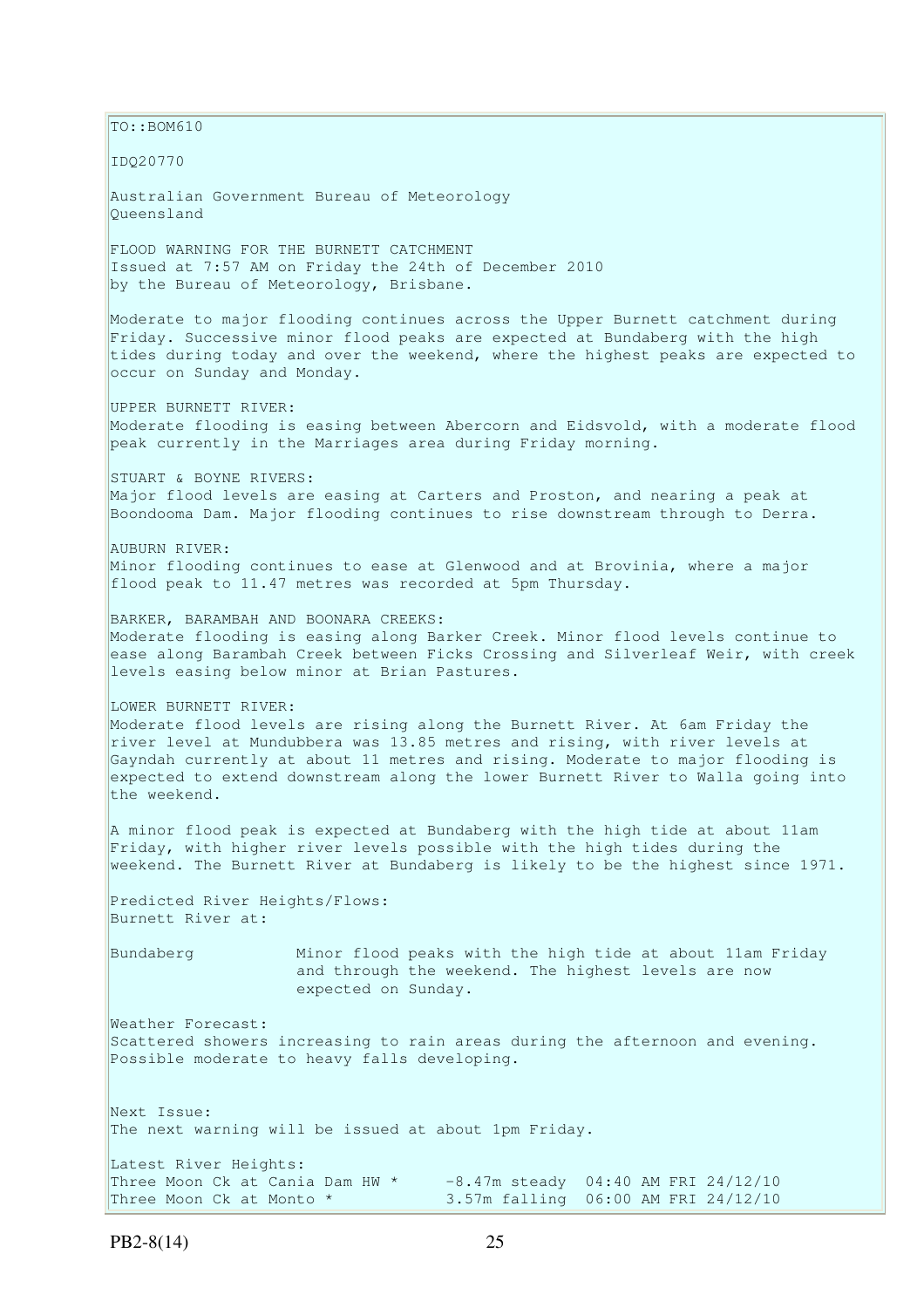Three Moon Ck at Abercorn \* 6.59m falling 05:00 PM THU 23/12/10 Burnett R at Ceratodus \* 8.04m falling 05:00 AM FRI 24/12/10 Nogo R at Wuruma Dam HW  $\star$  -7m rising 04:20 AM FRI 24/12/10 Burnett R at Eidsvold Br MA Burnett R at Marriages \* 9.4m steady 05:35 AM FRI 24/12/10 Auburn R at Glenwood \* 6.84m falling 05:20 AM FRI 24/12/10 Boyne R at Boondooma Dam \* 3.11m rising 04:40 AM FRI 24/12/10 Burnett R at Mundubbera 13.85m rising 06:00 AM FRI 24/12/10 Burnett R at Gayndah Flume \* 11.54m rising 05:40 AM FRI 24/12/10 Burnett R at Gayndah NA Barker Ck at Bjelke-Petersen Dam \* 0.79m steady 06:00 PM THU 23/12/10 Barambah Ck at Joe Sippel Weir HW \* 0.33m rising 02:30 PM THU 23/12/10 Barambah Ck at Ficks Crossing \* 6.27m falling 12:30 AM FRI 24/12/10 Barambah Ck at Stonelands \* 7.58m rising 05:40 AM FRI 24/12/10 Barambah Ck at Ban Ban \* NA Burnett R at Mt Lawless \* 7.86m rising 05:30 AM FRI 24/12/10 Burnett R at Paradise Dam HW \* 70.22m rising 05:45 AM FRI 24/12/10 Burnett R at Walla TM \* 11.31m falling 05:51 AM FRI 24/12/10 Burnett R at Bundaberg 3.2m steady 06:00 AM FRI 24/12/10 \* denotes automatic station. Warnings and River Height Bulletins are available at

http://www.bom.gov.au/qld/flood/ . Flood Warnings are also available on telephone 1300 659 219 at a low call cost of 27.5 cents, more from mobile, public and satellite phones.

### $To::BOM610$

IDQ20770

Australian Government Bureau of Meteorology Queensland

FLOOD WARNING FOR THE BURNETT CATCHMENT Issued at 11:58 AM on Friday the 24th of December 2010 by the Bureau of Meteorology, Brisbane.

Moderate flooding continues across the Upper Burnett catchment during Friday. Successive minor flood peaks are expected at Bundaberg with the high tides during today and over the weekend, where the highest peaks are expected to occur on Sunday and Monday.

UPPER BURNETT RIVER: Moderate flooding is easing between Abercorn and Eidsvold, with a moderate flood peak now downstream of the Marriages area.

STUART & BOYNE RIVERS: Major flood levels are easing at Carters and Proston, and nearing a peak at Boondooma Dam. Major flooding continues to rise downstream through to Derra.

AUBURN RIVER: Minor flooding continues to ease at Glenwood and at Brovinia, where a major flood peak of 11.47 metres was recorded at 5pm Thursday.

BARKER, BARAMBAH AND BOONARA CREEKS: Moderate flooding is easing along Barker Creek. Minor flood levels continue to ease along Barambah Creek between Ficks Crossing and Silverleaf Weir, with creek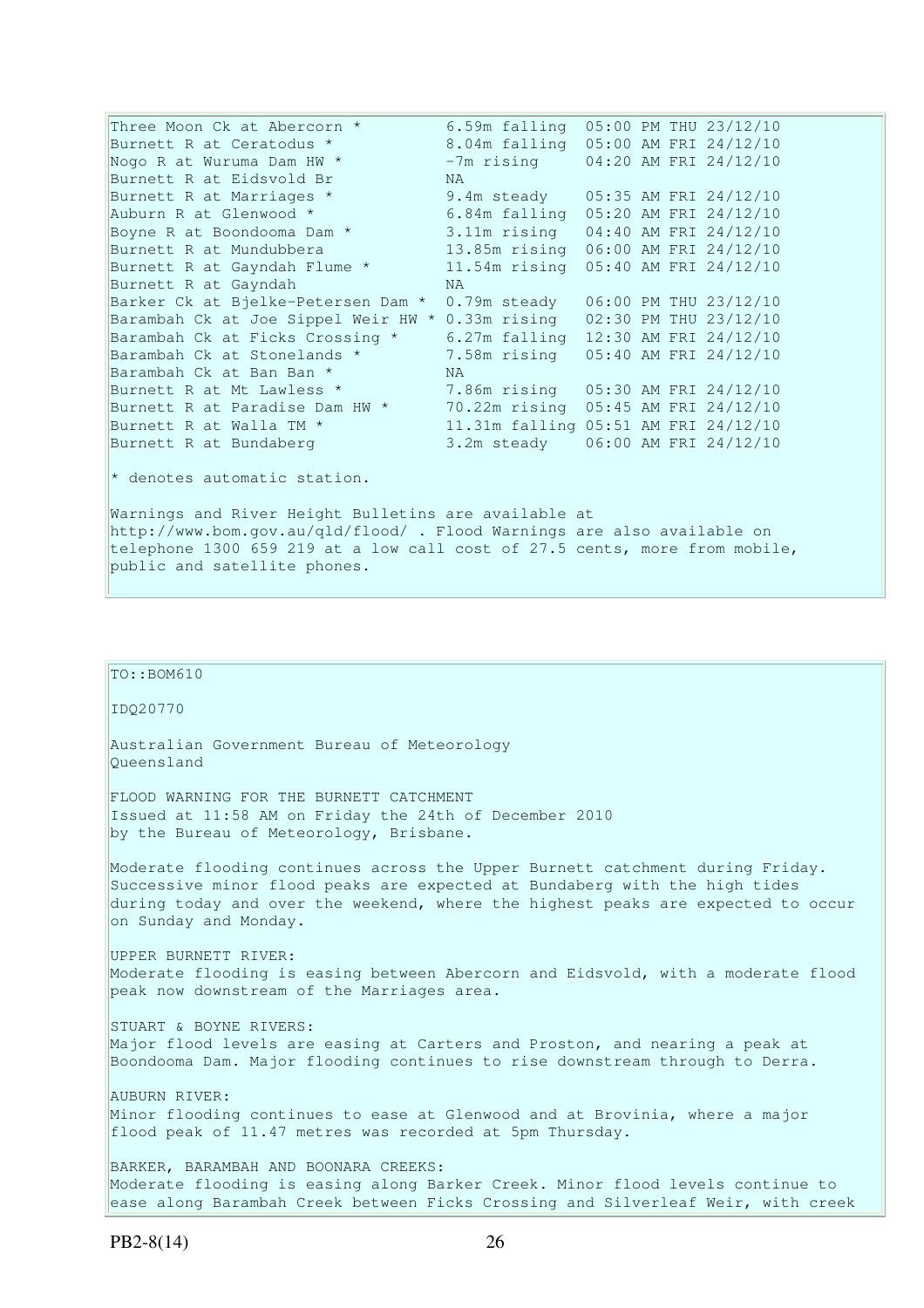levels easing below minor at Brian Pastures. LOWER BURNETT RIVER: Moderate flood levels are rising along the Burnett River. At noon Friday the river level at Mundubbera was 13.85 metres and steady, with river levels at Gayndah currently at about 12 metres and rising. Moderate to major flooding is expected to extend downstream along the lower Burnett River to Walla going into the weekend. Minor flood peaks are expected at Bundaberg during Sunday and Monday of around 4 metres. The Burnett River at Bundaberg is likely to be the highest since 1971. Predicted River Heights/Flows: Burnett River at: Bundaberg: Minor flood peaks with the high tides through the weekend. The highest levels are now expected on Sunday and Monday of around 4 metres. Weather Forecast: Scattered showers increasing to rain areas during the afternoon and evening. Possible moderate to heavy falls developing. Next Issue: The next warning will be issued at about 11:30am Saturday. Latest River Heights: Three Moon Ck at Cania Dam HW \* -8.37m steady 10:25 AM FRI 24/12/10<br>Three Moon Ck at Monto \* 2.94m falling 11:05 AM FRI 24/12/10 Three Moon Ck at Monto \*  $2.94$ m falling  $11:05$  AM FRI 24/12/10<br>Three Moon Ck at Abercorn \*  $6.59$ m falling  $05:00$  PM THU 23/12/10 Three Moon Ck at Abercorn \*  $= 6.59$ m falling 05:00 PM THU 23/12/10<br>
Burnett R at Ceratodus \* 7.25m falling 10:00 AM FRI 24/12/10<br>
Nogo R at Wuruma Dam HW \* -6.82m rising 10:50 AM FRI 24/12/10<br>
Burnett R at Marriages \* 9.2 Burnett R at Ceratodus \* 7.25m falling 10:00 AM FRI 24/12/10 Nogo R at Wuruma Dam HW  $^*$   $-6.82$ m rising  $10:50$  AM FRI 24/12/10 Burnett R at Marriages \* 3.26m falling 11:05 AM FRI 24/12/10 Auburn R at Glenwood \* 5.6m falling 10:30 AM FRI 24/12/10 Boyne R at Boondooma Dam \* 3.07m falling 10:50 AM FRI 24/12/10 Burnett R at Mundubbera 13.7m falling slowly 09:00 AM FRI 24/12/10 Burnett R at Gayndah Flume  $*$  12.13m rising  $10:20$  AM FRI 24/12/10 Barker Ck at Bjelke-Petersen Dam \* 0.67m falling 10:40 AM FRI 24/12/10 Barambah Ck at Joe Sippel Weir HW \* 0.31m steady 06:00 AM FRI 24/12/10<br>Barambah Ck at Ficks Crossing \* 5.9m falling 06:25 AM FRI 24/12/10 Barambah Ck at Ficks Crossing \* 5.9m falling 06:25 AM FRI 24/12/10 Barambah Ck at Stonelands \* 7.59m steady 06:00 AM FRI 24/12/10 Burnett R at Mt Lawless \* 3.59m rising 10:00 AM FRI 24/12/10 Burnett R at Paradise Dam HW \* 70.36m rising 08:45 AM FRI 24/12/10 Burnett R at Walla TM  $^{\star}$  11.5m rising 11:47 AM FRI 24/12/10 Burnett R at Bundaberg 3.45m rising slowly 11:00 AM FRI 24/12/10 \*automatic station Warnings and River Height Bulletins are available at http://www.bom.gov.au/qld/flood/ . Flood Warnings are also available on telephone 1300 659 219 at a low call cost of 27.5 cents, more from mobile,

 $To::BOM610$ 

public and satellite phones.

IDQ20770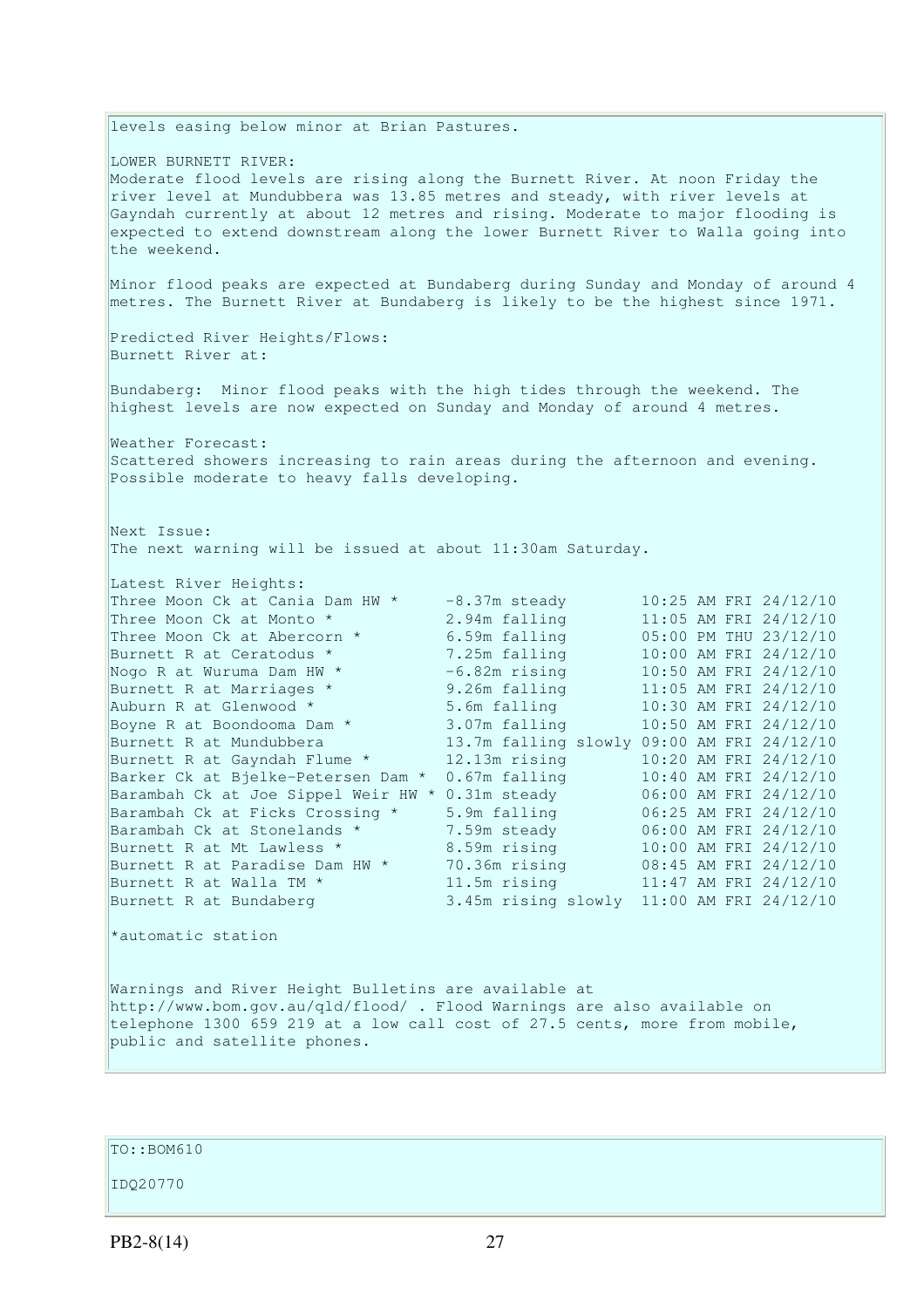Australian Government Bureau of Meteorology Queensland FLOOD WARNING FOR THE BURNETT CATCHMENT Issued at 8:55 AM on Saturday the 25th of December 2010 by the Bureau of Meteorology, Brisbane. Further heavy rainfall has been recorded overnight in the upper Burnett and Auburn catchments. A major flood peak is currently in the Paradise Dam area. Successive minor flood peaks are expected at Bundaberg with the high tides during today and tomorrow, where the highest peaks are expected to occur on Sunday. UPPER BURNETT RIVER: Further rises are expected at Ceratodus down to Marriages. Flood levels of around 8 metres are forecast at Ceratodus. Moderate flood levels are forecast at Eidsvold during Sunday. STUART & BOYNE RIVERS: Major flood levels are easing at Proston. Major flooding continues at Derra where levels will fall through today. Any further rises will depend on more rainfall. AUBURN RIVER: Renewed rises are occurring at Glenwood and Brovinia following rainfall yesterday evening. Flood levels are expected to peak below major levels at Glenwood. A peak between 9 and 10 metres is forecast. BARKER, BARAMBAH AND BOONARA CREEKS: Flood levels are rising once again at Glenmore with a peak expected this morning. Elsewhere, creek levels are now below minor. LOWER BURNETT RIVER: A major flood peak is in the Paradise Dam area. Flood levels at Mundubbera and Gayndah are expected to fall although there will be smaller renewed rises following recent rainfall. Major flood levels will continue at Walla today with further rises possible to 13 metres. Minor flood peaks are expected at Bundaberg during Sunday and Monday of around 4 metres, possibly to 4.5 metres on the high tide. The Burnett River at Bundaberg is likely to be the highest since 1971. Predicted River Heights/Flows: Burnett River at: Bundaberg: Minor flood peaks with the high tides through the weekend. The highest levels are now expected on Sunday and Monday of around 4 to 4.5 metres. Next Issue: The next warning will be issued by 11:30am Sunday. Latest River Heights: Three Moon Ck at Cania Dam HW \* -8.09m rising<br>Three Moon Ck at Monto \* 5.11m steady Three Moon Ck at Monto  $*$  5.11m steady 06:00 AM SAT 25/12/10 Burnett R at Ceratodus \* 5.34m falling 06:00 AM SAT 25/12/10 Nogo R at Wuruma Dam HW  $\star$   $-5.43$ m rising  $06:50$  AM SAT 25/12/10 Burnett R at Marriages \* 7.07m falling 07:05 AM SAT 25/12/10 Nogo R at Wuruma Dam HW \*  $-5.43m$  rising 06:50 AM SAT 25/12/10<br>
Burnett R at Marriages \* 7.07m falling 07:05 AM SAT 25/12/10<br>
Auburn R at Glenwood \* 8.41m rising 06:10 AM SAT 25/12/10<br>
Boyne R at Boondooma Dam \* 1.87m fal Boyne R at Boondooma Dam \* 1.87m falling 07:00 AM SAT 25/12/10 Burnett R at Mundubbera 11.44m falling 06:00 AM SAT 25/12/10 Burnett R at Gayndah Flume \* 10.62m rising 06:30 AM SAT 25/12/10 Barker Ck at Bjelke-Petersen Dam \* 0.63m steady 06:00 AM SAT 25/12/10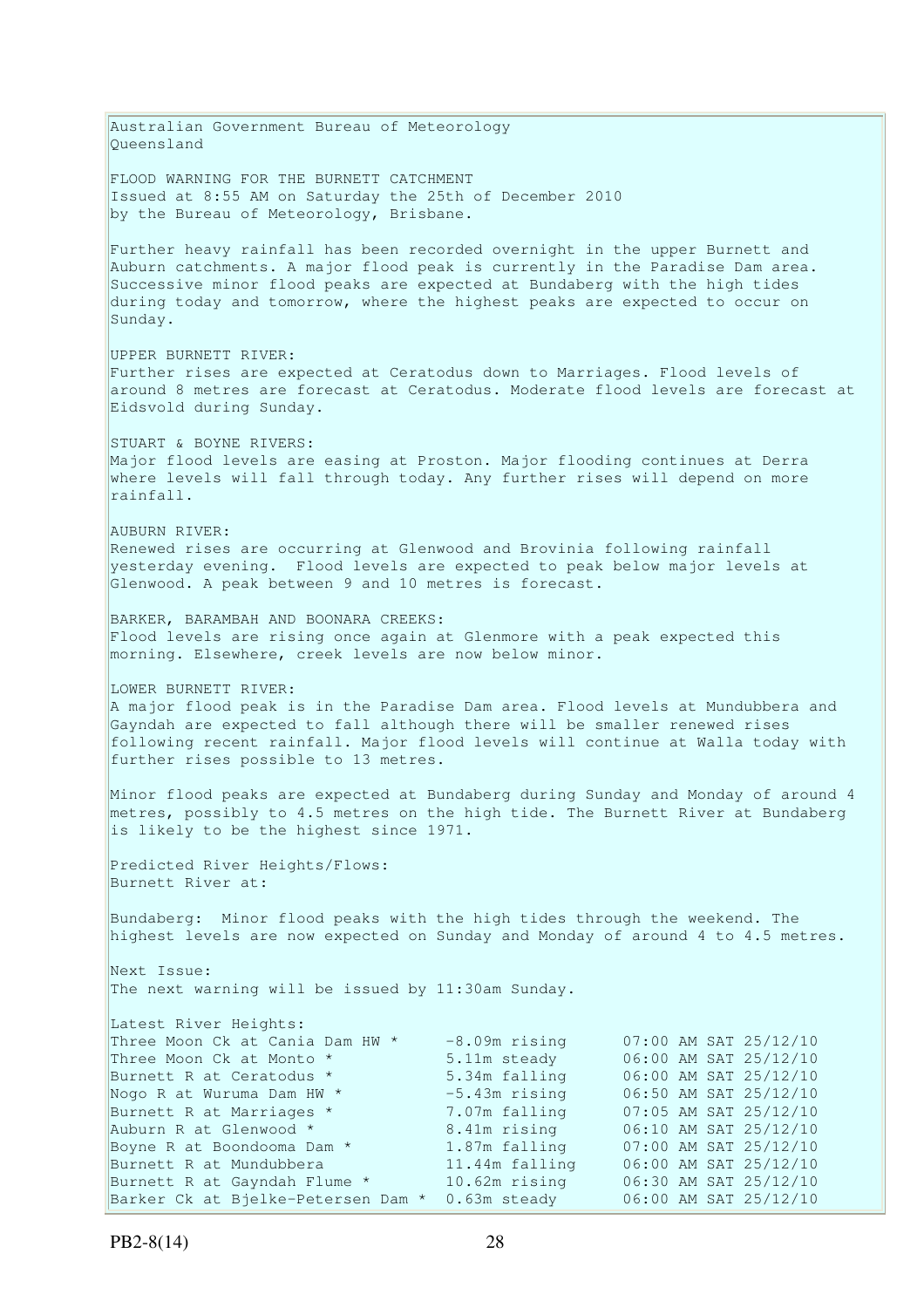Barambah Ck at Joe Sippel Weir HW \* 0.27m steady 06:00 AM SAT 25/12/10 Barambah Ck at Ficks Crossing \* 5.01m steady 06:20 AM SAT 25/12/10 Barambah Ck at Stonelands \* 6.55m falling 06:15 AM SAT 25/12/10 Burnett R at Mt Lawless \* 7.68m falling 06:00 AM SAT 25/12/10 Burnett R at Paradise Dam HW  $\star$  70.81m steady 05:40 AM SAT 25/12/10 Burnett R at Walla TM \* 12.39m falling 05:51 AM SAT 25/12/10 Burnett R at Walla TM \* 12.39m falling 05:51 AM SAT 25/12/10<br>Burnett R at Bundaberg 3.5m rising slowly 06:00 AM SAT 25/12/10 \*automatic station Warnings and River Height Bulletins are available at http://www.bom.gov.au/qld/flood/ . Flood Warnings are also available on telephone 1300 659 219 at a low call cost of 27.5 cents, more from mobile, public and satellite phones. TO::BOM610 IDQ20770 Australian Government Bureau of Meteorology Queensland FLOOD WARNING FOR THE BURNETT CATCHMENT Issued at 10:12 AM on Sunday the 26th of December 2010 by the Bureau of Meteorology, Brisbane.

Major flood levels are easing in the Stuart and Boyne Rivers and in the lower Burnett River at Walla Weir with minor to moderate flood levels elsewhere. Successive minor flood peaks are expected at Bundaberg with the high tides during Sunday and Monday, with the highest peaks expected to occur on Sunday.

Further moderate to heavy rainfall is forecast for the area which may produce renewed rises and higher flood levels.

UPPER BURNETT RIVER: Further rises are expected at Ceratodus down to Marriages. Flood levels of around 8 metres are possible at Ceratodus. Moderate flood levels are forecast at Eidsvold during Monday.

STUART & BOYNE RIVERS: Major flood levels are easing between Cooranga and Derra. Renewed rises are being recorded in the Proston area with minor flooding likely during Sunday.

AUBURN RIVER: Moderate flood levels at Glenwood continue to slowly rise.

BARKER CREEK: Moderate flood levels are easing at Glenmore with creek levels elsewhere remaining below minor flood level.

LOWER BURNETT RIVER: Flood levels between Mundubbera and Walla are expected to continue falling although there will be smaller renewed rises following recent rainfall.

Minor flood peaks are expected at Bundaberg during Sunday and Monday of around 4 metres on the high tide. The Burnett River at Bundaberg is likely to be the highest since 1971.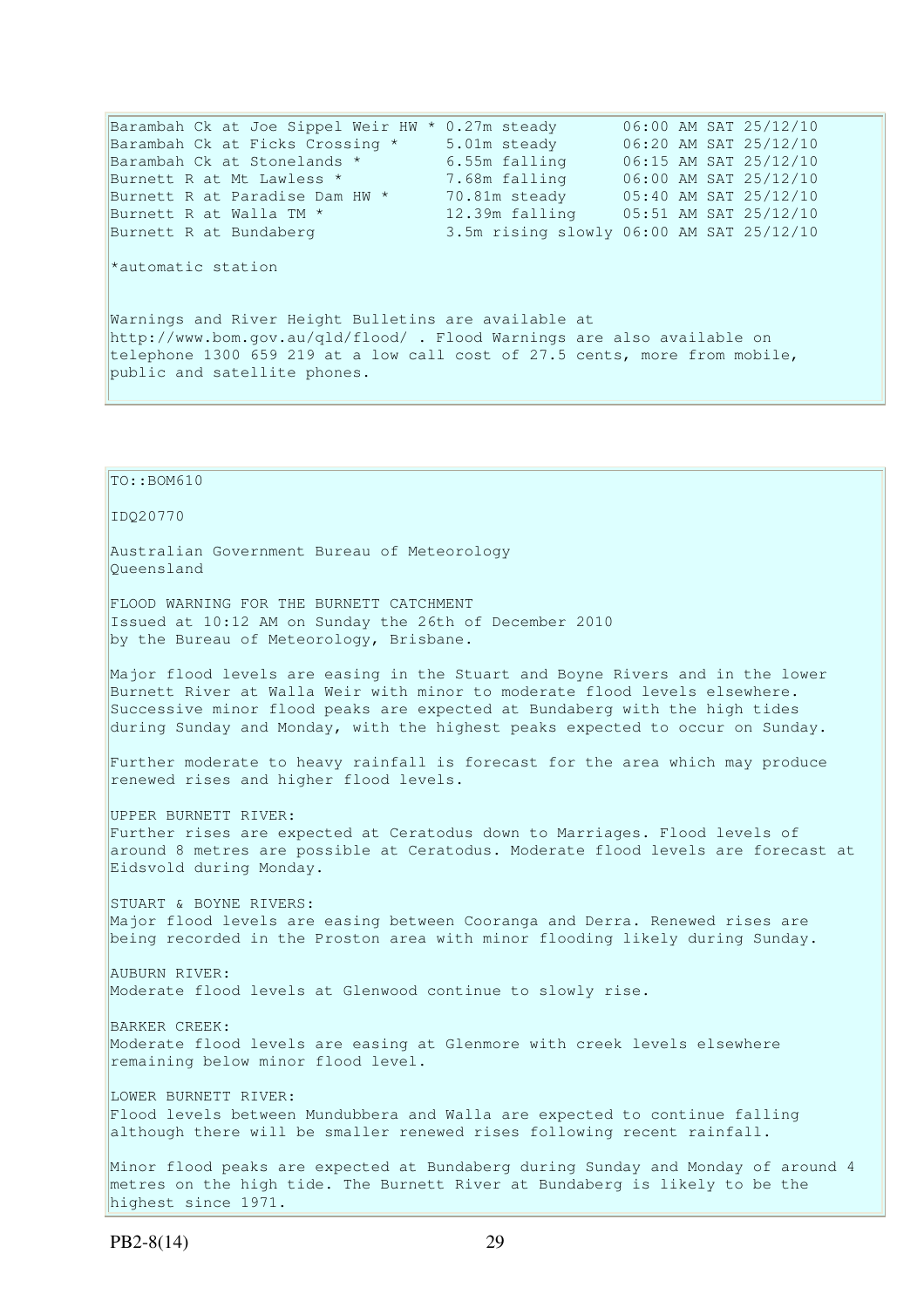Predicted River Heights/Flows: Burnett River at: Bundaberg: Minor flood peaks around 4 metres on the high tide during Sunday and Monday. Next Issue: The next warning will be issued by 11:30am Monday or earlier if necessary. Latest River Heights: Three Moon Ck at Cania Dam HW  $* -6.97$ m rising 08:10 AM SUN 26/12/10 Three Moon Ck at Monto \* 5.03m rising 08:40 AM SUN 26/12/10 Burnett R at Ceratodus \* 7.07m steady 08:00 AM SUN 26/12/10 Nogo R at Wuruma Dam HW \*  $-4.03$ m rising  $07:00$  AM SUN 26/12/10 Burnett R at Marriages \* 5.61m rising 08:40 AM SUN 26/12/10 Auburn R at Glenwood \* 7.92m steady 08:28 AM SUN 26/12/10 Boyne R at Boondooma Dam  $*$  1.15m falling 07:50 AM SUN 26/12/10 Burnett R at Mundubbera 10.12m falling 06:00 AM SUN 26/12/10 Burnett R at Gayndah Flume \* 9.34m falling 08:30 AM SUN 26/12/10 Barker Ck at Bjelke-Petersen Dam \* 0.81m steady 06:00 AM SUN 26/12/10 Barambah Ck at Joe Sippel Weir HW \* 0.23m steady 06:00 AM SUN 26/12/10 Barambah Ck at Ficks Crossing \* 5.52m steady 06:00 AM SUN 26/12/10 Barambah Ck at Stonelands \* 5.65m steady 06:00 AM SUN 26/12/10 Burnett R at Mt Lawless \* 6.51m rising 08:00 AM SUN 26/12/10 Burnett R at Paradise Dam HW \* 70.38m steady 11:25 PM SAT 25/12/10 Burnett R at Walla TM \* 11.86m falling 08:41 AM SUN 26/12/10 Burnett R at Bundaberg 4.10m rising 09:00 AM SUN 26/12/10  $*$  from automatic station Warnings and River Height Bulletins are available at http://www.bom.gov.au/qld/flood/ . Flood Warnings are also available on

# telephone 1300 659 219 at a low call cost of 27.5 cents, more from mobile, public and satellite phones.

### TO::BOM610

IDQ20770

Australian Government Bureau of Meteorology Queensland

FLOOD WARNING FOR THE BURNETT CATCHMENT Issued at 11:07 AM on Monday the 27th of December 2010 by the Bureau of Meteorology, Brisbane.

Renewed river rises are occurring across the upper Burnett catchment, with major flooding occurring in the Upper Burnett, Stuart and Boyne Rivers and Barker Creek, and in the lower Burnett River at Walla Weir with minor to moderate flood levels elsewhere. Minor flood levels generally remain steady at Bundaberg with river levels to remain high during Sunday Monday.

Widespread daily rainfall totals to 9am Monday of 30-60mm have been recorded across the Burnett catchment, with 93mm recorded at Bungadoo near Bundaberg. Further moderate to heavy rainfall is forecast for the area which may produce further rises and higher flood levels.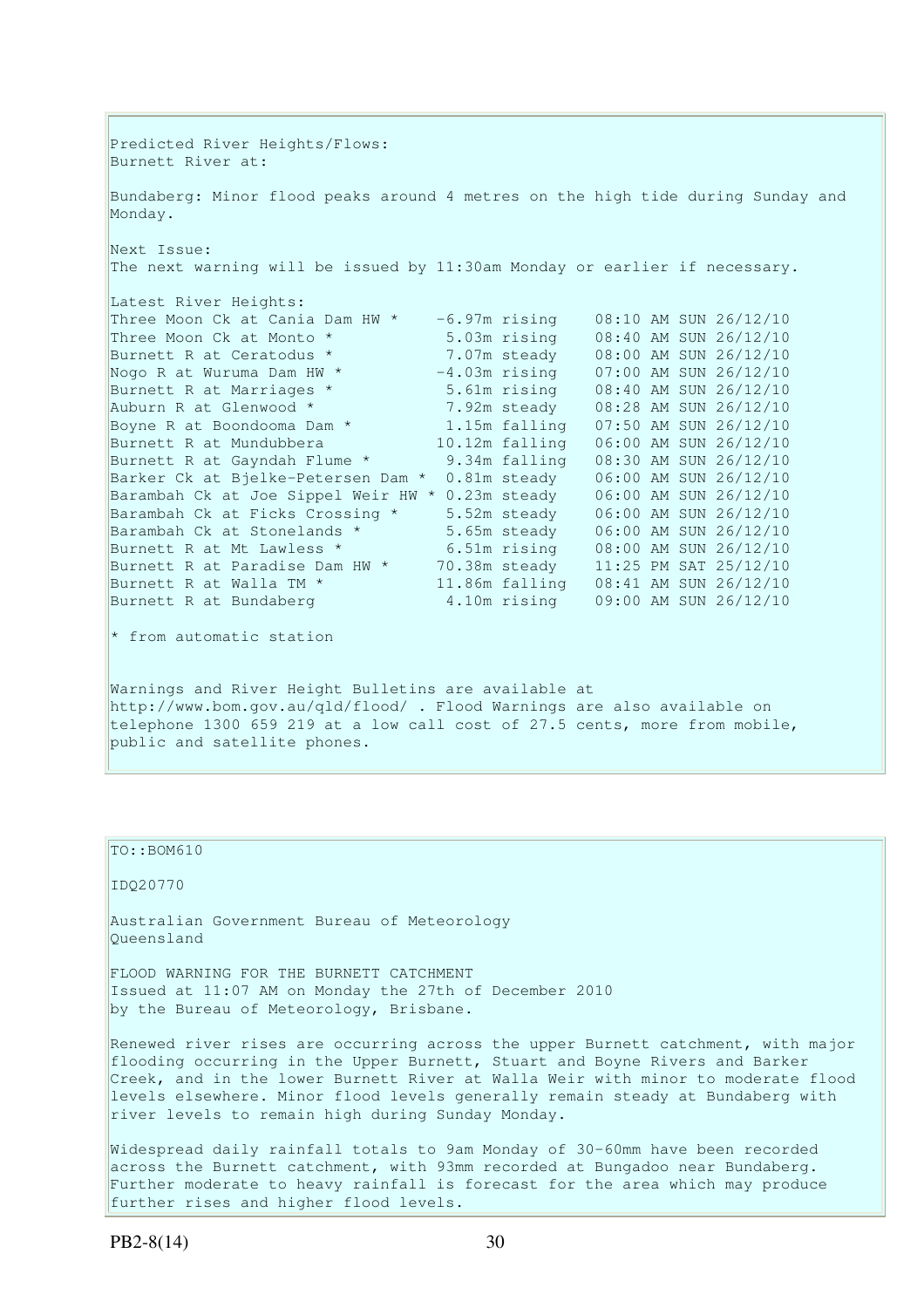UPPER BURNETT RIVER: River rises are major flooding is occurring at Ceratodus, where at 8am the river was at 10.5 metres and rising. Rises and moderate flooding are occurring downstream to Marriages, with major flood levels possible. STUART & BOYNE RIVERS: Moderate and major flood levels continue to rise at Proston and Carters respectively, with major flooding rising between Cooranga and Derra. AUBURN RIVER: Moderate flooding is rising at Glenwood with major flooding expected at Brovinia during today. BARKER CREEK: Major flooding is rising at Glenmore, with minor to moderate rises downstream at Silverleaf and minor flooding possible at Brian Pastures. LOWER BURNETT RIVER: Renewed rises and moderate flooding is rising between Mundubbera and Mt Lawless, with major flooding occurring at Walla with further rises expected during this week. Minor flooding remains steady at Bundaberg with river levels expected to remain high until Tuesday. Predicted River Heights/Flows: Burnett River at: Bundaberg Minor flood levels to remain high during Monday. Weather Forecast: Rain areas with moderate to locally heavy falls. Next Issue: The next warning will be issued by 11:30am Tuesday, or earlier if necessary. Latest River Heights: Three Moon Ck at Cania Dam HW  $\star$  -4.12m rising 08:35 AM MON 27/12/10 Three Moon Ck at Monto \* 5.45m rising 08:35 AM MON 27/12/10 Burnett R at Ceratodus \* 10.47m rising 08:00 AM MON 27/12/10 Nogo R at Wuruma Dam HW \* 0.02m rising 08:10 AM MON 27/12/10 Nogo R at Wuruma Dam HW \* 0.02m rising 08:10 AM MON 27/12/10<br>
Burnett R at Eidsvold Br NA<br>
Burnett R at Marriages \* 9.21m rising 09:05 AM MON 27/12/10<br>
Auburn R at Glenwood \* 8.25m steady 09:26 AM MON 27/12/10<br>
Boyne R at Burnett R at Marriages \* 9.21m rising 09:05 AM MON 27/12/10 Auburn R at Glenwood \* 8.25m steady 09:26 AM MON 27/12/10 Boyne R at Boondooma Dam  $*$  1.72m rising 09:00 AM MON 27/12/10 Burnett R at Mundubbera 11.2m rising 09:00 AM MON 27/12/10 Burnett R at Gayndah Flume \* 9.98m falling 09:20 AM MON 27/12/10 Burnett R at Gayndah NA Barker Ck at Bjelke-Petersen Dam \* 0.91m steady 08:40 AM MON 27/12/10 Barambah Ck at Joe Sippel Weir HW \* 0.78m rising 08:50 AM MON 27/12/10 Barambah Ck at Ficks Crossing \* 6.7m rising 09:25 AM MON 27/12/10 Barambah Ck at Stonelands \* 6.63m rising 08:40 AM MON 27/12/10 Burnett R at Mt Lawless  $\star$  7.13m steady 09:26 AM MON 27/12/10 Burnett R at Mt Lawless \* 7.13m steady 09:26 AM MON 27/12/10<br>Burnett R at Walla TM \* 12.42m rising 05:51 PM SUN 26/12/10 Burnett R at Bundaberg 4.4m falling slowly 09:00 AM MON 27/12/10  $*$  denotes automatic station. Warnings and River Height Bulletins are available at http://www.bom.gov.au/qld/flood/ . Flood Warnings are also available on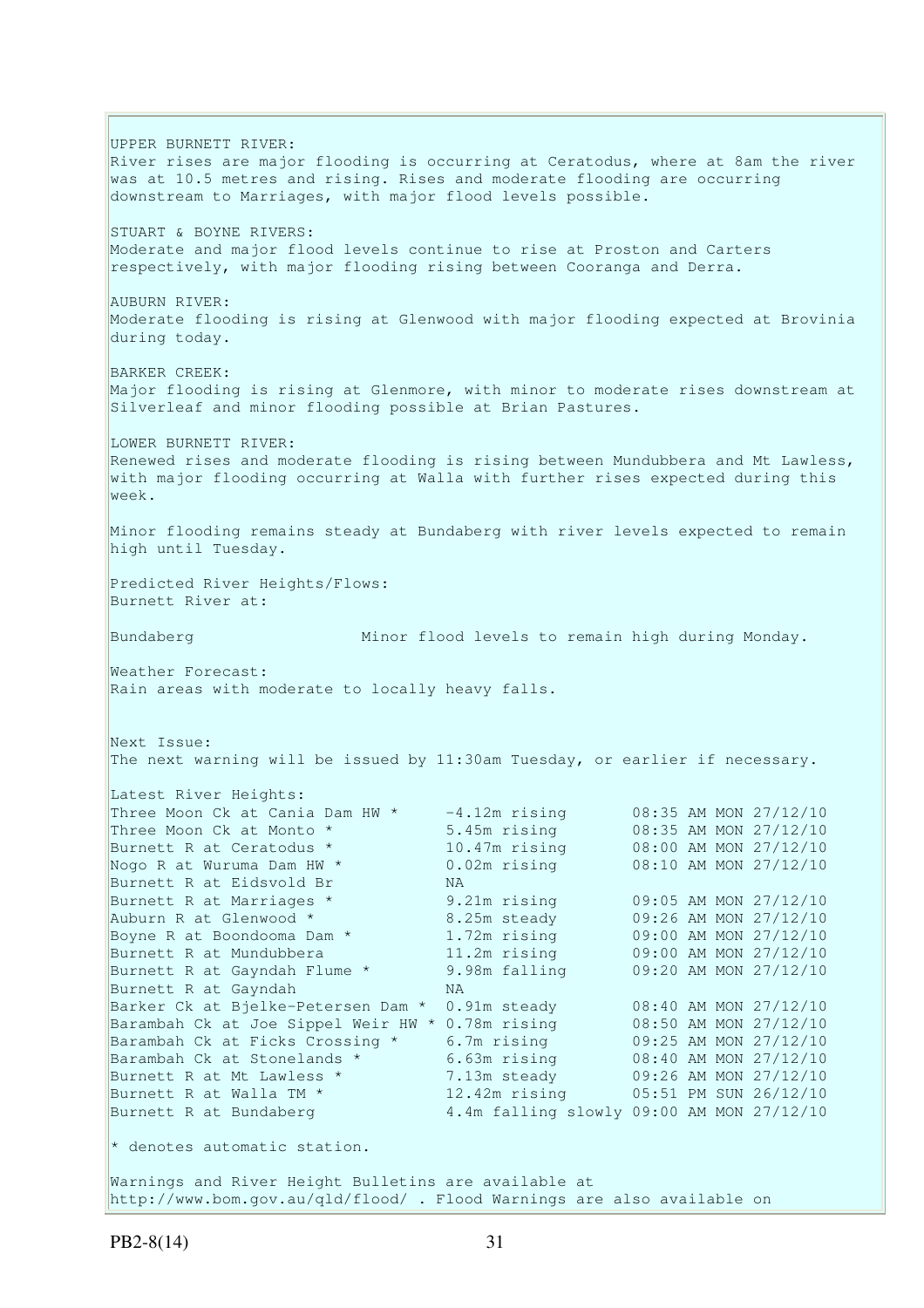telephone 1300 659 219 at a low call cost of 27.5 cents, more from mobile, public and satellite phones.

TO::BOM610 IDQ20770 Australian Government Bureau of Meteorology Queensland PRIORITY FLOOD WARNING FOR THE BURNETT RIVER AND TRIBUTARIES Issued at 11:37 PM on Monday the 27th of December 2010 by the Bureau of Meteorology, Brisbane. Very high flows are arriving in the Munduberra area tonight from the upper Burnett, Auburn and Boyne River systems. At 9pm, Mundubbera was 16 metres and continuing to rise quickly. Flood levels in the Mundubbera and Gayndah area are likely to be similar to or exceed the 1971 flood levels. Major flood peaks are expected in this area during Tuesday. Fast river rises and major flooding will extend along the Burnett River to the Bundaberg area during the next 2 days. Significant river rises are expected to re-commence at Bundaberg on Tuesday. A moderate to major flood peak is expected to reach the Bundaberg area on late Wednesday and Thursday. UPPER BURNETT RIVER: River rises have reached major flood levels in the Eidsvold area and upstream. AUBURN, STUART & BOYNE RIVERS: Rising river levels and major flooding is occurring in the Auburn River around Glenwood, and throughout the Stuart and Boyne Rivers. BURNETT RIVER: Very high flows are arriving in the Munduberra area tonight from the upper Burnett, Auburn and Boyne River systems. At 9pm, Mundubbera was 16 metres and continuing to rise quickly. Flood levels in the Mundubbera and Gayndah area are likely to be similar to or exceed the 1971 flood levels. Major flood peaks are expected in this area during Tuesday. Fast river rises and major flooding will extend along the Burnett River to the Bundaberg area during the next 2 days. Significant river rises are expected to re-commence at Bundaberg on Tuesday. A moderate to major flood peak is expected to reach the Bundaberg area on late Wednesday and Thursday. Predicted River Heights/Flows: Mundubbera exceed major flood level of 18 metres during Tuesday Gayndah possibly exceed major flood level of 15 metres during Tuesday Bundaberg exceed moderate flood level of 5.5 metres during Wednesday. Further rises. Peak prediction for Bundaberg will be given when upstream peaks are recorded. Next Issue: The next warning will be issued at about 9am Tuesday.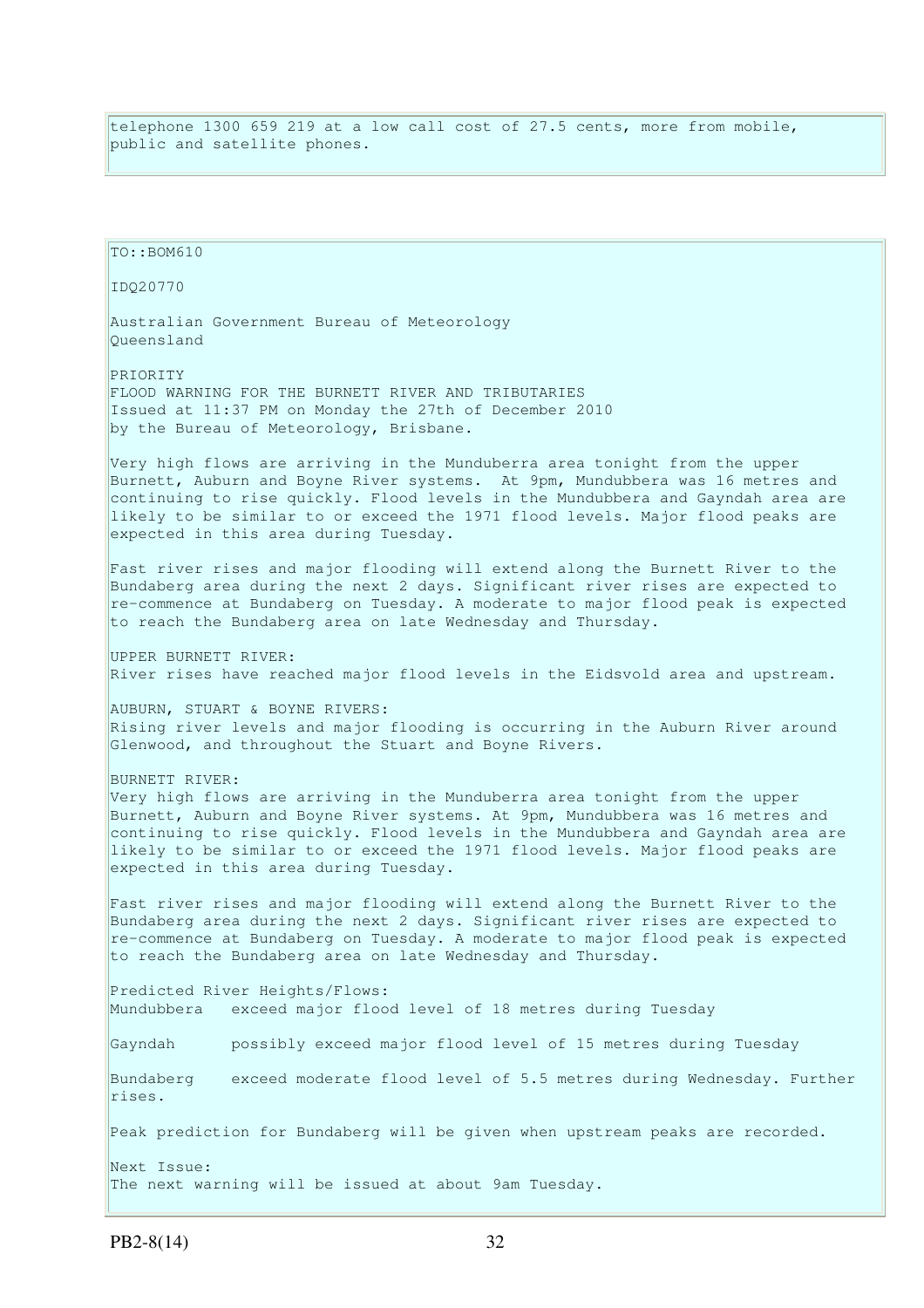| Latest River Heights:                                                      |                                            |  |  |  |                       |
|----------------------------------------------------------------------------|--------------------------------------------|--|--|--|-----------------------|
| Three Moon Ck at Monto * Three Moon Ck                                     | 5.35m rising                               |  |  |  | 09:30 PM MON 27/12/10 |
| Burnett R at Ceratodus *                                                   | 12.36m rising                              |  |  |  | 08:00 PM MON 27/12/10 |
| Nogo R at Wuruma Dam HW *                                                  | 2.49m rising                               |  |  |  | 10:00 PM MON 27/12/10 |
| Burnett R at Marriages *                                                   | 13.16m rising                              |  |  |  | 09:15 PM MON 27/12/10 |
| Auburn R at Glenwood *                                                     | 8.71m falling                              |  |  |  | 09:30 PM MON 27/12/10 |
| Boyne R at Boondooma Dam *                                                 | 3.25m rising                               |  |  |  | 10:00 PM MON 27/12/10 |
| Burnett R at Mundubbera                                                    | 16m rising fast                            |  |  |  | 09:00 PM MON 27/12/10 |
| Burnett R at Gayndah Flume *                                               | 13.23m rising                              |  |  |  | 09:00 PM MON 27/12/10 |
| Barker Ck at Bjelke-Petersen Dam *                                         | 1.32m rising                               |  |  |  | 09:00 PM MON 27/12/10 |
| Barambah Ck at Joe Sippel Weir HW *                                        | 2.04m rising                               |  |  |  | 09:00 PM MON 27/12/10 |
| Barambah Ck at Ficks Crossing *                                            | 7.69m rising                               |  |  |  | 04:45 PM MON 27/12/10 |
| Barambah Ck at Stonelands *                                                | 8.4m steady 08:25 PM MON 27/12/10          |  |  |  |                       |
| Burnett R at Mt Lawless *                                                  | 11.04m rising                              |  |  |  | 09:20 PM MON 27/12/10 |
| Burnett R at Bundaberg                                                     | 4.35m falling slowly 03:00 PM MON 27/12/10 |  |  |  |                       |
|                                                                            |                                            |  |  |  |                       |
| Warnings and River Height Bulletins are available at                       |                                            |  |  |  |                       |
| http://www.bom.gov.au/gld/flood/ . Flood Warnings are also available on    |                                            |  |  |  |                       |
| telephone 1300 659 219 at a low call cost of 27.5 cents, more from mobile, |                                            |  |  |  |                       |
| public and satellite phones.                                               |                                            |  |  |  |                       |

 $TO::BOM610$ 

IDQ20770

Australian Government Bureau of Meteorology Queensland

PRIORITY FLOOD WARNING FOR THE BURNETT RIVER AND TRIBUTARIES Issued at 8:00 AM on Tuesday the 28th of December 2010 by the Bureau of Meteorology, Brisbane.

Fast rises and high flows from the upper Burnett, Auburn and Boyne River systems are causing major flooding in the Munduberra and Gayndah areas, where river levels have already exceeded the 1954 flood. Major flood peaks are expected in these areas during Tuesday.

Fast river rises and major flooding will extend along the Burnett River to the Bundaberg area during the next 2 days. Significant river rises are expected to re-commence at Bundaberg during Tuesday, where a moderate to major flood peak is expected to reach the Bundaberg area on late Wednesday and Thursday.

UPPER BURNETT RIVER: Major flooding extends along the upper Burnett River between Monto and the Eidsvold area and Marriages.

AUBURN, STUART & BOYNE RIVERS: Major flooding is occurring in the Auburn River around Glenwood, and throughout the Stuart and Boyne Rivers.

BURNETT RIVER: Major flooding continues to rise in the Munduberra and Gayndah areas, where river levels have already exceeded the 1954 flood levels of 18.29 metres and 14.38 metres respectively. Major flood peaks are expected in this area during Tuesday.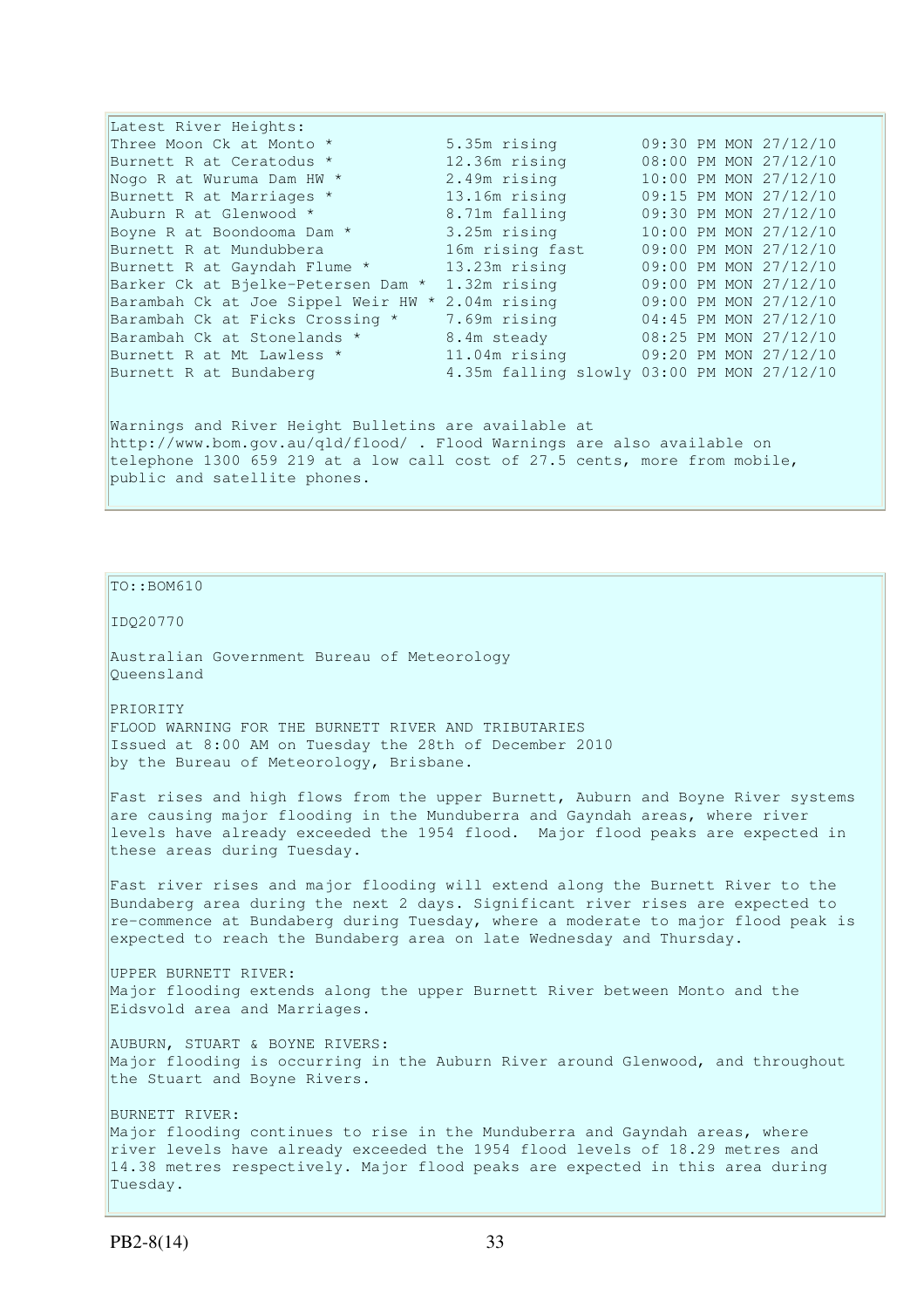Fast river rises and major flooding is occurring along the lower Burnett River through to the Walla area, where flood levels similar to the 1971 flood can be expected. Rises and minor flooding is rising steadily at Bundaberg, with fast rises and moderate flooding expected to develop during Wednesday with major flood levels possible during Thursday. Predicted River Heights/Flows: Mundubbera Exceed 19 metres during Tuesday. Major peak around 20 metres possible during Wednesday. Gayndah Flume Major flood level of 15 metres during Tuesday. Exceed 16 metres overnight Tuesday. Bundaberg Exceed moderate flood level (5.5 metres) during Wednesday. Further rises and major flood levels possible during Thursday. Peak prediction for Bundaberg will be given when upstream peaks are recorded. Weather Forecast: Further rain periods, easing this afternoon. Moderate to heavy falls. Next Issue: The next warning will be issued at about midday Tuesday. Latest River Heights: Three Moon Ck at Cania Dam HW \* -27.29m rising 06:10 AM TUE 28/12/10<br>
Three Moon Ck at Monto \* 5.83m steady 06:00 AM TUE 28/12/10<br>
Burnett R at Ceratodus \* 13.16m steady 05:00 AM TUE 28/12/10 Three Moon Ck at Monto  $*$  5.83m steady 06:00 AM TUE 28/12/10 Burnett R at Ceratodus \* 13.16m steady 05:00 AM TUE 28/12/10 Nogo R at Wuruma Dam HW  $^*$  3.36m falling  $06:20$  AM TUE 28/12/10 Nogo R at Wuruma Dam HW \* 3.3<br>Burnett R at Eidsvold Br MA<br>Burnett R at Marriages \* 13.<br>Auburn R at Glenwood \* 8.7 13.59m falling 06:00 AM TUE 28/12/10 Auburn R at Glenwood  $\star$  8.75m steady 09:20 PM MON 27/12/10 Boyne R at Boondooma Dam  $*$  3.45m steady 06:00 AM TUE 28/12/10 Burnett R at Mundubbera 18.65m rising 06:00 AM TUE 28/12/10 Burnett R at Gayndah Flume \* 15.66m rising 05:40 AM TUE 28/12/10 Barker Ck at Bjelke-Petersen Dam \* 1.57m steady 06:00 AM TUE 28/12/10 Barambah Ck at Joe Sippel Weir HW \* 2.7m steady 06:00 AM TUE 28/12/10<br>Barambah Ck at Ficks Crossing \* 8.19m rising 06:15 AM TUE 28/12/10 Barambah Ck at Ficks Crossing \* 8.19m rising 06:15 AM TUE 28/12/10 Barambah Ck at Stonelands \* 3.65m rising 06:10 AM TUE 28/12/10 Burnett R at Mt Lawless \* 12.96m falling 05:46 AM TUE 28/12/10 Burnett R at Walla TM \* NA Burnett R at Bundaberg 4.7m rising slowly 06:00 AM TUE 28/12/10  $*$  denotes automatic station.

Warnings and River Height Bulletins are available at http://www.bom.gov.au/qld/flood/ . Flood Warnings are also available on telephone 1300 659 219 at a low call cost of 27.5 cents, more from mobile, public and satellite phones.

TO::BOM610

IDQ20770

Australian Government Bureau of Meteorology Queensland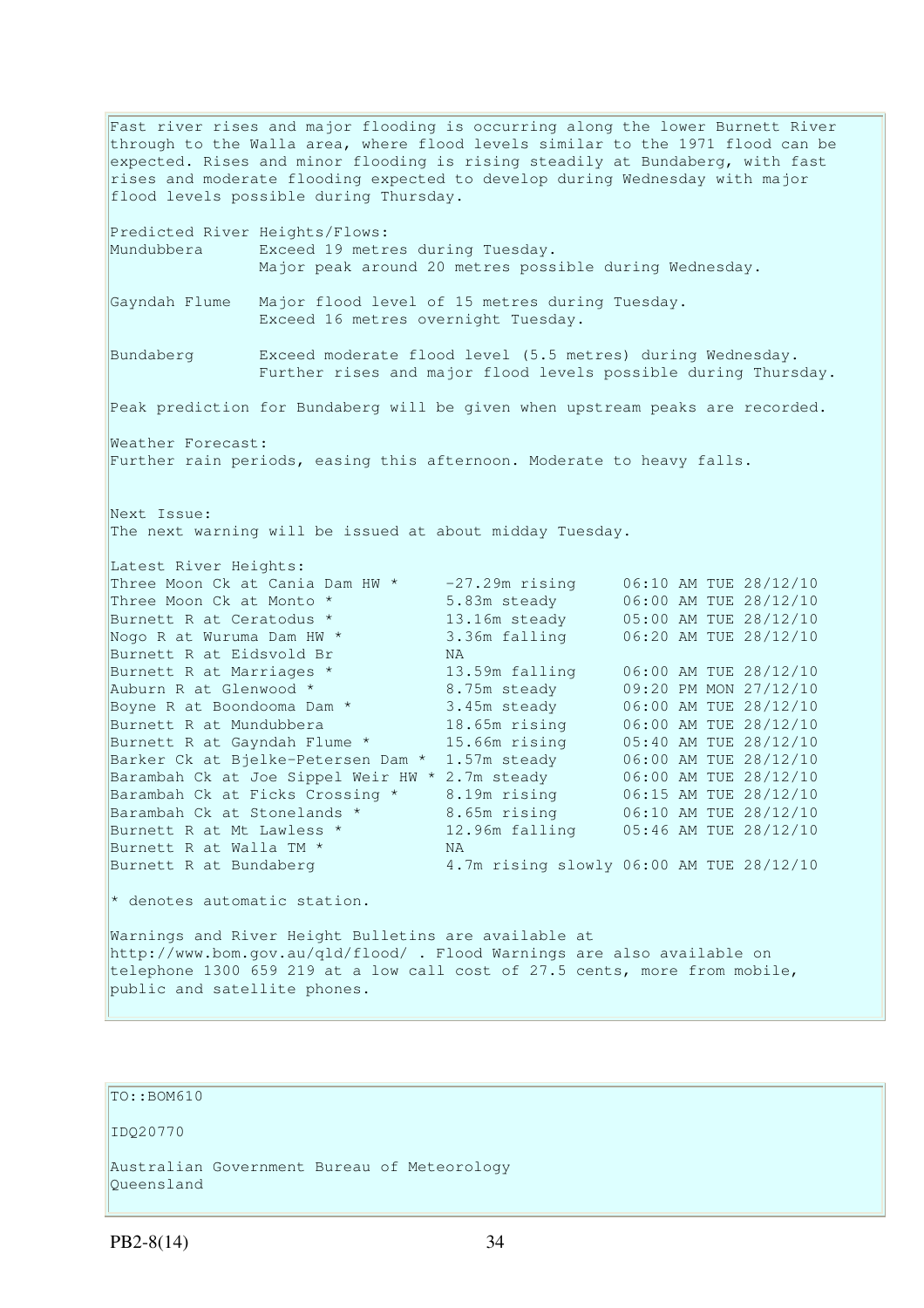PRIORITY FLOOD WARNING FOR THE BURNETT RIVER AND TRIBUTARIES Issued at 12:35 PM on Tuesday the 28th of December 2010 by the Bureau of Meteorology, Brisbane. Fast rises and high flows from the upper Burnett, Auburn and Boyne River systems are causing major flooding in the Munduberra and Gayndah areas, where river levels have already exceeded the 1954 flood. Major flood peaks are expected in the Mundubbera, Gayndah to Mt Lawless areas below the Barambah Creek junction today during Tuesday or overnight tonight. Fast river rises and major flooding will continue along the Burnett River to the Bundaberg area during the next 24 to 36 hours. Fast river rises have commenced at Bundaberg this morning. Bundaberg is expected to reach about the major flood level of 7 metres by Wednesday afternoon, and remain high during Thursday. UPPER BURNETT RIVER: Major flooding is currently (at midday Tuesday) peaking in the Ceratodus to Eidsvold area. AUBURN, STUART & BOYNE RIVERS: Major flooding is occurring in the Auburn River around Glenwood, and throughout the Stuart and Boyne Rivers. BARAMBAH CREEK SYSTEM: Moderate to major flooding continues throughout the Barambah Creek and Barker Creek system. BURNETT RIVER: Major flood peaks are expected in the Mundubbera, Gayndah to Mt Lawless areas below the Barambah Creek junction today during Tuesday. Flood levels at Mundubbera and Gayndah are the highest since 1942, and higher than the 1954 and 1971 floods. Fast river rises and major flooding are expected to continue along the lower Burnett River from Mt Lawless to the Walla and Bundaberg area, where flood levels higher than the 1971 flood are expected by Wednesday afternoon. River levels will remain high at Bundaberg during Thursday. Predicted River Heights/Flows: Mundubbera Major flood peak between 19 and 20 metres during Tuesday or overnight. Gayndah Major flood peak of about 16 metres during Tuesday or overnight. Bundaberg Reach about the major flood level of 7 metres by Wednesday afternoon. Remain high during Thursday. Peak prediction for Bundaberg will be updated as upstream peaks are recorded. Next Issue: The next warning will be issued at about 4pm Tuesday. Latest River Heights: Three Moon Ck at Monto  $*$  5.84m falling  $10:35$  AM TUE 28/12/10 Burnett R at Ceratodus \* 12.86m falling 10:00 AM TUE 28/12/10 Nogo R at Wuruma Dam HW \* 3.15m falling 10:00 AM TUE 28/12/10<br>Burnett R at Marriages \* 12.99m rising 11:05 AM TUE 28/12/10 12.99m rising 11:05 AM TUE 28/12/10 Boyne R at Boondooma Dam \* 3.28m falling 11:00 AM TUE 28/12/10 Burnett R at Mundubbera 18.82m rising 09:00 AM TUE 28/12/10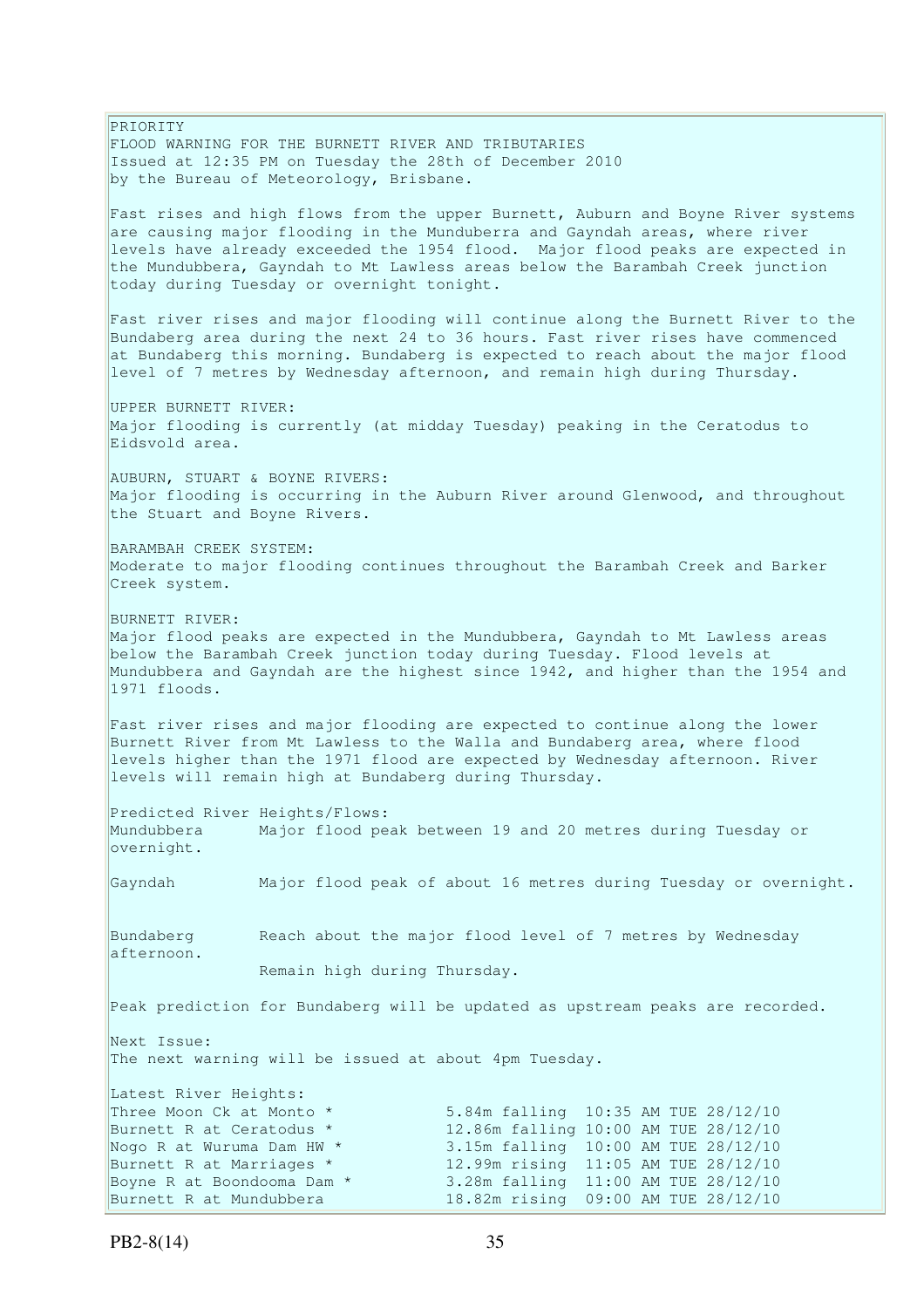| Burnett R at Gayndah                             | 15.5m rising 10:00 AM TUE 28/12/10 |  |                       |
|--------------------------------------------------|------------------------------------|--|-----------------------|
| Barker Ck at Bjelke-Petersen Dam * 1.65m rising  |                                    |  | 08:30 AM TUE 28/12/10 |
| Barambah Ck at Ficks Crossing *                  | 8.19m rising                       |  | 06:15 AM TUE 28/12/10 |
| Barambah Ck at Stonelands *                      | 8.84m rising                       |  | 08:40 AM TUE 28/12/10 |
| Burnett R at Mt Lawless *                        | 13.24m rising                      |  | 11:40 AM TUE 28/12/10 |
| Burnett R at Bundaberg                           | 5.1m rising                        |  | 09:00 AM TUE 28/12/10 |
| See Bureau website for all latest river heights. |                                    |  |                       |

Warnings and River Height Bulletins are available at http://www.bom.gov.au/qld/flood/ . Flood Warnings are also available on telephone 1300 659 219 at a low call cost of 27.5 cents, more from mobile, public and satellite phones.

TO::BOM610 IDQ20770 Australian Government Bureau of Meteorology Queensland PRIORITY FLOOD WARNING FOR THE BURNETT RIVER AND TRIBUTARIES Issued at 5:07 PM on Tuesday the 28th of December 2010 by the Bureau of Meteorology, Brisbane. Fast rises and high flows from the upper Burnett, Auburn and Boyne River systems are causing major flooding in the Munduberra and Gayndah areas, where river levels have already exceeded the 1954 flood. Major flood peaks are expected in the Mundubbera, Gayndah to Mt Lawless areas below the Barambah Creek junction today during Tuesday or overnight tonight. Fast river rises and major flooding will continue along the Burnett River to the Bundaberg area during the next 24 to 36 hours. Very fast river rises have been recorded at Bundaberg today as high local inflows arrive. With the higher than expected local inflows and upstream flows, Bundaberg is expected to exceed the major flood level of 7 metres overnight tonight, and reach about 7.5 metres on Wednesday. Major flood levels will be maintained at high levels until at least Thursday night as upstream floodwaters arrive. UPPER BURNETT RIVER: Major flooding peaked in the Eidsvold area around 11am Tuesday and is falling slowly. AUBURN, STUART & BOYNE RIVERS: Major flooding is continuing in the Auburn River around Glenwood, and throughout the Stuart and Boyne Rivers. BARAMBAH CREEK SYSTEM: Moderate to major flooding continues throughout the Barambah Creek and Barker Creek system. BURNETT RIVER: Major flood peaks are expected in the Mundubbera, Gayndah to Mt Lawless areas below the Barambah Creek junction overnight and Wednesday. River levels are steady around Mundubbera and Gayndah, but further rises are likely. Flood levels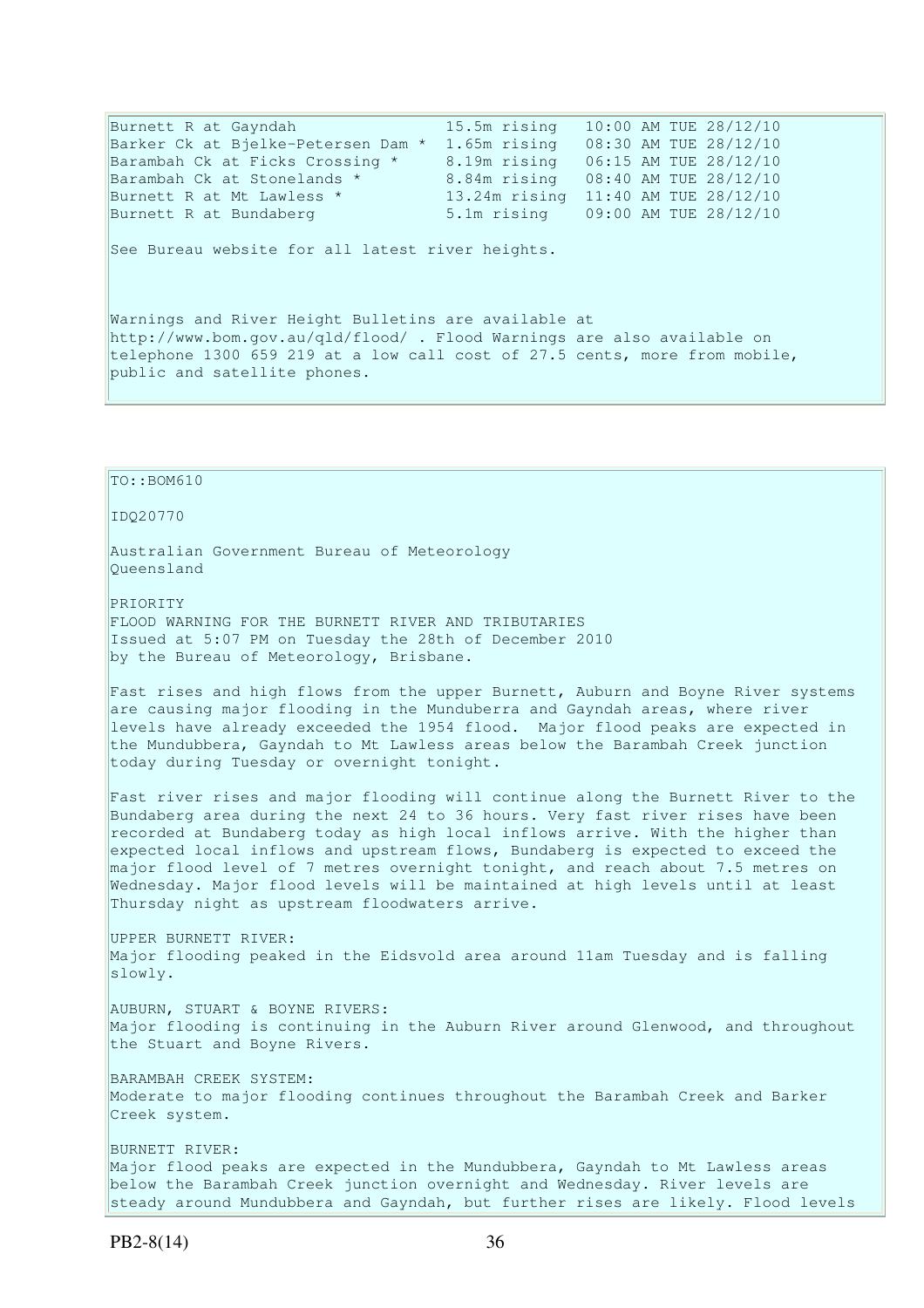at Mundubbera and Gayndah are the highest since 1942, and higher than the 1954 and 1971 floods.

Fast river rises and major flooding will continue along the Burnett River to the Bundaberg area during the next 24 to 36 hours. Very fast river rises have been recorded at Bundaberg today as high local inflows arrive. With the higher than expected local inflows and upstream flows, Bundaberg is expected to exceed the major flood level of 7 metres overnight tonight, and reach about 7.5 metres on Wednesday. Major flood levels will be maintained at high levels until at least Thursday night as upstream floodwaters arrive.

Predicted River Heights/Flows: Mundubbera Major flood peak between 19 and 20 metres overnight or Wednesday.

Gayndah Major flood peak of about 16 metres overnight or Wednesday.

Bundaberg Exceed the major flood level of 7 metres overnight tonight. Reach about 7.5 metres on Wednesday. Remain high until at least Thursday night.

Peak prediction for Bundaberg will be updated as upstream peaks are recorded.

Next Issue: The next warning will be issued at about 10pm Tuesday.

| Latest River Heights:                                |               |  |                       |
|------------------------------------------------------|---------------|--|-----------------------|
| Burnett R at Ceratodus *                             | 12.78m rising |  | 03:30 PM TUE 28/12/10 |
| Nogo R at Wuruma Dam HW *                            | 2.87m falling |  | 04:00 PM TUE 28/12/10 |
| Burnett R at Marriages *                             | 12.61m steady |  | 03:30 PM TUE 28/12/10 |
| Boyne R at Boondooma Dam *                           | 3.08m steady  |  | 02:50 PM TUE 28/12/10 |
| Burnett R at Mundubbera                              | 18.82m steady |  | 02:30 PM TUE 28/12/10 |
| Burnett R at Gayndah                                 | 15.6m steady  |  | 03:30 PM TUE 28/12/10 |
| Barker Ck at Bjelke-Petersen Dam *                   | 1.82m steady  |  | 02:40 PM TUE 28/12/10 |
| Barambah Ck at Joe Sippel Weir HW *                  | 2.52m steady  |  | 03:00 PM TUE 28/12/10 |
| Barambah Ck at Stonelands *                          | 9.24m rising  |  | 02:55 PM TUE 28/12/10 |
| Burnett R at Mt Lawless *                            | 13.42m rising |  | 03:20 PM TUE 28/12/10 |
| Burnett R at Bundaberg                               | 6m rising     |  | 03:00 PM TUE 28/12/10 |
|                                                      |               |  |                       |
| Warnings and River Height Bulletins are available at |               |  |                       |

http://www.bom.gov.au/qld/flood/ . Flood Warnings are also available on telephone 1300 659 219 at a low call cost of 27.5 cents, more from mobile, public and satellite phones.

TO::BOM610 IDQ20770 Australian Government Bureau of Meteorology Queensland PRIORITY FLOOD WARNING FOR THE BURNETT RIVER AND TRIBUTARIES Issued at 10:20 PM on Tuesday the 28th of December 2010 by the Bureau of Meteorology, Brisbane. Fast rises and high flows from the upper Burnett, Auburn and Boyne River systems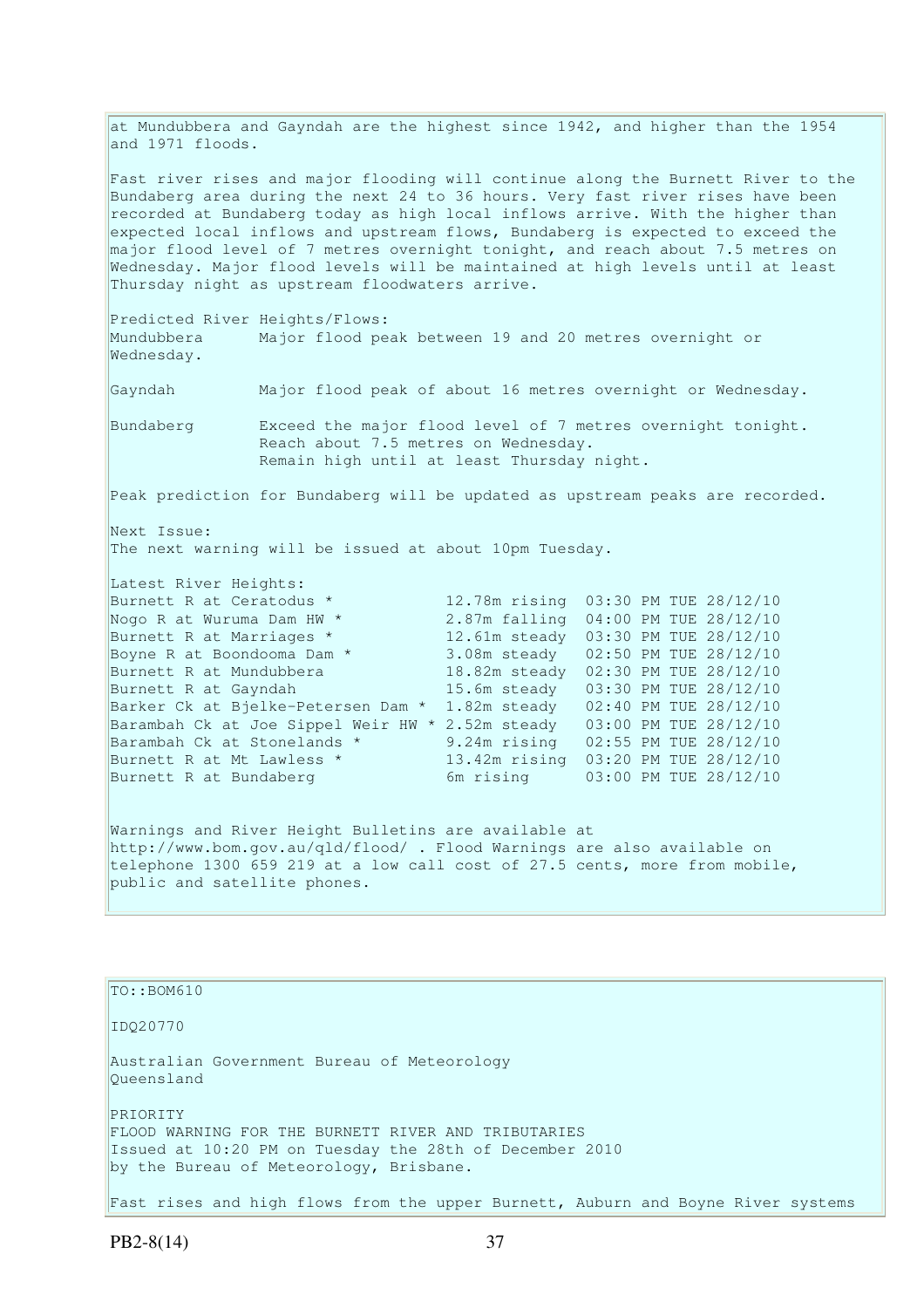are causing major flooding in the Munduberra and Gayndah areas, where river levels have exceeded the 1954 flood levels. A major flood peaks is expected in the Mt Lawless area below the Barambah Creek junction overnight. Fast river rises and major flooding will continue along the Burnett River to the Bundaberg area during the next 24 to 36 hours. Very fast river rises have been recorded at Walla today and will continue at Bundaberg overnight as high local inflows arrive. Bundaberg is expected to exceed the major flood level of 7 metres overnight tonight, and reach 7.5 metres on Wednesday. Major flood levels will be maintained at high levels until at least Thursday night as upstream floodwaters arrive. UPPER BURNETT RIVER: Major flooding peaked in the Eidsvold area around 11am Tuesday and is falling slowly. AUBURN, STUART & BOYNE RIVERS: Major flooding is continuing in the Auburn River around Glenwood, and throughout the Stuart and Boyne Rivers. BARAMBAH CREEK SYSTEM: Moderate to major flooding continues throughout the Barambah Creek and Barker Creek system. BURNETT RIVER: Major flood peaks have been observed in the in the Mundubbera and Gayndah areas this evening and a peak is expected in the Mt Lawless area below the Barambah Creek junction overnight. Flood levels at Mundubbera and Gayndah are the highest since 1942, and higher than the 1954 and 1971 floods. Fast river rises and major flooding will continue along the Burnett River to the Bundaberg area during the next 24 to 36 hours. Very fast river rises have been recorded at Walla today and will continue at Bundaberg overnight as high local inflows arrive. Bundaberg is expected to exceed the major flood level of 7 metres overnight tonight, and reach 7.5 metres on Wednesday. Major flood levels will be maintained at high levels until at least Thursday night as upstream floodwaters arrive. Predicted River Heights/Flows: Bundaberg Exceed the major flood level of 7 metres overnight tonight. Reach about 7.5 metres on Wednesday. Remain high until at least Thursday night. Peak prediction for Bundaberg will be updated as upstream peaks are recorded. Next Issue: The next warning will be issued at about Midnight. Latest River Heights: Three Moon Ck at Cania Dam HW  $*$  -0.37m rising 09:05 PM TUE 28/12/10 Three Moon Ck at Monto  $*$  5.58m falling 08:55 PM TUE 28/12/10 Burnett R at Ceratodus \* 12.94m rising 08:50 PM TUE 28/12/10 Nogo R at Wuruma Dam HW \* 2.67m falling 09:00 PM TUE 28/12/10<br>
Burnett R at Marriages \* 12.89m rising 08:40 PM TUE 28/12/10<br>
Boyne R at Boondooma Dam \* 2.74m falling 08:50 PM TUE 28/12/10 Burnett R at Marriages \* 12.89m rising 08:40 PM TUE 28/12/10 Boyne R at Boondooma Dam  $*$  2.74m falling  $08:50$  PM TUE 28/12/10 Burnett R at Mundubbera 18.55m falling slowly 09:00 PM TUE 28/12/10 Burnett R at Gayndah Flume \* 16.18m falling 08:00 PM TUE 28/12/10 Burnett R at Gayndah 15.5m falling slowly 09:00 PM TUE 28/12/10 Barker Ck at Bjelke-Petersen Dam \* 1.89m steady 08:40 PM TUE 28/12/10 Barambah Ck at Joe Sippel Weir HW \* 2.4m falling 08:30 PM TUE 28/12/10 Barambah Ck at Ficks Crossing \* 8.83m rising 05:20 PM TUE 28/12/10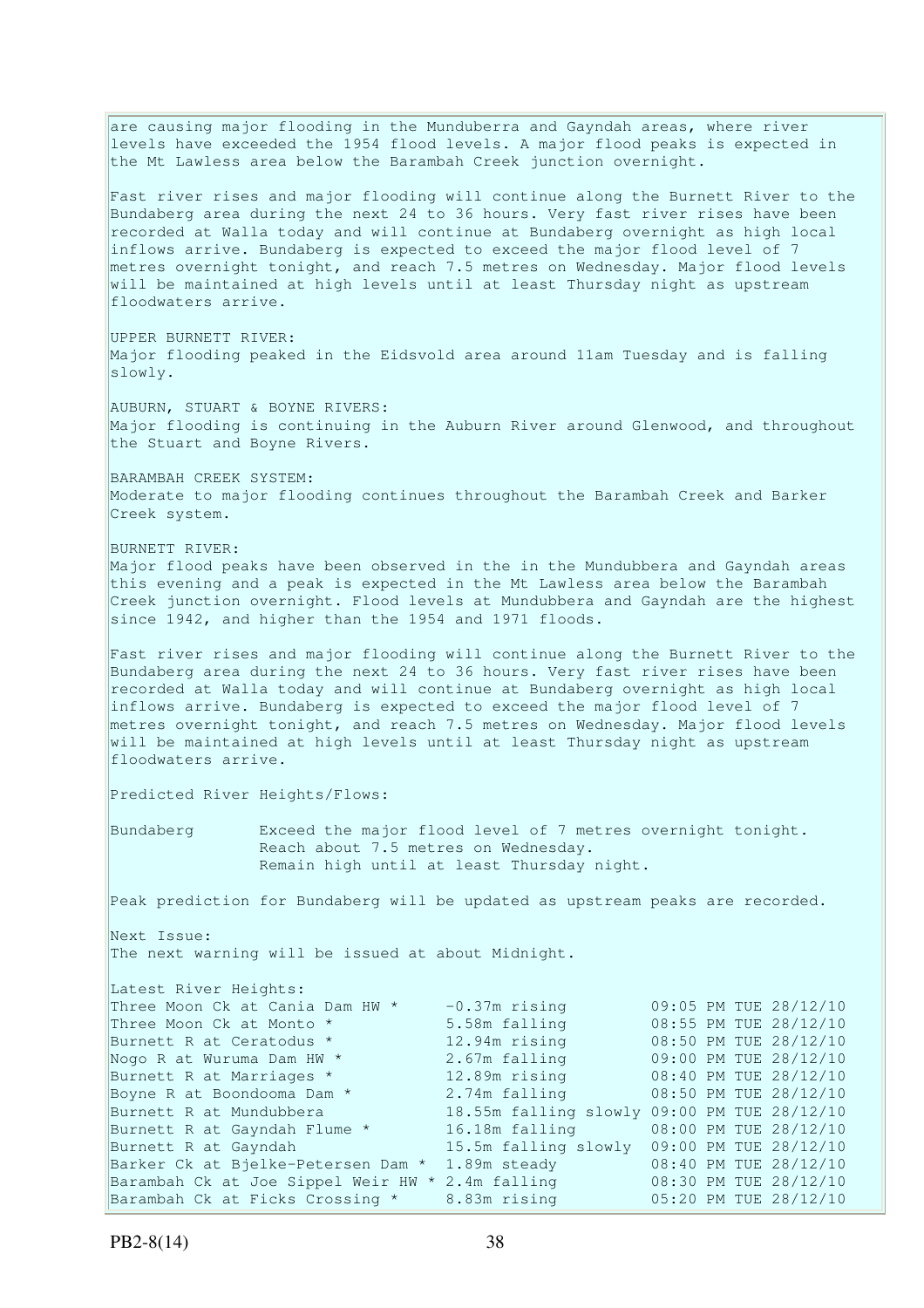| Barambah Ck at Stonelands *                                                | 9.43m rising  | 08:20 PM TUE 28/12/10 |
|----------------------------------------------------------------------------|---------------|-----------------------|
| Burnett R at Mt Lawless *                                                  | 13.52m steady | 08:30 PM TUE 28/12/10 |
| Burnett R at Bundaberg                                                     | 6.45m rising  | 09:00 PM TUE 28/12/10 |
| *automatic station                                                         |               |                       |
| Warnings and River Height Bulletins are available at                       |               |                       |
| http://www.bom.gov.au/qld/flood/ . Flood Warnings are also available on    |               |                       |
| telephone 1300 659 219 at a low call cost of 27.5 cents, more from mobile, |               |                       |
| public and satellite phones.                                               |               |                       |

TO::BOM610

IDQ20770

Australian Government Bureau of Meteorology Queensland

PRIORITY FLOOD WARNING FOR THE BURNETT RIVER AND TRIBUTARIES Issued at 12:31 AM on Wednesday the 29th of December 2010 by the Bureau of Meteorology, Brisbane.

Fast rises and high flows from the upper Burnett, Auburn and Boyne River systems are causing major flooding in the Munduberra and Gayndah areas, where river levels have exceeded the 1954 flood levels. A major flood peaks is expected in the Mt Lawless area below the Barambah Creek junction overnight.

Fast river rises and major flooding will continue along the Burnett River to the Bundaberg area during the next 24 hours. Very fast river rises have been recorded at Walla today and will continue at Bundaberg overnight as high local inflows arrive. Bundaberg is expected to exceed the major flood level of 7 metres overnight tonight, and reach 7.5 metres on Wednesday. Major flood levels will be maintained at high levels until at least Thursday night as upstream floodwaters arrive.

UPPER BURNETT RIVER: Major flooding peaked in the Eidsvold area around 11am Tuesday and is falling slowly.

AUBURN, STUART & BOYNE RIVERS: Major flooding is continuing in the Auburn River around Glenwood, and throughout the Stuart and Boyne Rivers.

BARAMBAH CREEK SYSTEM: Moderate to major flooding continues throughout the Barambah Creek and Barker Creek system.

BURNETT RIVER: Major flood peaks have been observed in the in the Mundubbera and Gayndah areas this evening and a peak is expected in the Mt Lawless area below the Barambah Creek junction overnight. Flood levels at Mundubbera and Gayndah are the highest since 1942, and higher than the 1954 and 1971 floods.

Fast river rises and major flooding will continue along the Burnett River to the Bundaberg area during the next 24 to 36 hours. Very fast river rises have been recorded at Walla today and will continue at Bundaberg overnight as high local inflows arrive. Bundaberg is expected to exceed the major flood level of 7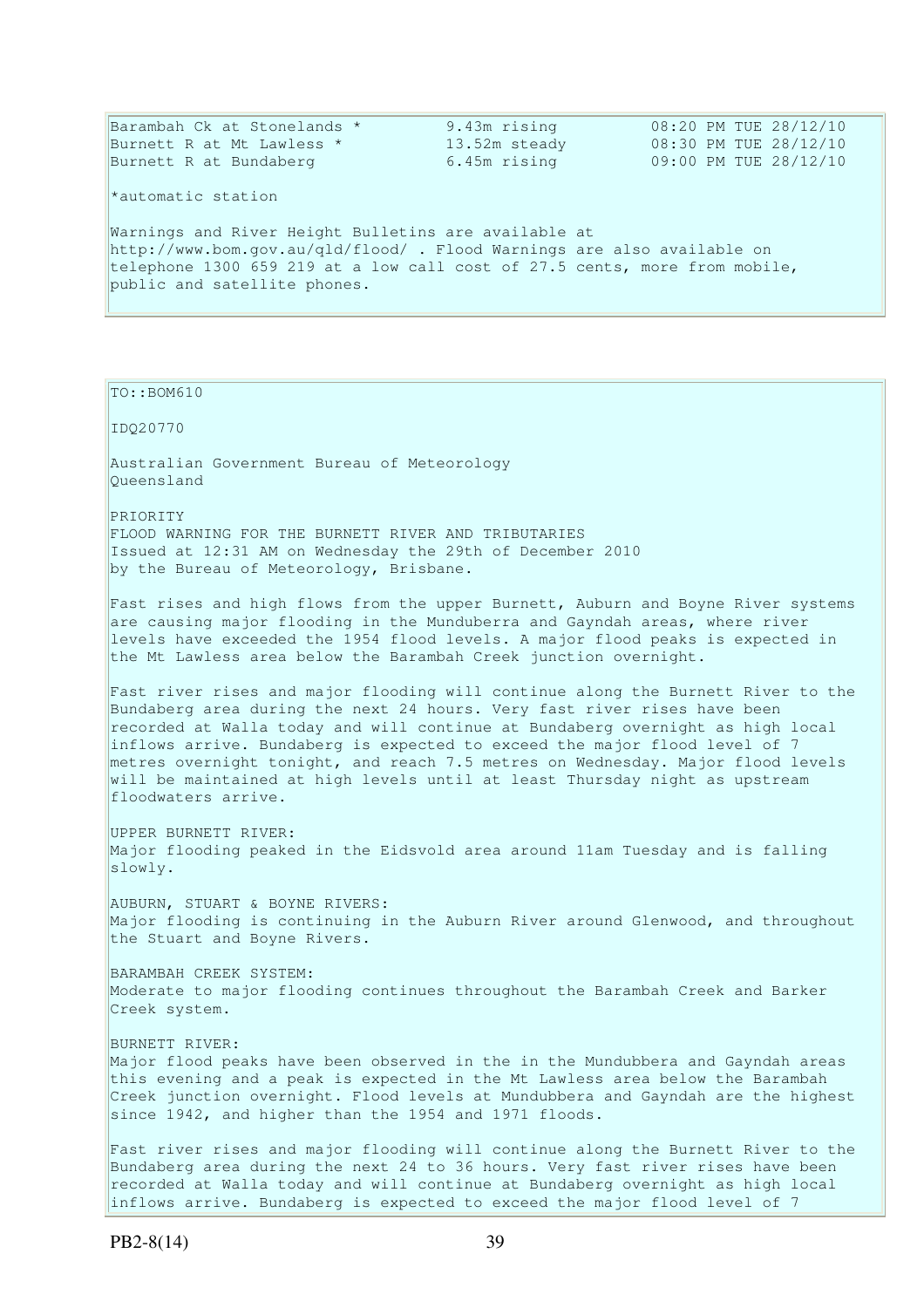metres overnight tonight, and reach 7.5 metres on Wednesday. Major flood levels will be maintained at high levels until at least Thursday night as upstream floodwaters arrive. Predicted River Heights/Flows: Bundaberg Exceed the major flood level of 7 metres overnight tonight. Reach about 7.5 metres on Wednesday. Remain high until at least Thursday night. Peak prediction for Bundaberg will be updated as upstream peaks are recorded. Next Issue: The next warning will be issued at about 6am Wednesday. Latest River Heights: Three Moon Ck at Cania Dam HW \*  $-0.37$ m rising 09:05 PM TUE 28/12/10<br>Three Moon Ck at Monto \* 5.52m steady 12:00 AM WED 29/12/10 Three Moon Ck at Monto  $*$  5.52m steady 12:00 AM WED 29/12/10 Burnett R at Ceratodus \* 13.01m rising 11:00 PM TUE 28/12/10 Nogo R at Wuruma Dam HW  $^{\star}$  2.63m falling 10:00 PM TUE 28/12/10 Burnett R at Marriages \* 12.91m rising 11:00 PM TUE 28/12/10 Boyne R at Boondooma Dam \* 2.69m falling 09:50 PM TUE 28/12/10 Burnett R at Mundubbera 18.55m falling slowly 09:00 PM TUE 28/12/10 Burnett R at Mundubbera<br>Burnett R at Gayndah Flume \* 16.24m rising 11:10 PM TUE 28/12/10<br>Rurnett R at Gayndah 15.5m falling slowly 09:00 PM TUE 28/12/10 Burnett R at Gayndah 15.5m falling slowly 09:00 PM TUE 28/12/10 Barker Ck at Bjelke-Petersen Dam \* 1.89m steady 08:40 PM TUE 28/12/10 Barambah Ck at Joe Sippel Weir HW \* 2.4m falling 08:30 PM TUE 28/12/10 Barambah Ck at Ficks Crossing \* 8.83m rising 05:20 PM TUE 28/12/10 Barambah Ck at Stonelands \* 9.49m rising 11:30 PM TUE 28/12/10 Burnett R at Mt Lawless  $\star$  13.44m steady 11:30 PM TUE 28/12/10 Burnett R at Bundaberg 6.6m rising slowly 11:00 PM TUE 28/12/10 \*automatic station

Warnings and River Height Bulletins are available at http://www.bom.gov.au/qld/flood/ . Flood Warnings are also available on telephone 1300 659 219 at a low call cost of 27.5 cents, more from mobile, public and satellite phones.

 $\vert$ TO::BOM610 IDQ20770 Australian Government Bureau of Meteorology Queensland FLOOD WARNING FOR THE BURNETT RIVER AND TRIBUTARIES Issued at 6:09 AM on Wednesday the 29th of December 2010 by the Bureau of Meteorology, Brisbane. Major flood levels have peaked in the Mundubbera, Gayndah to Mt Lawless areas of the Burnett River. The main flood peak is in the Walla area this morning, upstream from Bundaberg. At 5am, Bundaberg was 7 metres and rising slowly. It is expected to continue rising slowly today and peak at about 7.5 metres later today (Wednesday) or

overnight.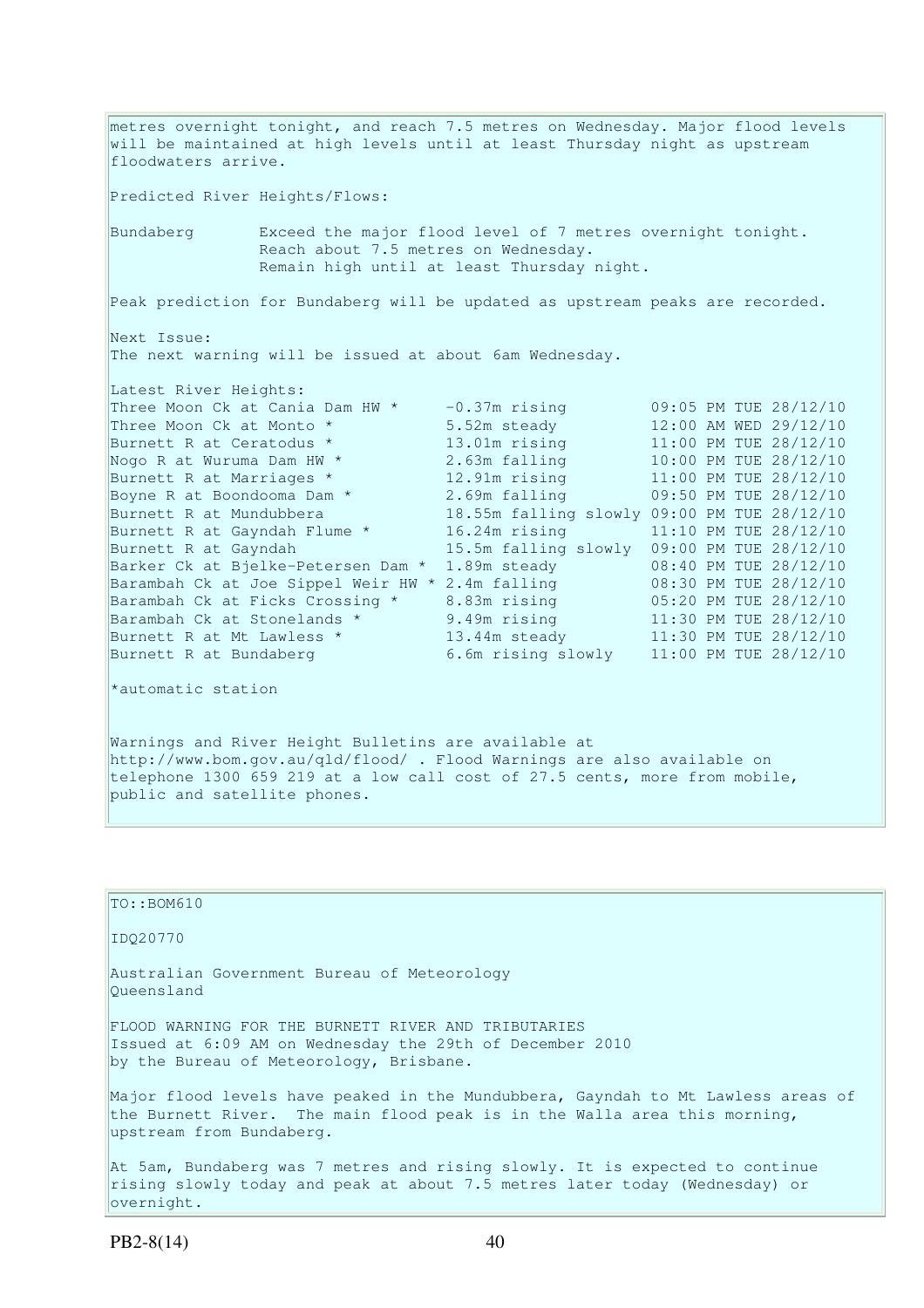River levels at Bundaberg will remain at high levels until Friday as upstream floodwaters arrive. UPPER BURNETT RIVER: Major flooding remains high near the major flood peak along the upper Burnett River through to the Eidsvold area, with river levels expected to commence to ease during Wednesday. AUBURN, STUART & BOYNE RIVERS: Major flooding is continuing in the Auburn River around Glenwood, and throughout the Stuart and Boyne Rivers. BARAMBAH CREEK SYSTEM: Moderate to major flooding continues throughout the Barambah Creek and Barker Creek system. BURNETT RIVER: Major flooding has commenced to ease in the Mundubbera and Gayndah areas with the major flood peak currently downstream of the Mt Lawless area below the Barambah Creek junction. Flood levels at Mundubbera and Gayndah are the highest since 1942, and higher than the 1954 and 1971 floods. At 5am, Bundaberg was 7 metres and rising slowly. It is expected to continue rising slowly today and peak at about 7.5 metres later today (Wednesday) or overnight. River levels at Bundaberg will remain at high levels until Friday as upstream floodwaters arrive. Predicted River Heights/Flows: Bundaberg Peak at about 7.5 metres during Wednesday or overnight tonight. Remain high until Friday. Peak prediction for Bundaberg will be updated as upstream peaks are recorded. Next Issue: The next warning will be issued at about noon Wednesday. Latest River Heights: Burnett R at Ceratodus \* 13.3m rising 04:00 AM WED 29/12/10 Nogo R at Wuruma Dam HW  $\star$  2.31m falling 05:20 AM WED 29/12/10 Burnett R at Marriages \* 12.86m rising 04:55 AM WED 29/12/10 Boyne R at Boondooma Dam \* 2.31m falling 05:00 AM WED 29/12/10 Burnett R at Mundubbera 18.55m falling slowly 09:00 PM TUE 28/12/10 Burnett R at Gayndah 15.25m falling 05:00 AM WED 29/12/10 Barambah Ck at Ficks Crossing \* 8.84m rising 01:15 AM WED 29/12/10 Barambah Ck at Stonelands \* 3.61m rising 02:50 AM WED 29/12/10 Burnett R at Mt Lawless \* 13.39m rising 05:20 AM WED 29/12/10 Burnett R at Bundaberg 7m rising slowly 05:00 AM WED 29/12/10 Warnings and River Height Bulletins are available at http://www.bom.gov.au/qld/flood/ . Flood Warnings are also available on telephone 1300 659 219 at a low call cost of 27.5 cents, more from mobile, public and satellite phones.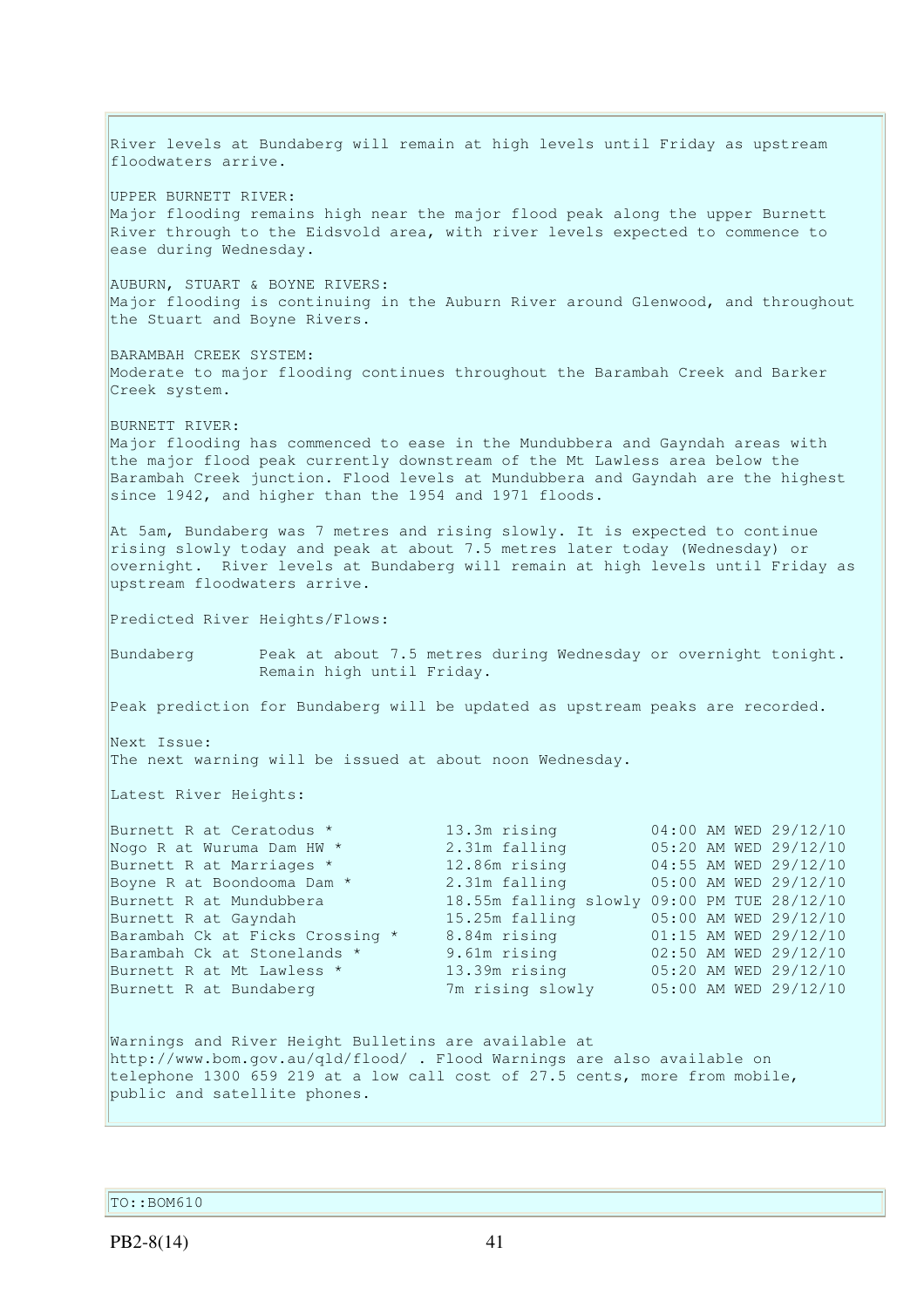IDQ20770 Australian Government Bureau of Meteorology Queensland PRIORITY FLOOD WARNING FOR THE BURNETT RIVER AND TRIBUTARIES Issued at 12:02 PM on Wednesday the 29th of December 2010 by the Bureau of Meteorology, Brisbane. Major flooding is easing in the Mundubbera, Gayndah to Mt Lawless areas of the Burnett River. The main flood peak is situated between Walla and Bundaberg, with a flood peak to about 7.8 metres expected at Bundaberg overnight Wednesday. River levels at Bundaberg will remain at high levels until Friday as upstream floodwaters arrive. UPPER BURNETT RIVER: Major flooding ia easing along the upper Burnett River through to the Eidsvold area, with major flood levels remaining steady at Marriages. AUBURN, STUART & BOYNE RIVERS: Major flooding continues to ease in the Auburn River around Glenwood, and throughout the Stuart and Boyne Rivers. BARAMBAH CREEK SYSTEM: Minor to moderate flooding continues in the Barambah and Barker Creek system, with major flooding easing in Barker Creek at Glenmore. BURNETT RIVER: Major flooding is easing slowly in the Mundubbera and Gayndah areas where flood levels are the highest since 1942, and higher than the 1954 and 1971 floods. The flood peak is situated downstream from Walla and is currently approaching Bundaberg. At 11am, Bundaberg was 7.35 metres and rising slowly, with further rises and a peak to about 7.8 metres overnight Wednesday. River levels at Bundaberg will remain at high levels until Friday as upstream floodwaters arrive. Predicted River Heights/Flows: Bundaberg Peak at about 7.8 metres overnight Wednesday. River levels to remain high until Friday. Peak prediction for Bundaberg will be updated as upstream peaks are recorded. Next Issue: The next warning will be issued at about 6pm Wednesday. Latest River Heights: Three Moon Ck at Cania Dam HW  $*$  0.13m rising 10:45 AM WED 29/12/10 Three Moon Ck at Monto \* 5.29m falling 10:45 AM WED 29/12/10 Three Moon Ck at Abercorn \* 8.13m falling 09:00 AM WED 29/12/10 Burnett R at Ceratodus \* 12.93m falling 10:30 AM WED 29/12/10 Nogo R at Wuruma Dam HW \* 2.04m falling 10:00 AM WED 29/12/10 Burnett R at Eidsvold Br MA Burnett R at Marriages \* 12.77m falling 08:00 AM WED 29/12/10 Auburn R at Glenwood \* NA Boyne R at Boondooma Dam \* 2.01m falling 11:00 AM WED 29/12/10<br>Burnett R at Mundubbera 18.1m falling slowly 09:00 AM WED 29/12/10 Burnett R at Mundubbera 18.1m falling slowly 09:00 AM WED 29/12/10 Burnett R at Gayndah Flume \* 15.81m rising 11:10 AM WED 29/12/10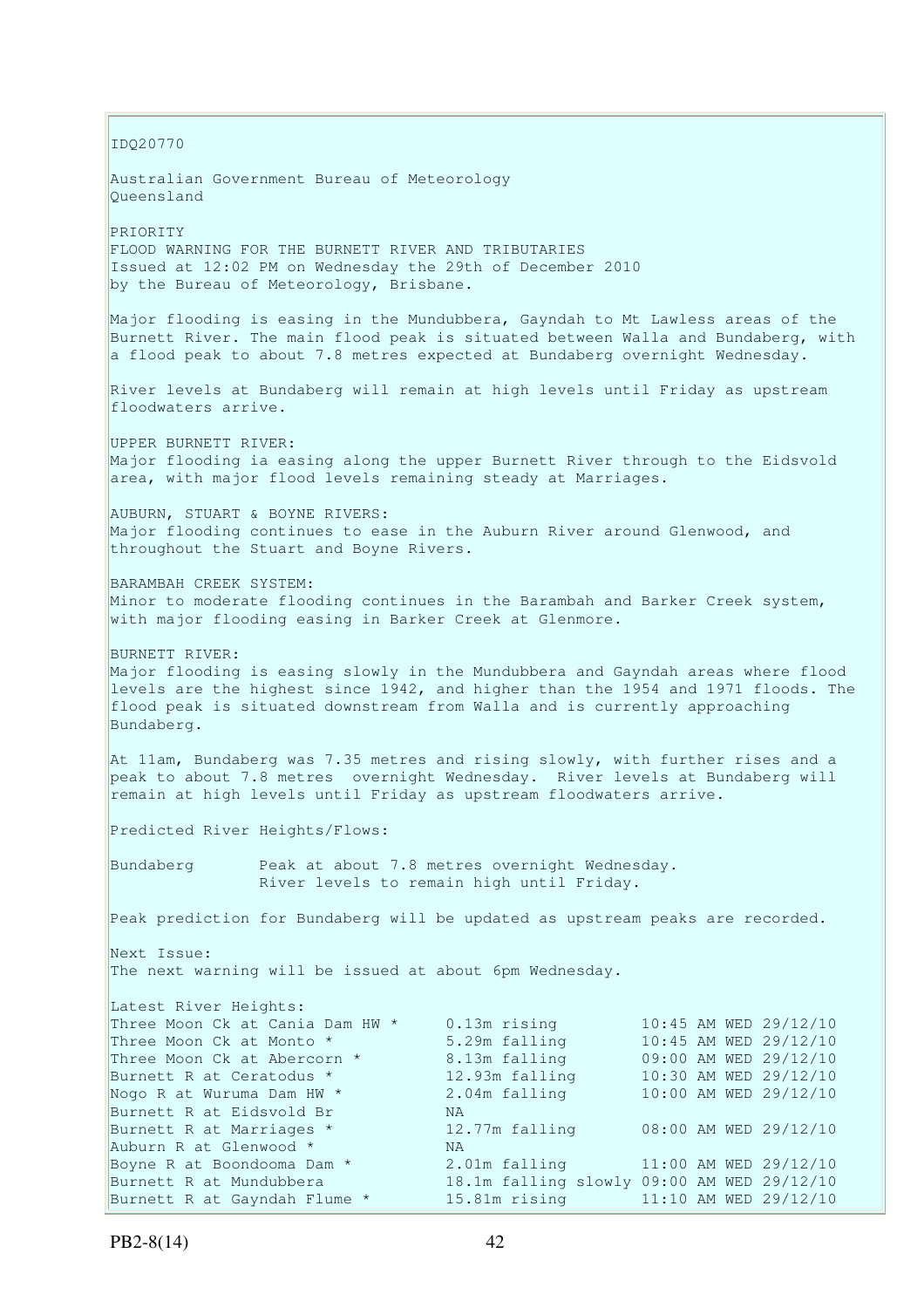Burnett R at Gayndah 15.25m falling 05:00 AM WED 29/12/10 Barker Ck at Bjelke-Petersen Dam \* 1.8m falling 08:40 AM WED 29/12/10 Barambah Ck at Joe Sippel Weir HW \* 2.22m falling 07:50 AM WED 29/12/10 Barambah Ck at Ficks Crossing \* 8.73m falling 06:25 AM WED 29/12/10 Barambah Ck at Stonelands \* 9.74m rising 06:00 AM WED 29/12/10 Burnett R at Mt Lawless \* 13.15m rising 11:30 AM WED 29/12/10 Burnett R at Paradise Dam HW \* 73.55m falling 10:00 AM WED 29/12/10 Burnett R at Walla TM \* WA Burnett R at Bundaberg 7.35m rising slowly 11:00 AM WED 29/12/10 \* denotes automatic station. Warnings and River Height Bulletins are available at http://www.bom.gov.au/qld/flood/ . Flood Warnings are also available on telephone 1300 659 219 at a low call cost of 27.5 cents, more from mobile, public and satellite phones.

TO::BOM610 IDQ20770 Australian Government Bureau of Meteorology Queensland PRIORITY FLOOD WARNING FOR THE BURNETT RIVER AND TRIBUTARIES Issued at 5:47 PM on Wednesday the 29th of December 2010 by the Bureau of Meteorology, Brisbane. Moderate to major flooding is easing in the Mundubbera, Gayndah to Mt Lawless areas of the Burnett River. The main flood peak is situated between Walla and Bundaberg, with a flood peak to about 7.8 metres expected at Bundaberg overnight Wednesday. River levels at Bundaberg will remain at high levels until Friday as upstream floodwaters arrive. UPPER BURNETT RIVER: Major flooding ia easing along the upper Burnett River through to the Marriages area. AUBURN, STUART & BOYNE RIVERS: Major flooding continues to ease in the Auburn River around Glenwood, and throughout the Stuart and Boyne Rivers. BARAMBAH CREEK SYSTEM: Minor to moderate flooding continues in the Barambah and Barker Creek system, with major flooding easing in Barker Creek at Glenmore. BURNETT RIVER: Major flooding is easing slowly in the Mundubbera and Gayndah areas where flood levels are the highest since 1942, and higher than the 1954 and 1971 floods. The flood peak is situated downstream from Walla and is currently approaching Bundaberg. At 5pm, Bundaberg was 7.6 metres and rising slowly, with further rises and a peak to about 7.8 metres overnight Wednesday. River levels at Bundaberg will remain at high levels until Friday as upstream floodwaters arrive.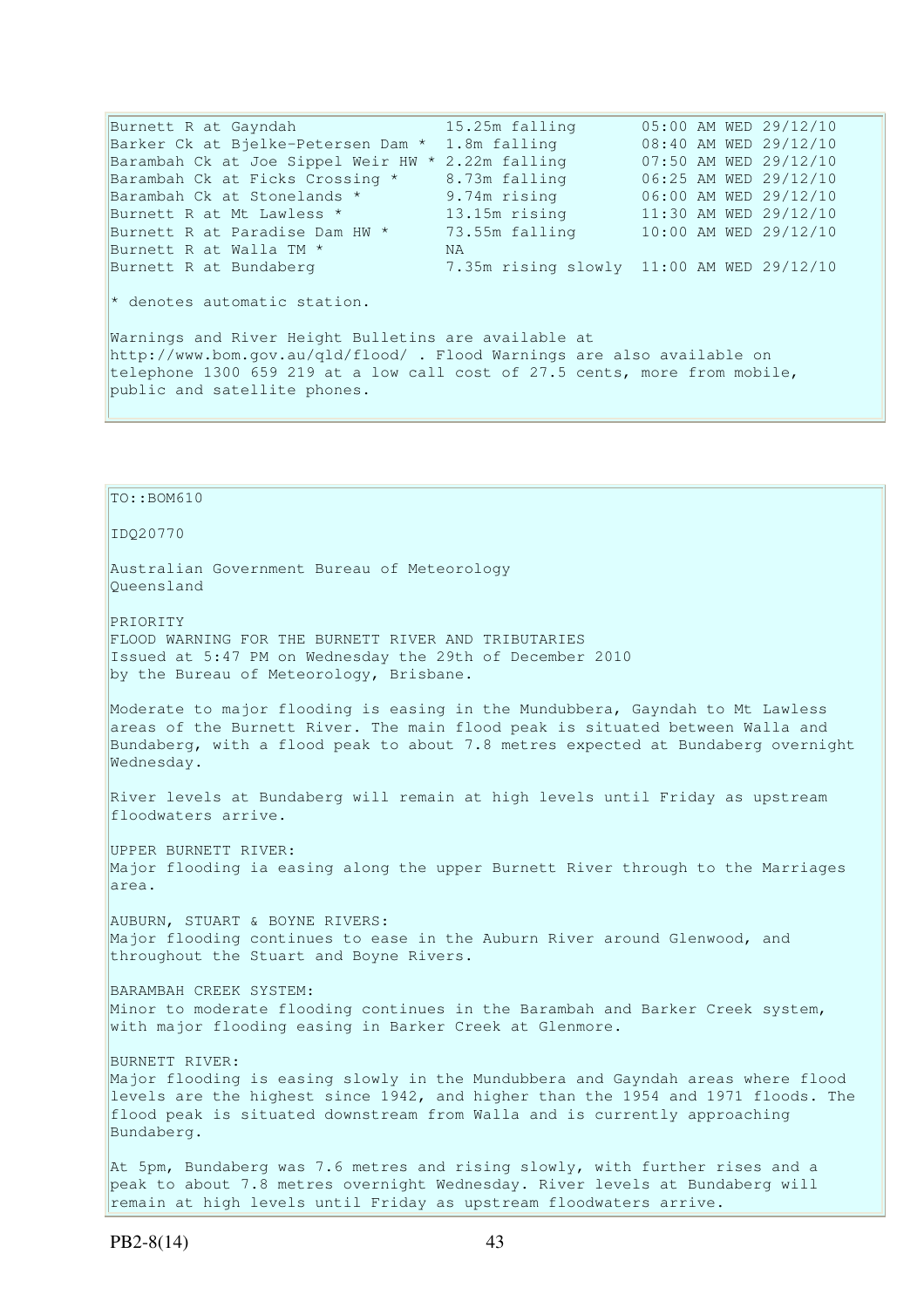Predicted River Heights/Flows: Bundaberg Peak at about 7.8 metres overnight Wednesday. River levels to remain high until Friday. Next Issue: The next warning will be issued at about 11pm Wednesday. Latest River Heights: Three Moon Ck at Cania Dam HW \* 0.21m steady 03:15 PM WED 29/12/10 Three Moon Ck at Monto \* 5.06m falling 04:05 PM WED 29/12/10<br>
Three Moon Ck at Abercorn \* 8.13m falling 09:00 AM WED 29/12/10<br>
Burnett R at Ceratodus \* 11.75m falling 04:00 PM WED 29/12/10<br>
Nogo R at Wuruma Dam HW \* 1.71m Three Moon Ck at Abercorn \* 8.13m falling 09:00 AM WED 29/12/10 Burnett R at Ceratodus \* 11.75m falling 04:10 PM WED 29/12/10 Nogo R at Wuruma Dam HW  $^{\star}$   $1.71$ m falling  $04:00$  PM WED 29/12/10 Burnett R at Marriages \* 12.6m falling 04:00 PM WED 29/12/10 Boyne R at Boondooma Dam \* 1.78m falling 04:00 PM WED 29/12/10 Burnett R at Mundubbera 17.6m falling 03:00 PM WED 29/12/10 Burnett R at Gayndah Flume \* 15.4m steady 04:20 PM WED 29/12/10 Burnett R at Gayndah 15.25m falling 05:00 AM WED 29/12/10 Barker Ck at Bjelke-Petersen Dam \* 1.69m falling 02:50 PM WED 29/12/10 Barambah Ck at Joe Sippel Weir HW \* 2.05m falling 03:00 PM WED 29/12/10 Barambah Ck at Ficks Crossing \* 8.53m steady 01:45 PM WED 29/12/10 Barambah Ck at Stonelands \* 9.94m rising 01:25 PM WED 29/12/10 Burnett R at Mt Lawless \* 12.78m falling 04:10 PM WED 29/12/10 Burnett R at Paradise Dam HW \* 73.52m falling slowly 12:45 PM WED 29/12/10 Burnett R at Walla TM \* 19.8m falling 04:00 PM WED 29/12/10 Burnett R at Bundaberg 7.6m rising slowly 05:00 PM WED 29/12/10  $*$  from automatic station Warnings and River Height Bulletins are available at http://www.bom.gov.au/qld/flood/ . Flood Warnings are also available on telephone 1300 659 219 at a low call cost of 27.5 cents, more from mobile, public and satellite phones.

TO::BOM610 IDQ20770 Australian Government Bureau of Meteorology Queensland PRIORITY FLOOD WARNING FOR THE BURNETT RIVER AND TRIBUTARIES Issued at 10:52 PM on Wednesday the 29th of December 2010 by the Bureau of Meteorology, Brisbane. Moderate to major flooding is easing in the Mundubbera, Gayndah to Mt Lawless areas of the Burnett River. The main flood peak is situated between Walla and Bundaberg, with a flood peak to about 7.8 metres expected at Bundaberg overnight Wednesday. River levels at Bundaberg will remain at high levels until Friday as upstream floodwaters arrive. UPPER BURNETT RIVER: Major flooding ia easing along the upper Burnett River through to the Marriages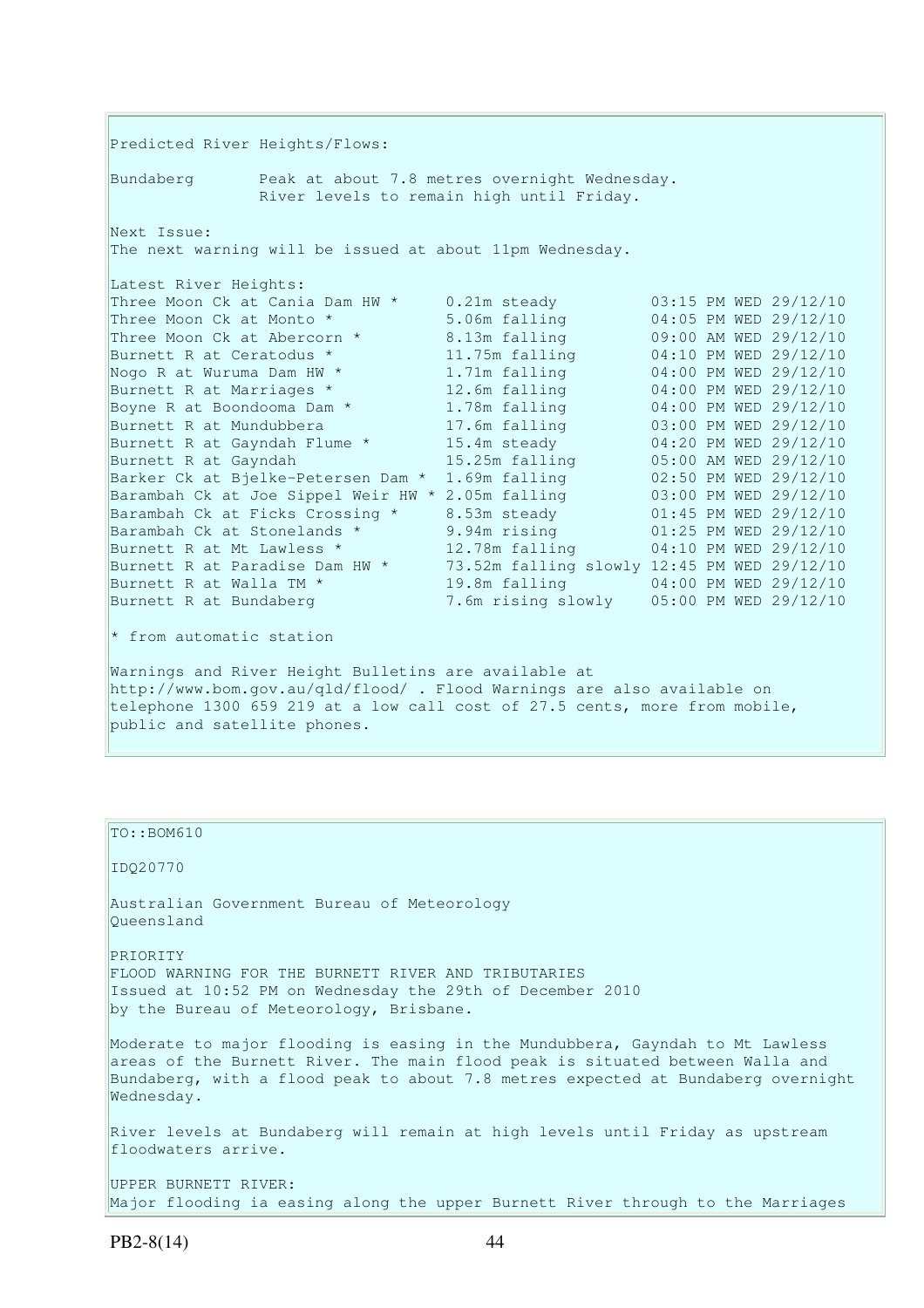area. AUBURN, STUART & BOYNE RIVERS: Major flooding continues to ease in the Auburn River around Glenwood, and throughout the Stuart and Boyne Rivers. BARAMBAH CREEK SYSTEM: Minor to moderate flooding continues in the Barambah and Barker Creek system, with major flooding easing in Barker Creek at Glenmore. BURNETT RIVER: Major flooding is easing slowly in the Mundubbera and Gayndah areas where flood levels are the highest since 1942, and higher than the 1954 and 1971 floods. The flood peak is situated downstream from Walla and is currently approaching Bundaberg. At 10pm, Bundaberg was 7.75 metres and rising slowly, with further rises and a peak to about 7.8 metres overnight Wednesday. River levels at Bundaberg will remain at high levels until Friday as upstream floodwaters arrive. Predicted River Heights/Flows: Bundaberg Peak at about 7.8 metres overnight Wednesday. River levels to remain high until Friday. Next Issue: The next warning will be issued at about 7:30am Thursday. Latest River Heights: Three Moon Ck at Cania Dam HW \* 0.26m rising 08:50 PM WED 29/12/10 Three Moon Ck at Monto  $*$  4.73m falling 09:05 PM WED 29/12/10 Three Moon Ck at Abercorn \* 8.13m falling 09:00 AM WED 29/12/10 Burnett R at Ceratodus \* 10.56m falling 09:30 PM WED 29/12/10 Nogo R at Wuruma Dam HW  $^{\star}$   $1.45$ m falling  $10:00$  PM WED 29/12/10 Burnett R at Marriages \* 12.49m falling 08:55 PM WED 29/12/10 Boyne R at Boondooma Dam \* 1.54m falling 09:50 PM WED 29/12/10 Burnett R at Mundubbera 16.85m falling 09:00 PM WED 29/12/10 Burnett R at Gayndah Flume \* 15.03m falling 09:00 PM WED 29/12/10 Burnett R at Gayndah 15.25m falling 05:00 AM WED 29/12/10 Barker Ck at Bjelke-Petersen Dam \* 1.57m steady 08:40 PM WED 29/12/10 Barambah Ck at Joe Sippel Weir HW \* 1.75m falling 09:00 PM WED 29/12/10 Barambah Ck at Ficks Crossing \* 8.43m falling 04:35 PM WED 29/12/10 Barambah Ck at Stonelands \* 9.86m falling 08:45 PM WED 29/12/10 Burnett R at Mt Lawless \* 12.53m steady 09:20 PM WED 29/12/10 Burnett R at Paradise Dam HW  $*$  73.52m falling slowly 12:45 PM WED 29/12/10 Burnett R at Walla TM \* 19.8m falling 04:00 PM WED 29/12/10 Burnett R at Bundaberg 7.75m rising slowly 10:00 PM WED 29/12/10 \* from automatic station Warnings and River Height Bulletins are available at http://www.bom.gov.au/qld/flood/ . Flood Warnings are also available on telephone 1300 659 219 at a low call cost of 27.5 cents, more from mobile, public and satellite phones.

TO::BOM610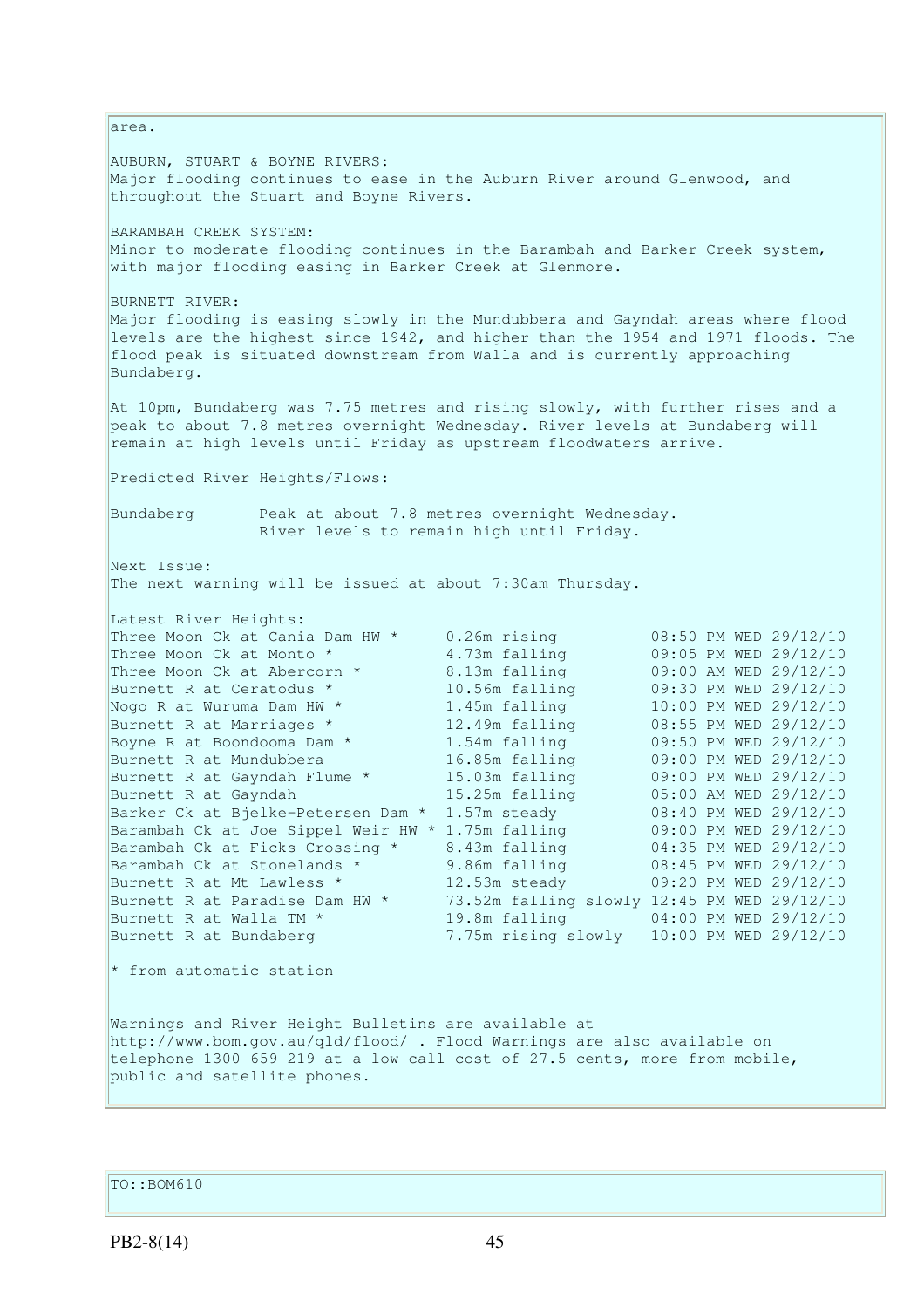IDQ20770 Australian Government Bureau of Meteorology Queensland FLOOD WARNING FOR THE BURNETT RIVER AND TRIBUTARIES Issued at 7:16 AM on Thursday the 30th of December 2010 by the Bureau of Meteorology, Brisbane. At 7am, Bundaberg is at 7.85 metres and steady and commencing to peak. The peak will remain at Bundaberg during Thursday and tonight at about its current level. River levels at Bundaberg should commence falling slowly overnight or during Friday morning. UPPER BURNETT RIVER: Moderate to major flooding continues to ease along the upper Burnett River through to the Marriages area. River levels will remain high at Marriages during Thursday. AUBURN, STUART & BOYNE RIVERS: Moderate flooding continues to ease in the Auburn River around Glenwood. Moderate to major flooding is easing in the Stuart and Boyne Rivers between Dunollie and Derra. BARAMBAH CREEK SYSTEM: Minor to moderate flooding continues to ease in the Barambah and Barker Creeks, with major flooding easing in Barker Creek at Glenmore. BURNETT RIVER: Moderate flooding is easing in the Mundubbera and Gayndah areas, with major flooding extending downstream from Mt Lawless through to Bundaberg. At 7am Thursday, Bundaberg was at 7.85 metres and steady and commencing to peak. The peak will remain at Bundaberg during Thursday and tonight at about its current level. River levels at Bundaberg should commence falling slowly overnight or during Friday morning. Predicted River Heights/Flows: Bundaberg Remain around its current level during Thursday and overnight. River levels at Bundaberg should commence falling slowly overnight or during Friday morning. Next Issue: The next warning will be issued at about midday Thursday. Latest River Heights: Three Moon Ck at Cania Dam HW  $*$  0.28m steady 06:00 AM THU 30/12/10 Three Moon Ck at Monto  $*$  4.55m steady 06:00 AM THU 30/12/10 Burnett R at Ceratodus \* 3.91m falling 06:00 AM THU 30/12/10 Nogo R at Wuruma Dam HW  $^{\star}$   $1.18$ m steady  $06:00$  AM THU 30/12/10 Burnett R at Marriages \* 12.85m falling 06:20 AM THU 30/12/10 Auburn R at Glenwood \* NA Boyne R at Boondooma Dam  $*$   $1.27$ m steady  $06:00$  AM THU 30/12/10 Burnett R at Mundubbera 14.83m falling 06:00 AM THU 30/12/10 Burnett R at Gayndah Flume \* 13.79m falling 06:30 AM THU 30/12/10 Barambah Ck at Joe Sippel Weir HW \* 1.75m falling 09:00 PM WED 29/12/10 Barambah Ck at Ficks Crossing \* 7.91m falling 06:20 AM THU 30/12/10 Barambah Ck at Stonelands \* 9.51m falling 05:40 AM THU 30/12/10 Burnett R at Mt Lawless \* 11.52m falling 06:20 AM THU 30/12/10 Burnett R at Paradise Dam HW \*  $73.52$ m falling slowly 12:45 PM WED 29/12/10 Burnett R at Walla TM \* 19.8m falling 04:00 PM WED 29/12/10 Burnett R at Bundaberg 7.85m falling slowly 07:00 AM THU 30/12/10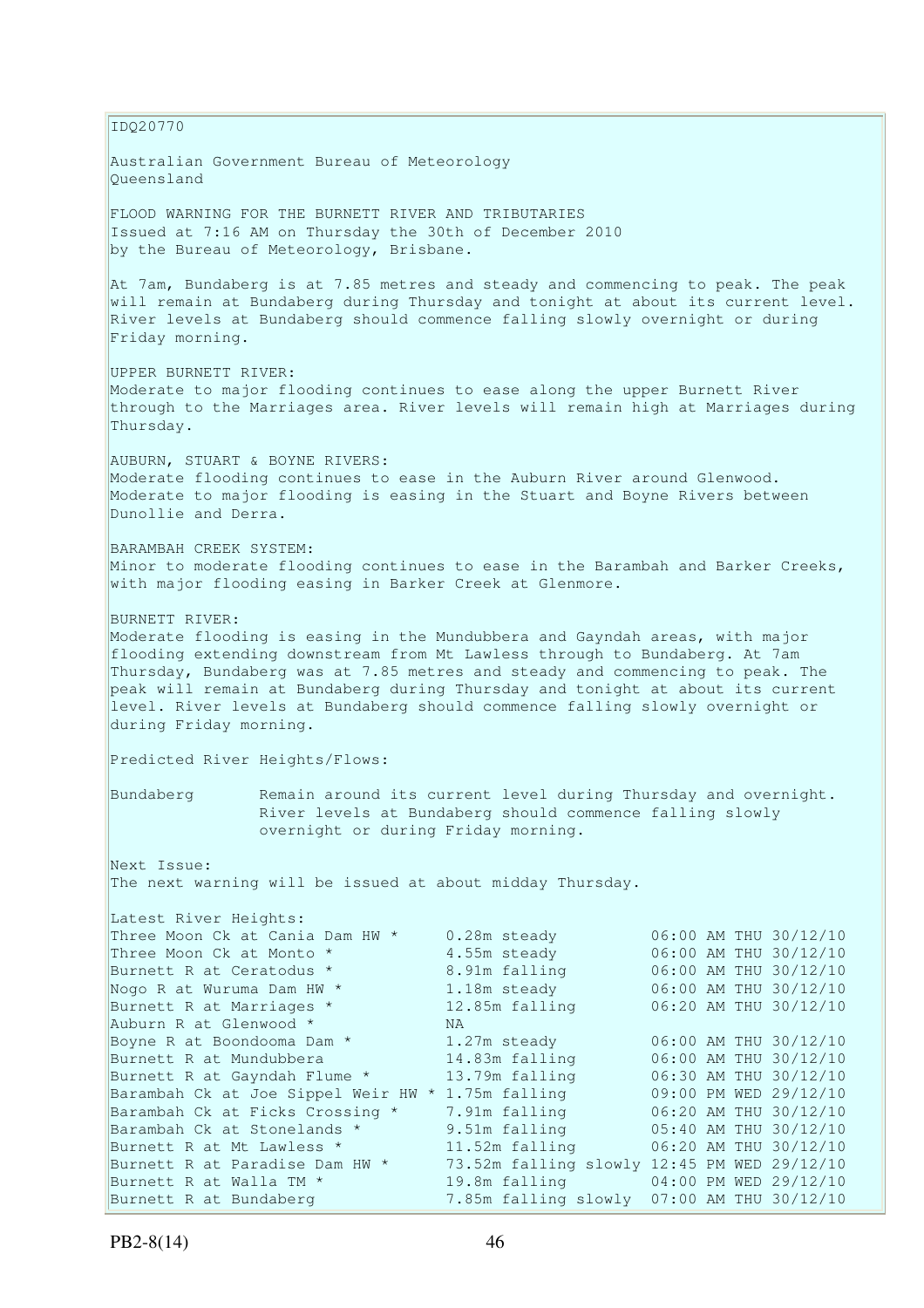\* denotes automatic station.

Warnings and River Height Bulletins are available at http://www.bom.gov.au/qld/flood/ . Flood Warnings are also available on telephone 1300 659 219 at a low call cost of 27.5 cents, more from mobile, public and satellite phones.

TO::BOM610 IDQ20770 Australian Government Bureau of Meteorology Queensland FLOOD WARNING FOR THE BURNETT RIVER AND TRIBUTARIES Issued at 12:23 PM on Thursday the 30th of December 2010 by the Bureau of Meteorology, Brisbane. Major flood levels at Bundaberg will remain steady at about its current levels during Thursday and tonight. River levels at Bundaberg should commence falling slowly overnight or during Friday morning. UPPER BURNETT RIVER: Moderate to major flooding continues to ease along the upper Burnett River through to the Marriages area. River levels will remain high at Marriages during Thursday. AUBURN, STUART & BOYNE RIVERS: Moderate flooding continues to ease in the Auburn River around Glenwood. Minor to major flooding is easing in the Stuart and Boyne Rivers between Dunollie and Derra. BARAMBAH CREEK SYSTEM: Minor to moderate flooding continues to ease in the Barambah and Barker Creeks, with major flooding easing in Barker Creek at Glenmore. BURNETT RIVER: Moderate flooding is easing in the Mundubbera and Gayndah areas, with major flooding extending downstream from Mt Lawless through to Bundaberg. At noon Thursday, Bundaberg was at 7.85 metres and steady. The peak will remain at Bundaberg during Thursday and tonight at about its current level. River levels at Bundaberg should commence falling slowly overnight or during Friday morning. Predicted River Heights/Flows: Bundaberg Remain around its current level during Thursday and overnight. River levels at Bundaberg should commence falling slowly overnight or during Friday morning. Next Issue: The next warning will be issued at about 5pm Thursday. Latest River Heights: Three Moon Ck at Cania Dam HW \*  $0.28$ m steady  $0.6:00$  AM THU 30/12/10<br>Three Moon Ck at Monto \*  $4.51$ m steady  $11:05$  AM THU 30/12/10 4.51m steady 11:05 AM THU 30/12/10 Three Moon Ck at Abercorn \* NA Burnett R at Ceratodus \* 8.04m falling 11:20 AM THU 30/12/10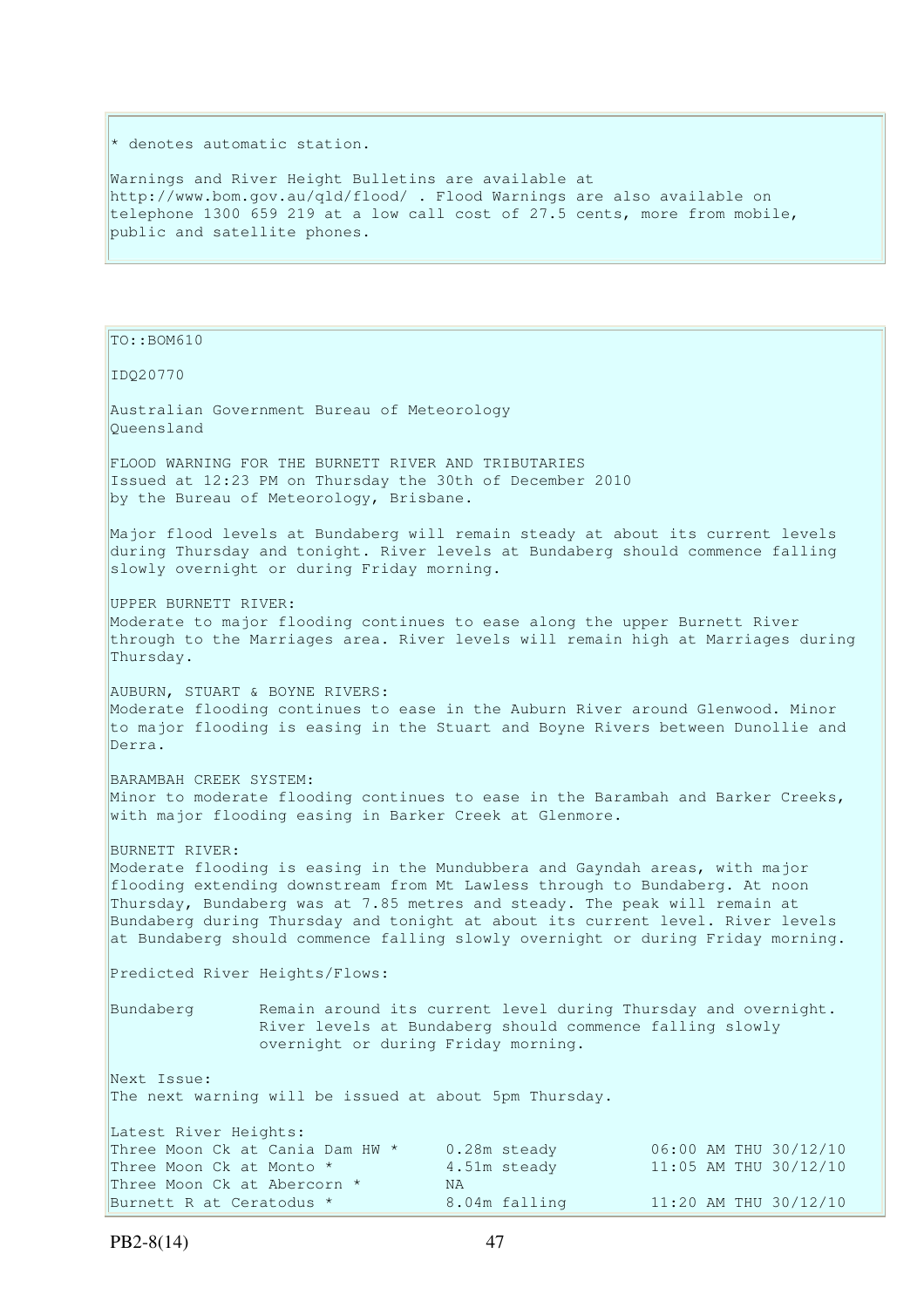Nogo R at Wuruma Dam HW  $\star$  1.05m falling 10:40 AM THU 30/12/10 Burnett R at Eidsvold Br MA Burnett R at Marriages \* 11.11m falling 11:50 AM THU 30/12/10 Auburn R at Glenwood \* NA Boyne R at Boondooma Dam  $*$  1.27m steady 06:00 AM THU 30/12/10 Burnett R at Mundubbera 13.94m falling 09:30 AM THU 30/12/10 Burnett R at Gayndah Flume \* 12.8m falling 11:30 AM THU 30/12/10 Barker Ck at Bjelke-Petersen Dam \* 1.39m steady 06:00 AM THU 30/12/10 Barambah Ck at Joe Sippel Weir HW \* 1.1m falling 06:40 AM THU 30/12/10 Barambah Ck at Ficks Crossing \* 7.91m falling 06:20 AM THU 30/12/10 Barambah Ck at Stonelands \* 9.22m falling 11:40 AM THU 30/12/10 Burnett R at Mt Lawless \* 10.63m falling 11:30 AM THU 30/12/10 Burnett R at Paradise Dam HW  $*$  73.52m falling slowly 12:45 PM WED 29/12/10 Burnett R at Walla TM \* 19.8m falling 04:00 PM WED 29/12/10 7.85m falling slowly 12:00 PM THU 30/12/10 Burnett R at Paraulou Dun<br>Burnett R at Walla TM \*  $*$  denotes automatic station. Warnings and River Height Bulletins are available at http://www.bom.gov.au/qld/flood/ . Flood Warnings are also available on telephone 1300 659 219 at a low call cost of 27.5 cents, more from mobile, public and satellite phones.

TO::BOM610

IDQ20770

Australian Government Bureau of Meteorology Queensland

FLOOD WARNING FOR THE BURNETT RIVER AND TRIBUTARIES Issued at 4:56 PM on Thursday the 30th of December 2010 by the Bureau of Meteorology, Brisbane.

Major flood levels at Bundaberg will remain steady at about its current levels into Thursday evening. River levels at Bundaberg should commence falling slowly overnight or during Friday morning.

UPPER BURNETT RIVER: Moderate to major flooding continues to ease along the upper Burnett River through to the Marriages area. River levels will remain high at Marriages during Thursday.

AUBURN, STUART & BOYNE RIVERS: Moderate flooding continues to ease in the Auburn River around Glenwood. Minor to major flooding is easing in the Stuart and Boyne Rivers between Dunollie and Derra.

BARAMBAH CREEK SYSTEM: Minor to moderate flooding continues to ease in the Barambah and Barker Creeks.

BURNETT RIVER: Moderate flooding is easing in the Mundubbera and Gayndah areas, with major flooding extending downstream from Mt Lawless through to Bundaberg. At 3pm Thursday, Bundaberg was at 7.82 metres and falling slowly. The peak will remain at Bundaberg during Thursday evening at about its current level. River levels at Bundaberg should commence falling slowly overnight or during Friday morning.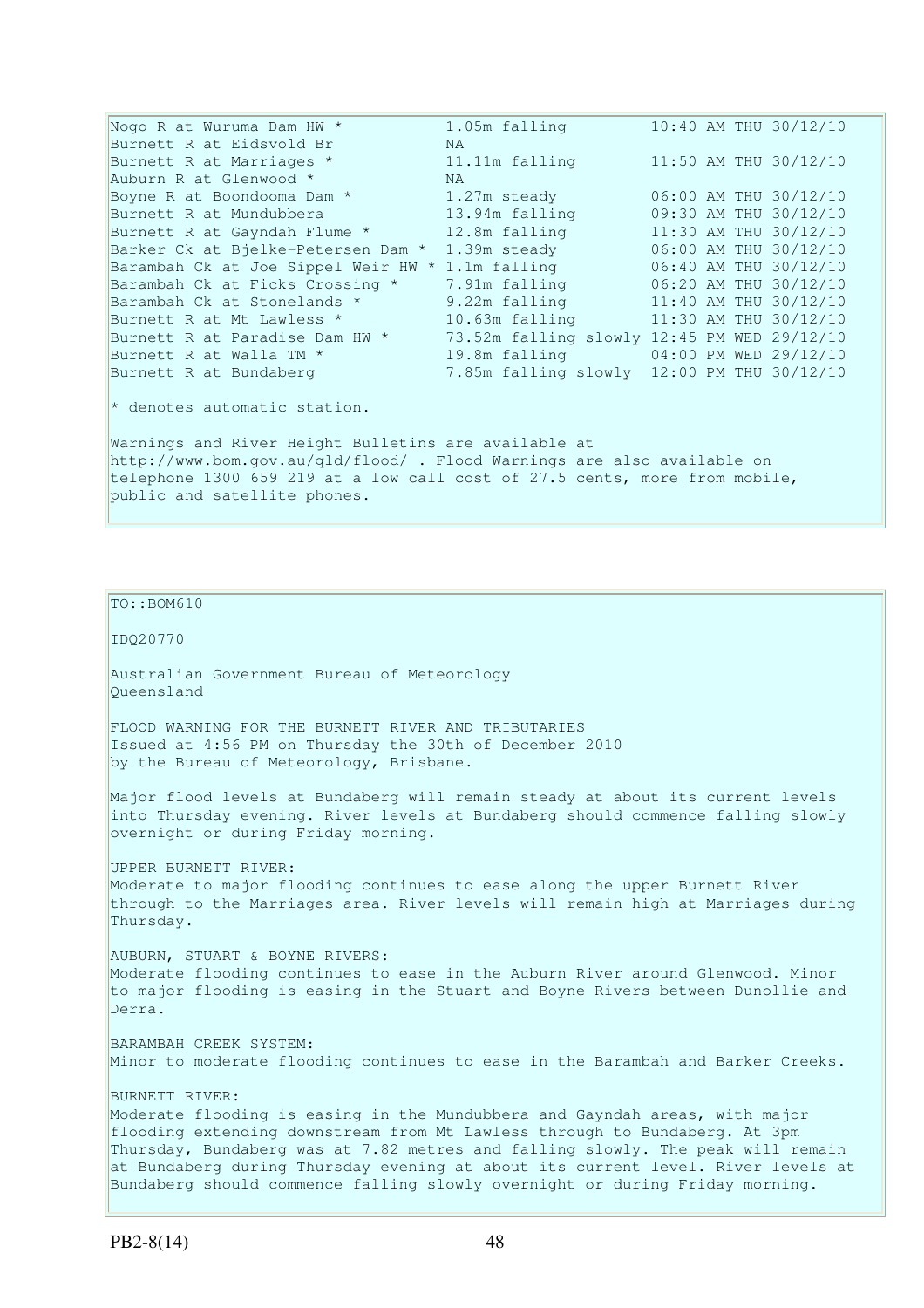Predicted River Heights/Flows: Bundaberg Remain around its current level during Thursday and overnight. River levels at Bundaberg should commence falling slowly overnight or during Friday morning. Next Issue: The next warning will be issued at about 8am Thursday. Latest River Heights: Three Moon Ck at Cania Dam HW  $*$  0.26m steady 03:45 PM THU 30/12/10 Three Moon Ck at Monto  $*$  4.45m falling 03:45 PM THU 30/12/10 Burnett R at Ceratodus \* 7.48m falling 03:30 PM THU 30/12/10 Nogo R at Wuruma Dam HW  $\star$  0.94m falling 03:30 PM THU 30/12/10 Burnett R at Marriages \* 10.26m falling 04:00 PM THU 30/12/10 Boyne R at Boondooma Dam  $*$   $1.27$ m steady  $06:00$  AM THU 30/12/10 Burnett R at Mundubbera 12.57m falling slowly 03:00 PM THU 30/12/10 Burnett R at Gayndah Flume \* 12.09m falling 03:00 PM THU 30/12/10 Barker Ck at Bjelke-Petersen Dam \* 1.28m steady 12:00 PM THU 30/12/10 Barambah Ck at Joe Sippel Weir HW \* 1.1m falling 06:40 AM THU 30/12/10 Barambah Ck at Ficks Crossing \* 7.91m falling 06:20 AM THU 30/12/10 Barambah Ck at Stonelands \* 9.05m falling 02:50 PM THU 30/12/10 Burnett R at Mt Lawless \* 9.88m falling 03:20 PM THU 30/12/10 Burnett R at Walla TM  $*$  18.7m falling 12:00 PM THU 30/12/10 Burnett R at Bundaberg 7.82m falling slowly 03:00 PM THU 30/12/10 \* from automatic station Warnings and River Height Bulletins are available at http://www.bom.gov.au/qld/flood/ . Flood Warnings are also available on telephone 1300 659 219 at a low call cost of 27.5 cents, more from mobile, public and satellite phones.

TO::BOM610 IDQ20770

Australian Government Bureau of Meteorology Queensland

FLOOD WARNING FOR THE BURNETT RIVER AND TRIBUTARIES Issued at 7:11 AM on Friday the 31st of December 2010 by the Bureau of Meteorology, Brisbane.

Major flood levels at Bundaberg have commenced to fall slowly overnight Thursday and are expected to continue to ease during Friday.

UPPER BURNETT RIVER: Minor to moderate flooding continues to ease along the upper Burnett River through to the Marriages area.

AUBURN, STUART & BOYNE RIVERS: Moderate flooding continues to ease in the Auburn River around Glenwood. Minor to major flooding is easing in the Stuart and Boyne Rivers between Dunollie and Derra.

BARAMBAH CREEK SYSTEM: Minor to moderate flooding continues to ease in the Barambah and Barker Creeks.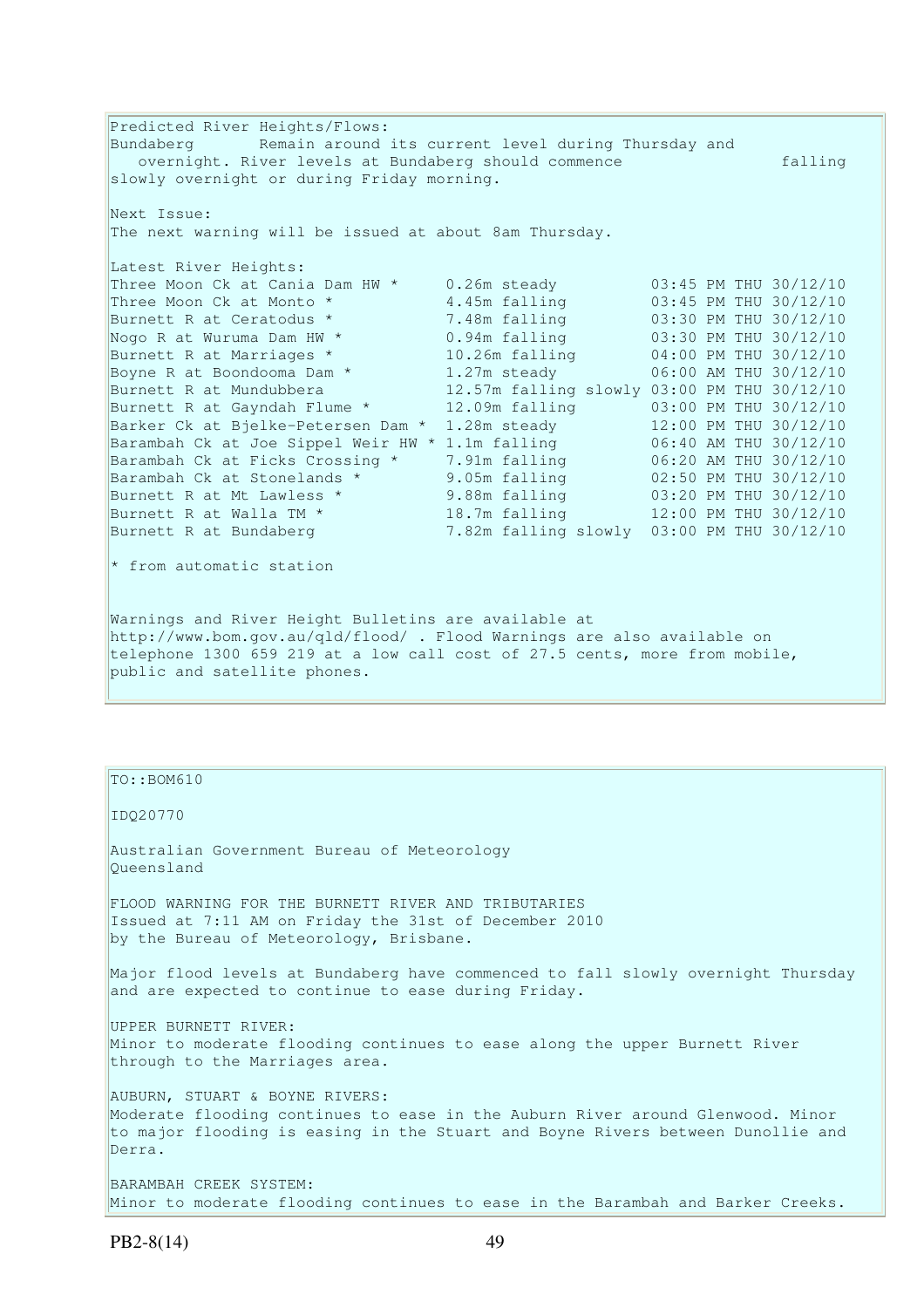BURNETT RIVER: Minor to moderate flooding is easing in the Mundubbera and Gayndah areas, with major flooding extending downstream from Mt Lawless through to Bundaberg. At 6am Friday, Bundaberg was at 7.4 metres and falling slowly. River levels at Bundaberg are expected to continue easing during Friday and into the weekend. Predicted River Heights/Flows: Bundaberg River levels at Bundaberg to continue falling during Friday. Next Issue: The next warning will be issued at about 2pm Friday. Latest River Heights: Three Moon Ck at Cania Dam HW \* 0.21m steady 06:00 AM FRI 31/12/10 Three Moon Ck at Monto \* 4.06m falling 06:00 AM FRI 31/12/10 Burnett R at Ceratodus \* 6.14m steady 05:00 AM FRI 31/12/10 Nogo R at Wuruma Dam HW  $\star$  0.71m steady 06:00 AM FRI 31/12/10 Burnett R at Marriages \* 8.02m falling 06:05 AM FRI 31/12/10 Boyne R at Boondooma Dam \* 0.78m steady 06:00 AM FRI 31/12/10 Burnett R at Mundubbera 10.25m falling slowly 06:00 AM FRI 31/12/10 Burnett R at Gayndah Flume \* 9.67m falling 05:20 AM FRI 31/12/10 Barker Ck at Bjelke-Petersen Dam \* 1.18m steady 06:00 PM THU 30/12/10 Barambah Ck at Ficks Crossing \* 6.79m steady 06:10 AM FRI 31/12/10 Barambah Ck at Stonelands \* 8.17m falling 06:15 AM FRI 31/12/10 Burnett R at Mt Lawless \* 7.74m falling 05:40 AM FRI 31/12/10 Burnett R at Paradise Dam  $72.58$ m falling  $02:00$  PM THU 30/12/10 Burnett R at Walla TM  $\star$  17.94m falling 05:55 PM THU 30/12/10 Burnett R at Bundaberg 7.40m falling slowly 06:00 AM FRI 31/12/10 \* from automatic station. Warnings and River Height Bulletins are available at http://www.bom.gov.au/qld/flood/ . Flood Warnings are also available on

telephone 1300 659 219 at a low call cost of 27.5 cents, more from mobile, public and satellite phones.

TO::BOM610 IDQ20770 Australian Government Bureau of Meteorology Queensland FLOOD WARNING FOR THE BURNETT RIVER AND TRIBUTARIES Issued at 1:40 PM on Friday the 31st of December 2010 by the Bureau of Meteorology, Brisbane. Major flood levels at Bundaberg will continue to slowly ease during Friday and into the weekend. UPPER BURNETT RIVER: Minor flooding continues to ease along the upper Burnett River through to the Marriages area. AUBURN AND BOYNE RIVERS: Moderate to major flooding continues to ease in the Auburn River around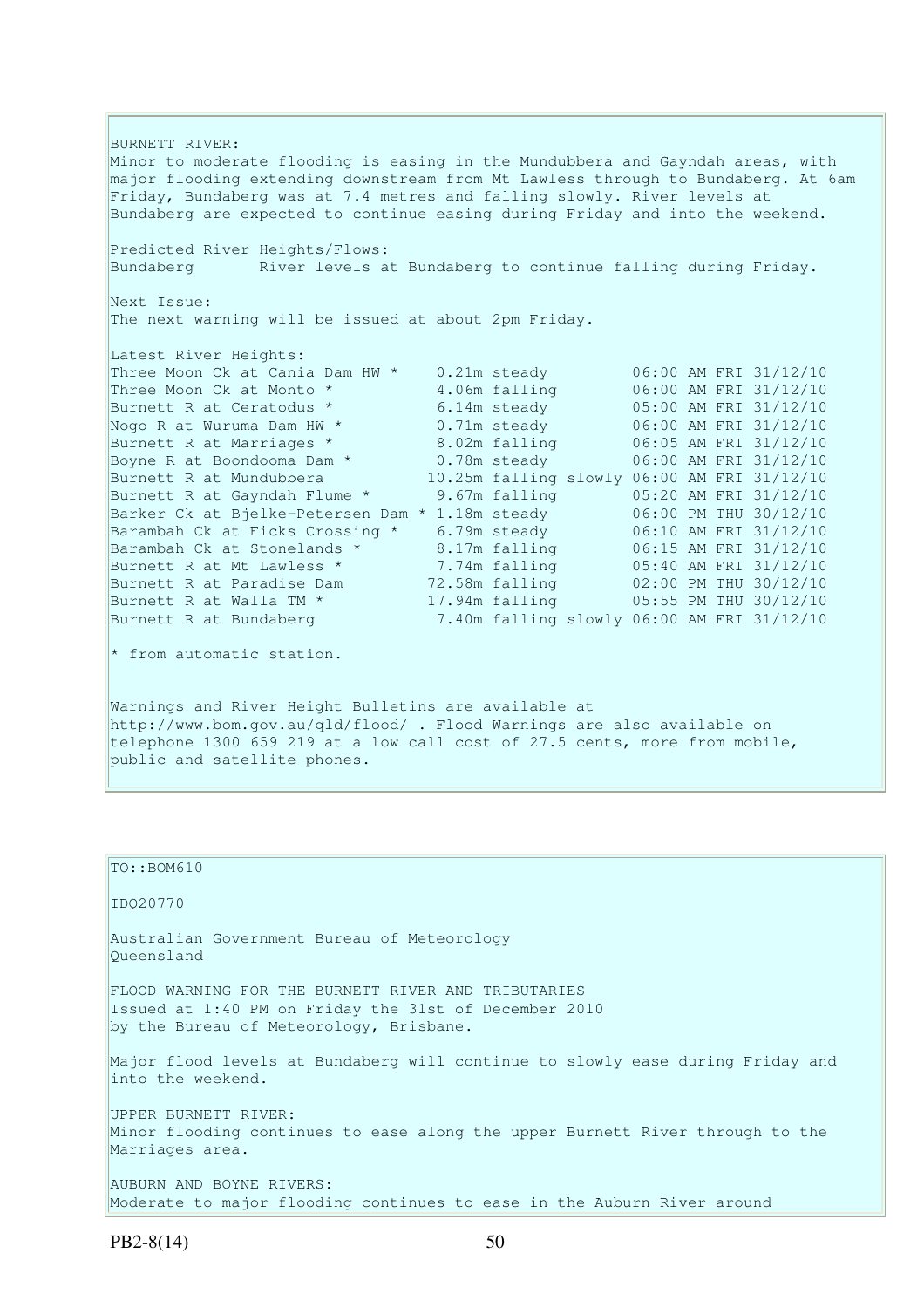Glenwood, and in the Boyne River at Derra. BARAMBAH CREEK SYSTEM: Minor to moderate flooding continues to ease in the Barambah and Barker Creeks. BURNETT RIVER: Minor to moderate flooding continues to ease at Mundubbera, Gayndah, and Mt Lawless. Major flooding is slowly easing downstream from Walla through to Bundaberg, with river levels to continue easing during Friday and into the weekend. At midday Friday, Bundaberg was at 7.05 metres and falling slowly. Predicted River Heights/Flows: Bundaberg River levels at Bundaberg to continue falling during Friday. Next Issue: The next warning will be issued at about 8pm Friday. Latest River Heights:<br>Burnett R at Mundubbera 9.67m falling slowly 10:00 AM FRI 31/12/10 Burnett R at Gayndah Flume \* 8.91m steady 12:00 PM FRI 31/12/10 Barker Ck at Bjelke-Petersen Dam \* 0.99m falling 06:00 AM FRI 31/12/10 Barambah Ck at Joe Sippel Weir HW \* 0.51m falling 06:00 AM FRI 31/12/10 Barambah Ck at Ficks Crossing \* 6.79m steady 06:10 AM FRI 31/12/10 Barambah Ck at Stonelands \* 7.87m falling 11:45 AM FRI 31/12/10 Burnett R at Mt Lawless \* 7.09m falling 12:10 PM FRI 31/12/10 Burnett R at Walla TM \* 15.12m falling 07:00 AM FRI 31/12/10 Burnett R at Bundaberg 7.05m falling slowly 12:00 PM FRI 31/12/10  $*$  denotes automatic station. Warnings and River Height Bulletins are available at http://www.bom.gov.au/qld/flood/ . Flood Warnings are also available on telephone 1300 659 219 at a low call cost of 27.5 cents, more from mobile, public and satellite phones.

TO::BOM610 IDQ20770 Australian Government Bureau of Meteorology Queensland FLOOD WARNING FOR THE BURNETT RIVER AND TRIBUTARIES Issued at 7:04 PM on Friday the 31st of December 2010 by the Bureau of Meteorology, Brisbane. Moderate flood levels at Bundaberg will continue to fall overnight Friday and during the weekend. UPPER BURNETT RIVER: Minor flooding continues to ease along the lower reaches of the upper Burnett River between Eidsvold and Marriages. AUBURN AND BOYNE RIVERS: Minor to moderate flooding continues to ease in the Auburn River around Glenwood, and in the Boyne River between Dunollie and Derra.

```
BARAMBAH CREEK SYSTEM:
```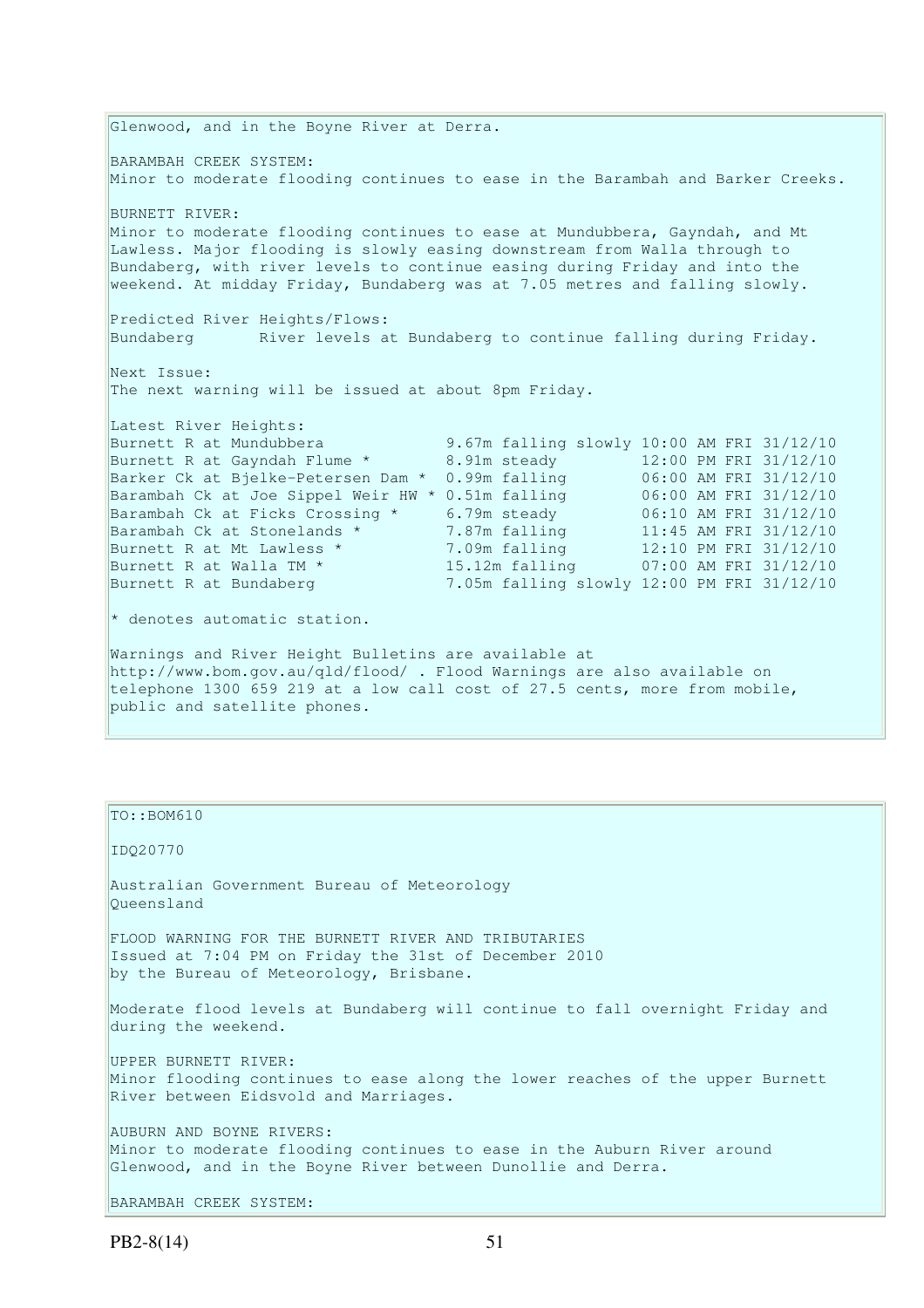Minor to moderate flooding continues to ease in the Barambah and Barker Creeks. BURNETT RIVER: Minor to moderate flooding continues to ease at Mundubbera, Gayndah, and Mt Lawless, with major flooding also easing downstream at Walla. Moderate flood levels are falling at Bundaberg, where at 3pm Friday the river level was 6.8 metres. River levels at Bundaberg will continue to ease overnight and during the weekend. Predicted River Heights/Flows:<br>Bundaberg River levels a River levels at Bundaberg to continue falling overnight Friday and during the weekend. Next Issue: The next warning will be issued at about 8am Saturday. Latest River Heights: Three Moon Ck at Monto  $*$  3.47m falling  $06:00$  PM FRI 31/12/10 Burnett R at Ceratodus \* 5.41m falling 05:00 PM FRI 31/12/10 Three Moon Ck at Monto \* 3.47m falling 06:00 PM FRI 31/12/10<br>
Burnett R at Ceratodus \* 5.41m falling 05:00 PM FRI 31/12/10<br>
Nogo R at Wuruma Dam HW \* 0.57m steady 06:00 PM FRI 31/12/10<br>
Burnett R at Eidsvold Br NA Burnett R at Eidsvold Br (NA)<br>Burnett R at Marriages \* (NA) Burnett R at Marriages  $*$ Auburn R at Glenwood \* NA Boyne R at Boondooma Dam  $*$  0.65m steady 04:50 PM FRI 31/12/10 Burnett R at Mundubbera 9.15m falling slowly 03:00 PM FRI 31/12/10 Burnett R at Gayndah Flume \* 8.38m falling 05:30 PM FRI 31/12/10 Barker Ck at Bjelke-Petersen Dam \* 0.85m falling 05:20 PM FRI 31/12/10 Barambah Ck at Joe Sippel Weir HW \* 0.51m falling 06:00 AM FRI 31/12/10 Barambah Ck at Ficks Crossing \* 6.79m steady 06:10 AM FRI 31/12/10 Barambah Ck at Stonelands \* 7.53m falling 05:50 PM FRI 31/12/10 Burnett R at Mt Lawless \* 6.66m falling 05:20 PM FRI 31/12/10 Barambah Ck at Stonelands \* 7.5<br>Burnett R at Mt Lawless \* 6.6<br>Burnett R at Paradise Dam HW \* NA<br>Burnett R at Walla TM \* 15. Burnett R at Walla TM \* 15.12m falling 07:00 AM FRI 31/12/10<br>Burnett R at Bundaberg 6.8m falling slowly 03:00 PM FRI 31/12/10  $6.8m$  falling slowly  $03:00$  PM FRI 31/12/10  $*$  denotes automatic station. Warnings and River Height Bulletins are available at http://www.bom.gov.au/qld/flood/ . Flood Warnings are also available on telephone 1300 659 219 at a low call cost of 27.5 cents, more from mobile, public and satellite phones.

| TO::BOM610                                                                                                                                              |
|---------------------------------------------------------------------------------------------------------------------------------------------------------|
| ID020770                                                                                                                                                |
| Australian Government Bureau of Meteorology<br>Oueensland                                                                                               |
| FLOOD WARNING FOR THE BURNETT RIVER AND TRIBUTARIES<br>Issued at 7:53 AM on Saturday the 1st of January 2011<br>by the Bureau of Meteorology, Brisbane. |
| Minor flood levels at Bundaberg will continue falling during the weekend.                                                                               |
| UPPER BURNETT RIVER:                                                                                                                                    |
| Minor flooding continues to ease along the lower reaches of the upper Burnett<br>River between Eidsvold and Marriages.                                  |
|                                                                                                                                                         |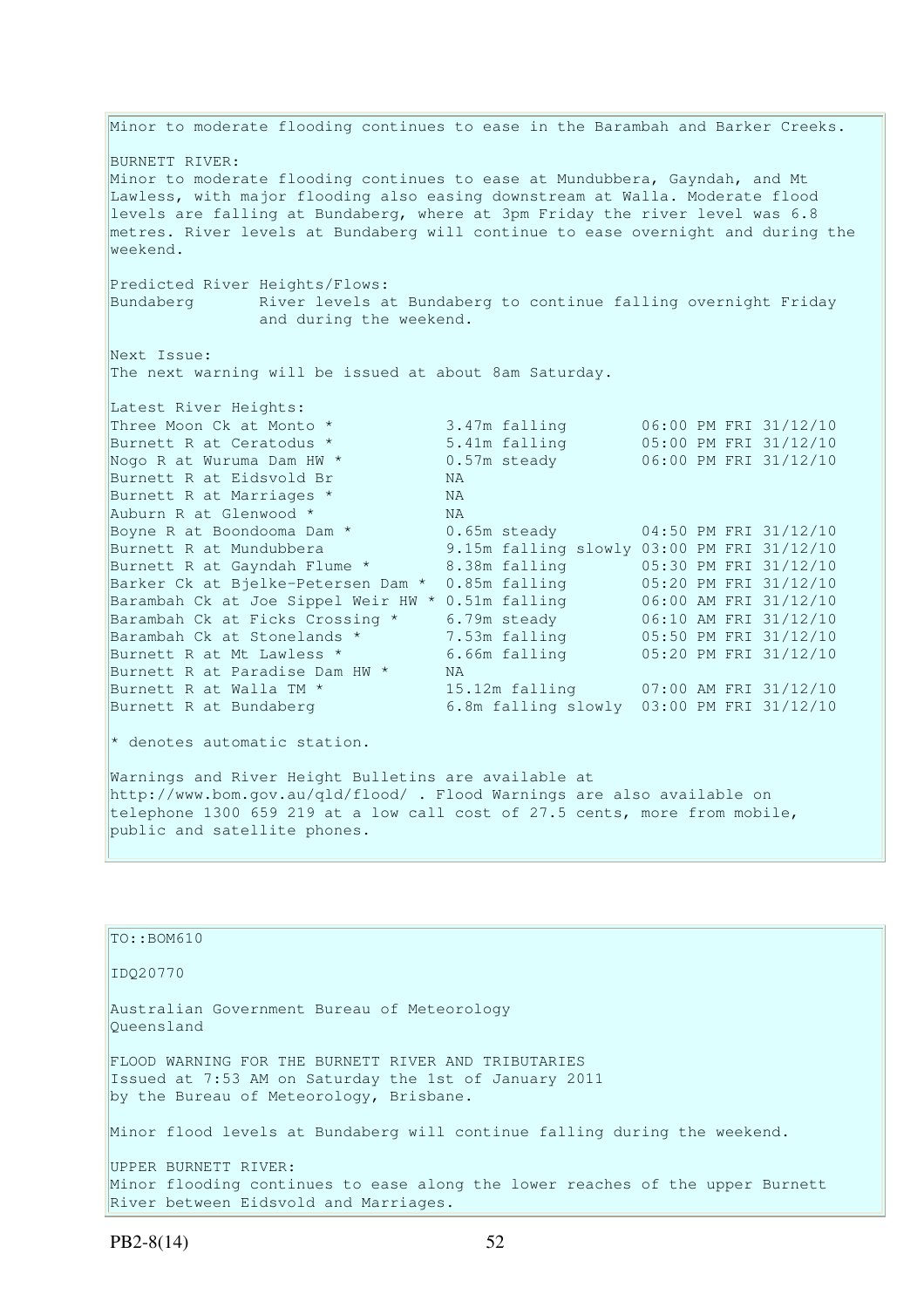AUBURN AND BOYNE RIVERS: Minor to moderate flooding continues to ease in the Auburn River around Glenwood, and in the Boyne River between Dunollie and Derra. BARAMBAH CREEK SYSTEM: Flooding has eased in the Barambah and Barker Creeks area. BURNETT RIVER: Minor flooding continues to ease at Mundubbera, Gayndah, and Mt Lawless, with moderate flooding also easing downstream at Walla. Minor flood levels will continue to fall at Bundaberg during the weekend. Predicted River Heights/Flows: Bundaberg River levels at Bundaberg to continue falling during the weekend. Next Issue: The next warning will be issued at about 7pm Saturday. Latest River Heights: Three Moon Ck at Cania Dam HW \* 0.14m steady 06:00 AM SAT 01/01/11 Three Moon Ck at Monto \* 2.93m steady 06:00 AM SAT 01/01/11<br>Burnett R at Ceratodus \* 4.94m falling 06:00 AM SAT 01/01/11 Burnett R at Ceratodus \* 4.94m falling<br>Nogo R at Wuruma Dam HW \* 0.48m steady Nogo R at Wuruma Dam HW \* 0.48m steady 06:00 AM SAT 01/01/11 Boyne R at Boondooma Dam \*  $0.55$ m steady  $06:00$  AM SAT 01/01/11 Burnett R at Mundubbera 7.65m falling slowly 06:00 AM SAT 01/01/11<br>Burnett R at Gayndah Flume \* 7.38m falling 06:00 AM SAT 01/01/11 Burnett K at Mundubberd<br>Burnett R at Gayndah Flume \* 7.38m falling 06:00 AM SAT 01/01/11<br>Barker Ck at Bjelke-Petersen Dam \* 0.85m falling 05:20 PM FRI 31/12/10 Barker Ck at Bjelke-Petersen Dam \* 0.85m falling 05:20 PM FRI 31/12/10<br>Barambah Ck at Ficks Crossing \* 5.75m falling 06:10 AM SAT 01/01/11 Barambah Ck at Ficks Crossing \* 5.75m falling 06:10 AM SAT 01/01/11<br>Barambah Ck at Stonelands \* 6.93m falling 06:15 AM SAT 01/01/11 Barambah Ck at Stonelands \* 6.93m falling 06:15 AM SAT 01/01/11<br>Burnett R at Mt Lawless \* 5.68m falling 06:00 AM SAT 01/01/11 Burnett R at Mt Lawless \* 5.68m falling Burnett R at Bundaberg 4.90m falling 07:30 AM SAT 01/01/11  $*$  denotes automatic stations. Warnings and River Height Bulletins are available at

http://www.bom.gov.au/qld/flood/ . Flood Warnings are also available on telephone 1300 659 219 at a low call cost of 27.5 cents, more from mobile, public and satellite phones.

| $TO: BOM610$                                                                                                                                            |
|---------------------------------------------------------------------------------------------------------------------------------------------------------|
| ID020770                                                                                                                                                |
| Australian Government Bureau of Meteorology<br>Oueensland                                                                                               |
| FLOOD WARNING FOR THE BURNETT RIVER AND TRIBUTARIES<br>Issued at 6:39 PM on Saturday the 1st of January 2011<br>by the Bureau of Meteorology, Brisbane. |
| Minor flood levels at Bundaberg will continue falling during the weekend.                                                                               |
| UPPER BURNETT RIVER:<br>Minor flooding continues to ease along the lower reaches of the upper Burnett<br>River.                                         |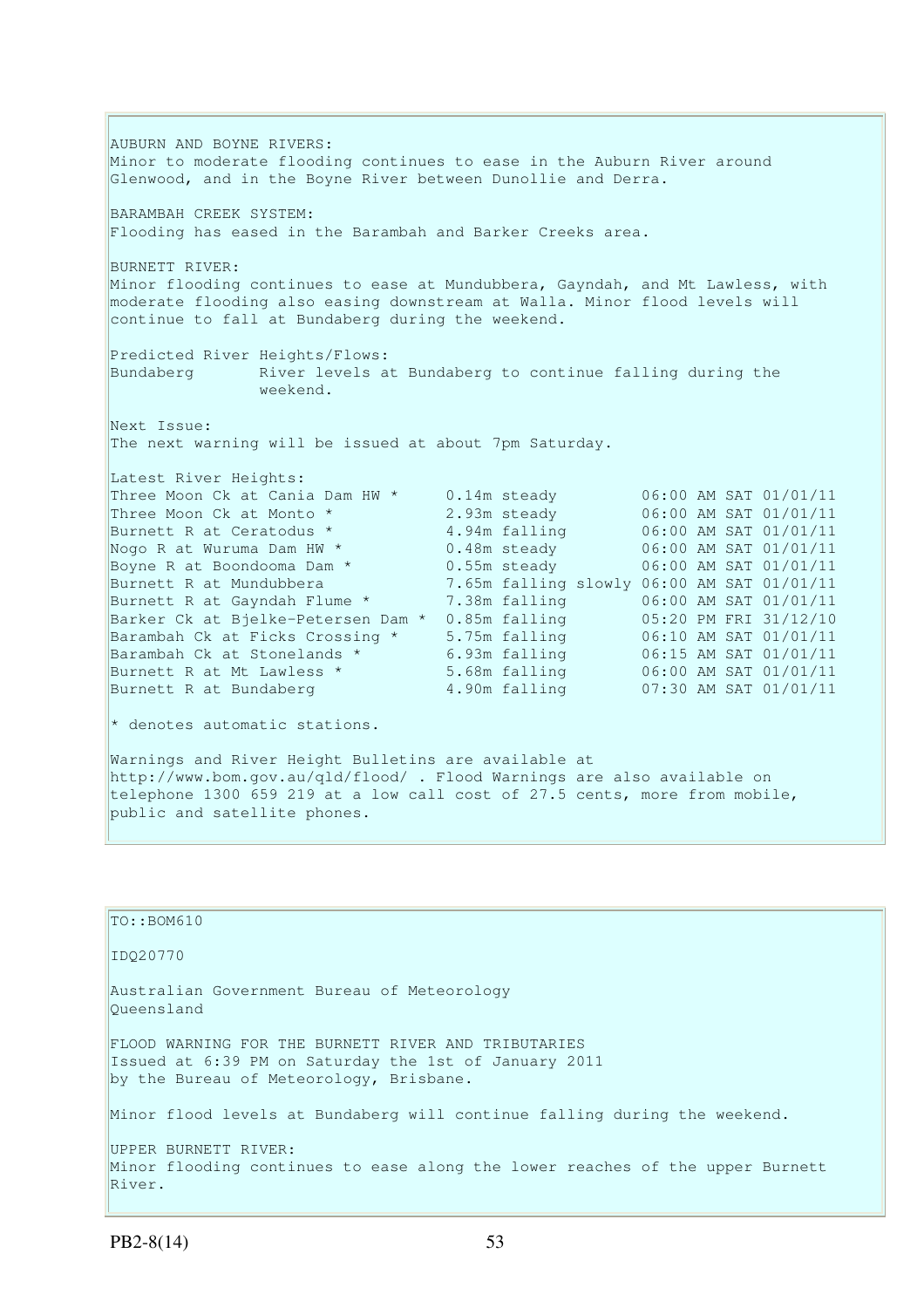AUBURN AND BOYNE RIVERS: Minor flooding continues to ease in the Auburn River around Glenwood and in the Boyne River at Derra. BURNETT RIVER: Minor flooding continues to ease from Mundubbera to Bundaberg with Bundaberg expected to fall below minor flood level overnight Saturday. Predicted River Heights/Flows: Bundaberg Fall below 3.5 metres (minor) overnight Saturday. Next Issue: The next warning will be issued at about 9am Sunday. Latest River Heights: Three Moon Ck at Cania Dam HW \* 0.13m steady 12:00 PM SAT 01/01/11 Three Moon Ck at Monto  $*$  2.55m falling 05:40 PM SAT 01/01/11 Three Moon Ck at Abercorn \* 5.4m falling 05:00 PM SAT 01/01/11 Burnett R at Ceratodus \* 3.63m falling 05:00 PM SAT 01/01/11 Nogo R at Wuruma Dam HW  $\star$  0.42m falling 03:50 PM SAT 01/01/11 Boyne R at Boondooma Dam \*  $0.49$ m steady  $01:30$  PM SAT 01/01/11 Burnett R at Mundubbera 6.8m falling slowly 03:00 PM SAT 01/01/11 Burnett R at Gayndah Flume \* 6.58m falling 05:00 PM SAT 01/01/11 Barker Ck at Bjelke-Petersen Dam \* 0.73m steady 06:00 AM SAT 01/01/11 Barambah Ck at Joe Sippel Weir HW \* 0.35m steady 06:00 AM SAT 01/01/11 Barambah Ck at Ficks Crossing \* 5.75m falling 06:10 AM SAT 01/01/11 Barambah Ck at Stonelands \* 6.45m falling 05:50 PM SAT 01/01/11 Burnett R at Mt Lawless \* 4.98m falling 05:00 PM SAT 01/01/11 Burnett R at Bundaberg 3.7m falling 03:00 PM SAT 01/01/11 Warnings and River Height Bulletins are available at http://www.bom.gov.au/qld/flood/ . Flood Warnings are also available on telephone 1300 659 219 at a low call cost of 27.5 cents, more from mobile, public and satellite phones.

| $TO: BOM610$                                                                                                                                                                                        |
|-----------------------------------------------------------------------------------------------------------------------------------------------------------------------------------------------------|
| IDQ20770                                                                                                                                                                                            |
| Australian Government Bureau of Meteorology<br>Oueensland                                                                                                                                           |
| FINAL FLOOD WARNING FOR THE BURNETT RIVER AND TRIBUTARIES<br>Issued at 7:59 AM on Sunday the 2nd of January 2011<br>by the Bureau of Meteorology, Brisbane.                                         |
| Minor flood levels are expected to continue falling during Sunday throughout the<br>Burnett River catchment. Moderate flood levels are expected to fall below minor<br>at Walla Weir during Sunday. |
| River levels at Bundaberg have now fallen below the minor flood level.                                                                                                                              |
| Next Issue:<br>This is the final warning. River height bulletins will continue to be issued.                                                                                                        |
| Latest River Heights:                                                                                                                                                                               |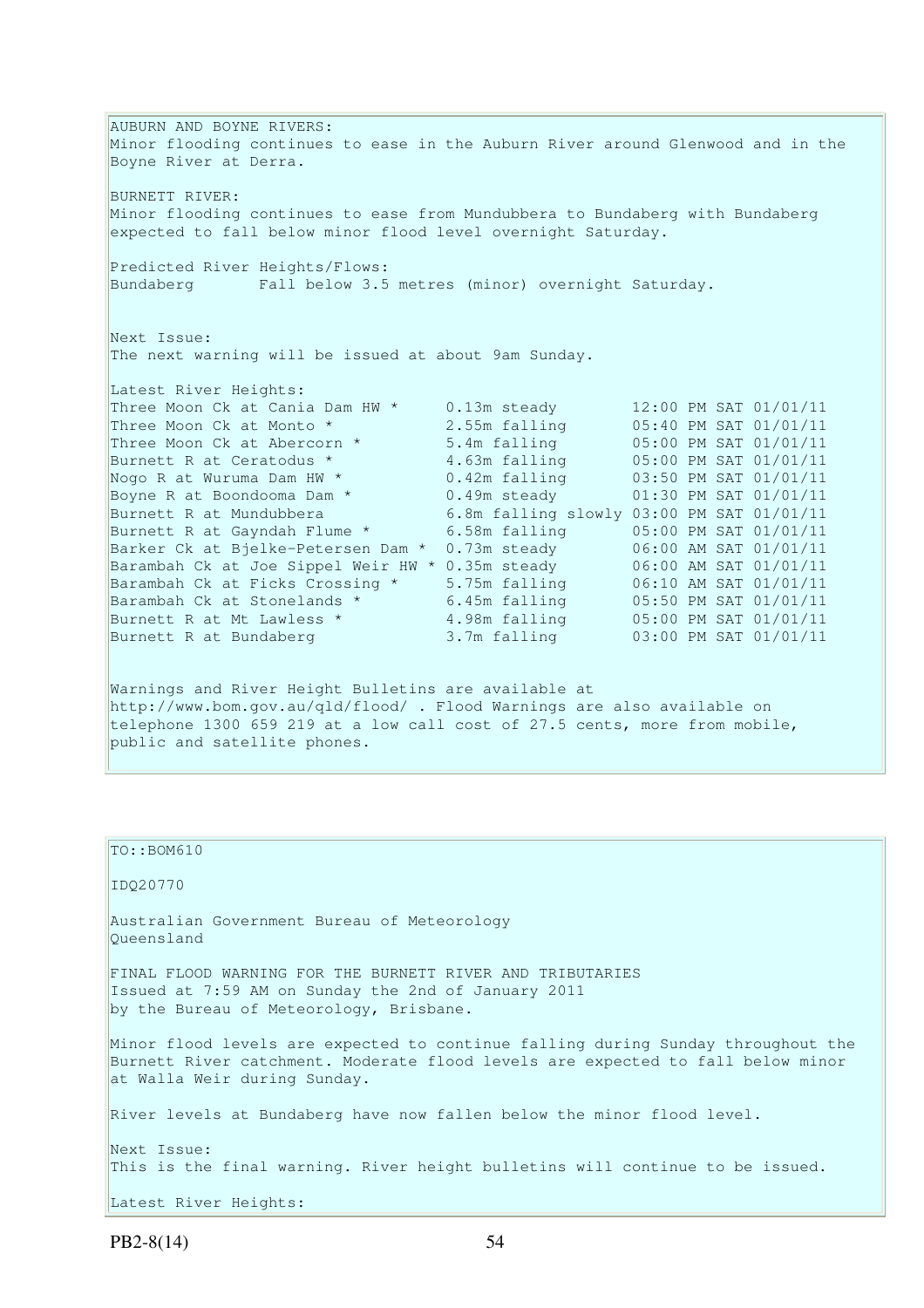| Three Moon Ck at Cania Dam HW *                                                                                                                                                                                                               | 0.1m steady                               |  | 06:00 AM SUN 02/01/11     |  |
|-----------------------------------------------------------------------------------------------------------------------------------------------------------------------------------------------------------------------------------------------|-------------------------------------------|--|---------------------------|--|
| Three Moon Ck at Monto *                                                                                                                                                                                                                      | 2.22m falling                             |  | 07:05 AM SUN 02/01/11     |  |
| Three Moon Ck at Abercorn *                                                                                                                                                                                                                   | 5.06m falling                             |  | 06:00 AM SUN 02/01/11     |  |
| Burnett R at Ceratodus *                                                                                                                                                                                                                      | 4.29m falling                             |  | 06:00 AM SUN 02/01/11     |  |
| Nogo R at Wuruma Dam HW *                                                                                                                                                                                                                     | $0.35m$ steady                            |  | 06:00 AM SUN 02/01/11     |  |
| Burnett R at Eidsvold Br                                                                                                                                                                                                                      | 5.6m falling slowly 09:00 PM SAT 01/01/11 |  |                           |  |
| Boyne R at Boondooma Dam *                                                                                                                                                                                                                    | $0.42m$ steady                            |  | $06:00$ AM SUN $02/01/11$ |  |
| Burnett R at Mundubbera                                                                                                                                                                                                                       | 6.8m falling slowly 03:00 PM SAT 01/01/11 |  |                           |  |
| Burnett R at Gayndah Flume *                                                                                                                                                                                                                  | 5.84m falling                             |  | 05:00 AM SUN 02/01/11     |  |
| Barker Ck at Bjelke-Petersen Dam *                                                                                                                                                                                                            | 0.55m steady                              |  | 06:00 AM SUN 02/01/11     |  |
| Barambah Ck at Joe Sippel Weir HW *                                                                                                                                                                                                           | 0.28m steady                              |  | 06:00 AM SUN 02/01/11     |  |
| Barambah Ck at Ficks Crossing *                                                                                                                                                                                                               | 4.84m falling                             |  | 07:00 AM SUN 02/01/11     |  |
| Barambah Ck at Stonelands *                                                                                                                                                                                                                   | 6m falling the state of the Solid State   |  | 06:00 AM SUN 02/01/11     |  |
| Burnett R at Mt Lawless *                                                                                                                                                                                                                     | 4.33m falling                             |  | 06:00 AM SUN 02/01/11     |  |
| Burnett R at Bundaberg                                                                                                                                                                                                                        | 2.55m falling                             |  | 06:00 AM SUN 02/01/11     |  |
| $\star$ from automatic station                                                                                                                                                                                                                |                                           |  |                           |  |
| Warnings and River Height Bulletins are available at<br>http://www.bom.gov.au/qld/flood/ . Flood Warnings are also available on<br>telephone 1300 659 219 at a low call cost of 27.5 cents, more from mobile,<br>public and satellite phones. |                                           |  |                           |  |
|                                                                                                                                                                                                                                               |                                           |  |                           |  |

## TO::BOM610 IDQ20770 Australian Government Bureau of Meteorology Queensland FLOOD WARNING FOR THE BURNETT RIVER AND TRIBUTARIES Issued at 4:59 PM on Thursday the 6th of January 2011 by the Bureau of Meteorology, Brisbane. Rainfall during the last 36 hours has led to renewed rises in the Burnett River catchment with some minor to moderate flood levels. Minor flooding is continuing along the Boyne Rivers. UPPER BURNETT Minor flooding is occurring along Eastern Creek, Three Moon Creek and along the Upper Burnett at Ceratodus and Eidsvold. Moderate flood levels are expected at Ceratodus overnight and at Eidsvold during Friday. Any rises to major flood levels will depend on further rainfall. Minor flood levels are expected at Marriages overnight Friday. AUBURN RIVER River rises with minor, possibly moderate flood levels are likely along the Auburn River into the weekend. BARAMBAH AND BOONARA CREEKS Renewed rises with moderate flood levels are expected along Boonara Creek at Ettiewyn overnight. Minor flood levels at Ficks Crossing and Silverleaf weir are forecast to continue overnight. LOWER BURNETT RIVER Renewed rises with minor flooding are expected at Mundubbera and Gayndah into the weekend and downstream to Mt Lawless and Walla over the weekend. Moderate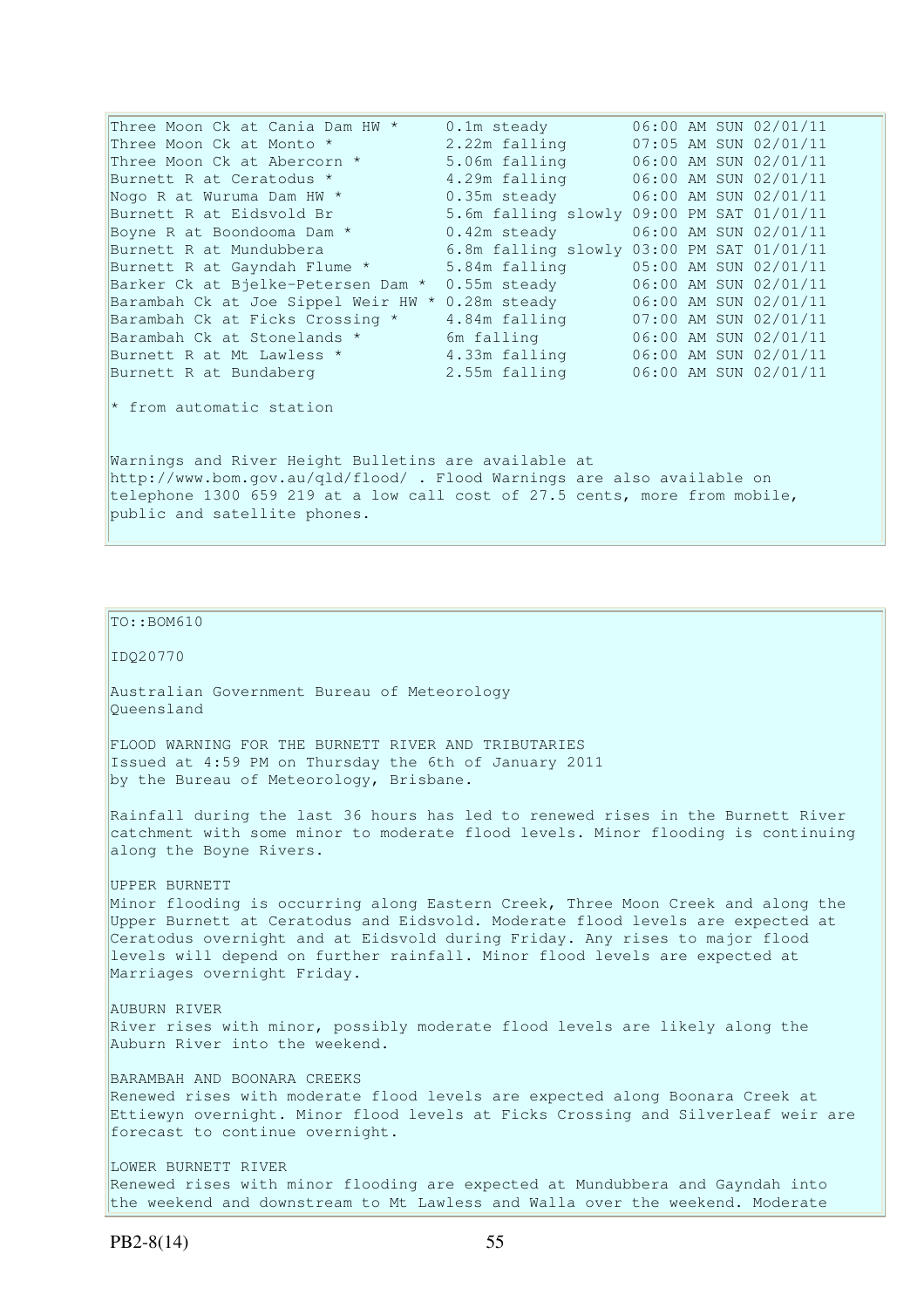flood levels are possible at Walla. Flood levels at Bundaberg are expected to remain below minor. Next Issue: The next warning will be issued by 9:30pm Thursday Latest River Heights: Three Moon Ck at Cania Dam HW \* 0.09m steady 12:00 PM THU 06/01/11 Three Moon Ck at Monto  $*$  4.08m steady 01:20 PM THU 06/01/11 Burnett R at Ceratodus \* 5.73m rising 03:30 PM THU 06/01/11 Three Moon Ck at Vanita Dam HW \* 1.08m steady 01:20 PM THU 06/01/11<br>
Burnett R at Ceratodus \* 5.73m rising 03:30 PM THU 06/01/11<br>
Nogo R at Wuruma Dam HW \* 0.82m rising 12:00 PM THU 06/01/11<br>
Burnett R at Eidsvold Br \* 4.6 Burnett R at Eidsvold Br 4.6m rising slowly 09:00 PM WED 05/01/11 Boyne R at Boondooma Dam  $*$  0.63m steady 06:00 AM THU 06/01/11 Burnett R at Gayndah Flume \* 4.73m rising 03:00 PM THU 06/01/11 Barker Ck at Bjelke-Petersen Dam \* 0.57m rising 10:30 AM THU 06/01/11 Barambah Ck at Joe Sippel Weir HW \* 0.54m rising 06:30 AM THU 06/01/11 Barambah Ck at Ficks Crossing \* 6.13m falling 11:05 AM THU 06/01/11 Barambah Ck at Stonelands \* 6.15m rising 02:50 PM THU 06/01/11 Burnett R at Mt Lawless \* 3.71m rising 03:00 PM THU 06/01/11 Burnett R at Walla TM \* 6.46m steady 03:28 PM THU 06/01/11 \*automatic station Warnings and River Height Bulletins are available at http://www.bom.gov.au/qld/flood/ . Flood Warnings are also available on telephone 1300 659 219 at a low call cost of 27.5 cents, more from mobile, public and satellite phones.

## TO::BOM610

## IDQ20770

Australian Government Bureau of Meteorology Queensland

FLOOD WARNING FOR THE BURNETT RIVER AND TRIBUTARIES Issued at 9:43 PM on Thursday the 6th of January 2011 by the Bureau of Meteorology, Brisbane.

Recent rainfall has led to river level rises and minor to moderate flooding in the Burnett River catchment. River levels at Bundaberg are expected to remain below minor.

UPPER BURNETT: Minor flooding is occurring along Eastern Creek, Three Moon Creek and along the Nogo and Upper Burnett Rivers at Ceratodus and Eidsvold. Moderate flood levels are possible in the Eidsvold area during Friday with minor flood levels expected at Marriages overnight Friday.

AUBURN RIVER: River rises with minor, possibly moderate flood levels likely along the Auburn River into the weekend.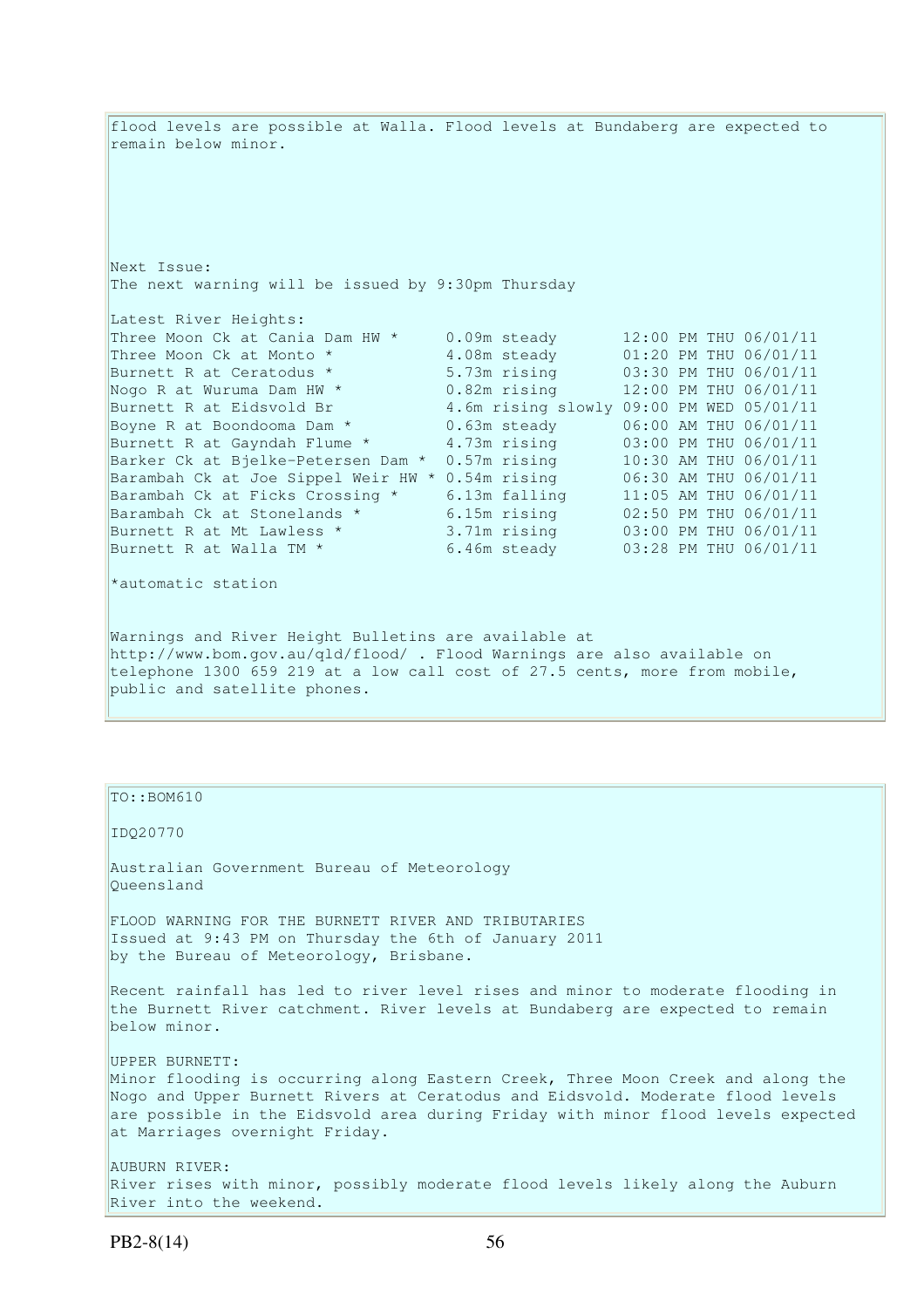BARAMBAH, BARKER AND BOONARA CREEKS: Moderate flood levels have peaked in Barker Creek at Glenmore. River level rises along Boonara Creek at Ettiewyn continue to rise with moderate flood levels possible overnight. Minor flood levels have peaked at Ficks Crossing with further rises and moderate flooding possible overnight at Silverleaf Weir. LOWER BURNETT RIVER: Renewed rises with minor flooding are expected at Mundubbera and Gayndah  $\overline{\text{overn}}$  overnight Thursday and into the weekend. Minor flooding between Mt Lawless and Walla is expected to continue rising overnight with moderate flooding likely over the weekend. Major flooding is being recorded in Degilbo Creek at Coringa with levels expected to peak overnight around 8 metres. Flood levels at Bundaberg are expected to remain below the minor flood level of 3.5 metres. Next Issue: The next warning will be issued by 10am Friday Latest River Heights: Three Moon Ck at Cania Dam HW \* 0.11m steady 06:00 PM THU 06/01/11 Three Moon Ck at Monto  $*$  4.04m steady 06:00 PM THU 06/01/11 Burnett R at Ceratodus \* 5.99m falling 07:00 PM THU 06/01/11 Nogo R at Wuruma Dam HW \* 0.82m rising 12:00 PM THU 06/01/11 Burnett R at Eidsvold Br 6.1m rising 05:30 PM THU 06/01/11 Boyne R at Boondooma Dam \* 0.63m steady 06:00 AM THU 06/01/11 Burnett R at Gayndah Flume \* 5.06m rising 07:00 PM THU 06/01/11 Barker Ck at Bjelke-Petersen Dam \* 0.7m rising 07:10 PM THU 06/01/11 Barambah Ck at Joe Sippel Weir HW \* 0.54m rising 06:30 AM THU 06/01/11 Barambah Ck at Ficks Crossing \* 6.13m falling 11:05 AM THU 06/01/11 Barambah Ck at Stonelands \* 6.55m rising 06:00 PM THU 06/01/11 Burnett R at Mt Lawless \* 4.2m rising 07:00 PM THU 06/01/11 Burnett R at Walla TM \* 7.6m rising 07:30 PM THU 06/01/11  $\star$  from automatic station Warnings and River Height Bulletins are available at http://www.bom.gov.au/qld/flood/ . Flood Warnings are also available on telephone 1300 659 219 at a low call cost of 27.5 cents, more from mobile, public and satellite phones.

| $TO: BOM610$                                                                                                                                                                   |
|--------------------------------------------------------------------------------------------------------------------------------------------------------------------------------|
| ID020770                                                                                                                                                                       |
| Australian Government Bureau of Meteorology<br>Oueensland                                                                                                                      |
| FLOOD WARNING FOR THE BURNETT RIVER AND TRIBUTARIES<br>Issued at 10:10 AM on Friday the 7th of January 2011<br>by the Bureau of Meteorology, Brisbane.                         |
| 30 to 70 mm of rain has fallen over the catchment in the past 24 hours. This has<br>caused river level rises and minor to moderate flooding in the Burnett River<br>catchment. |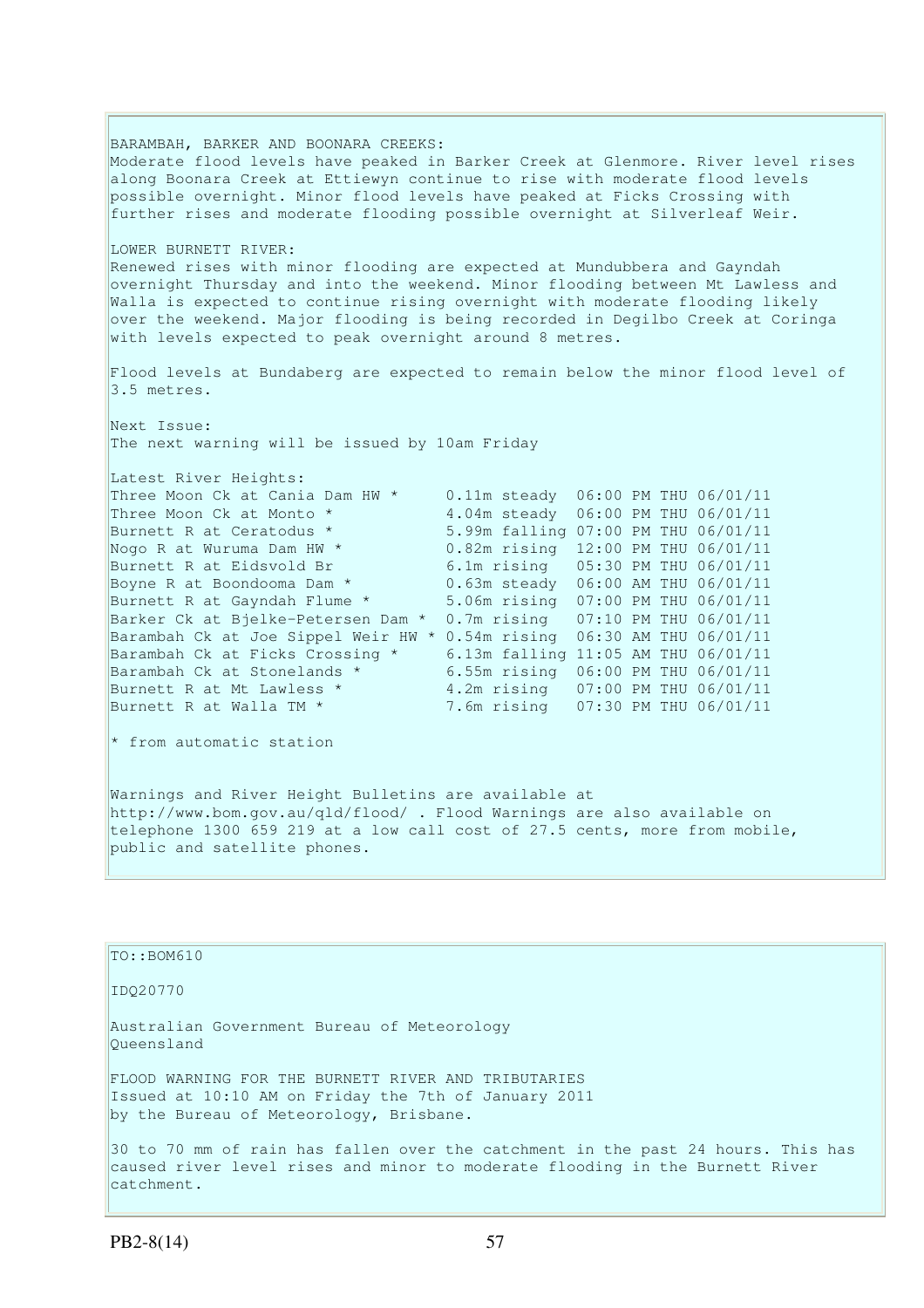Further rainfall is forecast for the catchment with some moderate to heavy falls to develop during the day. UPPER BURNETT: Minor flooding is easing on Eastern Creek. Minor flooding continues along Three Moon Creek and Nogo River. Minor to moderate flooding is rising on the Upper Burnett River between Ceratodus and Marriages. AUBURN RIVER: River rises with minor, possibly moderate flood levels likely along the Auburn River into the weekend. BARAMBAH, BARKER AND BOONARA CREEKS: Major flooding is occurring on Barker Creek at Glenmore where creek levels are nearing a peak and expected to fall overnight. Minor flooding at Ettiewyn on Boonara Creek is expected to fall during Friday. Further small rises and minor flooding is occurring on Barambah Creek between Ficks Crossing and Silverleaf Weir with possible moderate flooding developing during Friday. LOWER BURNETT RIVER: Minor to moderate flooding extends along the Lower Burnett River from Mundubbera to Walla with further small rises expected during Friday. Moderate flooding is expected to continue between Paradise Dam and Walla over the weekend. Moderate flooding continues to ease on Degilbo Creek at Coringa. Flood levels at Bundaberg are expected to remain below the minor flood level of 3.5 metres but further rainfall is forecast and the situation will continue to be monitored. Next Issue: The next warning will be issued around 7pm Friday. Latest River Heights: Three Moon Ck at Cania Dam HW \* 0.15m steady 06:00 AM FRI 07/01/11 Three Moon Ck at Monto \* 3.53m falling 08:10 AM FRI 07/01/11 Three Moon Ck at Monto \* 3.53m falling 08:10 AM FRI 07/01/11<br>Burnett R at Ceratodus \* 6.78m rising 07:00 AM FRI 07/01/11<br>Nogo R at Wuruma Dam HW \* 0.82m rising 12:00 PM THU 06/01/11<br>Burnett R at Eidsvold Br 7.7m rising slo Nogo R at Wuruma Dam HW  $^*$   $0.82$ m rising  $12:00$  PM THU 06/01/11 Burnett R at Eidsvold Br 7.7m rising slowly 06:00 AM FRI 07/01/11 Boyne R at Boondooma Dam  $*$  0.57m steady 06:00 AM FRI 07/01/11 Burnett R at Mundubbera 6.8m steady 06:30 AM FRI 07/01/11 Burnett R at Gayndah Flume \* 6.06m falling 08:00 AM FRI 07/01/11 Barker Ck at Bjelke-Petersen Dam \* 0.79m steady 06:00 AM FRI 07/01/11 Barambah Ck at Joe Sippel Weir HW \* 2.63m falling 06:20 AM FRI 07/01/11 Barambah Ck at Ficks Crossing \* 6.8m rising 06:20 AM FRI 07/01/11 Barambah Ck at Stonelands \* 7.25m steady 06:00 AM FRI 07/01/11 Burnett R at Mt Lawless \* 5.09m rising 08:00 AM FRI 07/01/11 Burnett R at Walla TM \* 9.03m rising 07:00 AM FRI 07/01/11 \* deontes automatic station. Warnings and River Height Bulletins are available at http://www.bom.gov.au/qld/flood/ . Flood Warnings are also available on telephone 1300 659 219 at a low call cost of 27.5 cents, more from mobile, public and satellite phones.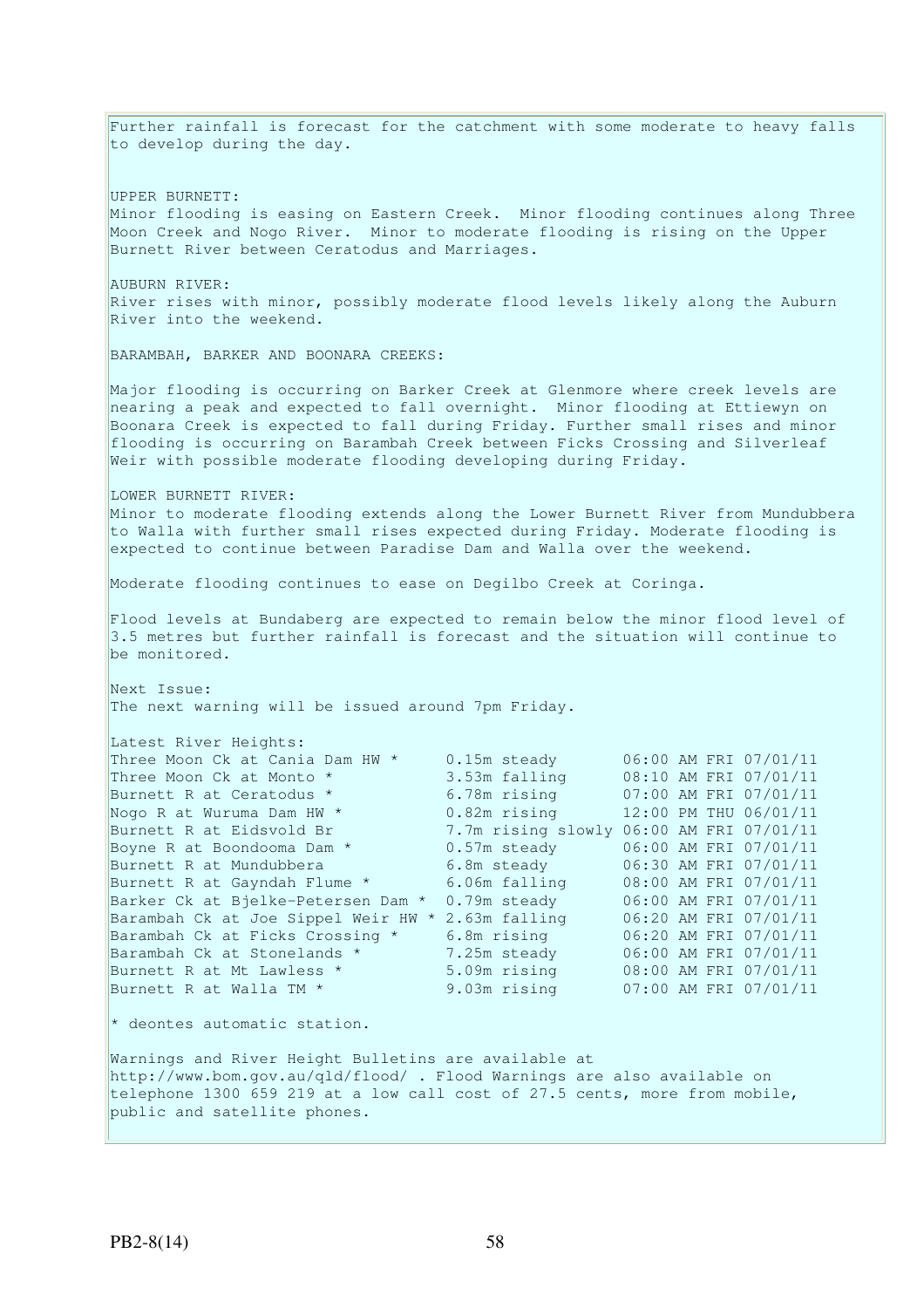$\vert$ TO::BOM610 IDQ20770 Australian Government Bureau of Meteorology Queensland FLOOD WARNING FOR THE BURNETT RIVER AND TRIBUTARIES Issued at 7:26 PM on Friday the 7th of January 2011 by the Bureau of Meteorology, Brisbane. Moderate to heavy rainfall continues in the Burnett River catchment during Friday evening. Minor to moderate flooding continues in the Burnett River catchment. Major flooding is rising in Barker Creek at Glenmore. Further rainfall is forecast for Saturday throughout the catchment with moderate to heavy falls possible. UPPER BURNETT: Minor flooding continues along Three Moon Creek and Nogo River and on the Upper Burnett River between Ceratodus and Marriages. Minor flooding is easing on Eastern Creek. River levels are expected to begin easing along the upper Burnett River into the weekend. AUBURN RIVER: River rises with minor, possibly moderate, flood levels are likely along the Auburn River into the weekend. BARAMBAH, BARKER AND BOONARA CREEKS: Major flooding is occurring on Barker Creek at Glenmore where creek levels are nearing a peak and expected to commence falling overnight Friday. Moderate flood levels in Boonara Creek at Ettiewyn are steady with a peak expected during Friday evening. Further small rises and minor flooding is occurring on Barambah Creek between Ficks Crossing and Silverleaf Weir with possible moderate flooding developing overnight Friday. LOWER BURNETT RIVER: Minor to moderate flooding extends along the Lower Burnett River from the Gayndah area to Walla with further small rises expected overnight Friday. Moderate flooding is expected to continue between Paradise Dam and Walla over the weekend. Flood levels at Bundaberg are expected to remain below the minor flood level of 3.5 metres but further rainfall is forecast and the situation will continue to be monitored. Next Issue: The next warning will be issued around 7am Saturday. Latest River Heights: Three Moon Ck at Cania Dam HW \* 0.3m steady 06:00 PM FRI 07/01/11 Three Moon Ck at Monto \* 3.39m rising 06:10 PM FRI 07/01/11<br>
Burnett R at Ceratodus \* 6.49m falling 05:00 PM FRI 07/01/11 Burnett R at Ceratodus \* 6.49m falling 05:00 PM FRI 07/01/11 Nogo R at Wuruma Dam HW  $*$  0.91m rising 09:05 AM FRI 07/01/11 Burnett R at Eidsvold Br 7.78m falling slowly 03:00 PM FRI 07/01/11<br>Bovne R at Boondooma Dam \* 0.57m steady 06:00 AM FRI 07/01/11 Boyne R at Boondooma Dam \* 0.57m steady 06:00 AM FRI 07/01/11 Burnett R at Mundubbera 6.7m falling slowly 04:00 PM FRI 07/01/11<br>Burnett R at Gayndah Flume \* 6.01m rising 05:00 PM FRI 07/01/11 6.01m rising 05:00 PM FRI 07/01/11 Barker Ck at Bjelke-Petersen Dam \* 1.03m rising 06:00 PM FRI 07/01/11 Barambah Ck at Joe Sippel Weir HW \* 1.71m rising 06:00 PM FRI 07/01/11 Barambah Ck at Ficks Crossing \* 7.36m steady 06:00 PM FRI 07/01/11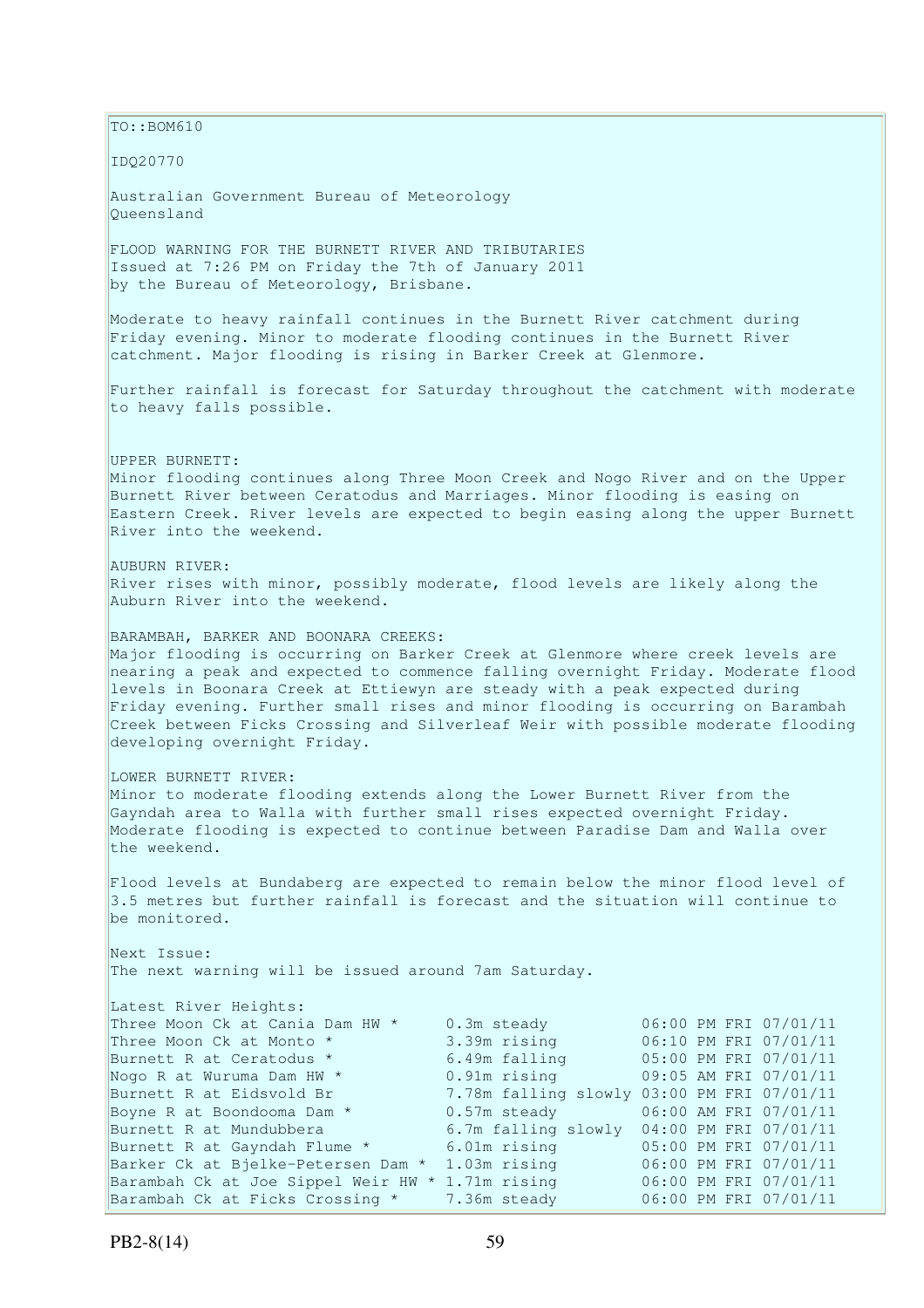| Barambah Ck at Stonelands *                                                                                                    | 7.07m falling | 02:50 PM FRI 07/01/11 |
|--------------------------------------------------------------------------------------------------------------------------------|---------------|-----------------------|
| Burnett R at Mt Lawless *                                                                                                      | 5.15m steady  | 05:34 PM FRI 07/01/11 |
| Burnett R at Walla TM *                                                                                                        | 8.88m steady  | 05:34 PM FRI 07/01/11 |
| $\star$ from automatic station                                                                                                 |               |                       |
| Warnings and River Height Bulletins are available at<br>http://www.bom.gov.au/gld/flood/. Flood Warnings are also available on |               |                       |
| telephone 1300 659 219 at a low call cost of 27.5 cents, more from mobile,                                                     |               |                       |
| public and satellite phones.                                                                                                   |               |                       |
|                                                                                                                                |               |                       |

TO::BOM610

IDQ20770

Australian Government Bureau of Meteorology Queensland

FLOOD WARNING FOR THE BURNETT RIVER AND TRIBUTARIES Issued at 12:51 AM on Saturday the 8th of January 2011 by the Bureau of Meteorology, Brisbane.

Moderate to heavy rainfall continues in the Burnett River catchment during Friday evening. Minor to moderate flooding continues in the Burnett River catchment. Major flooding is rising in Barker Creek at Glenmore and in Barambah Creek at Litzows.

Further rainfall is forecast for Saturday throughout the catchment with moderate to heavy falls possible.

UPPER BURNETT: Minor flooding continues along Three Moon Creek and Nogo River and on the Upper Burnett River between Ceratodus and Marriages. Minor flooding is easing on Eastern Creek. River levels are expected to begin easing along the upper Burnett River into the weekend.

AUBURN RIVER: River rises with minor, possibly moderate, flood levels are likely along the Auburn River into the weekend.

BARAMBAH, BARKER AND BOONARA CREEKS: Moderate to major flooding is occurring along Barker Creek between Embrey's Bridge and Glenmore with further rises possible as rainfall continues. Major flooding is being recorded in Barambah Creek at Litzows with further rises possible during Saturday morning. Minor to moderate flood levels downstream between Joe Sippel Weir and Silverleaf Weir are expected to continue rising during the early hours of Saturday morning. Moderate flood levels in Boonara Creek at Ettiewyn are currently easing.

LOWER BURNETT RIVER:

Minor to moderate flooding extends along the Lower Burnett River from the Gayndah area to Walla with further small rises expected overnight Friday. Moderate flooding is expected to continue between Paradise Dam and Walla over the weekend.

Flood levels at Bundaberg are expected to remain below the minor flood level of 3.5 metres but further rainfall is forecast and the situation will continue to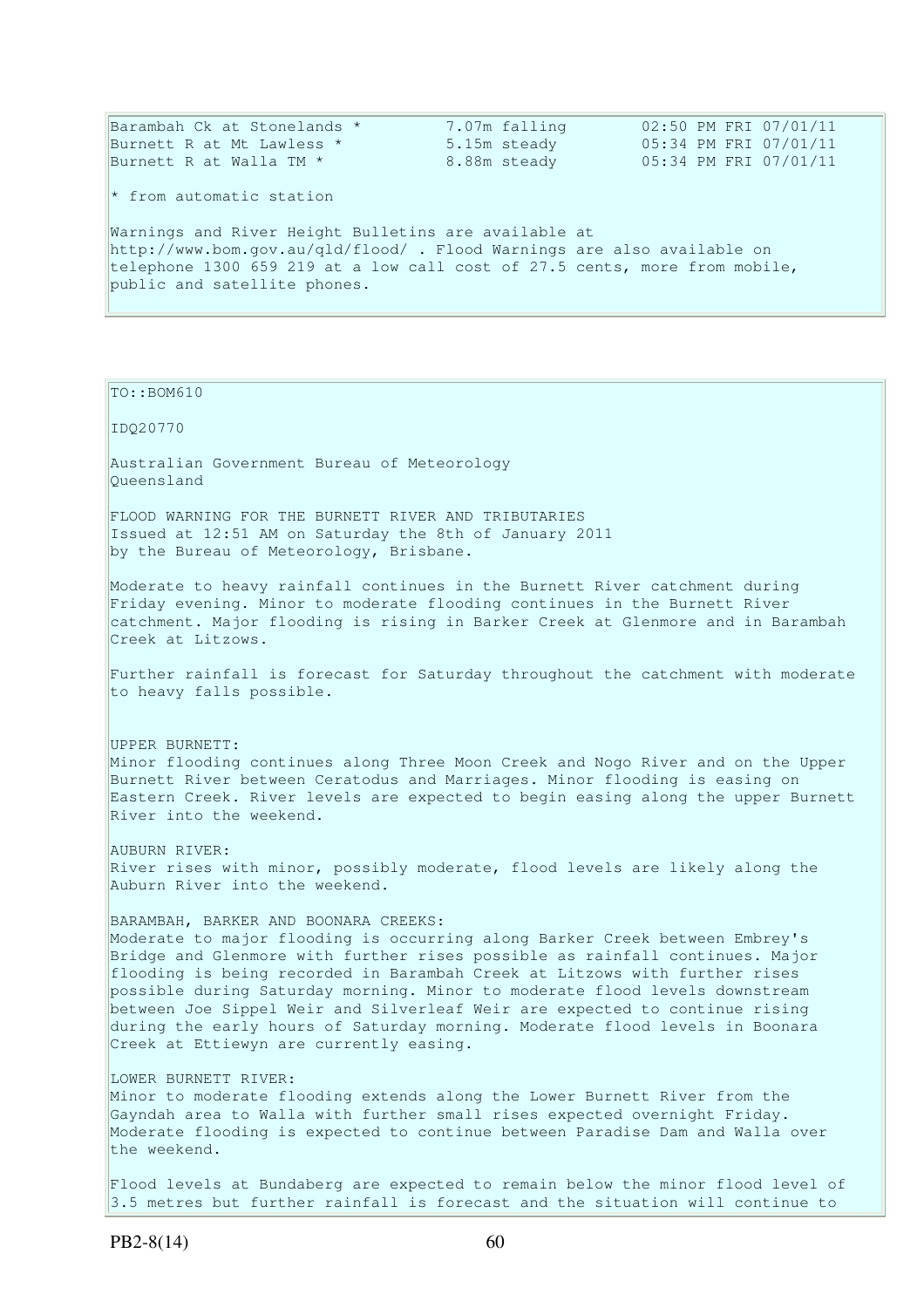```
be monitored. 
Next Issue: 
The next warning will be issued around 7am Saturday. 
Latest River Heights:
Three Moon Ck at Cania Dam HW * 0.32m rising 08:55 PM FRI 07/01/11<br>Three Moon Ck at Monto * 3.52m rising 11:50 PM FRI 07/01/11
Three Moon Ck at Cania Dam Inv = 0.52m rising = 0.53 PM FRI 07/01/11<br>
Three Moon Ck at Monto * 3.52m rising = 11:50 PM FRI 07/01/11<br>
Nogo R at Wuruma Dam HW * 0.91m rising = 09:05 AM FRI 07/01/11<br>
Burnett R at Eidsvold Br 
Burnett R at Ceratodus * 6.56m rising 11:00 PM FRI 07/01/11
Nogo R at Wuruma Dam HW * 0.91m rising 09:05 AM FRI 07/01/11 
Burnett R at Eidsvold Br 7.65m falling slowly 09:00 PM FRI 07/01/11 
Boyne R at Boondooma Dam * 0.66m steady 09:10 PM FRI 07/01/11
Burnett R at Mundubbera 6.7m falling slowly 04:00 PM FRI 07/01/11 
Burnett R at Gayndah Flume * 6.14m rising 11:40 PM FRI 07/01/11
Barker Ck at Bjelke-Petersen Dam * 1.35m steady 09:20 PM FRI 07/01/11 
Barambah Ck at Joe Sippel Weir HW * 2.53m rising 09:30 PM FRI 07/01/11 
Barambah Ck at Ficks Crossing * 8.03m rising 09:35 PM FRI 07/01/11 
Barambah Ck at Stonelands * 7.9m rising 11:55 PM FRI 07/01/11
Burnett R at Mt Lawless * 5.27m rising 11:14 PM FRI 07/01/11
Burnett R at Walla TM * 8.94m rising 11:00 PM FRI 07/01/11
* from automatic station 
Warnings and River Height Bulletins are available at 
http://www.bom.gov.au/qld/flood/ . Flood Warnings are also available on 
telephone 1300 659 219 at a low call cost of 27.5 cents, more from mobile, 
public and satellite phones.
```

| TO: <b>BOM610</b>                                                                                                                                                                                                                                                                  |
|------------------------------------------------------------------------------------------------------------------------------------------------------------------------------------------------------------------------------------------------------------------------------------|
| ID020770                                                                                                                                                                                                                                                                           |
| Australian Government Bureau of Meteorology<br>Oueensland                                                                                                                                                                                                                          |
| FLOOD WARNING FOR THE BURNETT RIVER AND TRIBUTARIES<br>Issued at 7:27 AM on Saturday the 8th of January 2011<br>by the Bureau of Meteorology, Brisbane.                                                                                                                            |
| Record major flood levels are occurring along Barambah Creek with a peak<br>expected this morning. Minor to moderate flooding continues in the Burnett River<br>catchment.                                                                                                         |
| Further rainfall is forecast for Saturday throughout the catchment with moderate<br>to heavy falls possible.                                                                                                                                                                       |
| UPPER BURNETT:<br>Minor flooding continues along Three Moon Creek and Nogo River with continued<br>rises today. Moderate flood levels along the Upper Burnett River at Ceratodus<br>will continue rising although major flood levels are not expected without<br>further rainfall. |
| AUBURN RIVER:<br>River rises with minor, possibly moderate, flood levels are likely along the<br>Auburn River this weekend.                                                                                                                                                        |
| BOYNE RIVER                                                                                                                                                                                                                                                                        |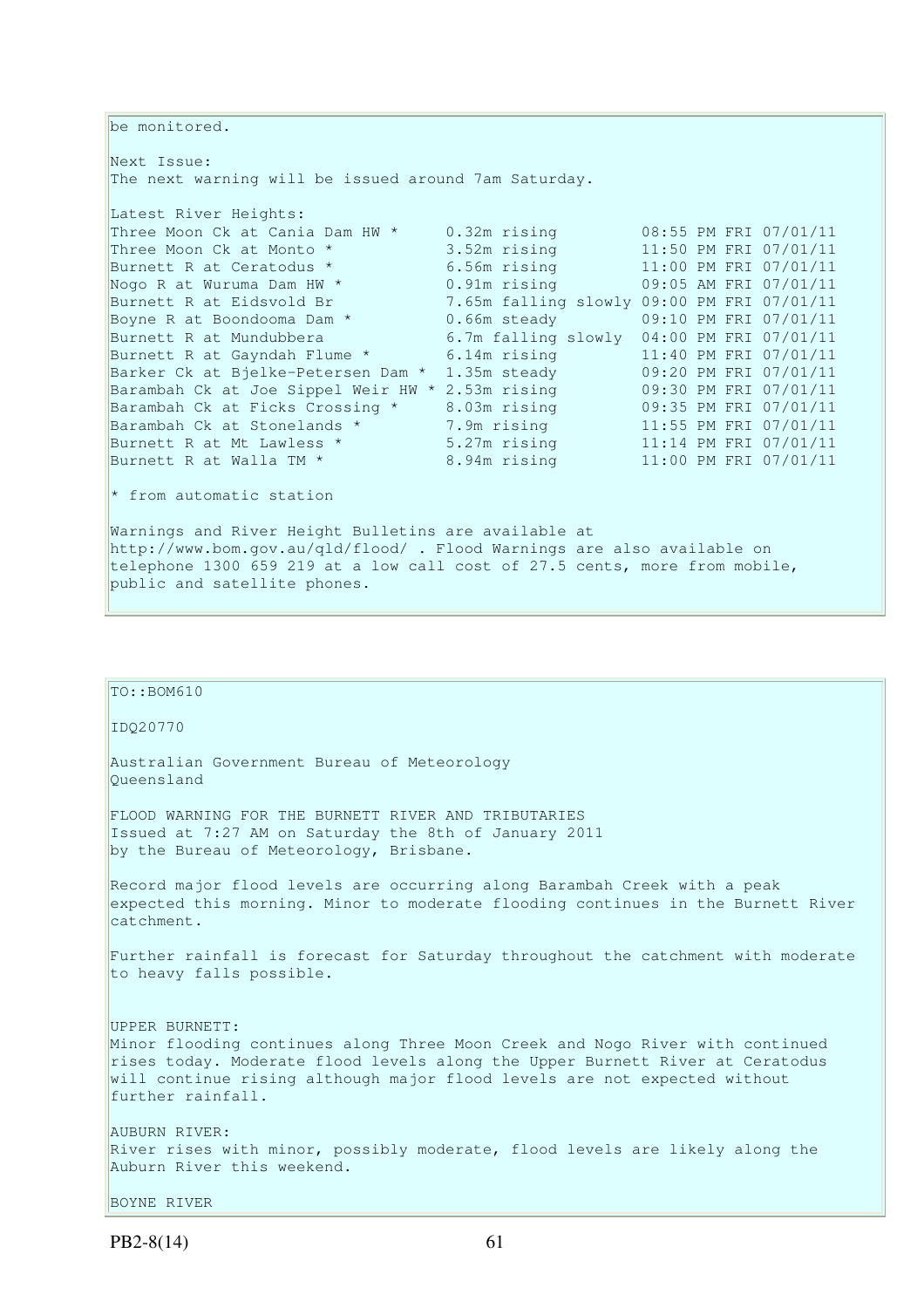Renewed rises will occur this weekend along the Stuart and Boyne Rivers. Major flood levals are foreacst for Proston today with moderate flood levels at Carters later today. A return to major flood levels of around 7 metres is expected at Cooranga this weekend with major flood levels at Derra. BARAMBAH, BARKER AND BOONARA CREEKS: Moderate to major flooding is occurring along Barker Creek between Embrey's Bridge and Glenmore with major flood levels along Barambah Creek at Litzows. Record major flood levels at Ficks Crossing are estimated to peak this morning around 11 metres. Higher levels are possible. Major flood levels are expected later today at Stonelands of at least 12 metres. Moderate flood levels in Boonara Creek at Ettiewyn are continuing with further rises possible to major flood levels of 9 metres. At least minor flood levels of 7 metres are expected at Brian Pastures overnight Saturday. LOWER BURNETT RIVER: Minor flooding extends along the Lower Burnett River from the Mundubbera to Gayndah and will continue through Saturday. Moderate flooding is expected between Mt Lawless and Walla over the weekend with a peak at walla of at least 9.5 metres. Flood levels at Bundaberg are expected to remain below the minor flood level of 3.5 metres. Next Issue: The next warning will be issued around 1pm Saturday. Latest River Heights: Three Moon Ck at Cania Dam HW \* 0.34m steady 03:30 AM SAT 08/01/11<br>Three Moon Ck at Monto \* 3.79m falling 05:45 AM SAT 08/01/11 Three Moon Ck at Monto \* 3.79m falling<br>Burnett R at Ceratodus \* 6.79m rising Burnett R at Ceratodus \* 6.79m rising 04:00 AM SAT 08/01/11 Nogo R at Wuruma Dam HW \* 0.91m rising 09:05 AM FRI 07/01/11 Nogo R at Wuruma Dam HW \*  $\begin{array}{cc} 0.91m & r \sin g & 09:05 & \text{AM FRI} & 07/01/11 \\ \text{Burnett R at Eidsvold Br} & 7.65m falling slowly 09:00 PM FRI 07/01/11 \\ \text{Boyne R at Boondooma Dam *} & 0.66m steady & 09:10 PM FRI 07/01/11 \end{array}$ Boyne R at Boondooma Dam \*  $0.66$ m steady  $0.9:10$  PM FRI 07/01/11 Burnett R at Mundubbera 6.7m falling slowly 04:00 PM FRI 07/01/11 Burnett R at Gayndah Flume \* 6.16m steady 05:00 AM SAT 08/01/11 Barambah Ck at Ficks Crossing \* 9.91m rising 06:00 AM SAT 08/01/11 Barambah Ck at Stonelands \* 8.31m rising 02:55 AM SAT 08/01/11 Burnett R at Mt Lawless \* 5.47m rising 05:00 AM SAT 08/01/11 Burnett R at Walla TM \* 9.04m rising 05:00 AM SAT 08/01/11 \*automatic station Warnings and River Height Bulletins are available at http://www.bom.gov.au/qld/flood/ . Flood Warnings are also available on telephone 1300 659 219 at a low call cost of 27.5 cents, more from mobile, public and satellite phones.

```
TO::BOM610
```
IDQ20770

Australian Government Bureau of Meteorology Queensland

FLOOD WARNING FOR THE BURNETT RIVER AND TRIBUTARIES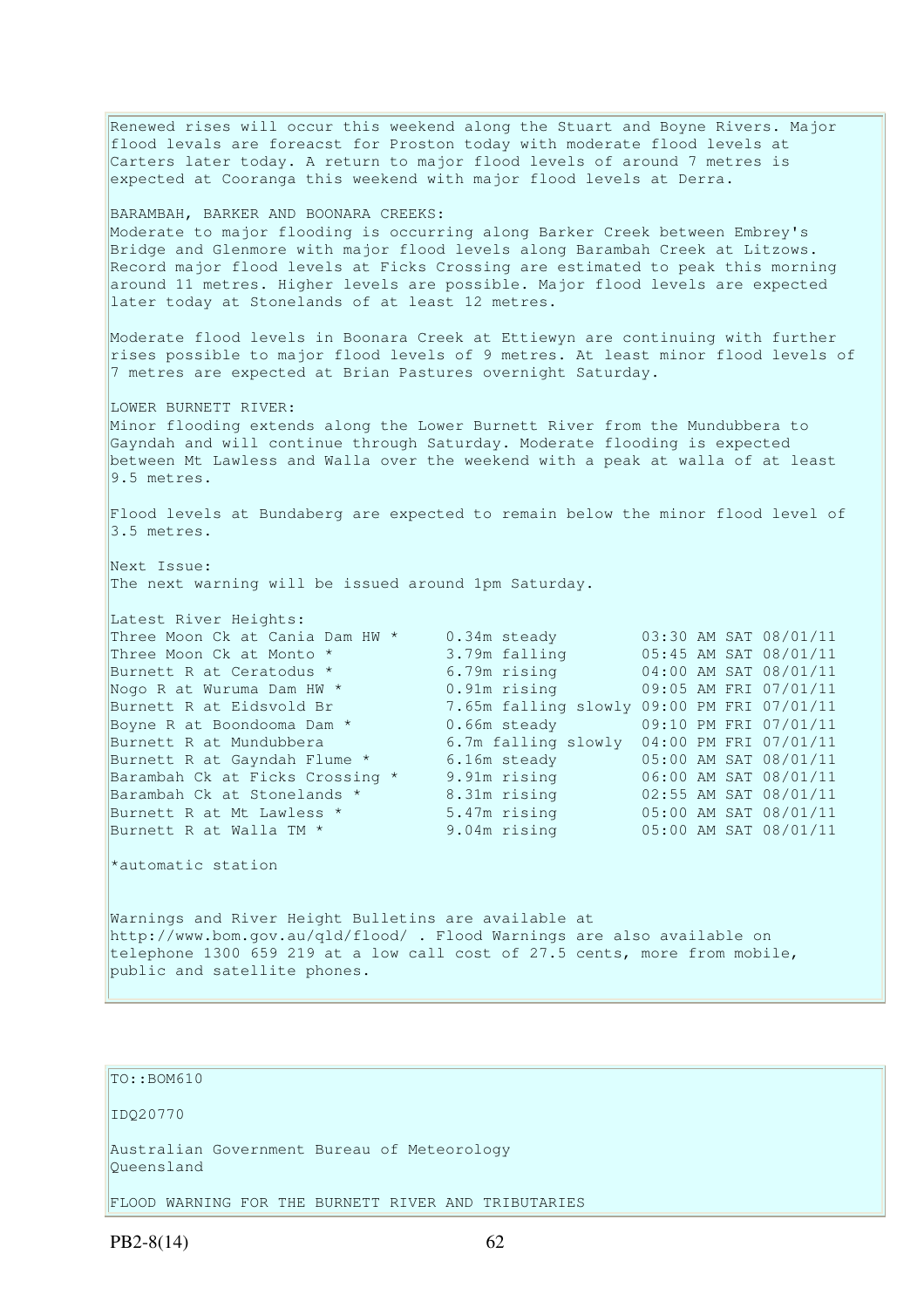Issued at 12:43 PM on Saturday the 8th of January 2011 by the Bureau of Meteorology, Brisbane. Record major flood levels are occurring along Barambah Creek. Very fast rises are associated with this flood. Minor to moderate flooding continues in the Burnett River catchment. Further rainfall is forecast for Saturday in the catchment. UPPER BURNETT: Minor flooding continues along Three Moon Creek and Nogo River with continued rises today. Moderate flood levels along the Upper Burnett River at Ceratodus will continue rising although major flood levels are not expected without further rainfall. AUBURN RIVER: River rises with minor, possibly moderate, flood levels are likely along the Auburn River this weekend. Minor flooding is occurring along Cadarga Creek at Brovinia with further rises to 6 metres likely today. BOYNE RIVER Renewed rises will occur this weekend along the Stuart and Boyne Rivers. Major flood levals are foreacst for Proston today with minor flood levels at Carters later today. A return to major flood levels of around 7 metres is expected at Cooranga this weekend with major flood levels at Derra. BARAMBAH, BARKER AND BOONARA CREEKS: Moderate to major flooding is occurring along Barker Creek between Embrey's Bridge and Glenmore with major flood levels along Barambah Creek at Litzows. Record major flood levels at Ficks Crossing peaked this morning at 11.1 metres. Major flood levels are expected later today at Stonelands of over 12 metres. Extremely fast rises are associated with this flood along Barambah Creek. Moderate flood levels in Boonara Creek at Ettiewyn are continuing with further rises possible to major flood levels of 9 metres. Moderate flood levels of 8 metres are forecast at Brian Pastures overnight Saturday, with rises above 8 metres possible. LOWER BURNETT RIVER: Minor flooding extends along the Lower Burnett River from Mundubbera to Gayndah and will continue through Saturday. Moderate flooding is expected between Mt Lawless and Walla over the weekend with a peak at walla of at least 10.5 metres early next week. Flood levels at Bundaberg are expected to remain below the minor flood level of 3.5 metres. Next Issue: The next warning will be issued around 7pm Saturday. Latest River Heights: Three Moon Ck at Cania Dam HW \* 0.34m steady 06:00 AM SAT 08/01/11<br>Three Moon Ck at Monto \* 3.49m falling 11:30 AM SAT 08/01/11 Three Moon Ck at Monto  $*$  3.49m falling 11:30 AM SAT 08/01/11 Burnett R at Ceratodus \* 6.97m falling 12:00 PM SAT 08/01/11 Burnett R at Eidsvold Br 7.57m falling slowly 09:00 AM SAT 08/01/11 Boyne R at Boondooma Dam \* 1.03m rising 06:20 AM SAT 08/01/11 Burnett R at Mundubbera 6.8m rising slowly 09:00 AM SAT 08/01/11 Burnett R at Gayndah Flume \* 6.07m falling 11:00 AM SAT 08/01/11 Barker Ck at Bjelke-Petersen Dam \* 1.6m rising 08:50 AM SAT 08/01/11 Barambah Ck at Joe Sippel Weir HW \* 3.1m falling 06:40 AM SAT 08/01/11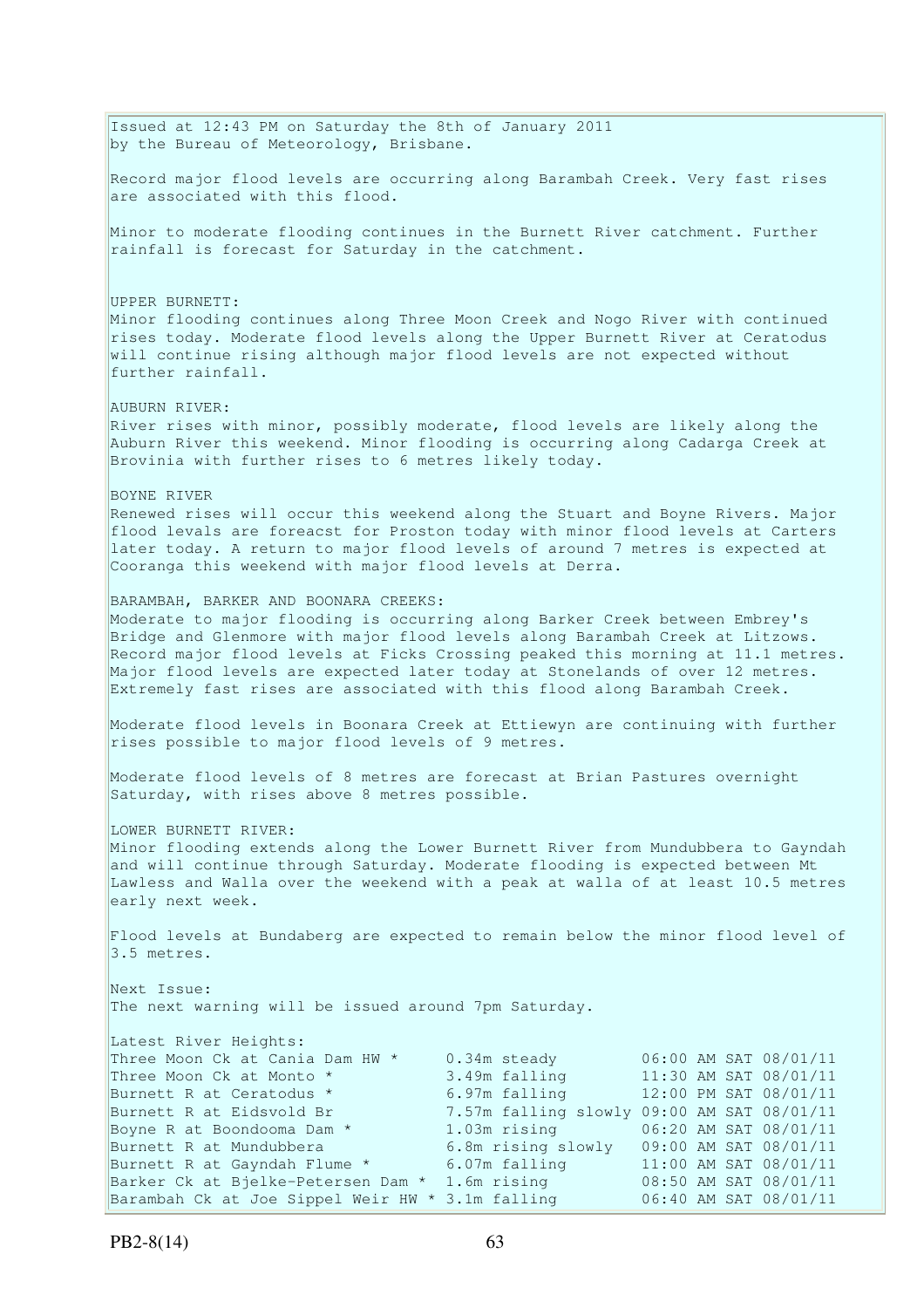| Burnett R at Walla TM *<br>*automatic station                                                                                                                                                                                                 | 9.14m rising | 11:00 AM SAT 08/01/11 |
|-----------------------------------------------------------------------------------------------------------------------------------------------------------------------------------------------------------------------------------------------|--------------|-----------------------|
| Warnings and River Height Bulletins are available at<br>http://www.bom.gov.au/gld/flood/ . Flood Warnings are also available on<br>telephone 1300 659 219 at a low call cost of 27.5 cents, more from mobile,<br>public and satellite phones. |              |                       |

IDQ20770 Australian Government Bureau of Meteorology Queensland FLOOD WARNING FOR THE BURNETT RIVER AND TRIBUTARIES Issued at 6:54 PM on Saturday the 8th of January 2011 by the Bureau of Meteorology, Brisbane. Record major flood levels are occurring along Barambah Creek. Very fast rises continue to be associated with this flood. Further rainfall is forecast overnight Saturday and during Sunday. Minor to moderate flooding continues in the remainder of the Burnett River catchment, with river levels at Bundaberg expected to remain below minor. UPPER BURNETT CATCHMENT: Stream rises continue across the upper Burnett catchment, with minor flooding occurring in Three Moon Creek and along the Nogo River to Wuruma Dam. Moderate flooding is easing in the Burnett River at Ceratodus with minor flooding also easing downstream at Eidsvold. AUBURN RIVER: River rises with minor, possibly moderate, flood levels are likely along the Auburn River this weekend. Minor flooding continues in Cadarga Creek at Brovinia. STUART AND BOYNE RIVERS: Moderate flooding has peaked in the Stuart River at Proston. River levels continue to rise along the Boyne River with minor flooding expected at Carters during this evening. Minor to moderate flooding continues to rise downstream between Dunollie and Derra, where levels are expected to exceed the major overnight and during the weekend. BARAMBAH, BARKER AND BOONARA CREEKS: Moderate to major flooding continues along Barker, Barambah and Boonara Creeks. Moderate flooding continues in Barambah Creek at Ficks Crossing and at Silverleaf Weir. However moderate flooding is rising at Stonelands with record major flood levels in excess of 12 metres expected overnight.

Major flooding is easing in Boonara Creek at Ettiewyn, following a peak of 10.34

TO::BOM610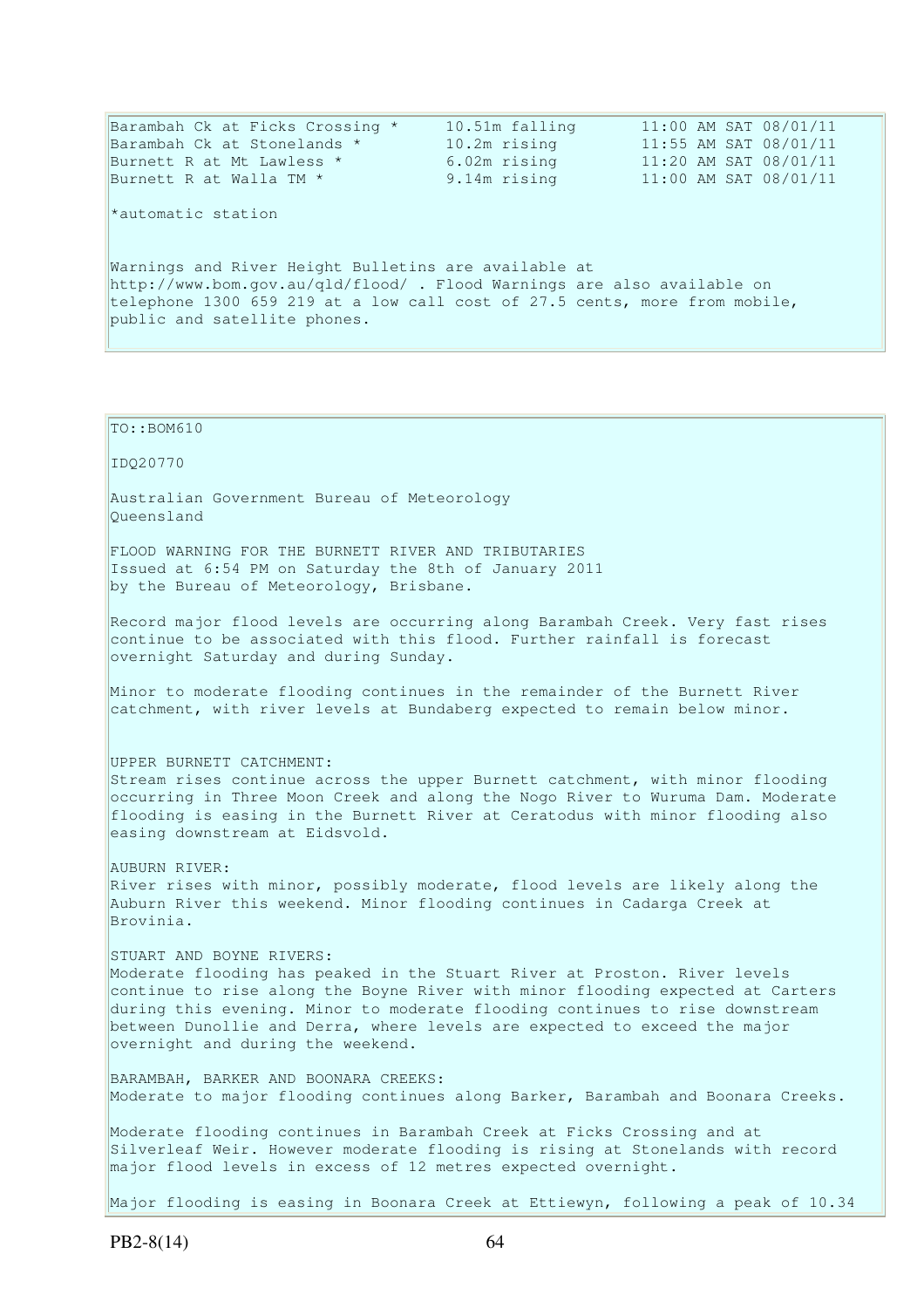metres recorded at midday Saturday. Moderate flooding is expected during this evening at Brian Pastures in Barambah Creek, with rises up to 9 metres possible. At 5pm Saturday the creek level was 7.9 metres and rising with minor flooding. LOWER BURNETT RIVER: Slow river rises and minor flooding extends along the lower Burnett River from Mundubbera to Gayndah, with minor flood levels to continue through the weekend. Moderate flooding extends between Mt Lawless and Walla, with moderate flood levels to similarly continue over the weekend. Flood levels at Bundaberg are expected to remain below the minor flood level of 3.5 metres. Weather Forecast: Rain areas and local thunder with some moderate to heavy falls in the southeast. Next Issue: The next warning will be issued at about 8am Sunday. Latest River Heights: Three Moon Ck at Cania Dam HW \* 0.32m steady 06:00 PM SAT 08/01/11<br>Three Moon Ck at Monto \* 3.88m steady 06:10 PM SAT 08/01/11<br>Burnett R at Ceratodus \* 6.66m falling 05:00 PM SAT 08/01/11 Three Moon Ck at Monto \* 3.88m steady 06:10 PM SAT 08/01/11 Burnett R at Ceratodus \* 6.66m falling 05:00 PM SAT 08/01/11 Burnett R at Eidsvold Br 7.6m steady 03:00 PM SAT 08/01/11<br>Burnett R at Mundubbera 7.1m rising 03:00 PM SAT 08/01/11 Burnett R at Mundubbera 7.1m rising 03:00 PM SAT 08/01/11 Burnett R at Gayndah Flume \* 6.21m rising 05:30 PM SAT 08/01/11 Barker Ck at Bjelke-Petersen Dam \* 1.59m steady 06:00 PM SAT 08/01/11 Barambah Ck at Joe Sippel Weir HW \* 2.81m steady 06:00 PM SAT 08/01/11 Barambah Ck at Ficks Crossing \* 10.02m steady 06:00 PM SAT 08/01/11 Barambah Ck at Stonelands \* 11.25m rising 05:50 PM SAT 08/01/11 Burnett R at Mt Lawless \* 6.47m rising 05:20 PM SAT 08/01/11 Burnett R at Walla TM \* 9.48m rising 05:30 PM SAT 08/01/11 Burnett R at Bundaberg NA \* denotes automatic station. Warnings and River Height Bulletins are available at http://www.bom.gov.au/qld/flood/ . Flood Warnings are also available on telephone 1300 659 219 at a low call cost of 27.5 cents, more from mobile, public and satellite phones.

TO::BOM610 IDQ20770 Australian Government Bureau of Meteorology Queensland FLOOD WARNING FOR THE BURNETT RIVER AND TRIBUTARIES Issued at 8:44 AM on Sunday the 9th of January 2011 by the Bureau of Meteorology, Brisbane.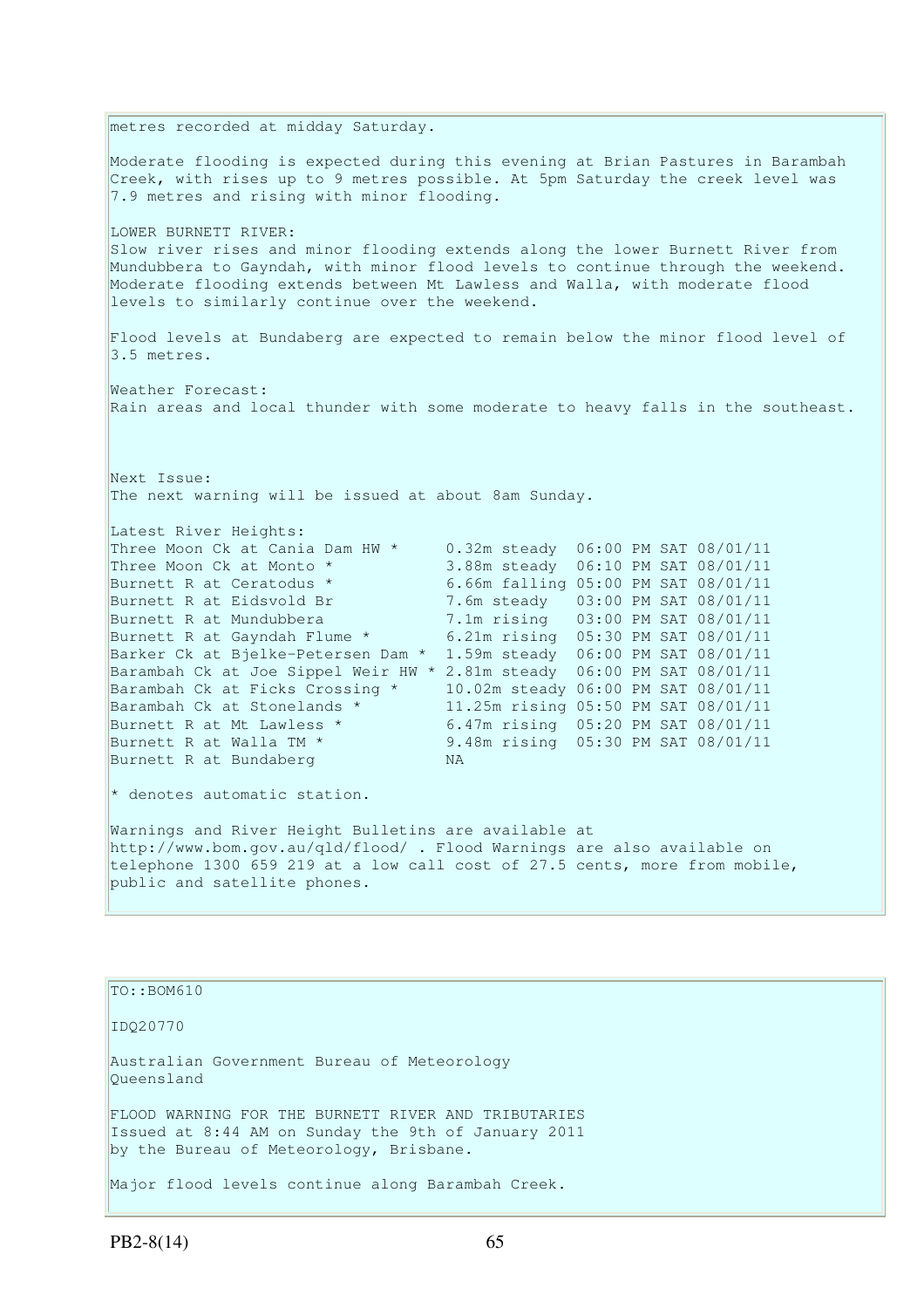Major flooding is forecast along the lower Burnett between Mt Lawless and Walla during the next 24 hours. Minor flooding around 4 metres is possible at Bundaberg coinciding with the noon high tide on Monday. Further rainfall is forecast for today. UPPER BURNETT CATCHMENT: Minor flooding is continuing in the Upper Burnett with river levels expected to fall slowly during Sunday. STUART AND BOYNE RIVERS: Moderate flooding continues to ease in the Stuart River at Proston. Major flooding continues to rise between Cooranga and Derra, with peaks expected during this afternoon and evening. BARAMBAH, BARKER AND BOONARA CREEKS: Moderate to major flooding continues along Barker, Barambah and Boonara Creeks. Flood levels in Barambah Creek are easing but further heavy rainfall is expected during today. Moderate to major flooding is easing in Boonara Creek. Further heavy rainfall is forecast for today leading to possible further rises. Major flooding will continue through Sunday at Brian Pastures in Barambah Creek. At 10pm Saturday the creek was at 9.2 metres and rising slowly. LOWER BURNETT RIVER: Minor flooding is continuing along the lower Burnett River from Mundubbera to Gayndah during today. Major flooding is peaking at Mt Lawless around current levels. Major flooding will occur between Mt Lawless and Walla during tonight and into Monday. Walla is expected to peak at around 12.5 metres overnight. Flood levels at Bundaberg could peak around 4 metres with the noon high tide on Monday. Predicted River Heights/Flows: Walla: Peak around 12.5 metres overnight. Bundaberg: Possibly peak around 4 metres with high tide on Monday. Weather Forecast: Rain areas and local thunder with some moderate to heavy falls in the southeast. Next Issue: The next warning will be issued at about 6pm Sunday. Latest River Heights: Three Moon Ck at Cania Dam HW \* 0.29m steady 06:00 AM SUN 09/01/11 Three Moon Ck at Monto \* 3.86m falling 07:10 AM SUN 09/01/11<br>Burnett R at Ceratodus \* 6.17m falling 06:00 AM SUN 09/01/11 Burnett R at Ceratodus  $*$  6.17m falling Burnett R at Eidsvold Br 6.95m falling slowly 09:00 AM SUN 09/01/11 Auburn R at Glenwood \* 2.82m falling 06:00 AM SUN 09/01/11 Boyne R at Boondooma Dam \* 1.5m steady 06:00 AM SUN 09/01/11 Burnett R at Mundubbera 7.55m rising 06:00 AM SUN 09/01/11 Burnett R at Gayndah Flume  $*$  6.6m rising  $6.6$  06:10 AM SUN 09/01/11 Barker Ck at Bjelke-Petersen Dam \* 1.53m falling 06:40 AM SUN 09/01/11 Barambah Ck at Joe Sippel Weir HW \* 2.46m steady 06:00 AM SUN 09/01/11 Barambah Ck at Ficks Crossing \* 8.98m falling 06:15 AM SUN 09/01/11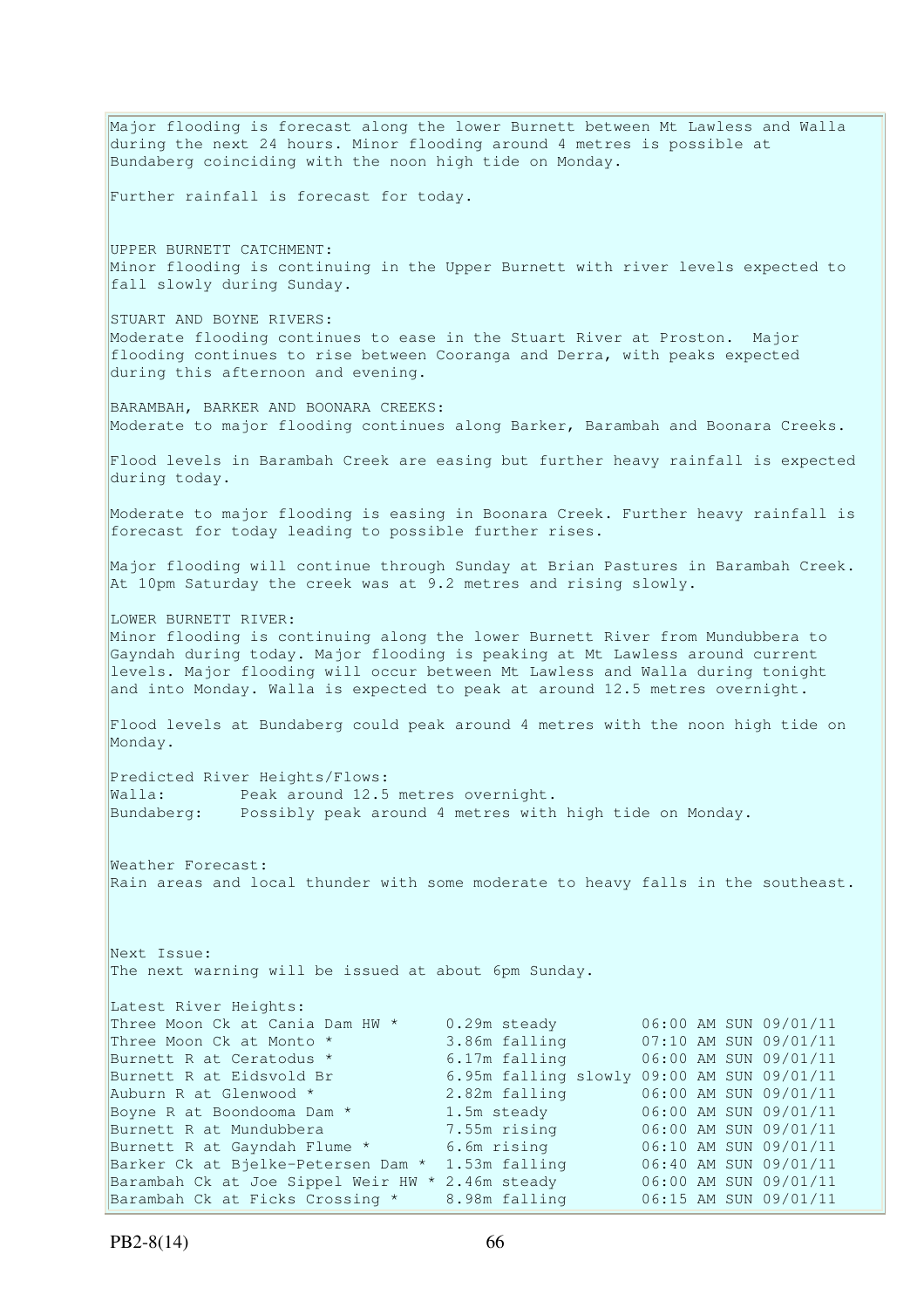| Barambah Ck at Stonelands *                                                | 12.04m steady | 06:00 AM SUN 09/01/11 |
|----------------------------------------------------------------------------|---------------|-----------------------|
| Burnett R at Mt Lawless *                                                  | 8.12m steady  | 06:22 AM SUN 09/01/11 |
| Burnett R at Walla TM $*$                                                  | 10.78m rising | 06:00 AM SUN 09/01/11 |
|                                                                            |               |                       |
| *automatic station                                                         |               |                       |
|                                                                            |               |                       |
|                                                                            |               |                       |
| Warnings and River Height Bulletins are available at                       |               |                       |
| http://www.bom.gov.au/qld/flood/ . Flood Warnings are also available on    |               |                       |
| telephone 1300 659 219 at a low call cost of 27.5 cents, more from mobile, |               |                       |
| public and satellite phones.                                               |               |                       |
|                                                                            |               |                       |
|                                                                            |               |                       |
|                                                                            |               |                       |

TO::BOM610 IDQ20770 Australian Government Bureau of Meteorology Queensland FLOOD WARNING FOR THE BURNETT RIVER AND TRIBUTARIES Issued at 6:12 PM on Sunday the 9th of January 2011 by the Bureau of Meteorology, Brisbane. Moderate to major flooding continues along Barker and Barambah Creeks. A major flood peak is forecast for the lower Burnett River at Walla overnight Sunday. Minor flooding around 4 metres is possible at Bundaberg coinciding with the noon high tide on Monday. Further rainfall is forecast for in the southern reaches of the Burnett River catchment. UPPER BURNETT CATCHMENT: Minor flooding is continuing in the Upper Burnett with river levels expected to fall slowly overnight Sunday. STUART AND BOYNE RIVERS: River level rises are being recorded in the upper Stuart River at Weens Bridge with minor flooding easing downstream at Proston. Major flooding continues to rise between Cooranga and Derra, with peaks expected overnight Sunday. BARAMBAH, BARKER AND BOONARA CREEKS: Moderate to major flooding continues in Barker Creek between Embrey's Bridge and Glenmore. Moderate to major flood levels in Barambah Creek are easing with small renewed rises causing minor flooding are being recorded at Litzows. Major flooding is easing in Boonara Creek. Major flood levels have peaked during Sunday at Brian Pastures in Barambah Creek. At 3pm Sunday the creek was at 8.35 metres and easing. LOWER BURNETT RIVER: Minor flooding is continuing along the lower Burnett River from Mundubbera to Gayndah during today. River levels at Mt Lawless recorded a major flood peak during Sunday with moderate flood levels currently easing. Major flooding at Walla will peak overnight tonight at around 12.5 metres.

A minor flood peak is expected at Bundaberg with the noon high tide on Monday.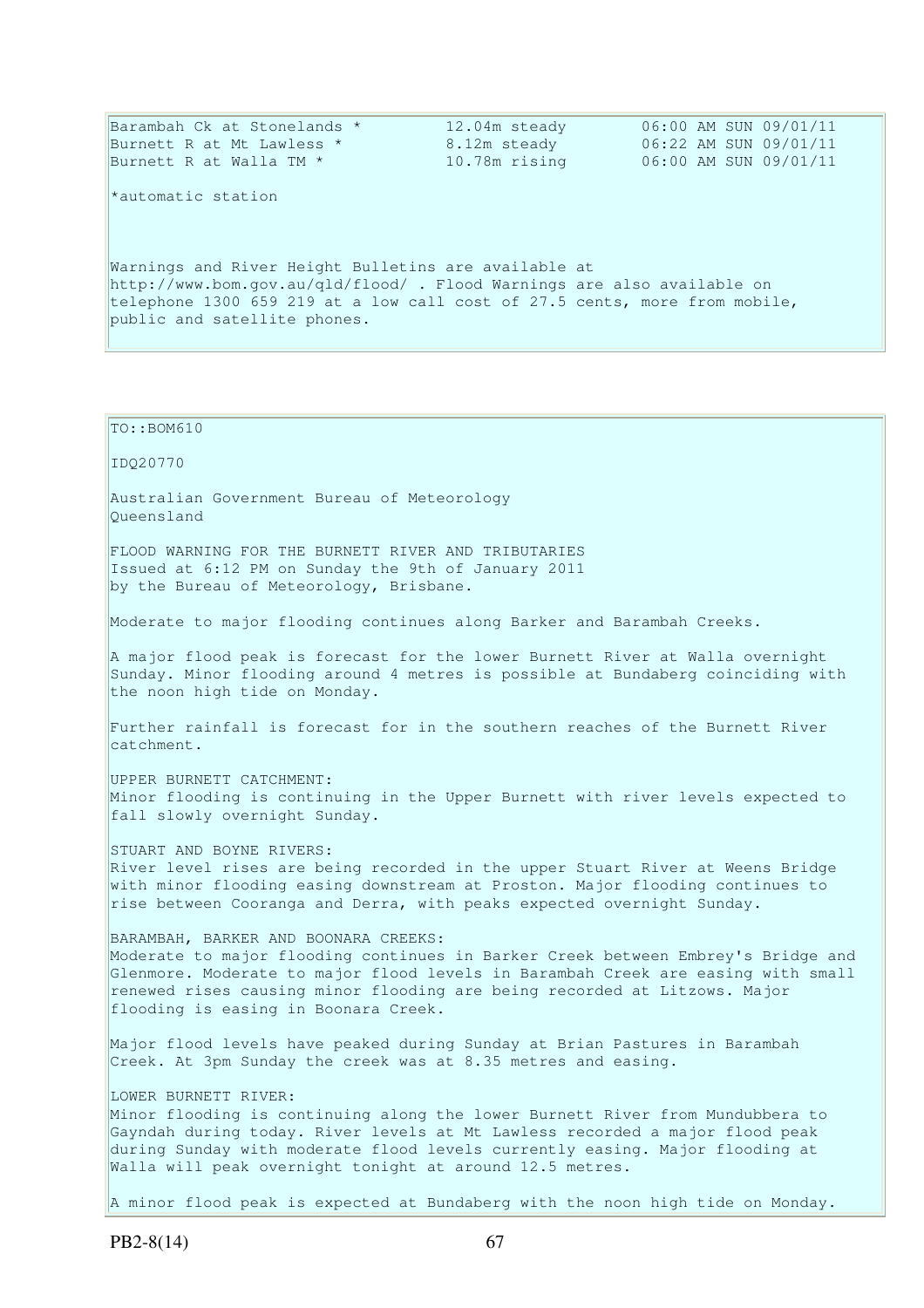Predicted River Heights/Flows: BURNETT RIVER at: Walla: Peak around 12.5 metres overnight. Bundaberg: Peak around 4 metres with noon high tide on Monday. Weather Forecast: Rain areas and local thunder, mostly in southern parts, with some moderate to heavy falls. Next Issue: The next warning will be issued at about 7am Monday. Latest River Heights: Three Moon Ck at Cania Dam HW  $*$  0.27m steady 03:40 PM SUN 09/01/11 Three Moon Ck at Monto \* 3.08m falling 04:05 PM SUN 09/01/11 Burnett R at Ceratodus \* 6.45m rising 04:00 PM SUN 09/01/11 Burnett R at Eidsvold Br 6.65m falling slowly 03:00 PM SUN 09/01/11 Auburn R at Glenwood  $*$  2.84m rising  $0.4:00$  PM SUN 09/01/11 Boyne R at Boondooma Dam  $*$  1.5m steady 06:00 AM SUN 09/01/11 Burnett R at Mundubbera 7.38m falling slowly 03:00 PM SUN 09/01/11 Burnett R at Gayndah Flume \* 6.59m falling 04:20 PM SUN 09/01/11 Burnett R at Mundubbera<br>Burnett R at Gayndah Flume \* 6.59m falling 04:20 PM SUN 09/01/11<br>Barker Ck at Bjelke-Petersen Dam \* 1.59m rising 02:30 PM SUN 09/01/11 Barambah Ck at Joe Sippel Weir HW \* 2.55m rising 02:40 PM SUN 09/01/11 Barambah Ck at Ficks Crossing \* 8.78m rising 02:50 PM SUN 09/01/11 Barambah Ck at Stonelands \* 11.74m falling 08:40 AM SUN 09/01/11 Burnett R at Mt Lawless \* 7.79m falling 04:20 PM SUN 09/01/11 Burnett R at Walla TM \* 12.12m falling 04:20 PM SUN 09/01/11 Burnett R at Bundaberg 2.8m rising 12:45 PM SUN 09/01/11  $*$  from automatic station Warnings and River Height Bulletins are available at http://www.bom.gov.au/qld/flood/ . Flood Warnings are also available on telephone 1300 659 219 at a low call cost of 27.5 cents, more from mobile, public and satellite phones.

| $TO: BOM610$                                                                                                                                           |
|--------------------------------------------------------------------------------------------------------------------------------------------------------|
| ID020770                                                                                                                                               |
| Australian Government Bureau of Meteorology<br>Oueensland                                                                                              |
| FLOOD WARNING FOR THE BURNETT RIVER AND TRIBUTARIES<br>Issued at 7:22 AM on Monday the 10th of January 2011<br>by the Bureau of Meteorology, Brisbane. |
| Moderate to major flooding continues along Barker and Barambah Creeks and in the<br>boyne catchment.                                                   |
| A major flood peak is forecast for the lower Burnett River at Walla overnight                                                                          |

flood peak is forecast for the lower Burnett River at Walla overnight Sunday. Minor flooding around 4 metres is possible at Bundaberg coinciding with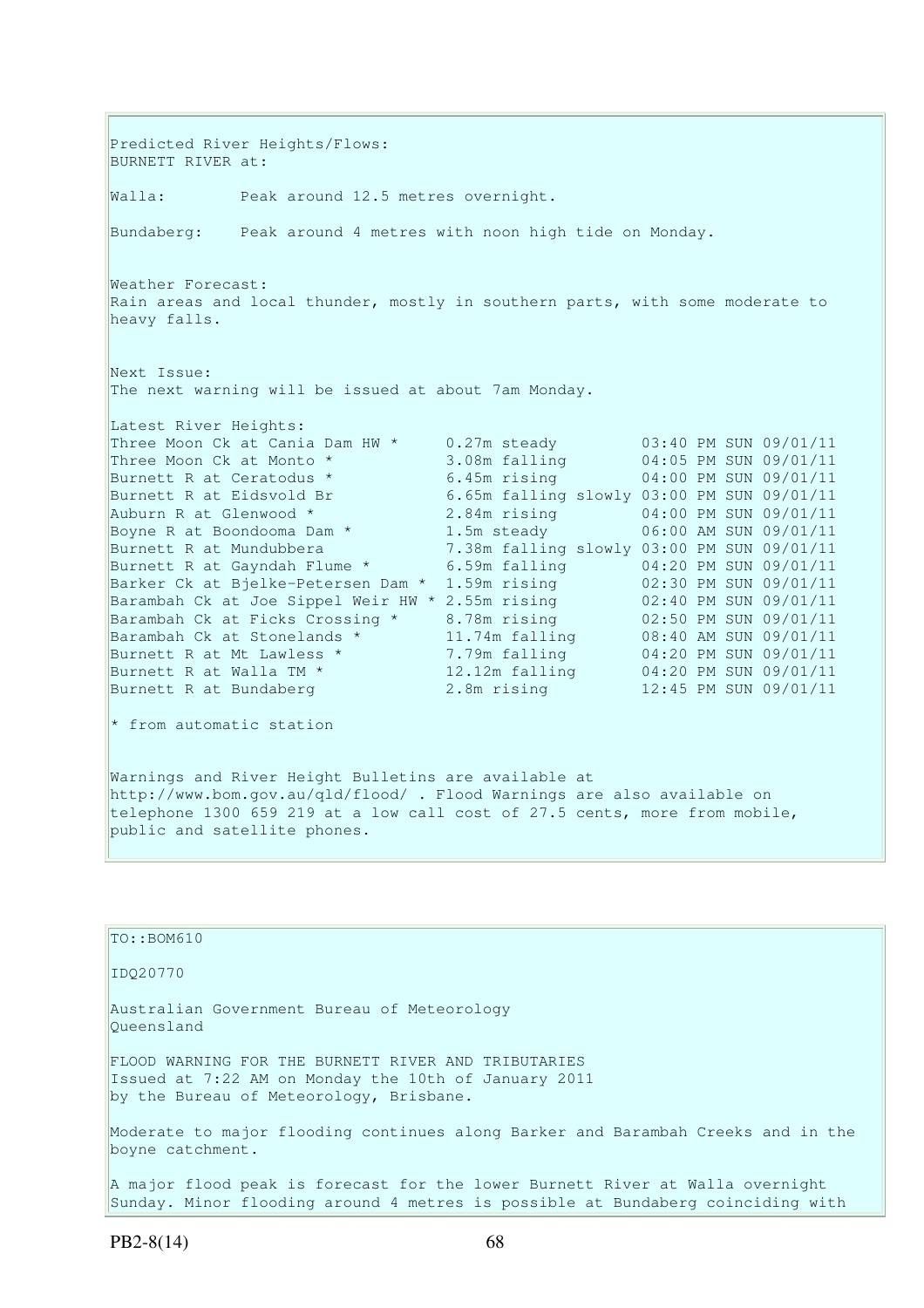the noon high tide on Monday. Further rainfall is forecast for in the southern areas of the Burnett River catchment. UPPER BURNETT CATCHMENT: Minor flooding is continuing in the Upper Burnett with river levels expected to fall slowly during Monday. STUART AND BOYNE RIVERS: River level rises are being recorded in the upper Stuart River at Weens Bridge. a return to major flood levels is expected at Carters today and is possible at Proston where moderate flood levels are rising this morning. Major flooding continues between Cooranga and Derra, with a peak currently around Derra. Renewed rises will occur over the next 48 hours. BARAMBAH, BARKER AND BOONARA CREEKS: Moderate to major flooding continues in Barker Creek between Embrey's Bridge and Glenmore. Moderate to major flood levels in Barambah Creek are easing with renewed rises causing moderate flooding are being recorded at Litzows. Major flood levels are not expected at this stage at Liztows. A return to major flood levels is expected at Ficks Crossing today of just above 9 metres. Major flooding is easing in Boonara Creek. Major flood levels have peaked during Sunday at Brian Pastures in Barambah Creek. At 6pm Sunday the creek was at 8 metres and falling. Further heavy rainfall is forecast for Monday in the Barambah Creek catchment. LOWER BURNETT RIVER: Minor flooding will continue along the lower Burnett River from Mundubbera to Gayndah during today. River levels at Mt Lawless recorded a major flood peak during Sunday with moderate flood levels currently easing. Major flooding at Walla peaked overnight at 12.4 metres. A minor flood peak is expected at Bundaberg with the noon high tide on Monday. Predicted River Heights/Flows: BURNETT RIVER at: Bundaberg: Peak around 4 metres with noon high tide on Monday. Weather Forecast: Rain areas and local thunder, mostly in southern parts, with some moderate to heavy falls. Next Issue: The next warning will be issued at about 7pm Monday. Latest River Heights: Three Moon Ck at Cania Dam HW  $*$  0.25m steady 12:00 AM MON  $10/01/11$ <br>Three Moon Ck at Monto  $*$  2.5m falling 05:50 AM MON 10/01/11 Three Moon Ck at Monto \* 2.5m falling 05:50 AM MON 10/01/11 Burnett R at Ceratodus \* 6.29m rising 06:00 AM MON 10/01/11 Burnett R at Eidsvold Br 6.52m falling slowly 06:00 AM MON 10/01/11 Auburn R at Glenwood \* 3.16m steady 05:00 AM MON 10/01/11 Burnett R at Mundubbera 7.38m falling slowly 03:00 PM SUN 09/01/11 Burnett R at Gayndah Flume \* 6.26m falling 05:00 AM MON 10/01/11 Barker Ck at Bjelke-Petersen Dam \* 1.75m rising 10:40 PM SUN 09/01/11 Barambah Ck at Joe Sippel Weir HW \* 2.69m rising 06:00 PM SUN 09/01/11 Barambah Ck at Ficks Crossing \* 8.88m steady 06:25 PM SUN 09/01/11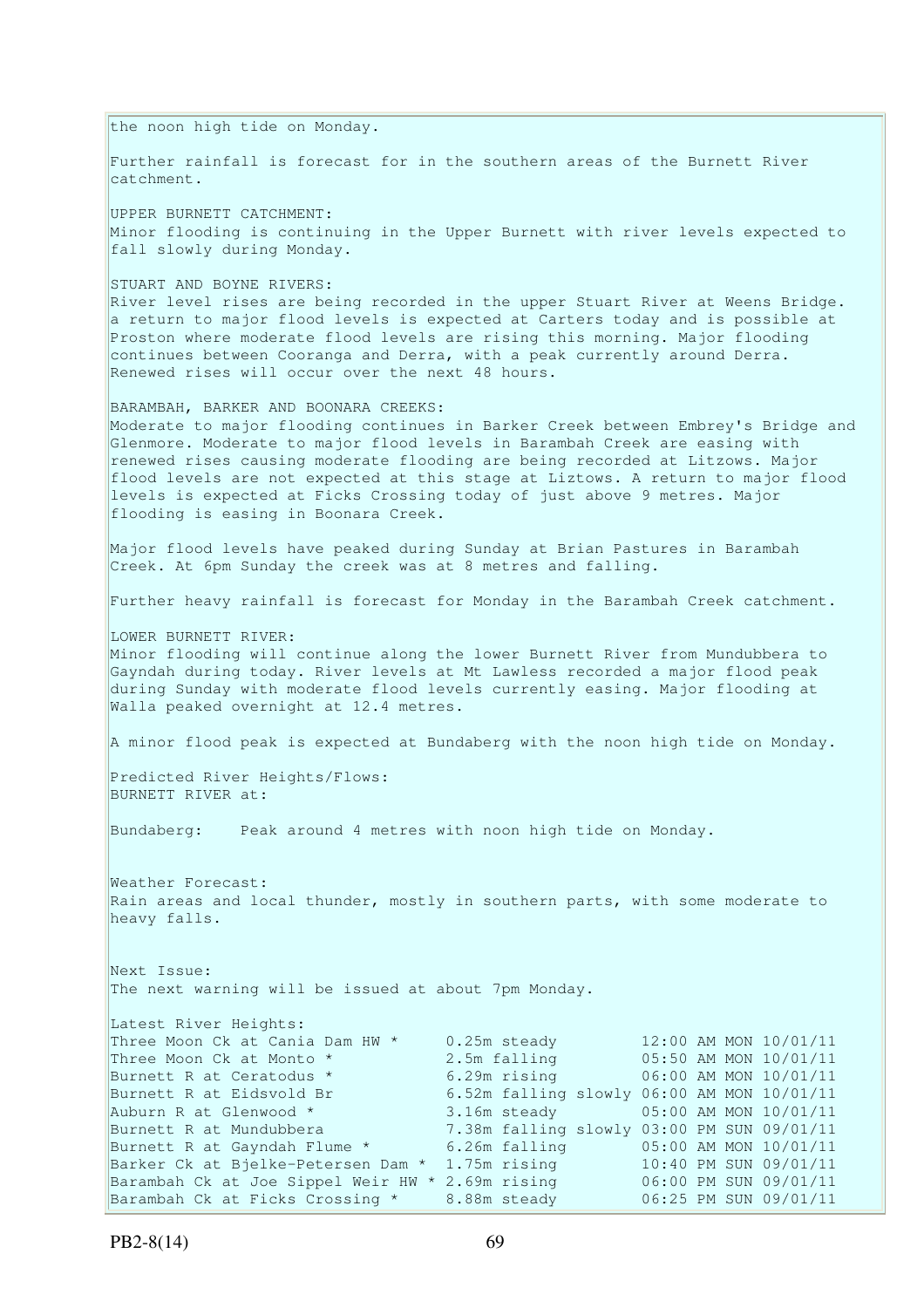| Barambah Ck at Stonelands *                                                | 9.83m falling | 05:15 AM MON 10/01/11                     |  |  |  |
|----------------------------------------------------------------------------|---------------|-------------------------------------------|--|--|--|
| Burnett R at Mt Lawless *                                                  | 6.7m steady   | 05:00 AM MON 10/01/11                     |  |  |  |
| Burnett R at Walla TM *                                                    |               | 12.18m falling 05:00 AM MON 10/01/11      |  |  |  |
| Burnett R at Bundaberg                                                     |               | 3.25m rising slowly 09:00 PM SUN 09/01/11 |  |  |  |
| *automatic station                                                         |               |                                           |  |  |  |
| Warnings and River Height Bulletins are available at                       |               |                                           |  |  |  |
| http://www.bom.gov.au/gld/flood/ . Flood Warnings are also available on    |               |                                           |  |  |  |
| telephone 1300 659 219 at a low call cost of 27.5 cents, more from mobile, |               |                                           |  |  |  |
| public and satellite phones.                                               |               |                                           |  |  |  |
|                                                                            |               |                                           |  |  |  |
|                                                                            |               |                                           |  |  |  |

IDQ20770 Australian Government Bureau of Meteorology Queensland FLOOD WARNING FOR THE BURNETT RIVER AND TRIBUTARIES Issued at 7:30 PM on Monday the 10th of January 2011 by the Bureau of Meteorology, Brisbane. Rainfall of between 50-60mm have been recorded since 9am Monday in the Auburn River catchment. Localised totals in excess of 100mm has been recorded in the bottom of the Boyne River in the Cooranga area. Large river level rises and major flooding are being recorded along the Auburn River catchment and also at the bottom of the Boyne River catchment and are expected to continue overnight Monday. Moderate to major flooding continues along Barker and Barambah Creek catchments. UPPER BURNETT CATCHMENT: Minor flooding is continuing in the Upper Burnett with river levels expected to fall slowly during Monday. STUART AND BOYNE RIVERS: River level rises have peaked in the upper Stuart River at Weens Bridge and in the Boyne River at Carters, with major flood levels in the Proston area continuing to rise. River level rises are being recorded in lower Boyne River in the Cooranga area as a result of rainfall in excess of 100mm recorded since 9am Monday, with rapid rises likely to continue tonight. Renewed rises are expected in the Derra area with strong river rises and high major flooding expected during the next 24 hours. BARAMBAH, BARKER AND BOONARA CREEKS: Moderate to major flooding continues in Barker Creek between Embrey's Bridge and Glenmore. Moderate to major flood levels in Barambah Creek are easing. Major flood levels at Ficks Crossing are continuing to rise with a peak expected overnight Monday. Minor flooding is easing in Boonara Creek. LOWER BURNETT RIVER: Minor to moderate flood levels are easing along the lower Burnett River from Gayndah to the Walla area overnight tonight. Major flooding at Walla peaked during overnight Sunday at 12.4 metres.

A minor flood peak around the 4 metre level was recorded at Bundaberg with the

TO::BOM610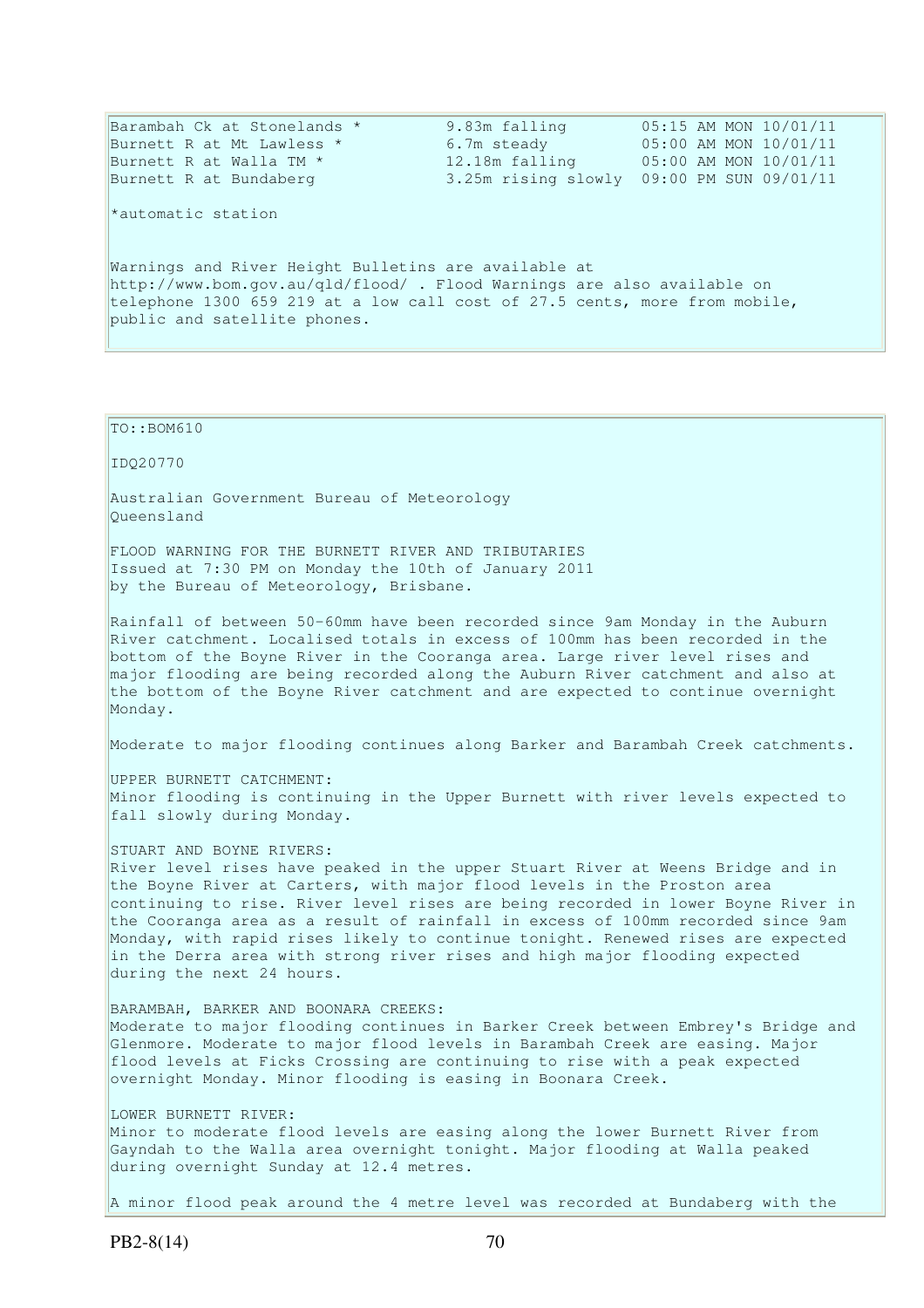noon high tide on Monday. Weather Forecast: Scattered showers and isolated thunderstorms tending to rain at times. Local moderate falls possible. Next Issue: The next warning will be issued at about 11pm Tuesday. Latest River Heights: Three Moon Ck at Cania Dam HW \* 0.22m steady<br>Three Moon Ck at Monto \* 2.41m steady Three Moon Ck at Monto  $*$  2.41m steady 06:00 PM MON 10/01/11 Burnett R at Ceratodus \* 5.86m rising 05:40 PM MON 10/01/11 Nogo R at Wuruma Dam HW \*  $0.43$ m steady  $0.6:00$  PM MON  $10/01/11$ Burnett R at Eidsvold Br 6.1m steady 03:00 PM MON 10/01/11 Auburn R at Glenwood  $*$  4.39m rising 05:40 PM MON 10/01/11 Boyne R at Boondooma Dam  $*$  1.37m steady 06:00 AM MON 10/01/11 Burnett R at Mundubbera 6.87m falling slowly 03:00 PM MON 10/01/11 Burnett R at Gayndah Flume \* 6.23m rising 05:40 PM MON 10/01/11 Barker Ck at Bjelke-Petersen Dam \* 2.21m rising 06:20 PM MON 10/01/11 Barambah Ck at Joe Sippel Weir HW \* 2.8m falling 12:30 PM MON 10/01/11 Barambah Ck at Ficks Crossing \* 9.73m rising 06:30 PM MON 10/01/11 Barambah Ck at Stonelands \* 10.02m rising 05:50 PM MON 10/01/11 Burnett R at Mt Lawless \* 6.12m steady 05:41 PM MON 10/01/11 Burnett R at Walla TM \* 11.03m falling 05:20 PM MON 10/01/11 Burnett R at Bundaberg 1999 Mondaberg 4m steady 103:00 PM MON 10/01/11 \* from automatic station Warnings and River Height Bulletins are available at http://www.bom.gov.au/qld/flood/ . Flood Warnings are also available on telephone 1300 659 219 at a low call cost of 27.5 cents, more from mobile, public and satellite phones.

TO::BOM610

IDQ20770

Australian Government Bureau of Meteorology Queensland

FLOOD WARNING FOR THE BURNETT RIVER AND TRIBUTARIES Issued at 7:36 PM on Monday the 10th of January 2011 by the Bureau of Meteorology, Brisbane.

Rainfall of between 50-60mm have been recorded since 9am Monday in the Auburn River catchment. Localised totals in excess of 100mm has been recorded in the bottom of the Boyne River in the Cooranga area. Large river level rises and major flooding are being recorded along the Auburn River catchment and also at the bottom of the Boyne River catchment and are expected to continue overnight Monday.

Moderate to major flooding continues along Barker and Barambah Creek catchments.

UPPER BURNETT CATCHMENT: Minor flooding is continuing in the Upper Burnett with river levels expected to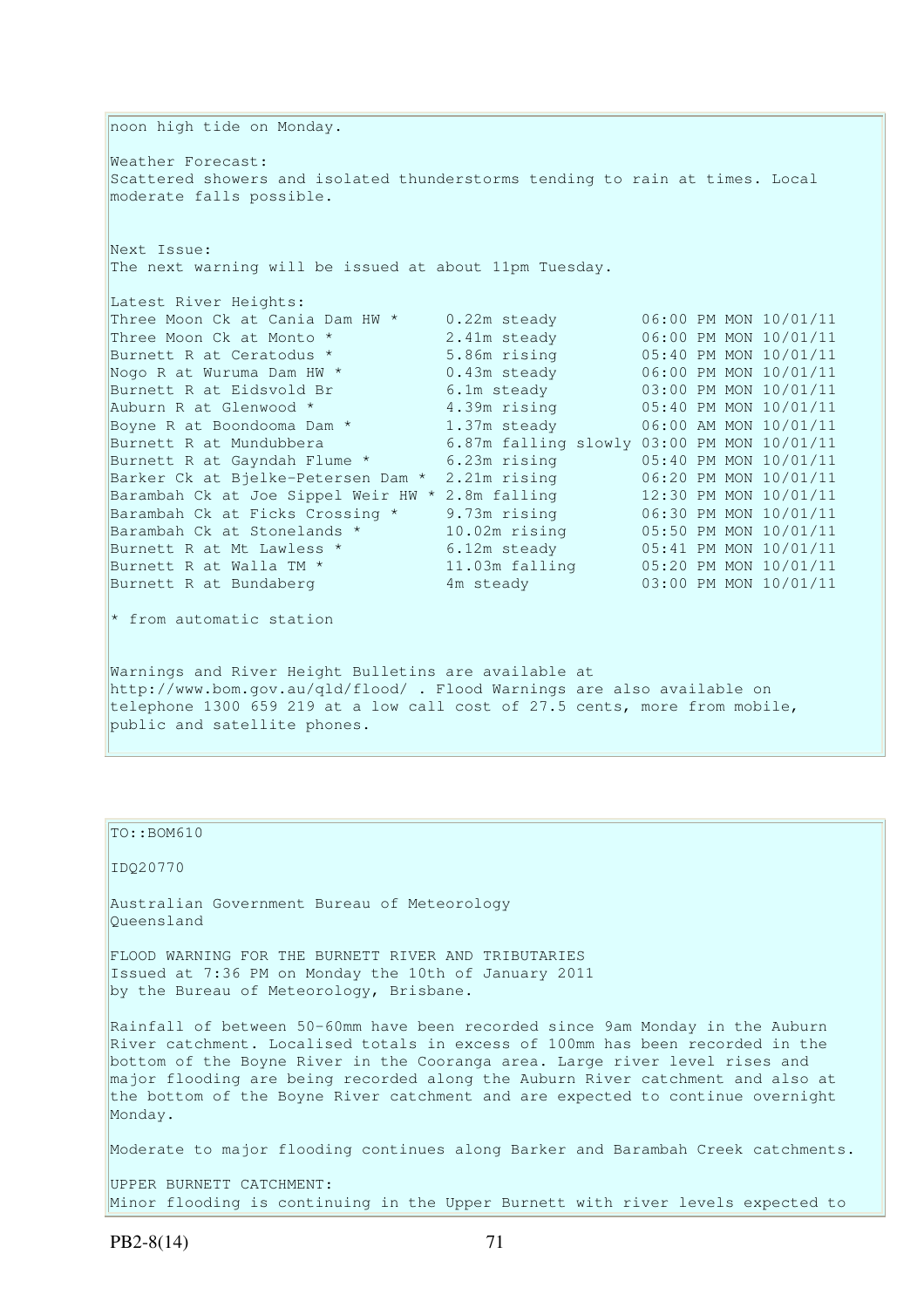fall slowly during Monday.

STUART AND BOYNE RIVERS:

River level rises have peaked in the upper Stuart River at Weens Bridge and in the Boyne River at Carters, with major flood levels in the Proston area continuing to rise. River level rises are being recorded in lower Boyne River in the Cooranga area as a result of rainfall in excess of 100mm recorded since 9am Monday, with rapid rises likely to continue tonight. Renewed rises are expected in the Derra area with strong river rises and high major flooding expected during the next 24 hours.

BARAMBAH, BARKER AND BOONARA CREEKS:

Moderate to major flooding continues in Barker Creek between Embrey's Bridge and Glenmore. Moderate to major flood levels in Barambah Creek are easing. Major flood levels at Ficks Crossing are continuing to rise with a peak expected overnight Monday. Minor flooding is easing in Boonara Creek.

LOWER BURNETT RIVER:

Minor to moderate flood levels are easing along the lower Burnett River from Gayndah to the Walla area overnight tonight. Major flooding at Walla peaked during overnight Sunday at 12.4 metres.

A minor flood peak around the 4 metre level was recorded at Bundaberg with the noon high tide on Monday.

Weather Forecast: Scattered showers and isolated thunderstorms tending to rain at times. Local moderate falls possible.

Next Issue: The next warning will be issued at about 11pm Monday.

| Latest River Heights:               |                                            |  |                       |
|-------------------------------------|--------------------------------------------|--|-----------------------|
| Three Moon Ck at Cania Dam HW *     | $0.22m$ steady                             |  | 06:00 PM MON 10/01/11 |
| Three Moon Ck at Monto *            | 2.41m steady                               |  | 06:00 PM MON 10/01/11 |
| Burnett R at Ceratodus *            | 5.99m rising                               |  | 06:30 PM MON 10/01/11 |
| Nogo R at Wuruma Dam HW *           | $0.43m$ steady                             |  | 06:00 PM MON 10/01/11 |
| Burnett R at Eidsvold Br            | 6.1m steady                                |  | 03:00 PM MON 10/01/11 |
| Auburn R at Glenwood *              | 4.84m rising                               |  | 06:30 PM MON 10/01/11 |
| Boyne R at Boondooma Dam *          | 1.37m steady                               |  | 06:00 AM MON 10/01/11 |
| Burnett R at Mundubbera             | 6.87m falling slowly 03:00 PM MON 10/01/11 |  |                       |
| Burnett R at Gayndah Flume *        | 6.41m rising                               |  | 06:20 PM MON 10/01/11 |
| Barker Ck at Bjelke-Petersen Dam *  | 2.21m rising                               |  | 06:20 PM MON 10/01/11 |
| Barambah Ck at Joe Sippel Weir HW * | 2.8m falling                               |  | 12:30 PM MON 10/01/11 |
| Barambah Ck at Ficks Crossing *     | 9.73m rising                               |  | 06:30 PM MON 10/01/11 |
| Barambah Ck at Stonelands *         | $10.02m$ rising                            |  | 05:50 PM MON 10/01/11 |
| Burnett R at Mt Lawless *           | 6.17m rising                               |  | 06:06 PM MON 10/01/11 |
| Burnett R at Walla TM *             | 10.95m falling                             |  | 06:30 PM MON 10/01/11 |
| Burnett R at Bundaberg              | 4m steady                                  |  | 03:00 PM MON 10/01/11 |
|                                     |                                            |  |                       |

\* from automatic station

Warnings and River Height Bulletins are available at http://www.bom.gov.au/qld/flood/ . Flood Warnings are also available on telephone 1300 659 219 at a low call cost of 27.5 cents, more from mobile, public and satellite phones.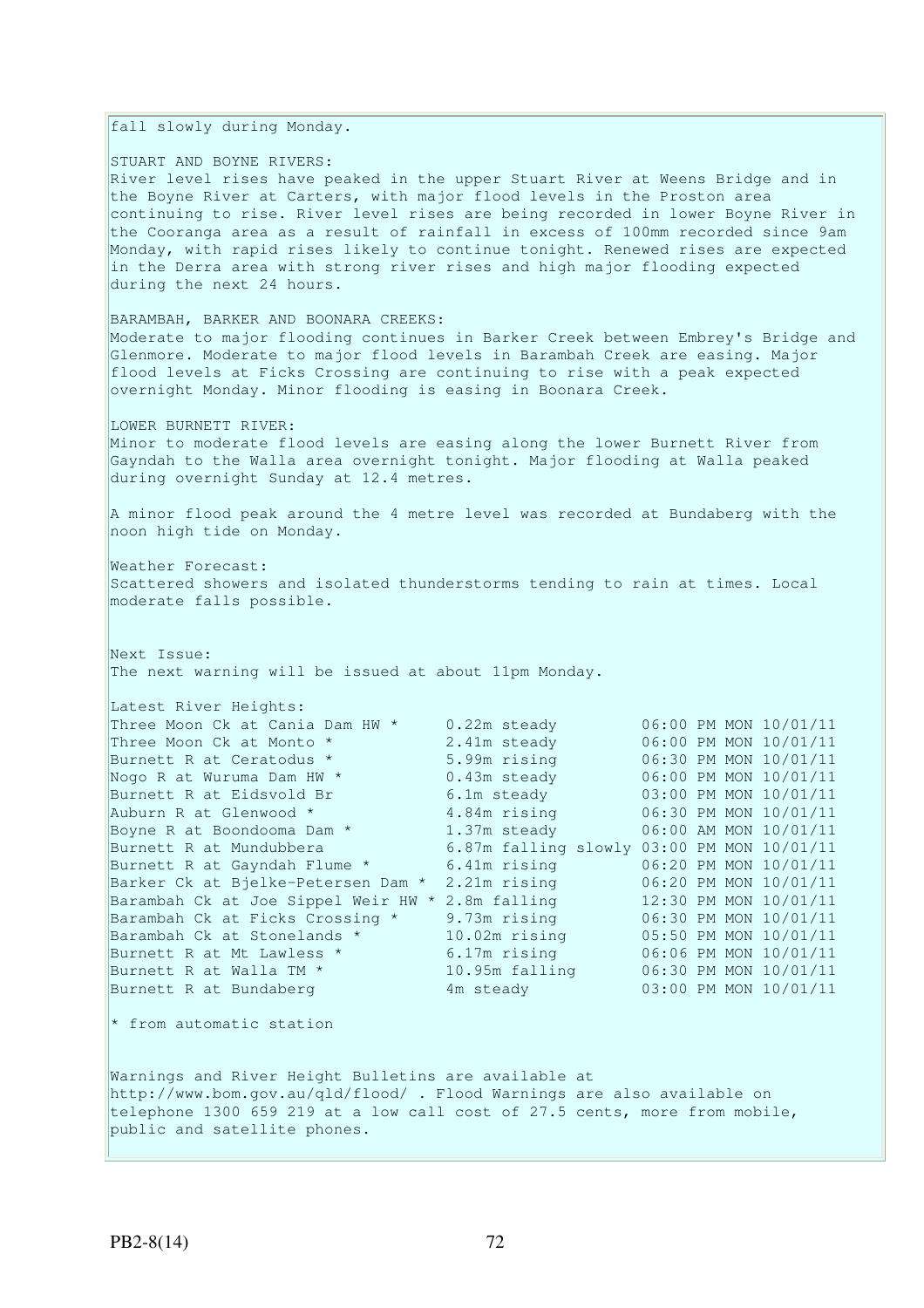$\vert$ TO::BOM610

IDQ20770

Australian Government Bureau of Meteorology Queensland

FLOOD WARNING FOR THE BURNETT RIVER AND TRIBUTARIES Issued at 11:22 PM on Monday the 10th of January 2011 by the Bureau of Meteorology, Brisbane.

Rainfalls of between 50-60mm have been recorded since 9am Monday in the Auburn River catchment. Localised totals in excess of 110mm have been recorded in the bottom of the Boyne River in the Cooranga area. River level rises causing major flooding are being recorded along the Auburn River and also at the bottom of the Boyne River catchment. Further rises are expected to continue overnight Monday.

Moderate to major flooding continues along Barker and Barambah Creek catchments.

UPPER BURNETT CATCHMENT: Minor flooding is continuing in the Upper Burnett with river levels expected to fall slowly into Tuesday.

STUART AND BOYNE RIVERS: River level rises have peaked in the upper Stuart River at Weens Bridge. Moderate to major flood levels continue to rise in the Boyne River at Carters and in the Stuart River at Proston.

Fast river level rises are being recorded in lower Boyne River between Cooranga and Derra as a result of rainfall in excess of 100mm recorded since 9am Monday, with rapid rises expected to continue overnight Monday.

BARAMBAH, BARKER AND BOONARA CREEKS: Moderate to major flooding continues in Barker Creek between Embrey's Bridge and Glenmore. Moderate to major flood levels in Barambah Creek are easing. Major flood levels at Ficks Crossing are continuing to rise with a peak expected overnight Monday. Minor flooding is easing in Boonara Creek.

LOWER BURNETT RIVER: Renewed rises to moderate flood level are expected in the Burnett River at Mundubbera and Gayndah during Tuesday and Wednesday.

Minor flood levels at Bundaberg continue to fall following a peak of about 4 metres recorded with the noon high tide on Monday. Renewed rises to minor flood level are expected later in the week. Predictions will be updated as upstream peaks are observed.

Weather Forecast: Scattered showers and isolated thunderstorms tending to rain at times. Local moderate falls possible.

Next Issue: The next warning will be issued at about 8am Tuesday.

| Latest River Heights:           |                |                       |
|---------------------------------|----------------|-----------------------|
| Three Moon Ck at Cania Dam HW * | $0.22m$ steady | 06:00 PM MON 10/01/11 |
| Three Moon Ck at Monto *        | 2.45m rising   | 08:05 PM MON 10/01/11 |
| Burnett R at Ceratodus *        | 6.29m falling  | 09:30 PM MON 10/01/11 |
| Nogo R at Wuruma Dam HW *       | $0.43m$ steady | 09:00 PM MON 10/01/11 |
| Burnett R at Eidsvold Br        | 6.45m rising   | 09:00 PM MON 10/01/11 |
| Auburn R at Glenwood *          | 5.6m rising    | 09:20 PM MON 10/01/11 |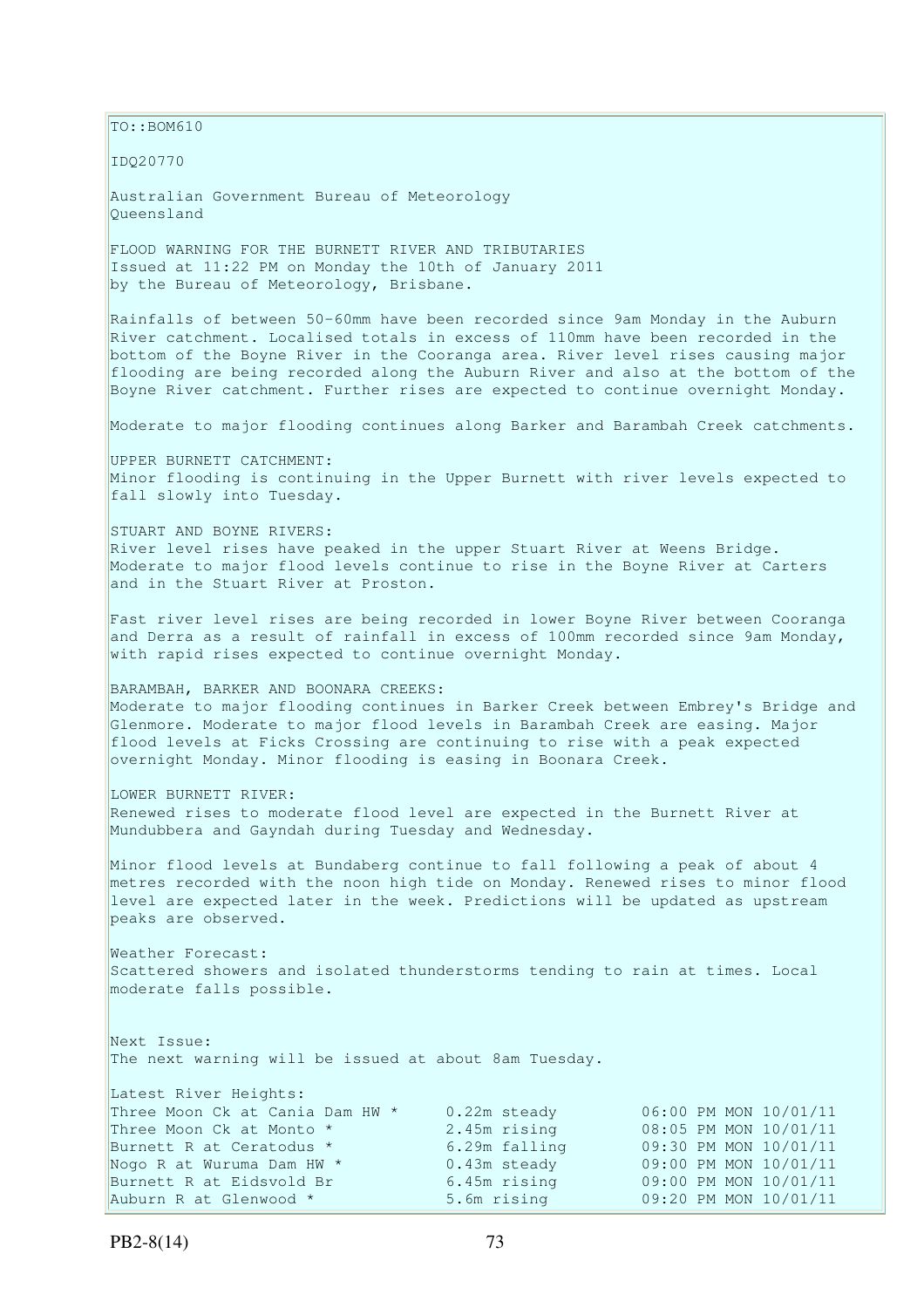Boyne R at Boondooma Dam \* 1.37m steady 06:00 AM MON 10/01/11 Burnett R at Mundubbera 6.87m falling slowly 03:00 PM MON 10/01/11 Burnett R at Gayndah Flume \* 7.01m rising 09:00 PM MON 10/01/11 Barker Ck at Bjelke-Petersen Dam \* 2.24m steady 08:50 PM MON 10/01/11 Barambah Ck at Joe Sippel Weir HW \* 2.8m falling 12:30 PM MON 10/01/11 Barambah Ck at Ficks Crossing \* 9.73m rising 06:30 PM MON 10/01/11 Barambah Ck at Stonelands \* 10.29m rising 08:55 PM MON 10/01/11 Burnett R at Mt Lawless \* 6.57m rising 09:00 PM MON 10/01/11 Burnett R at Walla TM \* 10.81m falling 09:00 PM MON 10/01/11 Burnett R at Bundaberg 3.72m falling slowly 09:00 PM MON 10/01/11 \* from automatic station Warnings and River Height Bulletins are available at http://www.bom.gov.au/qld/flood/ . Flood Warnings are also available on telephone 1300 659 219 at a low call cost of 27.5 cents, more from mobile, public and satellite phones.

### TO::BOM610

IDQ20770

Australian Government Bureau of Meteorology Queensland

FLOOD WARNING FOR THE BURNETT RIVER AND TRIBUTARIES Issued at 5:49 AM on Tuesday the 11th of January 2011 by the Bureau of Meteorology, Brisbane.

Fast river level rises and moderate to major flooding are occurring across the upper reaches of the Auburn, Stuart and Boyne Rivers and the Barker and Barambah Creek catchments during Tuesday morning. Further rises are expected to continue during Tuesday.

Moderate flooding is occurring downstream from Mundubbera along the lower Burnett River. Whilst minor flood levels are easing at Bundaberg during today, further renewed rises during Wednesday will result in minor flooding to persist during the remainder of this week.

UPPER BURNETT CATCHMENT: Minor flooding continues to generally ease in the upper Burnett catchment, with river levels expected to fall slowly during Tuesday.

AUBURN RIVER: Minor flooding is easing in the Auburn River. Heavy rainfall overnight however has resulted in major flooding at Brovinia in Cadarga Creek, where at 2:30am Tuesday the creek level was at 14.36 metres.

STUART AND BOYNE RIVERS: Fast river level rises are occurring in the Stuart and Boyne Rivers with moderate to major flooding continuing to rise in the Boyne River at Carters and in the Stuart River at Proston.

Major flooding is expected to rapidly develop downstream in the Boyne River at Dunollie during Tuesday. Whilst major flood levels are currently nearing a peak along the Boyne River between Cooranga and Derra, fast renewed rises are expected during Tuesday.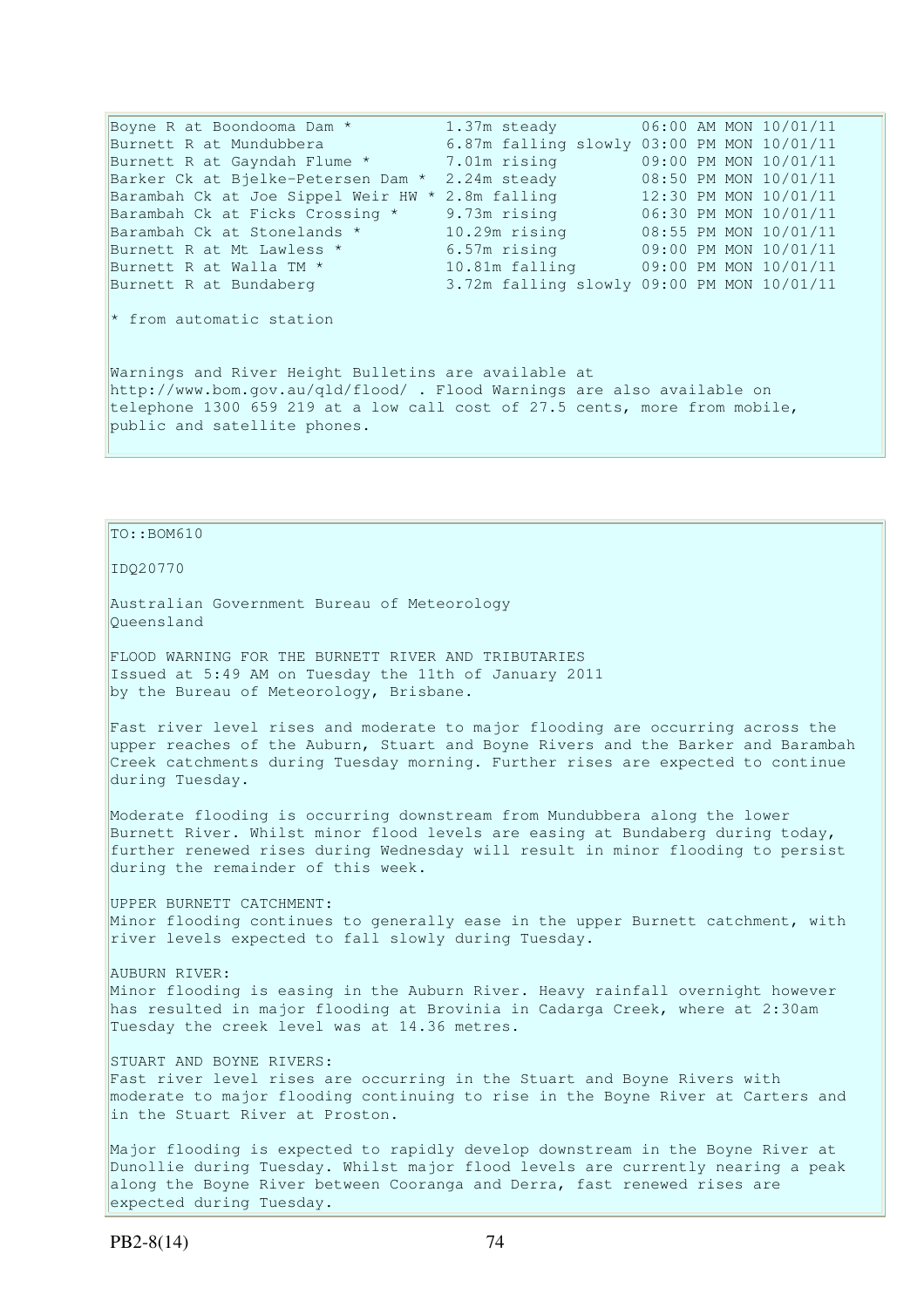BARAMBAH, BARKER AND BOONARA CREEKS: Major flooding is occurring in the upper reaches of Barker Creek between Embreys Bridge and Glenmore. Fast rises and major flooding is occurring in Barambah Creek at Litzows, where at 4:20am Tuesday the creek level was 12.06 metres and rising. Moderate to major flooding extends along Barambah Creek between Ficks Crossing and Stonelands, with strong creek rises to continue during Tuesday which will result in higher levels during Tuesday. Minor flooding continues in Boonara Creek at Ettiewyn. LOWER BURNETT RIVER: Renewed rises to moderate flood level are expected in the lower Burnett River at Mundubbera and Gayndah during today and Wednesday. Minor flooding will continue to ease during Tuesday at Bundaberg. Further renewed rises and minor flooding is expected at Bundaberg during Wednesday which will maintain high river levels through to the remainder of the week. Predictions will be updated as upstream peaks are observed. Weather Forecast: Scattered showers and isolated thunderstorms tending to rain at times. Some moderate falls possible in southern parts. Next Issue: The next warning will be issued at about 11am Tuesday. Latest River Heights: Three Moon Ck at Cania Dam HW \* 0.21m steady<br>
Three Moon Ck at Monto \* 2.27m falling<br>
Burnett R at Ceratodus \* 5.81m rising Three Moon Ck at Monto  $*$  2.27m falling  $05:10$  AM TUE  $11/01/11$ Burnett R at Ceratodus \* 5.81m rising 04:20 AM TUE 11/01/11 Nogo R at Wuruma Dam HW  $\star$  0.44m steady 05:00 AM TUE 11/01/11 Burnett R at Eidsvold Br 6.45m rising 09:00 PM MON 10/01/11 Nogo R at Wuruma Dam HW \* 0.44m steady 05:00 AM TUE 11/01/11<br>
Burnett R at Eidsvold Br 6.45m rising 09:00 PM MON 10/01/11<br>
Auburn R at Glenwood \* 5.05m falling 04:00 AM TUE 11/01/11<br>
Boyne R at Boondooma Dam \* 2.45m rising Boyne R at Boondooma Dam  $*$  2.45m rising 11:40 PM MON 10/01/11 Burnett R at Mundubbera 6.87m falling slowly 03:00 PM MON 10/01/11 Burnett R at Gayndah Flume \* 7.18m rising 04:10 AM TUE 11/01/11 Burnett R at Gayndah Flume \* 7.18m rising 04:10 AM TUE 11/01/11<br>Barker Ck at Bjelke-Petersen Dam \* 3.12m rising 05:20 AM TUE 11/01/11 Barambah Ck at Joe Sippel Weir HW \* 2.77m rising 05:20 AM TUE 11/01/11 Barambah Ck at Ficks Crossing \* 9.71m rising 05:25 AM TUE 11/01/11 Barambah Ck at Stonelands \* 11.02m rising 02:55 AM TUE 11/01/11 Burnett R at Mt Lawless \* 6.6m steady 04:10 AM TUE 11/01/11 Burnett R at Paradise Dam HW \* NA Burnett R at Walla TM \*  $10.85$ m rising  $04:00$  AM TUE  $11/01/11$ <br>Burnett R at Bundaberg 3.72m falling slowly 09:00 PM MON 10/01/11 Burnett R at Bundaberg 3.72m falling slowly 09:00 PM MON 10/01/11  $*$  denotes automatic station. Warnings and River Height Bulletins are available at http://www.bom.gov.au/qld/flood/ . Flood Warnings are also available on telephone 1300 659 219 at a low call cost of 27.5 cents, more from mobile, public and satellite phones.

TO::BOM610

IDQ20770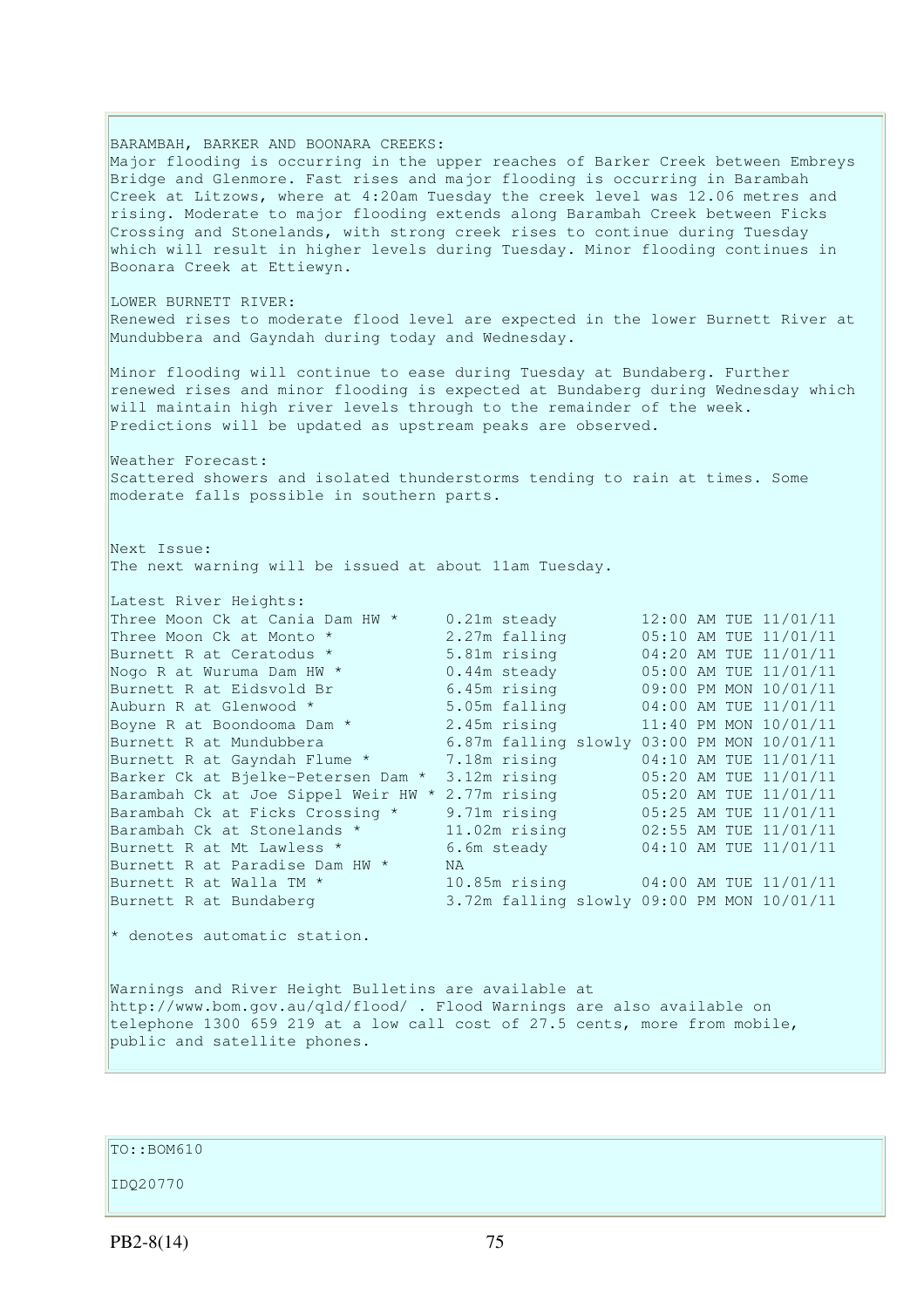Australian Government Bureau of Meteorology Queensland FLOOD WARNING FOR THE BURNETT RIVER AND TRIBUTARIES Issued at 11:00 AM on Tuesday the 11th of January 2011 by the Bureau of Meteorology, Brisbane. Fast river level rises and moderate to major flooding are occurring across the upper reaches of the Auburn, Stuart and Boyne Rivers and the Barker and Barambah Creek catchments today. Moderate flooding is occurring downstream from Mundubbera along the lower Burnett River. Whilst minor flood levels are easing at Bundaberg during today, further renewed rises during Wednesday and Thursday are expected to reach at least 5 metres overnight Thursday. UPPER BURNETT CATCHMENT: Minor flooding continues to generally ease in the upper Burnett catchment, with river levels expected to fall slowly during Tuesday. AUBURN RIVER: Heavy rainfall overnight however has resulted in major flooding at Brovinia in Cadarga Creek, where at 3am Tuesday the creek level peaked at 14.43 metres. Rises are expected in the Auburn River with moderate to major flood levels during Tuesday. STUART AND BOYNE RIVERS: Fast river level rises are occurring in the Stuart and Boyne Rivers with moderate to major flooding continuing to rise in the Boyne River at Carters and in the Stuart River at Proston. Major flooding is expected to rapidly develop downstream in the Boyne River at Dunollie during Tuesday. Whilst major flood levels are currently nearing a peak along the Boyne River between Cooranga and Derra, fast renewed rises are expected during Tuesday. BARAMBAH, BARKER AND BOONARA CREEKS: Major flooding is occurring in the upper reaches of Barker Creek between Embreys Bridge and Glenmore. Fast rises and major flooding are occurring in Barambah Creek at Litzows, where at 6am Tuesday the creek level peaked at 13.1 metres. Moderate to major flooding extends along Barambah Creek between Ficks Crossing and Stonelands, with strong creek rises to continue during Tuesday which will result in higher levels. Moderate flooding continues to rise along Boonara Creek at Ettiewyn with major flood levels possible. LOWER BURNETT RIVER: Renewed rises to moderate flood level are expected in the lower Burnett River at Mundubbera and Gayndah during today and Wednesday. Levels of at least 14 metres are likely at Mundubbera during Wednesday. Minor flooding will continue to ease during Tuesday at Bundaberg. Further renewed rises and minor flooding is expected at Bundaberg during Wednesday rising to at least 5 metres overnight Thursday. Predictions will be updated as upstream peaks are observed. Predicted River Heights/Flows: Mundubbera: Reach about 14 metres early Wednesday. Gayndah: Reach about 10 metres during Wednesday. Walla: Reach about metres during Thursday.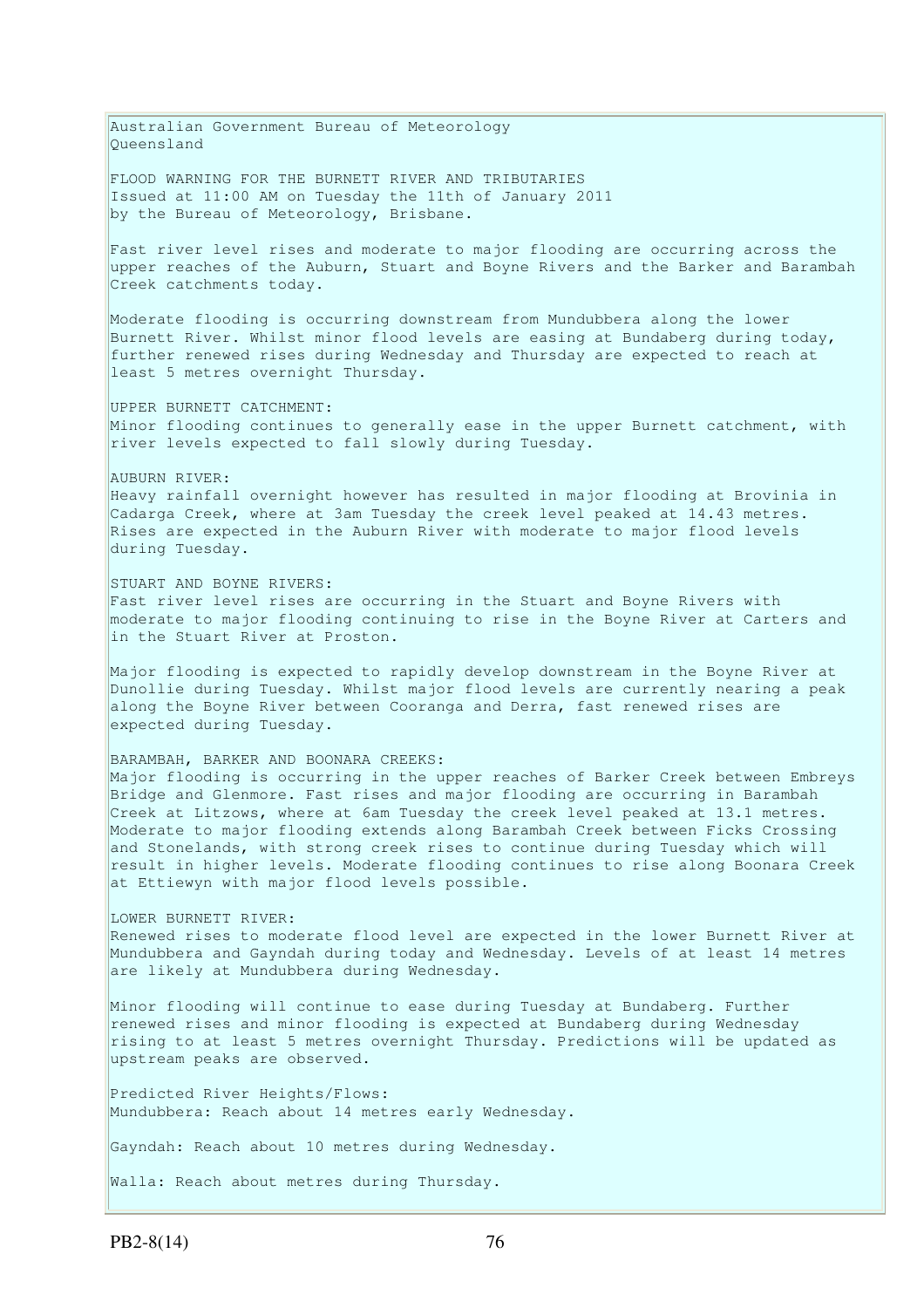Bundaberg: Reach about 5 metres overnight Thursday. Next Issue: The next warning will be issued at about 6pm Tuesday. Latest River Heights: Three Moon Ck at Cania Dam HW \* 0.2m steady 06:00 AM TUE 11/01/11 Three Moon Ck at Monto  $*$  2.12m falling 09:10 AM TUE 11/01/11 Burnett R at Ceratodus \* 5.51m falling 09:30 AM TUE 11/01/11 Nogo R at Wuruma Dam HW \* 0.43m steady 09:00 AM TUE 11/01/11 Burnett R at Eidsvold Br 6m falling slowly 09:00 AM TUE 11/01/11 Auburn R at Glenwood \* 4.78m falling 09:00 AM TUE 11/01/11 Boyne R at Boondooma Dam \* 3.07m rising 06:20 AM TUE 11/01/11 Burnett R at Mundubbera 11.55m rising 09:00 AM TUE 11/01/11 Burnett R at Gayndah Flume \* 8.75m rising 09:10 AM TUE 11/01/11 Barker Ck at Bjelke-Petersen Dam \* 3.36m rising 06:40 AM TUE 11/01/11 Barambah Ck at Joe Sippel Weir HW \* 3.69m rising 06:40 AM TUE 11/01/11 Barambah Ck at Ficks Crossing \* 9.74m falling 06:40 AM TUE 11/01/11 Barambah Ck at Stonelands \* 11.46m rising 08:10 AM TUE 11/01/11 Burnett R at Mt Lawless \* 7.23m rising 08:40 AM TUE 11/01/11 Burnett R at Walla TM \* 10.95m rising 09:00 AM TUE 11/01/11 Burnett R at Bundaberg 3.15m falling slowly 09:00 AM TUE 11/01/11

\*automatic station

Warnings and River Height Bulletins are available at http://www.bom.gov.au/qld/flood/ . Flood Warnings are also available on telephone 1300 659 219 at a low call cost of 27.5 cents, more from mobile, public and satellite phones.

# $TO: : BOM610$

IDQ20770

Australian Government Bureau of Meteorology Queensland

FLOOD WARNING FOR THE BURNETT RIVER AND TRIBUTARIES Issued at 12:00 PM on Tuesday the 11th of January 2011 by the Bureau of Meteorology, Brisbane.

Fast river level rises and moderate to major flooding are occurring across the upper reaches of the Auburn, Stuart and Boyne Rivers and the Barker and Barambah Creek catchments today.

Moderate flooding is occurring downstream from Mundubbera along the lower Burnett River. Whilst minor flood levels are easing at Bundaberg during today, further renewed rises during Wednesday and Thursday are expected to reach at least 5 metres overnight Thursday.

UPPER BURNETT CATCHMENT: Minor flooding continues to generally ease in the upper Burnett catchment, with river levels expected to fall slowly during Tuesday.

AUBURN RIVER: Heavy rainfall overnight however has resulted in major flooding at Brovinia in Cadarga Creek, where at 3am Tuesday the creek level peaked at 14.43 metres.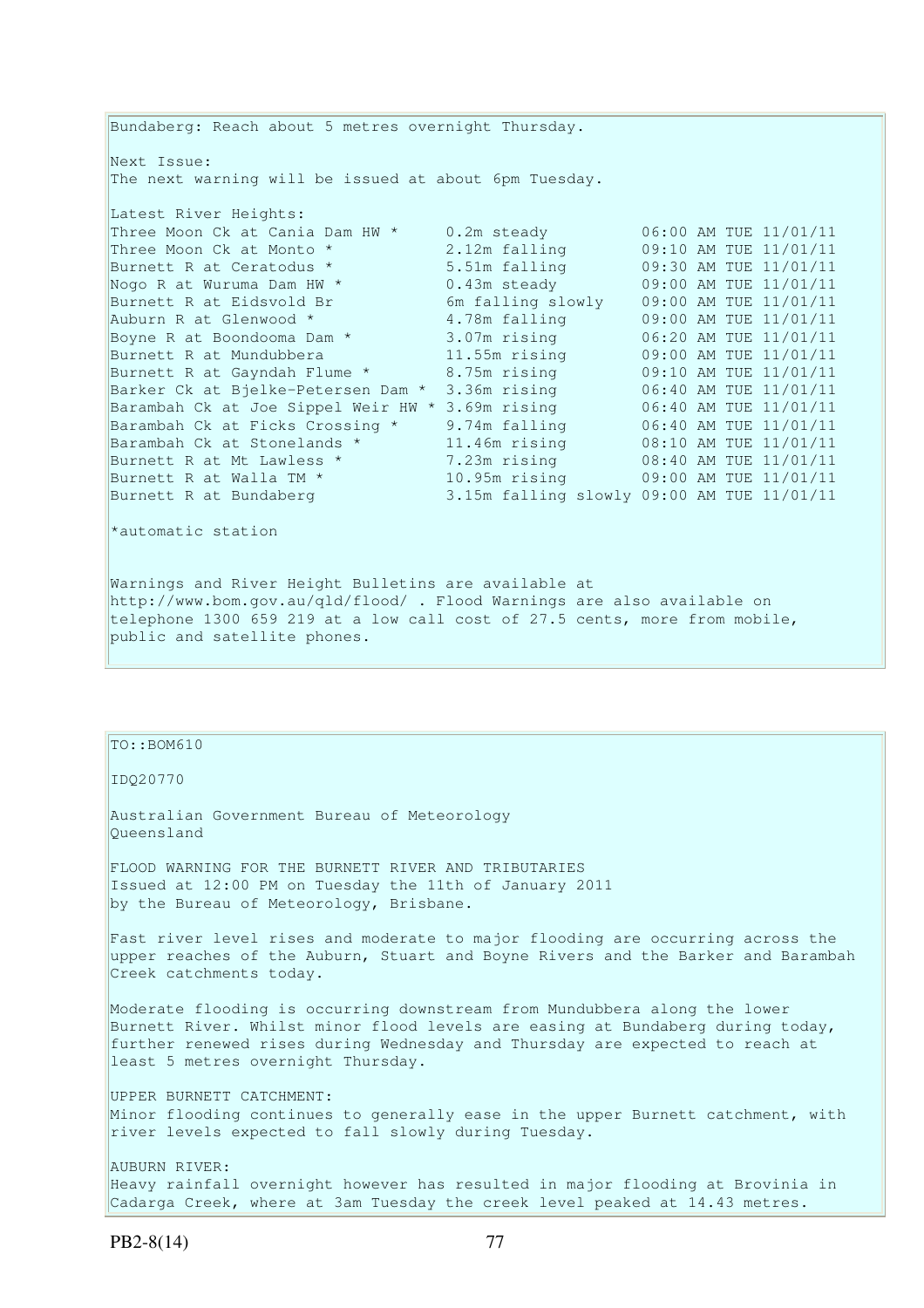Rises are expected in the Auburn River with moderate to major flood levels during Tuesday.

STUART AND BOYNE RIVERS: Fast river level rises are occurring in the Stuart and Boyne Rivers with moderate to major flooding continuing to rise in the Boyne River at Carters and in the Stuart River at Proston.

Major flooding is expected to rapidly develop downstream in the Boyne River at Dunollie during Tuesday. Whilst major flood levels are currently nearing a peak along the Boyne River between Cooranga and Derra, fast renewed rises are expected during Tuesday.

BARAMBAH, BARKER AND BOONARA CREEKS: Major flooding is occurring in the upper reaches of Barker Creek between Embreys Bridge and Glenmore. Fast rises and major flooding are occurring in Barambah Creek at Litzows, where at 6am Tuesday the creek level peaked at 13.1 metres. Moderate to major flooding extends along Barambah Creek between Ficks Crossing and Stonelands, with strong creek rises to continue during Tuesday which will result in higher levels. Moderate flooding continues to rise along Boonara Creek at Ettiewyn with major flood levels possible.

LOWER BURNETT RIVER: Renewed rises to moderate flood level are expected in the lower Burnett River at Mundubbera and Gayndah during today and Wednesday. Levels of at least 14 metres are likely at Mundubbera during Wednesday.

Minor flooding will continue to ease during Tuesday at Bundaberg. Further renewed rises and minor flooding is expected at Bundaberg during Wednesday rising to at least 5 metres overnight Thursday. Predictions will be updated as upstream peaks are observed.

Predicted River Heights/Flows: Mundubbera: Reach about 14 metres early Wednesday.

Gayndah: Reach about 10 metres during Wednesday.

Walla: Reach about 13.5 metres during Thursday.

Bundaberg: Reach about 5 metres overnight Thursday.

Next Issue:

The next warning will be issued at about 6pm Tuesday.

| Latest River Heights:               |                   |  |                       |
|-------------------------------------|-------------------|--|-----------------------|
| Three Moon Ck at Cania Dam HW *     | 0.2m steady       |  | 06:00 AM TUE 11/01/11 |
| Three Moon Ck at Monto *            | 2.07m falling     |  | 10:40 AM TUE 11/01/11 |
| Three Moon Ck at Abercorn *         | <b>NA</b>         |  |                       |
| Burnett R at Ceratodus *            | 5.65m rising      |  | 10:20 AM TUE 11/01/11 |
| Nogo R at Wuruma Dam HW *           | $0.43m$ steady    |  | 11:00 AM TUE 11/01/11 |
| Burnett R at Eidsvold Br            | 6m falling slowly |  | 09:00 AM TUE 11/01/11 |
| Burnett R at Marriages *            | NA.               |  |                       |
| Auburn R at Glenwood *              | 4.66m falling     |  | 11:00 AM TUE 11/01/11 |
| Boyne R at Boondooma Dam *          | 3.07m rising      |  | 06:20 AM TUE 11/01/11 |
| Burnett R at Mundubbera             | 11.55m rising     |  | 09:00 AM TUE 11/01/11 |
| Burnett R at Gayndah Flume *        | 9.49m rising      |  | 11:50 AM TUE 11/01/11 |
| Burnett R at Gayndah                | NA.               |  |                       |
| Barker Ck at Bjelke-Petersen Dam *  | 3.96m rising      |  | 10:00 AM TUE 11/01/11 |
| Barambah Ck at Joe Sippel Weir HW * | 3.69m rising      |  | 06:40 AM TUE 11/01/11 |
| Barambah Ck at Ficks Crossing *     | 9.74m falling     |  | 06:40 AM TUE 11/01/11 |
| Barambah Ck at Stonelands *         | $11.46m$ rising   |  | 08:10 AM TUE 11/01/11 |
| Barambah Ck at Ban Ban *            | <b>NA</b>         |  |                       |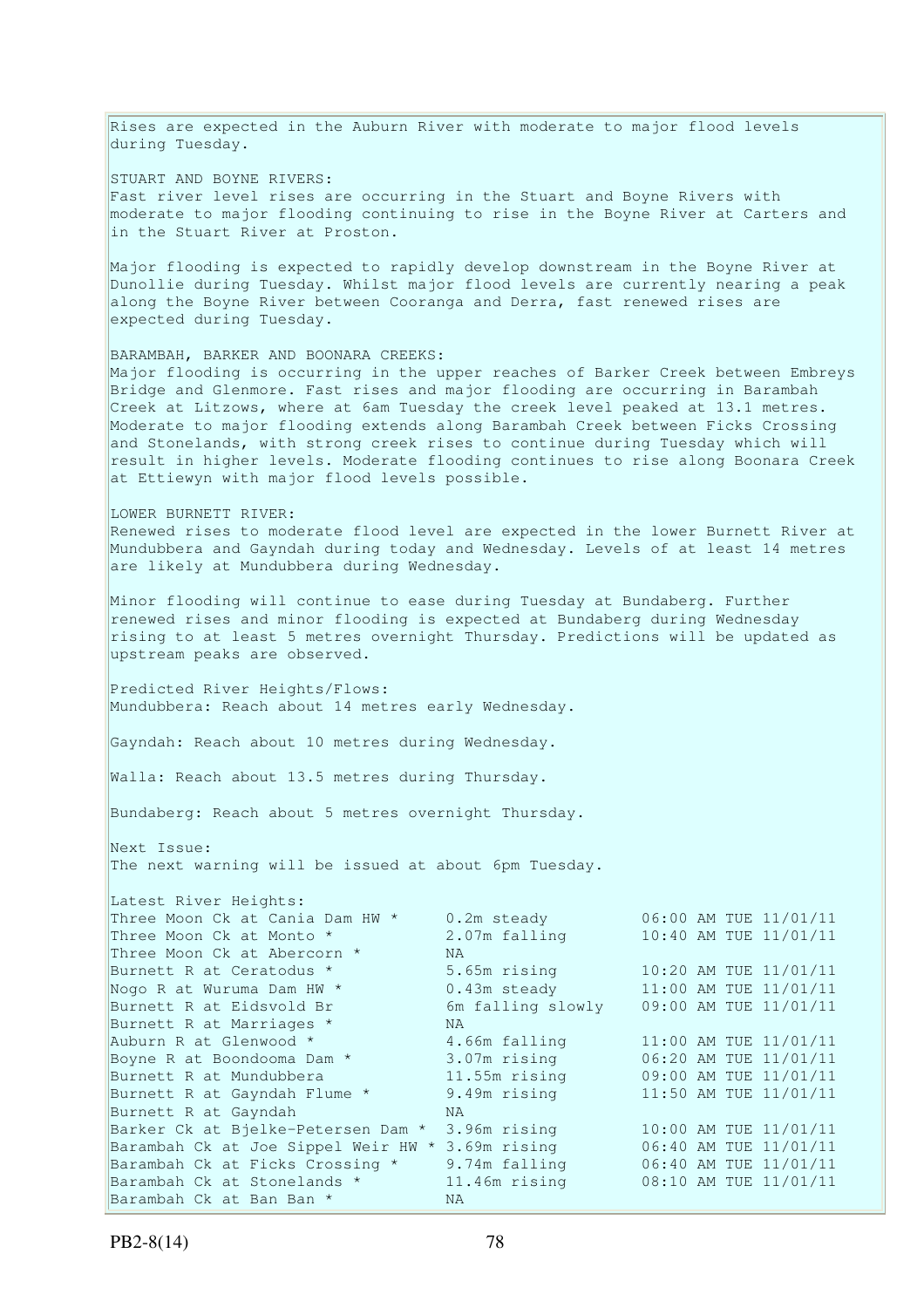| Burnett R at Mt Lawless *                                                  | 7.75m rising | $11:10$ AM TUE $11/01/11$                  |  |  |  |
|----------------------------------------------------------------------------|--------------|--------------------------------------------|--|--|--|
| Burnett R at Paradise Dam HW *                                             | NA.          |                                            |  |  |  |
| Burnett R at Walla TM *                                                    |              | 10.94m rising 10:00 AM TUE 11/01/11        |  |  |  |
| Burnett R at Bundaberg                                                     |              | 3.15m falling slowly 09:00 AM TUE 11/01/11 |  |  |  |
|                                                                            |              |                                            |  |  |  |
| Warnings and River Height Bulletins are available at                       |              |                                            |  |  |  |
| http://www.bom.gov.au/gld/flood/. Flood Warnings are also available on     |              |                                            |  |  |  |
| telephone 1300 659 219 at a low call cost of 27.5 cents, more from mobile, |              |                                            |  |  |  |
| public and satellite phones.                                               |              |                                            |  |  |  |
|                                                                            |              |                                            |  |  |  |

TO::BOM610 IDQ20770 Australian Government Bureau of Meteorology Queensland FLOOD WARNING FOR THE BURNETT RIVER AND TRIBUTARIES Issued at 5:50 PM on Tuesday the 11th of January 2011 by the Bureau of Meteorology, Brisbane. Moderate to major flooding is continuing in the Auburn, Stuart and Boyne Rivers and the Barker and Barambah Creek catchments today. Minor to moderate flooding is occurring downstream from Mundubbera along the lower Burnett River. Whilst minor flood levels are easing at Bundaberg during today, further renewed rises during Wednesday and Thursday are expected to reach at least 5 metres overnight Thursday. UPPER BURNETT CATCHMENT: Minor flooding continues to generally ease in the upper Burnett catchment, with river levels expected to continue falling slowly during Tuesday. AUBURN RIVER: Minor to moderate flooding is continuing in the Auburn River, although river levels are falling in the Auburn river. STUART AND BOYNE RIVERS: Fast river level rises are occurring in the Stuart and Boyne Rivers with moderate to major flooding continuing to rise in the Boyne River at Carters and in the Stuart River at Proston. Major flooding is developing downstream in the Boyne River at Dunollie, Cooranga and Derra, with stream rises expected to continue overnight Tuesday and into Wednesday. BARAMBAH, BARKER AND BOONARA CREEKS: Major flooding in the Barambah is expected to peak at Bjelke-Petersen Dam and Ficks Crossing overnight Tuesday. Moderate to major flooding will continue in the Barambah creek downstream of Ficks Crossing into Wednesday. LOWER BURNETT RIVER: Moderate flooding to Major flooding is continuing in the Burnett River between Munduberra and Walla, with some renewed rises at Walla expected. . Minor flooding will continue to ease during Tuesday at Bundaberg. Further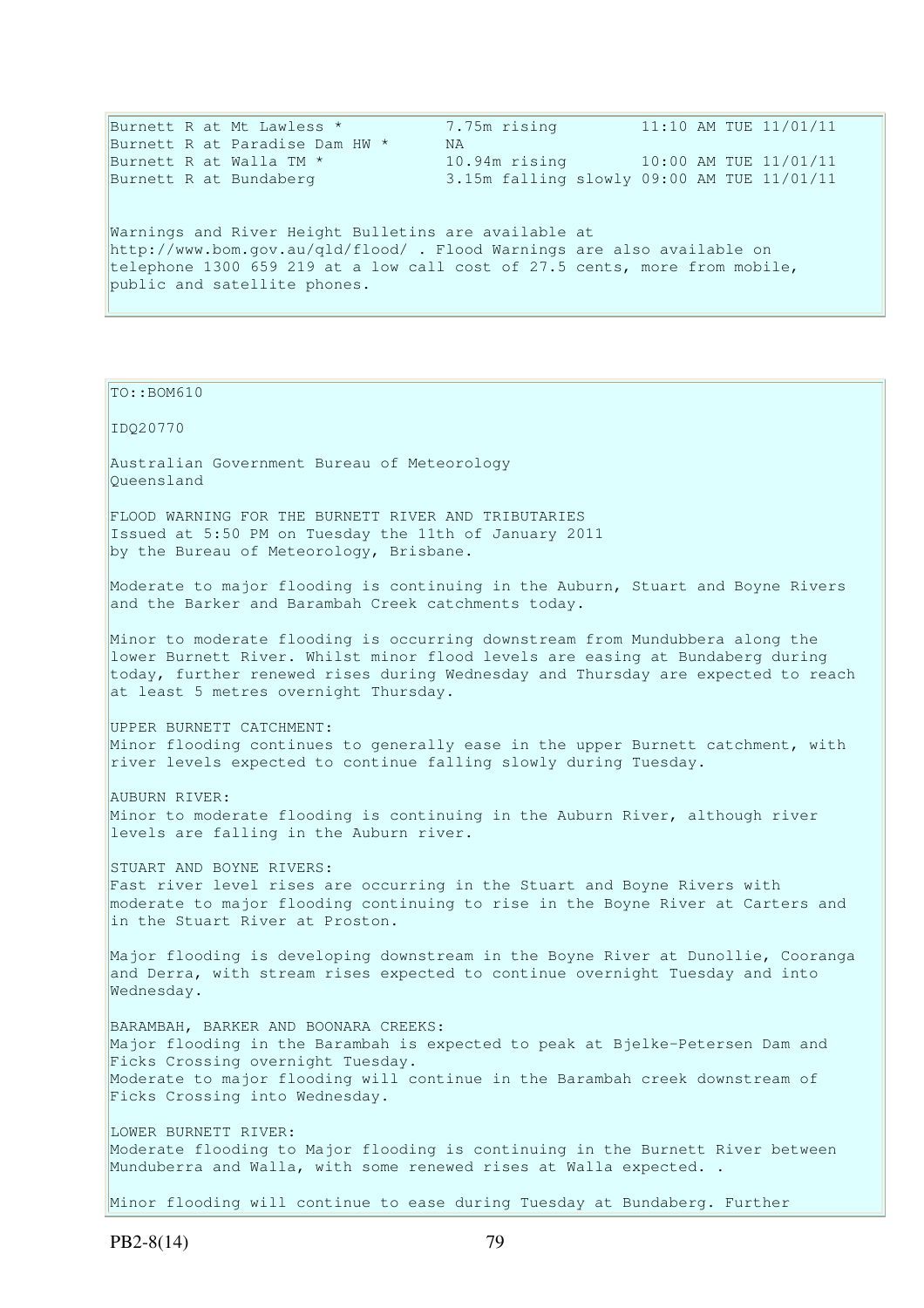renewed rises and minor flooding is expected at Bundaberg during Wednesday rising to at least 5 metres overnight Thursday. Predictions will be updated as upstream peaks are observed. Predicted River Heights/Flows: Mundubbera: Reach about 14 metres early Wednesday. Gayndah: Reach about 10 metres during Wednesday. Walla: Reach about 13.5 metres during Thursday. Bundaberg: Reach about 5 metres overnight Thursday. Next Issue: The next warning will be issued at about 6pm Tuesday. Latest River Heights: Three Moon Ck at Cania Dam HW \* 0.19m steady 12:00 PM TUE 11/01/11 Three Moon Ck at Monto  $\star$  1.93m falling 04:10 PM TUE 11/01/11 Burnett R at Ceratodus \* 5.47m rising 04:30 PM TUE 11/01/11 Nogo R at Wuruma Dam HW  $\star$  0.41m steady 04:00 PM TUE 11/01/11 Burnett R at Eidsvold Br 6m falling slowly 09:00 AM TUE 11/01/11 Auburn R at Glenwood  $\star$  4.48m falling 04:00 PM TUE 11/01/11 Boyne R at Boondooma Dam \* 3.66m rising 01:30 PM TUE 11/01/11 Burnett R at Mundubbera 12.3m steady 03:00 PM TUE 11/01/11 Burnett R at Gayndah Flume \* 10.21m falling 04:20 PM TUE 11/01/11 Barker Ck at Bjelke-Petersen Dam \* 4.06m steady 12:00 PM TUE 11/01/11 Barambah Ck at Joe Sippel Weir HW \* 3.24m falling 01:30 PM TUE 11/01/11 Barambah Ck at Ficks Crossing \* 11.92m falling 01:30 PM TUE 11/01/11 Barambah Ck at Stonelands \* 11.25m steady 03:00 PM TUE 11/01/11 Burnett R at Mt Lawless \* 8.68m falling 04:10 PM TUE 11/01/11 Burnett R at Walla TM \* 11.04m rising 04:00 PM TUE 11/01/11 Burnett R at Bundaberg 3.2m steady 03:00 PM TUE 11/01/11 Warnings and River Height Bulletins are available at http://www.bom.gov.au/qld/flood/ . Flood Warnings are also available on

telephone 1300 659 219 at a low call cost of 27.5 cents, more from mobile, public and satellite phones.

TO::BOM610 IDQ20770 Australian Government Bureau of Meteorology Queensland FLOOD WARNING FOR THE BURNETT RIVER AND TRIBUTARIES Issued at 9:27 AM on Wednesday the 12th of January 2011 by the Bureau of Meteorology, Brisbane. Moderate to major flooding continues in the Stuart and Boyne Rivers and the Barker and Barambah Creek catchments today. Minor to moderate flooding is occurring downstream from Mundubbera along the lower Burnett River. Minor flood levels are rising at Bundaberg during today,

with river levels expected to reach at least 5 metres overnight Thursday.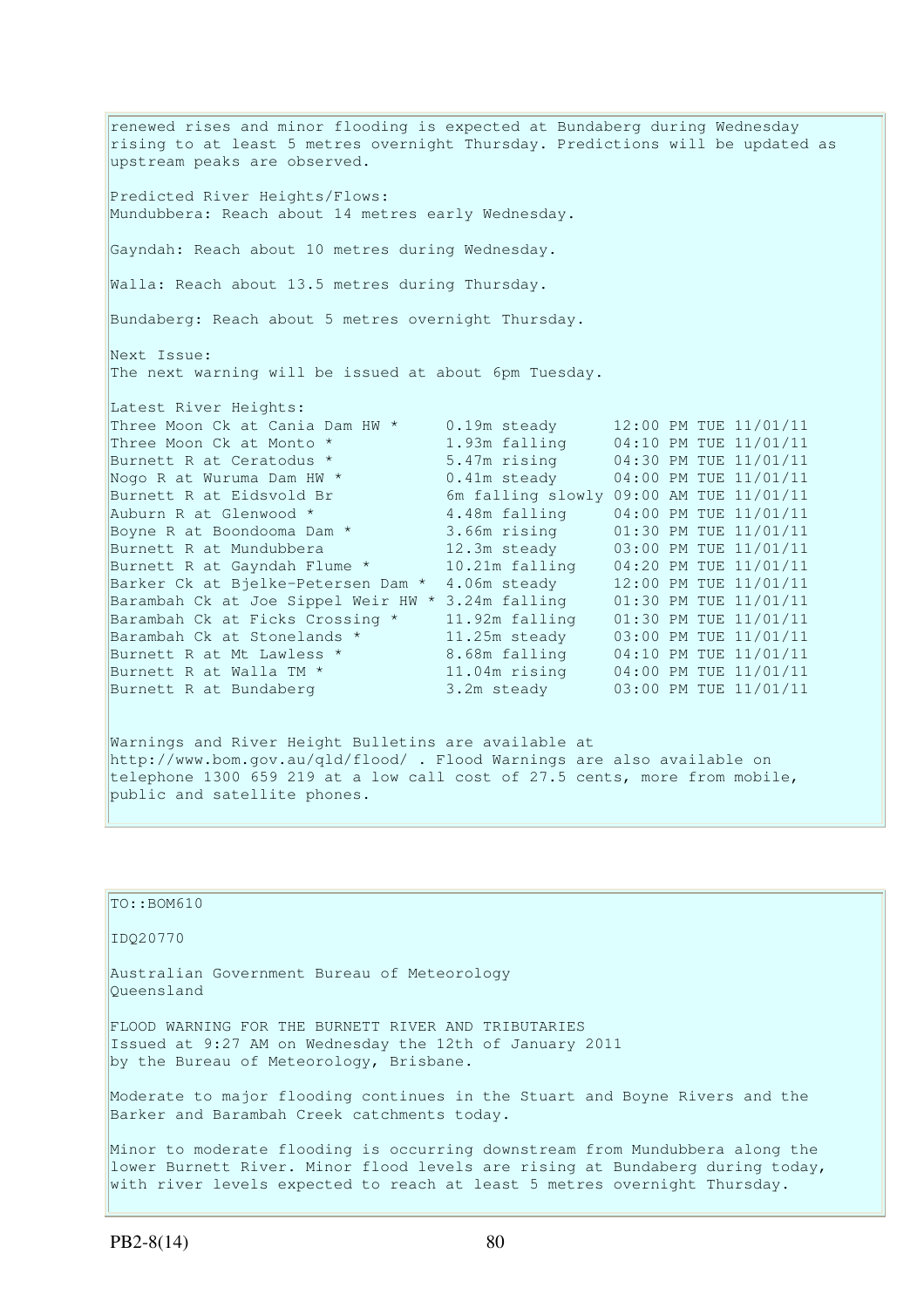UPPER BURNETT CATCHMENT: River levels have eased below minor along the upper Burnett catchment. AUBURN RIVER: River levels have eased below minor along the Auburn river. STUART AND BOYNE RIVERS: Major flooding continues in the Boyne River between Proston and Derra, where a second flood peak remains in the Proston area. At 8am Wednesday, the river level at Proston was 8.81 metres and commencing to fall. River rises will extend downstream to Derra during today and into Thursday. BARAMBAH, BARKER AND BOONARA CREEKS: Creek levels are easing across the upper reaches of the Barker and Barambah Creeks. Major flooding continues to ease in Barambah Creek at Ficks Crossing and Silverleaf. Minor to moderate flood levels are also easing in Boonara Creek between Ettiewyn and Brian Pastures. LOWER BURNETT RIVER: Moderate to major flooding is easing slowly during Wednesday morning at Mundubbera and at Gayndah, although some small renewed rises are expected later Wednesday as upstream floodwaters arrive. Major flooding continues to rise between Mt Lawless and Walla. Minor flood levels are on the rise again during Wednesday morning at Bundaberg, where river levels are expected to reach about 5 metres overnight Thursday. Predictions will be updated as upstream peaks are observed. Predicted River Heights/Flows: Mundubbera & Small renewed rises later Wednesday maintaining moderate Gayndah **flood** levels into Thursday. Walla Reach about 13.5 metres during Thursday. Bundaberg Reach about 5 metres overnight Thursday. Weather Forecast: Isolated showers and thunderstorms. Next Issue: The next warning will be issued at about 6pm Wednesday. Latest River Heights: Three Moon Ck at Cania Dam HW  $*$  0.17m steady 06:00 AM WED 12/01/11 Three Moon Ck at Monto  $*$  1.65m falling 08:35 AM WED 12/01/11 Burnett R at Ceratodus \* 4.94m rising 08:30 AM WED 12/01/11 Nogo R at Wuruma Dam HW  $^{\star}$   $0.35$ m steady  $0.8:00$  AM WED  $12/01/11$ Burnett R at Eidsvold Br 5.25m falling slowly 09:00 AM WED 12/01/11 Auburn R at Glenwood \* 3.67m falling 08:15 AM WED 12/01/11 Boyne R at Boondooma Dam \* 2.89m falling 06:20 AM WED 12/01/11 Burnett R at Mundubbera 10.75m falling slowly 09:00 AM WED 12/01/11 Burnett R at Gayndah Flume \* 9.88m steady 08:00 AM WED 12/01/11 Barambah Ck at Joe Sippel Weir HW \* 2.66m falling 06:40 AM WED 12/01/11 Barambah Ck at Ficks Crossing \* 10.08m falling 06:25 AM WED 12/01/11 Barambah Ck at Stonelands \* 11.33m rising 06:00 PM TUE 11/01/11 Burnett R at Mt Lawless \* 9.81m rising 08:20 AM WED 12/01/11 Burnett R at Walla TM \* 13.28m falling 08:50 AM WED 12/01/11 Burnett R at Bundaberg 3.65m rising slowly 09:00 AM WED 12/01/11  $*$  denotes automatic station.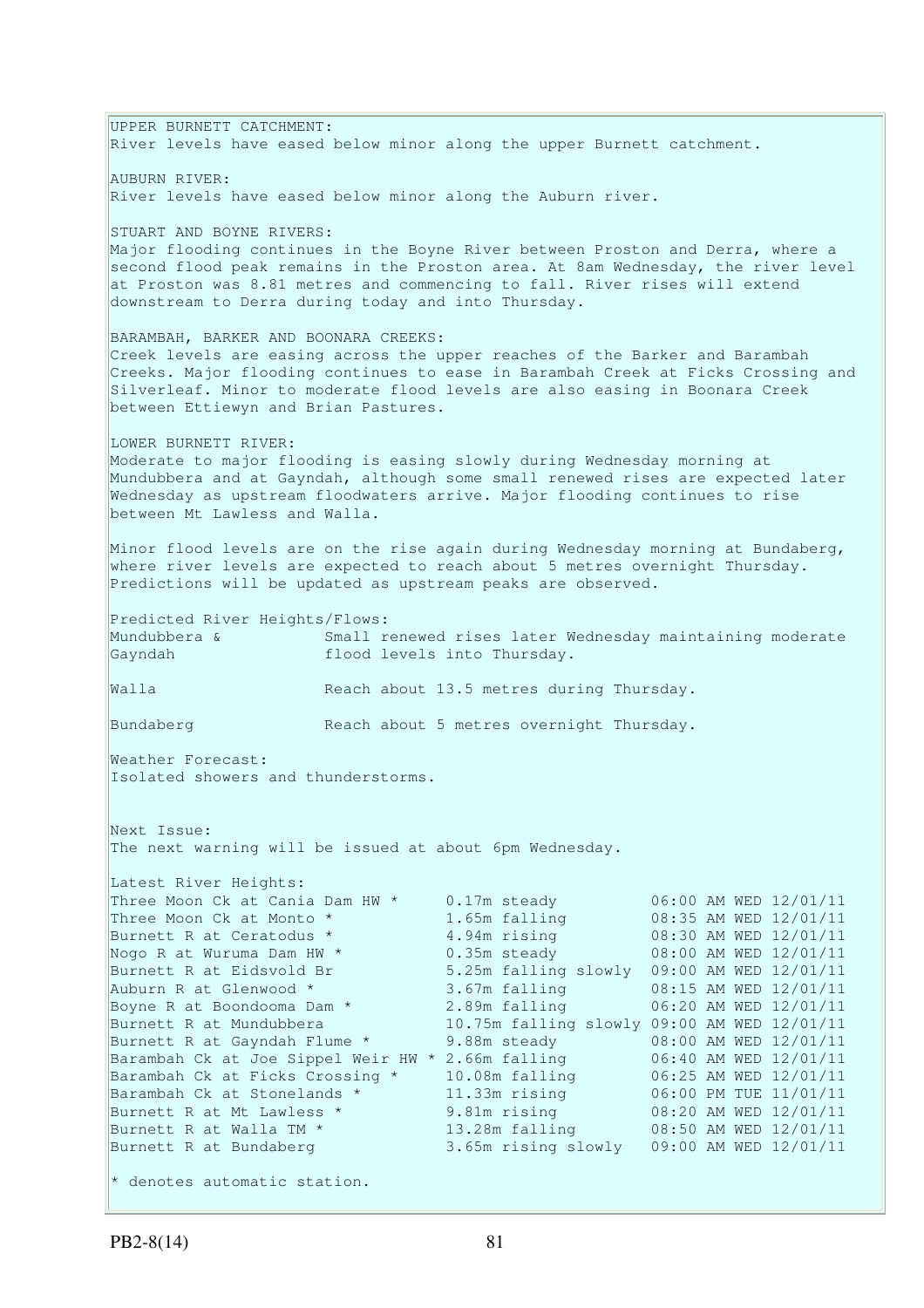Warnings and River Height Bulletins are available at http://www.bom.gov.au/qld/flood/ . Flood Warnings are also available on telephone 1300 659 219 at a low call cost of 27.5 cents, more from mobile, public and satellite phones.

```
TO::BOM610 
IDQ20770 
Australian Government Bureau of Meteorology 
Queensland 
FLOOD WARNING FOR THE BURNETT RIVER AND TRIBUTARIES 
Issued at 6:08 PM on Wednesday the 12th of January 2011 
by the Bureau of Meteorology, Brisbane.
Moderate to major flooding continues in the Stuart and Boyne Rivers and the 
Barker and Barambah Creek catchments today. 
Minor to major flooding is occurring downstream from Mundubbera along the lower 
Burnett River. Minor flood levels are rising at Bundaberg during today, with 
river levels expected to reach at least 5 metres overnight Thursday. 
UPPER BURNETT CATCHMENT: 
River levels have eased below minor along the upper Burnett catchment.
AUBURN RIVER: 
River levels have eased below minor along the Auburn river. 
STUART AND BOYNE RIVERS:
Major flooding continues in the Boyne River between Proston and Derra. At 4:30pm 
Wednesday, the river level at Proston was 7.411 metres and falling. Renewed 
rises are likely to extend downstream to Derra later Wednesday and into 
Thursday. 
BARAMBAH, BARKER AND BOONARA CREEKS: 
Creek levels are easing across the upper reaches of the Barker and Barambah 
Creeks. Major flooding continues to ease in Barambah Creek at Ficks Crossing and 
Silverleaf. Minor to major flood levels are also easing in Boonara Creek between
Ban Ban and Brian Pastures. 
LOWER BURNETT RIVER:
Moderate to major flooding is easing slowly during Wednesday at Mundubbera and 
at Gayndah. Major flooding continues to rise between Parad and Walla.
Minor flood levels are on the rise at Bundaberg, where river levels are expected 
to reach about 5 metres overnight Thursday. Predictions will be updated as 
upstream peaks are observed. 
Predicted River Heights/Flows: 
Mundubbera & Maintaining minor 
Gayndah flood levels into Thursday.
Walla Reach about 14.5 metres during Thursday.
Bundaberg Reach about 5 metres overnight Thursday. 
Weather Forecast:
```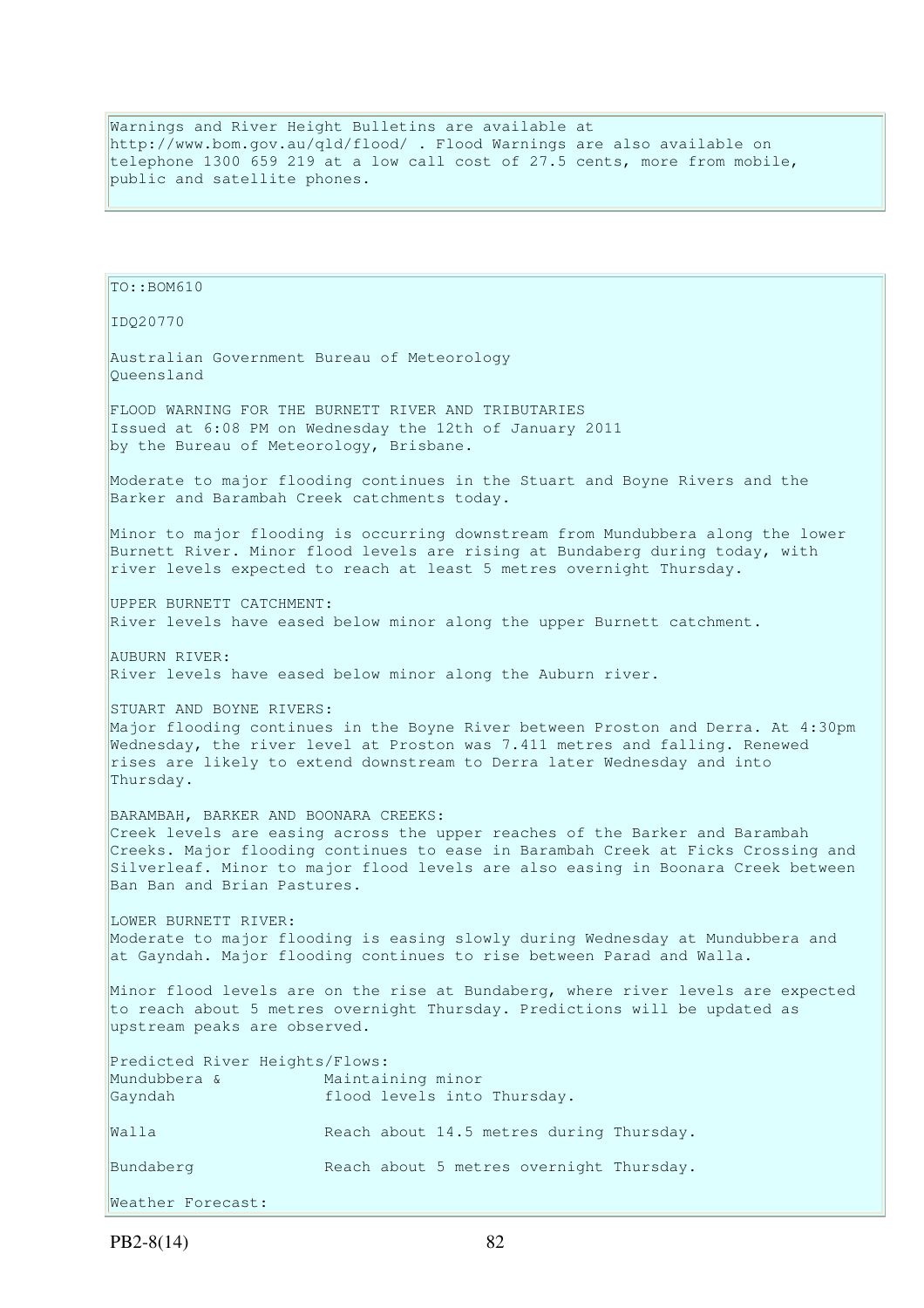Isolated showers and thunderstorms. Next Issue: The next warning will be issued at about 8am Thursday. Latest River Heights: Three Moon Ck at Cania Dam HW  $*$  0.17m steady 12:00 PM WED 12/01/11 Three Moon Ck at Monto \* 1.62m rising 04:00 PM WED 12/01/11 Burnett R at Ceratodus \* 3.63m rising 04:20 PM WED 12/01/11 Nogo R at Wuruma Dam HW \* 0.33m steady 04:00 PM WED 12/01/11 Burnett R at Eidsvold Br 5.25m falling slowly 09:00 AM WED 12/01/11 Auburn R at Glenwood  $*$  3.3m steady 04:00 PM WED 12/01/11 Boyne R at Boondooma Dam  $*$  2.62m falling 12:20 PM WED 12/01/11 Burnett R at Mundubbera 10.1m falling slowly 03:00 PM WED 12/01/11 Burnett R at Gayndah Flume \* 9.44m rising 04:20 PM WED 12/01/11 Barker Ck at Bjelke-Petersen Dam \* 3.25m falling 04:00 PM WED 12/01/11 Barambah Ck at Joe Sippel Weir HW \* 2.66m falling 06:40 AM WED 12/01/11 Barambah Ck at Ficks Crossing \* 10.08m falling 06:25 AM WED 12/01/11 Barambah Ck at Stonelands \* 11.33m rising 06:00 PM TUE 11/01/11 Burnett R at Mt Lawless \* 10.38m rising 04:20 PM WED 12/01/11 Burnett R at Walla TM \* 14.14m rising 04:00 PM WED 12/01/11 Burnett R at Bundaberg 4.2m rising slowly 03:00 PM WED 12/01/11 Warnings and River Height Bulletins are available at http://www.bom.gov.au/qld/flood/ . Flood Warnings are also available on telephone 1300 659 219 at a low call cost of 27.5 cents, more from mobile,

# $TO::BOM610$

public and satellite phones.

IDQ20770

Australian Government Bureau of Meteorology Queensland

FLOOD WARNING FOR THE BURNETT RIVER AND TRIBUTARIES Issued at 10:25 PM on Wednesday the 12th of January 2011 by the Bureau of Meteorology, Brisbane.

Moderate to major flooding continues in the Stuart and Boyne Rivers and the Barker and Barambah Creek catchments today.

Major flooding is occurring downstream along the Burnett River from Mt Lawless to Walla with moderate flooding expected at Bundaberg during Thursday.

STUART AND BOYNE RIVERS: Moderate to major flooding continues to ease in the Boyne River between Proston and Derra.

BARAMBAH, BARKER AND BOONARA CREEKS: Creek levels are easing across the upper reaches of the Barker and Barambah Creeks. Major flooding continues to ease in Barambah Creek at Ficks Crossing and Silverleaf. Minor to major flood levels are also easing in Boonara Creek between Ban Ban and Brian Pastures.

LOWER BURNETT RIVER: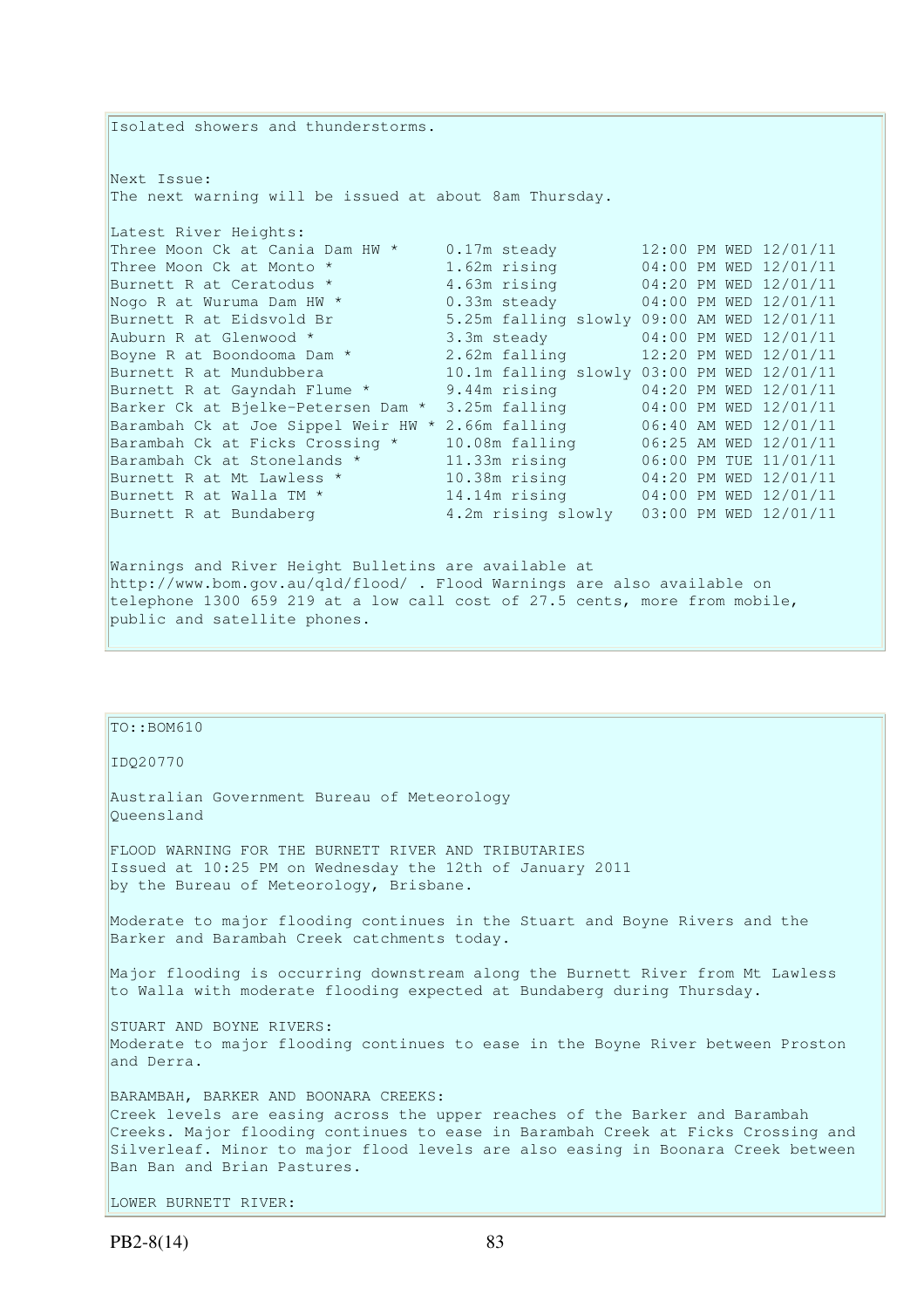Major flooding is occurring downstream along the Burnett River from Mt Lawless to Walla. Major flood peaks are expected overnight Wednesday at Paradise Dam and Walla. Moderate flood levels are now expected at Bundaberg during Thursday. A peak prediction will be provided for Bundaberg when the peak is observed at Walla. Predicted River Heights/Flows: Walla Peak over 15 metres during Thursday morning. Bundaberg Reach 5.5 metres overnight Thursday with further rises. A peak prediction will be provided for Bundaberg when the peak is observed at  $W = 11$ Next Issue: The next warning will be issued at about 10am Thursday. Latest River Heights: Auburn R at Glenwood  $*$  3.28m steady 08:00 PM WED 12/01/11 Boyne R at Boondooma Dam  $*$  2.62m falling 12:20 PM WED 12/01/11 Burnett R at Mundubbera 10.1m falling slowly 03:00 PM WED 12/01/11 Burnett R at Gayndah Flume \* 9.18m falling 08:50 PM WED 12/01/11 Barker Ck at Bjelke-Petersen Dam \* 2.9m falling 09:00 PM WED 12/01/11 Barambah Ck at Joe Sippel Weir HW \* 2.66m falling 06:40 AM WED 12/01/11 Barambah Ck at Ficks Crossing \* 10.08m falling 06:25 AM WED 12/01/11 Burnett R at Mt Lawless \* 9.91m falling 08:10 PM WED 12/01/11 Burnett R at Paradise Dam 71.83m rising 03:00 PM WED 12/01/11 Burnett R at Walla TM \* 14.89m rising 08:40 PM WED 12/01/11 Burnett R at Bundaberg 4.6m rising slowly 09:00 PM WED 12/01/11 Warnings and River Height Bulletins are available at http://www.bom.gov.au/qld/flood/ . Flood Warnings are also available on telephone 1300 659 219 at a low call cost of 27.5 cents, more from mobile,

```
public and satellite phones.
```
TO::BOM610 IDQ20770 Australian Government Bureau of Meteorology Queensland FLOOD WARNING FOR THE BURNETT RIVER AND TRIBUTARIES Issued at 8:28 AM on Thursday the 13th of January 2011 by the Bureau of Meteorology, Brisbane. Major flooding continues to ease in the Boyne River. Minor to moderate flooding is easing in the Barker and Barambah Creek catchments. Major flooding is easing downstream along the lower Burnett River from Mt Lawless to Walla, with a moderate flood peak expected at Bundaberg during Thursday afternoon.

STUART AND BOYNE RIVERS: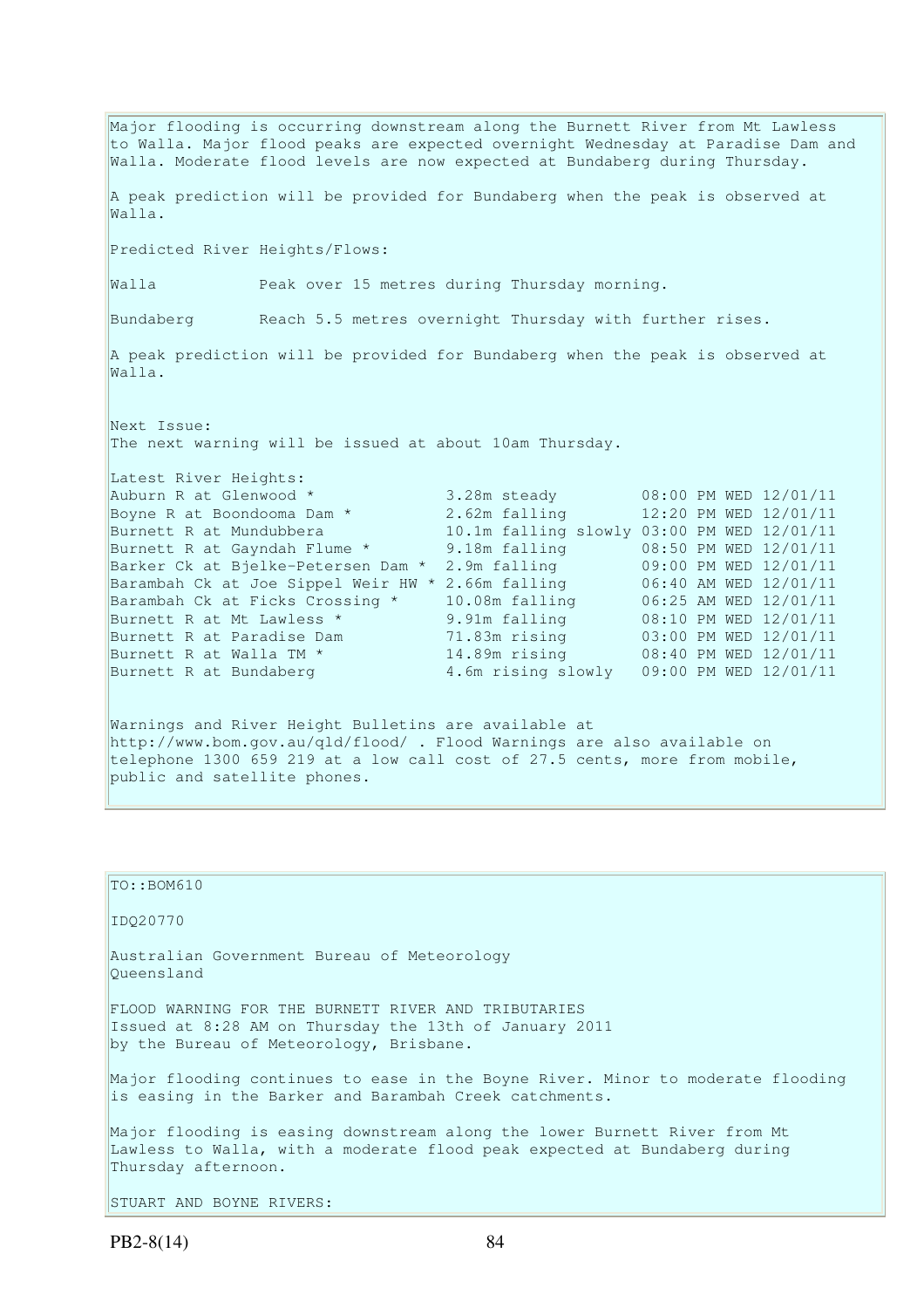Stream levels continue to ease in the Stuart and Boyne catchments, with major flooding easing between Cooranga and Derra in the Boyne River. BARAMBAH, BARKER AND BOONARA CREEKS: Creek levels continue to ease across the upper reaches of the Barker and Barambah Creeks. Moderate flooding continues to ease in Barambah Creek at Ficks Crossing and Silverleaf. Stream levels continue to ease in Boonara Creek at Ettiewyn and in Barambah Creek at Brian Pastures. LOWER BURNETT RIVER: Minor flooding is easing in the lower Burnett River between Mundubbera and Gayndah. Major flooding is easing further downstream from Mt Lawless, where the river level at Walla peaked at 15.37 metres at about 3am Thursday. A moderate flood peak is now expected at Bundaberg during Thursday afternoon to about 5.75 metres. At 6am Thursday the river level at Bundaberg was 5.25 metres and rising with minor flooding. Predicted River Heights/Flows: Bundaberg Exceed 5.5 metres later Thursday morning. Reach about 5.75 metres (moderate peak) at about 5pm Thursday. Weather Forecast: Isolated showers. Next Issue: The next warning will be issued at about 2pm Thursday. Latest River Heights: Burnett R at Eidsvold Br 5.05m steady 09:00 PM WED 12/01/11 Auburn R at Glenwood \* 3.77m rising 07:00 AM THU 13/01/11 Boyne R at Boondooma Dam \* 1.74m falling 06:20 AM THU 13/01/11 Burnett R at Mundubbera 8.65m falling 06:00 AM THU 13/01/11 Burnett R at Gayndah Flume \* 8.11m steady 07:00 AM THU 13/01/11 Barker Ck at Bjelke-Petersen Dam \* 2.38m falling 07:00 AM THU 13/01/11 Barambah Ck at Joe Sippel Weir HW \* 1.03m falling 06:30 AM THU 13/01/11 Barambah Ck at Ficks Crossing \* 8.8m rising 06:25 AM THU 13/01/11<br>Burnett R at Mt Lawless \* 8.4m falling 07:10 AM THU 13/01/11 Burnett R at Mt Lawless \* 3.4m falling 07:10 AM THU 13/01/11 Burnett R at Walla TM  $^{\star}$  15.17m falling 07:30 AM THU 13/01/11 Burnett R at Bundaberg 5.25m rising slowly 06:00 AM THU 13/01/11 \* denotes automatic station. Warnings and River Height Bulletins are available at http://www.bom.gov.au/qld/flood/ . Flood Warnings are also available on telephone 1300 659 219 at a low call cost of 27.5 cents, more from mobile, public and satellite phones.

TO::BOM610 IDQ20770 Australian Government Bureau of Meteorology Queensland FLOOD WARNING FOR THE BURNETT RIVER AND TRIBUTARIES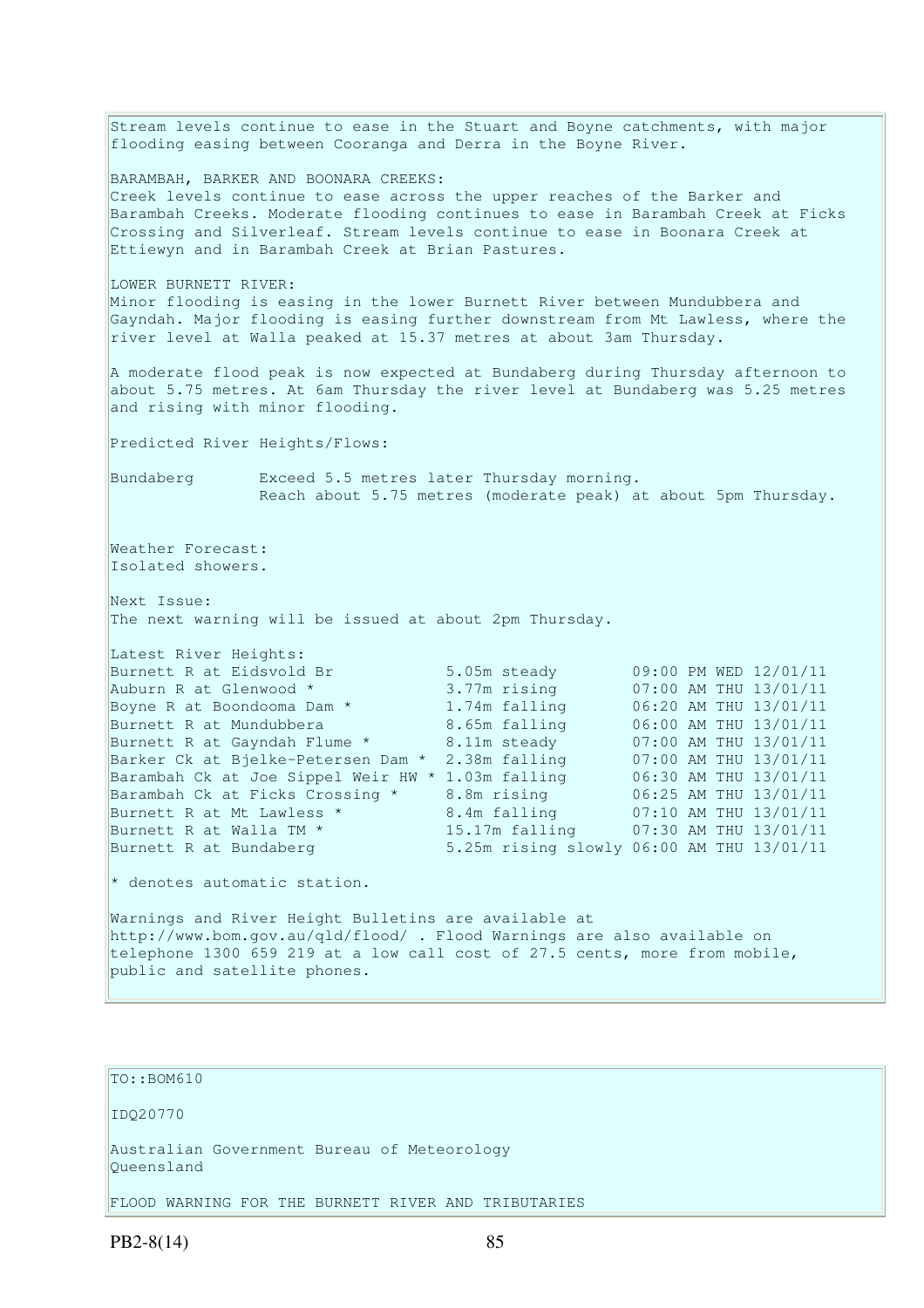Issued at 1:48 PM on Thursday the 13th of January 2011 by the Bureau of Meteorology, Brisbane. Major flooding is easing downstream along the lower Burnett River from Paradise Dam to Walla, with a moderate flood peak expected at Bundaberg later Thursday afternoon. Major flooding continues to ease in the Boyne River. Minor to moderate flooding is easing in the Barker and Barambah Creek catchments. STUART AND BOYNE RIVERS: Stream levels continue to ease in the Stuart and Boyne catchments, with major flooding easing between Cooranga and Derra in the Boyne River. BARAMBAH, BARKER AND BOONARA CREEKS: Creek levels continue to ease across the upper reaches of the Barker and Barambah Creeks. In Barambah Creek, moderate flooding continues to ease at Ficks Crossing and Silverleaf, and minor flooding is also easing at Brian Pastures. LOWER BURNETT RIVER: Minor flooding is easing in the lower Burnett River between Mundubbera and Gayndah. Moderate to major flooding is easing further downstream from Mt Lawless to Walla. A peak of 15.37 metres was observed at Walla at about 3am Thursday. The Burnett River at Bundaberg exceeded the moderate flood level [5.5 metres] during Thursday morning, and is expected to peak later Thursday afternoon at about 5.75 metres. Predicted River Heights/Flows: Bundaberg Peak at about 5.75 metres (moderate peak) at about 6pm Thursday. Weather Forecast: A shower or two. Next Issue: The next warning will be issued at about 7pm Thursday. Latest River Heights:<br>Burnett R at Eidsvold Br 5.6m rising slowly 09:00 AM THU 13/01/11 Auburn R at Glenwood  $*$  4.11m rising 12:00 PM THU 13/01/11 Boyne R at Boondooma Dam \* 1.74m falling 06:20 AM THU 13/01/11 Burnett R at Mundubbera 8.65m falling 06:00 AM THU 13/01/11 Burnett R at Gayndah Flume \* 7.72m falling 12:00 PM THU 13/01/11 Barker Ck at Bjelke-Petersen Dam \* 2.14m steady 12:00 PM THU 13/01/11 Barambah Ck at Joe Sippel Weir HW \* 1.03m falling 06:30 AM THU 13/01/11 Barambah Ck at Ficks Crossing \* 8.61m falling 09:00 AM THU 13/01/11 Burnett R at Mt Lawless \* 7.9m falling 11:20 AM THU 13/01/11 Burnett R at Walla TM  $^{\star}$  14.68m falling 12:10 PM THU 13/01/11 Burnett R at Bundaberg 5.62m rising slowly 12:00 PM THU 13/01/11 \* denotes automatic station Warnings and River Height Bulletins are available at http://www.bom.gov.au/qld/flood/ . Flood Warnings are also available on telephone 1300 659 219 at a low call cost of 27.5 cents, more from mobile, public and satellite phones.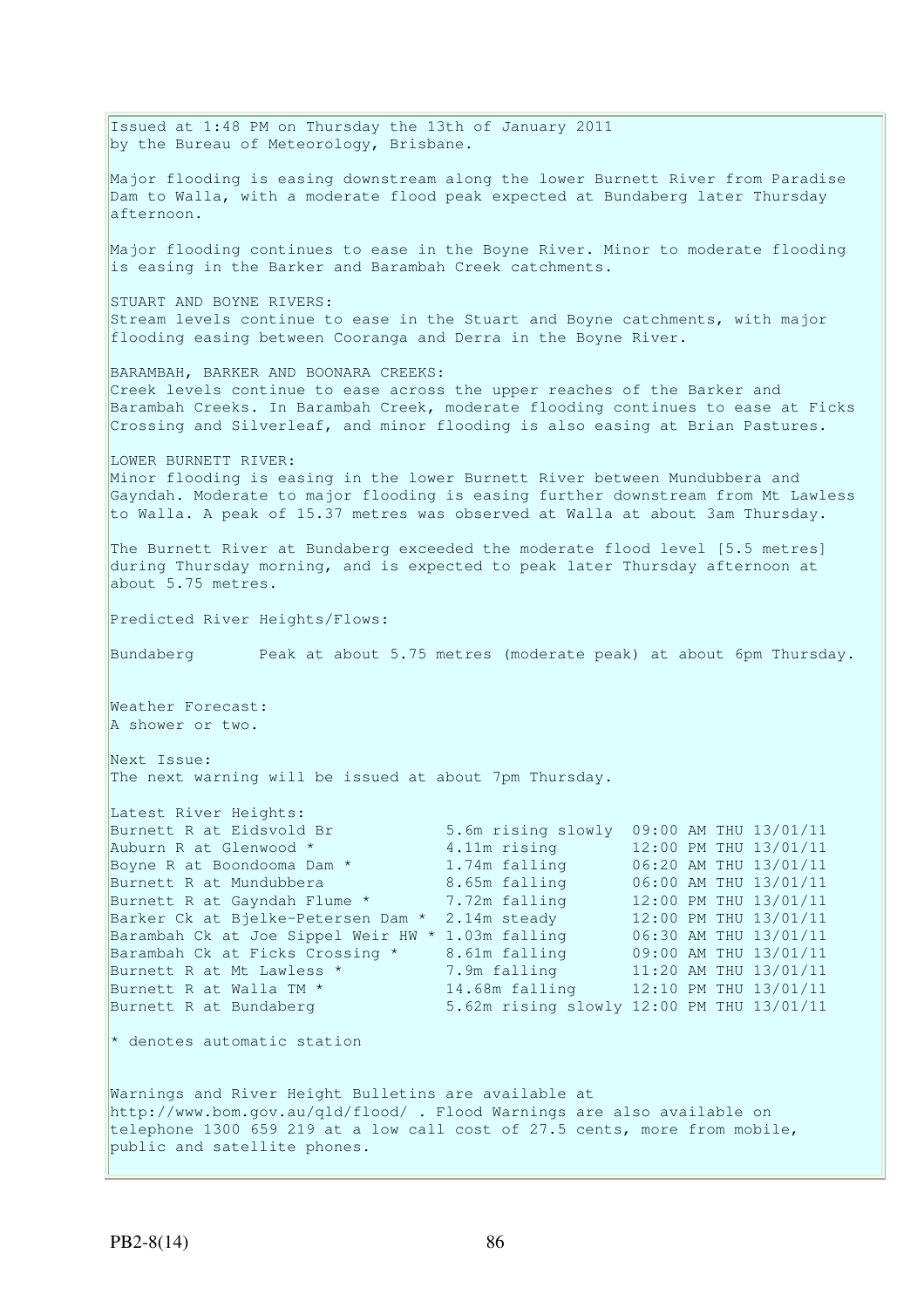$\vert$ TO::BOM610 IDQ20770 Australian Government Bureau of Meteorology Queensland FLOOD WARNING FOR THE BURNETT RIVER AND TRIBUTARIES Issued at 6:40 PM on Thursday the 13th of January 2011 by the Bureau of Meteorology, Brisbane. The Burnett River at Bundaberg is currently reaching a moderate flood peak at 5.75 metres. Major flooding is easing along the lower Burnett River from Paradise Dam to Walla. Major flooding continues to ease in the Boyne River. Minor to moderate flooding is easing in the Barker and Barambah Creek catchments. STUART AND BOYNE RIVERS: Stream levels continue to ease in the Stuart and Boyne catchments, with major flooding easing between Cooranga and Derra in the Boyne River. BARAMBAH, BARKER AND BOONARA CREEKS: Creek levels continue to ease across the upper reaches of the Barker and Barambah Creeks. In Barambah Creek, moderate flooding continues to ease at Ficks Crossing and Silverleaf Weir, and minor flooding is also easing at Brian Pastures. LOWER BURNETT RIVER: Minor flooding is easing in the lower Burnett River between Mundubbera and Gayndah. Moderate to major flooding is easing further downstream from Mt Lawless to Walla. A peak of 15.37 metres was observed at Walla at about 3am Thursday, and the level fell below 14 metres at 4:40pm Thursday afternoon. The Burnett River at Bundaberg is currently reaching a moderate flood peak at 5.75 metres. Further slight rises are possible over the next few hours before levels begin falling Thursday evening. Weather Forecast: A shower or two. Next Issue: The next warning will be issued at about 8am Friday. Latest River Heights: Burnett R at Eidsvold Br 5.6m rising slowly 09:00 AM THU 13/01/11 Auburn R at Glenwood \* 4.18m steady 05:00 PM THU 13/01/11 Boyne R at Boondooma Dam \* 1.43m falling 01:20 PM THU 13/01/11 Burnett R at Mundubbera 7.95m falling 03:00 PM THU 13/01/11 Burnett R at Gayndah Flume \* 7.35m falling 05:00 PM THU 13/01/11 Barker Ck at Bjelke-Petersen Dam \* 1.94m falling 04:40 PM THU 13/01/11 Barambah Ck at Joe Sippel Weir HW \* 1.03m falling 06:30 AM THU 13/01/11 Barambah Ck at Ficks Crossing \* 8.29m rising 01:35 PM THU 13/01/11<br>Burnett R at Mt Lawless \* 7.31m falling 05:20 PM THU 13/01/11 Burnett R at Mt Lawless \* 7.31m falling 05:20 PM THU 13/01/11 Burnett R at Walla TM \* 13.77m falling 06:00 PM THU 13/01/11 Burnett R at Bundaberg 5.75m steady 06:00 PM THU 13/01/11 Warnings and River Height Bulletins are available at http://www.bom.gov.au/qld/flood/ . Flood Warnings are also available on telephone 1300 659 219 at a low call cost of 27.5 cents, more from mobile,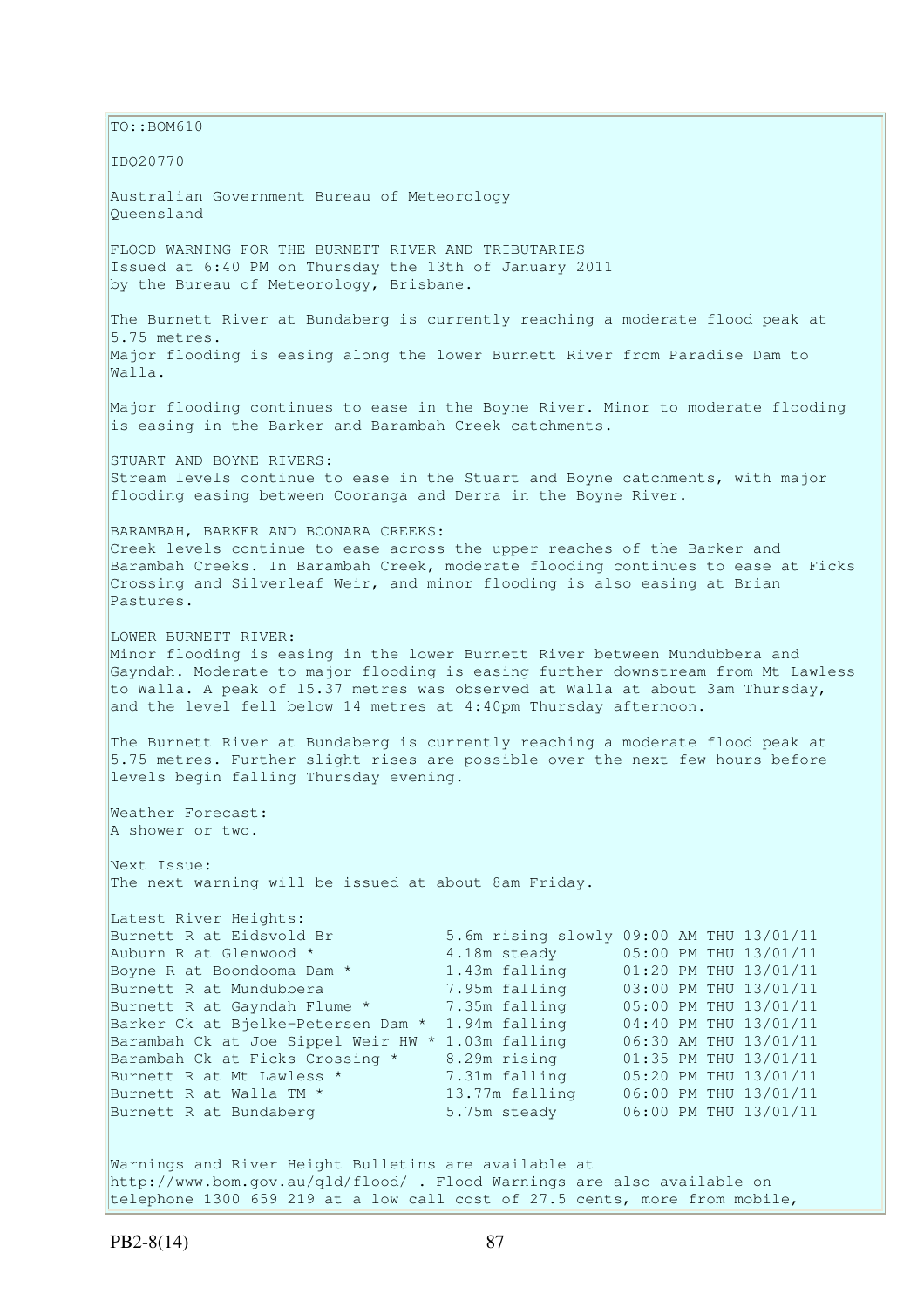$TO:  $BOM610$$ IDQ20770 Australian Government Bureau of Meteorology Queensland FLOOD WARNING FOR THE BURNETT RIVER AND TRIBUTARIES Issued at 6:57 AM on Friday the 14th of January 2011 by the Bureau of Meteorology, Brisbane. Moderate to major flooding continues to ease along the lower Burnett River from Mt Lawless to Walla. Minor flooding is easing in the Burnett River at Bundaberg, with river levels expected to continue to ease going into the weekend. Moderate and major flooding is easing in the upper Burnett and Boyne Rivers, and in the Barambah and Barker Creek catchments. UPPER BURNETT CATCHMENT: Minor to moderate flooding is occurring in the upper Burnett River between Ceratodus and the Eidsvold and Marriages areas. STUART AND BOYNE RIVERS: Stream levels continue to ease in the Stuart and Boyne catchments. Moderate to major flooding is easing between Cooranga and Derra in the Boyne River. BARAMBAH AND BARKER CREEKS: Creek levels continue to ease across the upper reaches of the Barker and Barambah Creeks. In Barambah Creek, minor to moderate flooding continues to ease at Ficks Crossing and Silverleaf Weir, and minor flooding is also easing at Brian Pastures. LOWER BURNETT RIVER: Minor flooding continues to ease in the lower Burnett River between Mundubbera and Gayndah. Moderate to major flooding is easing further downstream between Mt Lawless to Walla. At 5am Friday, the river level at Walla was 12.09 metres and falling with major flooding. Minor flooding is easing in the lower Burnett River at Bundaberg, where at 5:45am Friday the river level was 5.2 metres and falling. A moderate flood peak to 5.76 metres was recorded at 3pm Thursday. River levels at Bundaberg will continue to ease during today, and then commence to be increasingly affected by the tidal fluctuations during the weekend and into next week as river levels continue to slowly ease. Weather Forecast: Isolated showers. Next Issue: The next warning will be issued at about 7pm Friday. Latest River Heights: Three Moon Ck at Cania Dam HW \* 0.2m steady 06:00 AM FRI 14/01/11 Three Moon Ck at Monto \* 2.03m steady 06:00 AM FRI  $14/01/11$ Burnett R at Ceratodus  $*$  7.04m steady 05:50 AM FRI 14/01/11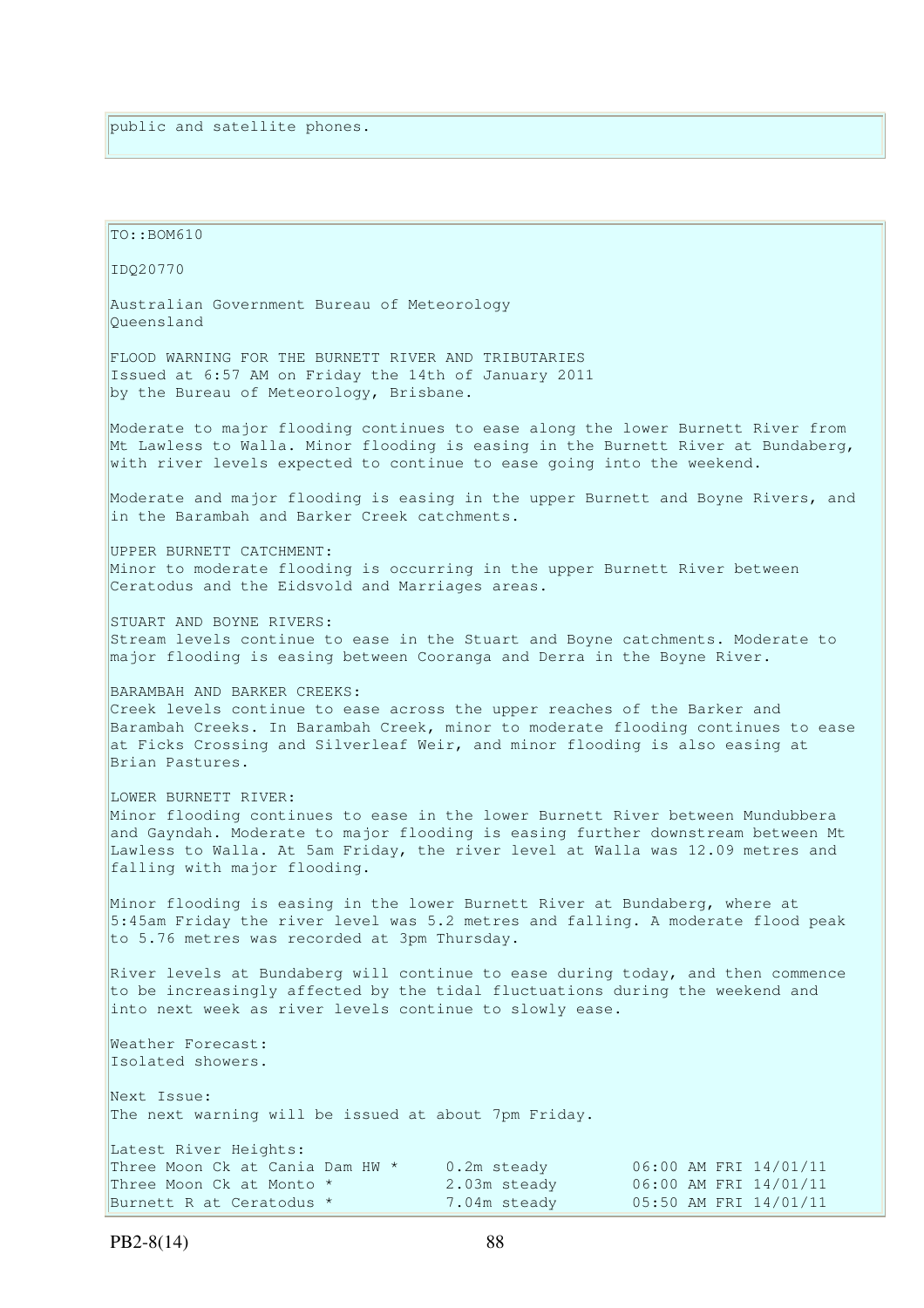Nogo R at Wuruma Dam HW  $\star$  0.3m steady 06:00 AM FRI 14/01/11 Burnett R at Eidsvold Br 7.4m falling slowly 06:00 AM FRI 14/01/11 Auburn R at Glenwood \* 3.78m falling 05:00 AM FRI 14/01/11 Boyne R at Boondooma Dam \* 0.95m falling 06:00 AM FRI 14/01/11 Burnett R at Mundubbera 7.15m falling 06:00 AM FRI 14/01/11 Burnett R at Gayndah Flume \* 6.6m falling 05:00 AM FRI 14/01/11 Barker Ck at Bjelke-Petersen Dam \* 1.52m falling 06:00 AM FRI 14/01/11 Barambah Ck at Ficks Crossing \* 7.27m falling 06:25 AM FRI 14/01/11 Barambah Ck at Ficks Crossing \* 7.27m falling 06:25 AM FRI  $14/01/11$ <br>Burnett R at Mt Lawless \* 6.34m falling 05:00 AM FRI  $14/01/11$ <br>Burnett R at Walla TM \* 12.09m falling 05:00 AM FRI 14/01/11 8.54m failing 05:00 AM FRI 14/01/11<br>12.09m falling 05:00 AM FRI 14/01/11 Burnett R at Bundaberg 5.2m falling slowly 05:45 AM FRI 14/01/11 \* denotes automatic station. Warnings and River Height Bulletins are available at http://www.bom.gov.au/qld/flood/ . Flood Warnings are also available on telephone 1300 659 219 at a low call cost of 27.5 cents, more from mobile, public and satellite phones.

#### $To::BOM610$

IDQ20770

Australian Government Bureau of Meteorology Queensland

FLOOD WARNING FOR THE BURNETT RIVER AND TRIBUTARIES Issued at 6:47 PM on Friday the 14th of January 2011 by the Bureau of Meteorology, Brisbane.

Moderate to major flooding continues to ease along the lower Burnett River from Paradise Dam to Walla. Minor flooding is easing in the Burnett River at Bundaberg, with river levels expected to continue to ease during the weekend.

Minor to moderate flooding is easing in the upper Burnett and Boyne Rivers, and in the Barambah and Barker Creek catchments.

UPPER BURNETT CATCHMENT: Minor flooding continues in the upper Burnett River between Ceratodus and Marriages.

STUART AND BOYNE RIVERS: Stream levels continue to ease in the Stuart and Boyne catchments. Minor to moderate flooding is easing between Dunollie and Derra in the Boyne River.

BARAMBAH AND BARKER CREEKS:

In the upper reaches of Barambah Creek, minor to moderate flooding continues to ease at Ficks Crossing and Silverleaf Weir. Moderate flood levels are easing slowly in Barker Creek at Glenmore.

## LOWER BURNETT RIVER:

Minor flooding continues to ease in the lower Burnett River between Mundubbera and Mt Lawless. Moderate to major flooding is easing further downstream from Paradise Dam to Walla.

Minor flooding is easing in the lower Burnett River at Bundaberg, where at 11:30am Friday the river level was 4.7 metres and falling. Minor flood levels at Bundaberg will continue to fall during the weekend, and fluctuations with the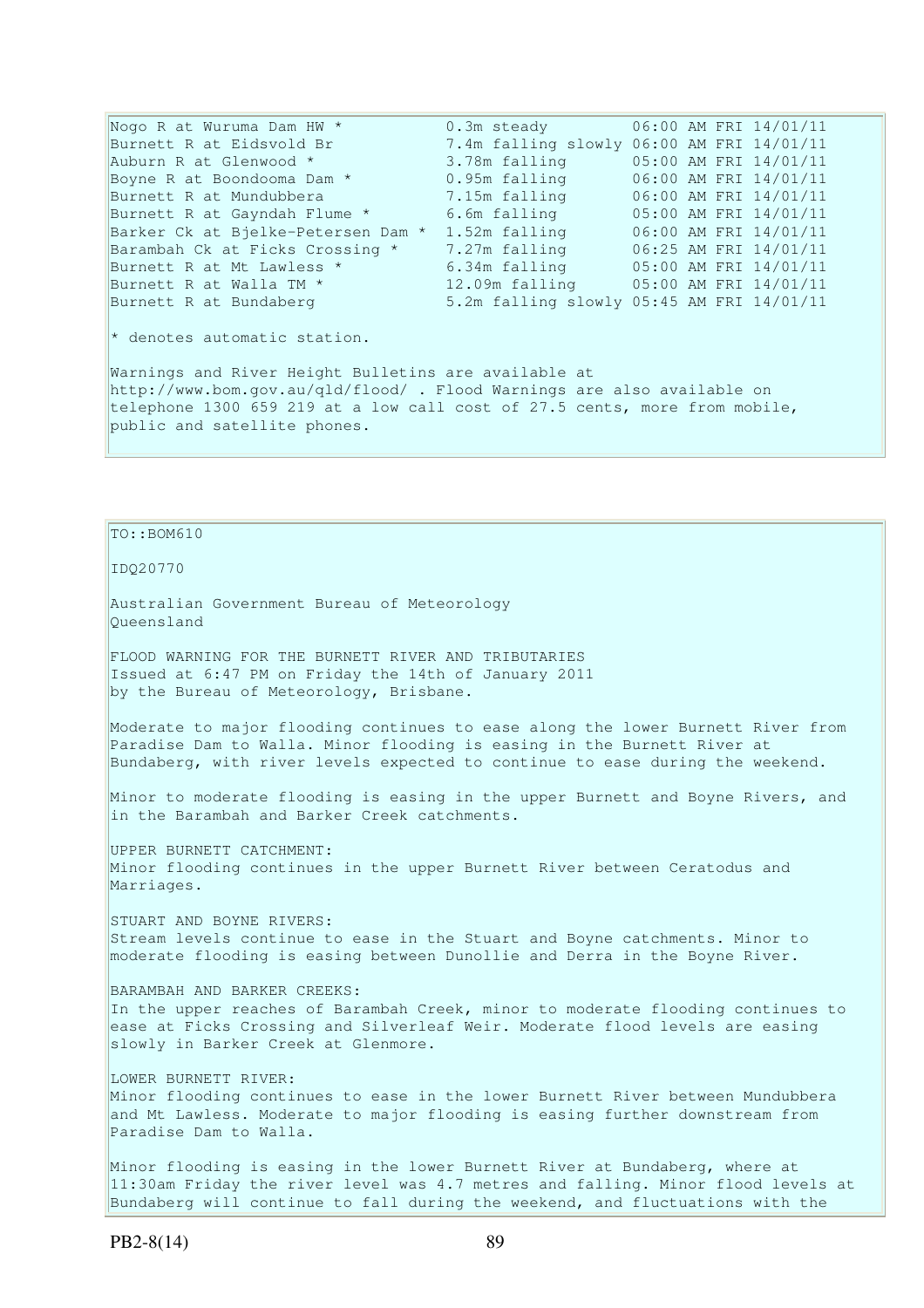high and low tides will begin to be observed. Weather Forecast: Isolated showers. Next Issue: The next warning will be issued at about 10am Saturday. Latest River Heights: Three Moon Ck at Cania Dam HW \* 0.2m steady 12:00 PM FRI 14/01/11<br>Three Moon Ck at Monto \* 1.83m falling 06:00 PM FRI 14/01/11 Three Moon Ck at Monto \* 1.83m falling 06:00 PM FRI 14/01/11<br>Burnett R at Ceratodus \* 5.67m falling 05:00 PM FRI 14/01/11 Burnett R at Ceratodus \* 5.67m falling 05:00 PM FRI 14/01/11 Nogo R at Wuruma Dam HW  $*$  0.27m steady 05:00 PM FRI 14/01/11 Burnett R at Eidsvold Br 6.25m falling slowly 03:00 PM FRI 14/01/11 Auburn R at Glenwood \* 3.17m falling 05:00 PM FRI 14/01/11 Boyne R at Boondooma Dam \* 0.77m falling 04:30 PM FRI 14/01/11 Burnett R at Mundubbera 7.05m falling slowly 04:00 PM FRI 14/01/11 Burnett R at Gayndah Flume \* 6.31m falling slowly 05:30 PM FRI 14/01/11 Barker Ck at Bjelke-Petersen Dam \* 1.27m falling 04:30 PM FRI 14/01/11 Barambah Ck at Joe Sippel Weir HW \* 0.66m steady 06:00 AM FRI 14/01/11 Barambah Ck at Ficks Crossing \* 7.27m falling 06:25 AM FRI 14/01/11 Burnett R at Mt Lawless \* 5.53m falling 05:00 PM FRI 14/01/11 Burnett R at Walla TM \* 10.58m falling 05:00 PM FRI 14/01/11 Burnett R at Bundaberg 4.7m falling slowly 11:30 AM FRI 14/01/11 \* denotes automatic station Warnings and River Height Bulletins are available at http://www.bom.gov.au/qld/flood/ . Flood Warnings are also available on telephone 1300 659 219 at a low call cost of 27.5 cents, more from mobile, public and satellite phones.

TO::BOM610

IDQ20770

Australian Government Bureau of Meteorology Queensland

FINAL FLOOD WARNING FOR THE BURNETT RIVER AND TRIBUTARIES Issued at 10:04 AM on Saturday the 15th of January 2011 by the Bureau of Meteorology, Brisbane.

The Burnett River at Bundaberg fell below minor flood level overnight Friday and continues to ease.

BOYNE RIVER and BARAMBAH AND BARKER CREEKS: Minor flood levels continue to ease in the Boyne River at Dunollie and Cooranga, and also in the upper reaches of the Barambah Creek. Moderate flood levels are easing slowly in Barker Creek at Glenmore.

LOWER BURNETT RIVER: Minor flooding continues to ease in the lower Burnett River in the Paradise Dam area. Moderate flood levels are easing at Walla.

The Burnett River at Bundaberg fell below minor flood level overnight Friday and continues to ease.